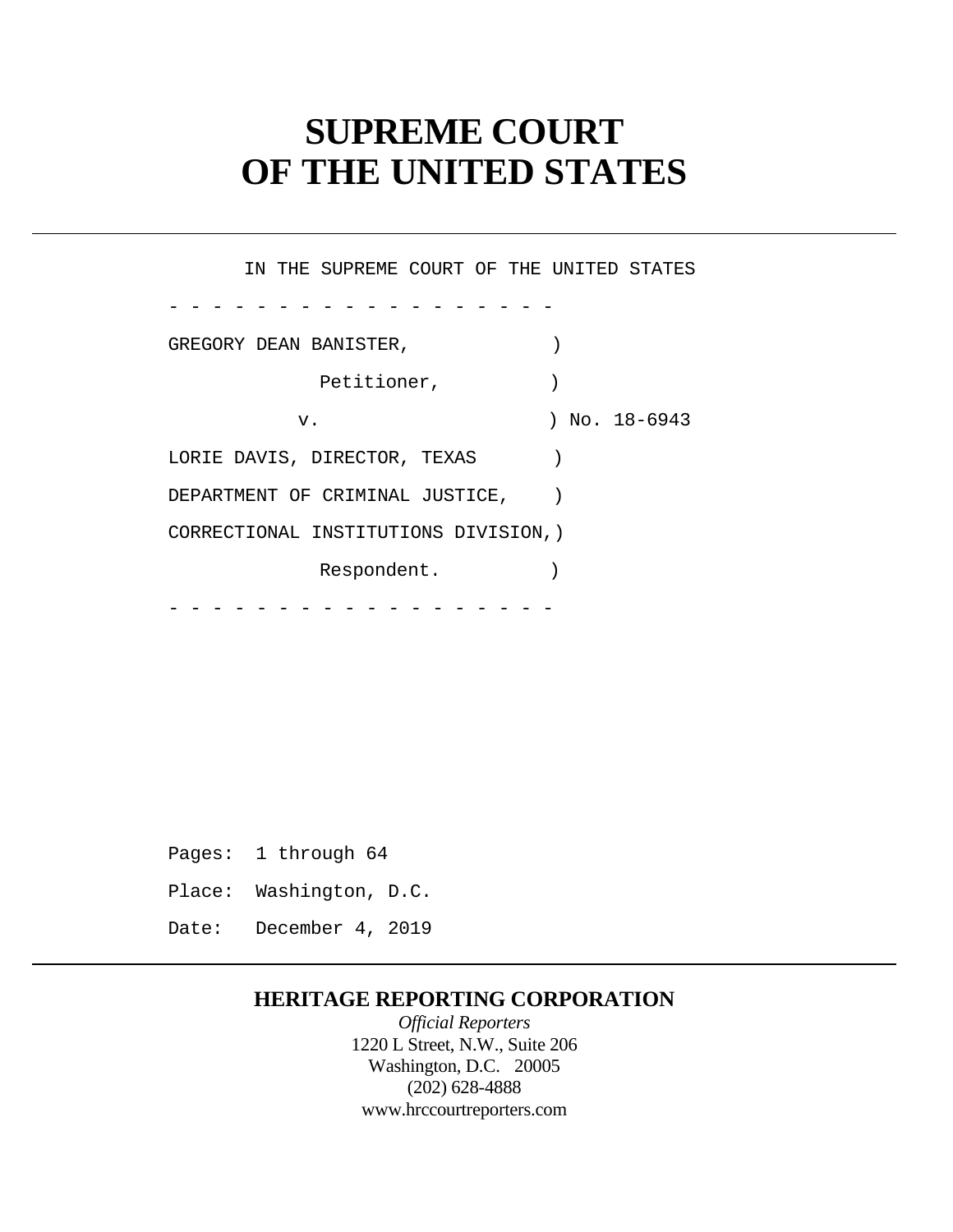```
1 
 \overline{2}3 
 4 
 5 
 6 
 7 
 8 
 9 
10 
11 
12 
13
14 
15 
16 
17 
18 
19 
20 
21 
22 
23 
24 
25 
      - - - - - - - - - - - - - - - - - -
      - - - - - - - - - - - - - - - - - -
      IN THE SUPREME COURT OF THE UNITED STATES 
      GREGORY DEAN BANISTER, (Petitioner, and a set of the set of the set of the set of the set of the set of the set of the set of the set o
                   v. ) No. 18-6943 
      LORIE DAVIS, DIRECTOR, TEXAS )
      DEPARTMENT OF CRIMINAL JUSTICE,
      CORRECTIONAL INSTITUTIONS DIVISION,) 
                    Respondent.
                      Washington, D.C. 
                   Wednesday, December 4, 2019 
              The above-entitled matter came on for 
      oral argument before the Supreme Court of the 
      United States at 11:07 a.m. 
      APPEARANCES: 
      BRIAN T. BURGESS, ESQ., Washington, D.C.; 
          on behalf of the Petitioner. 
      KYLE D. HAWKINS, Solicitor General, Austin, Texas; 
          on behalf of the Respondent. 
      BENJAMIN SNYDER, Assistant to the Solicitor 
          General, Department of Justice, Washington, D.C.; 
          for the United States, as amicus curiae, 
          supporting the Respondent.
```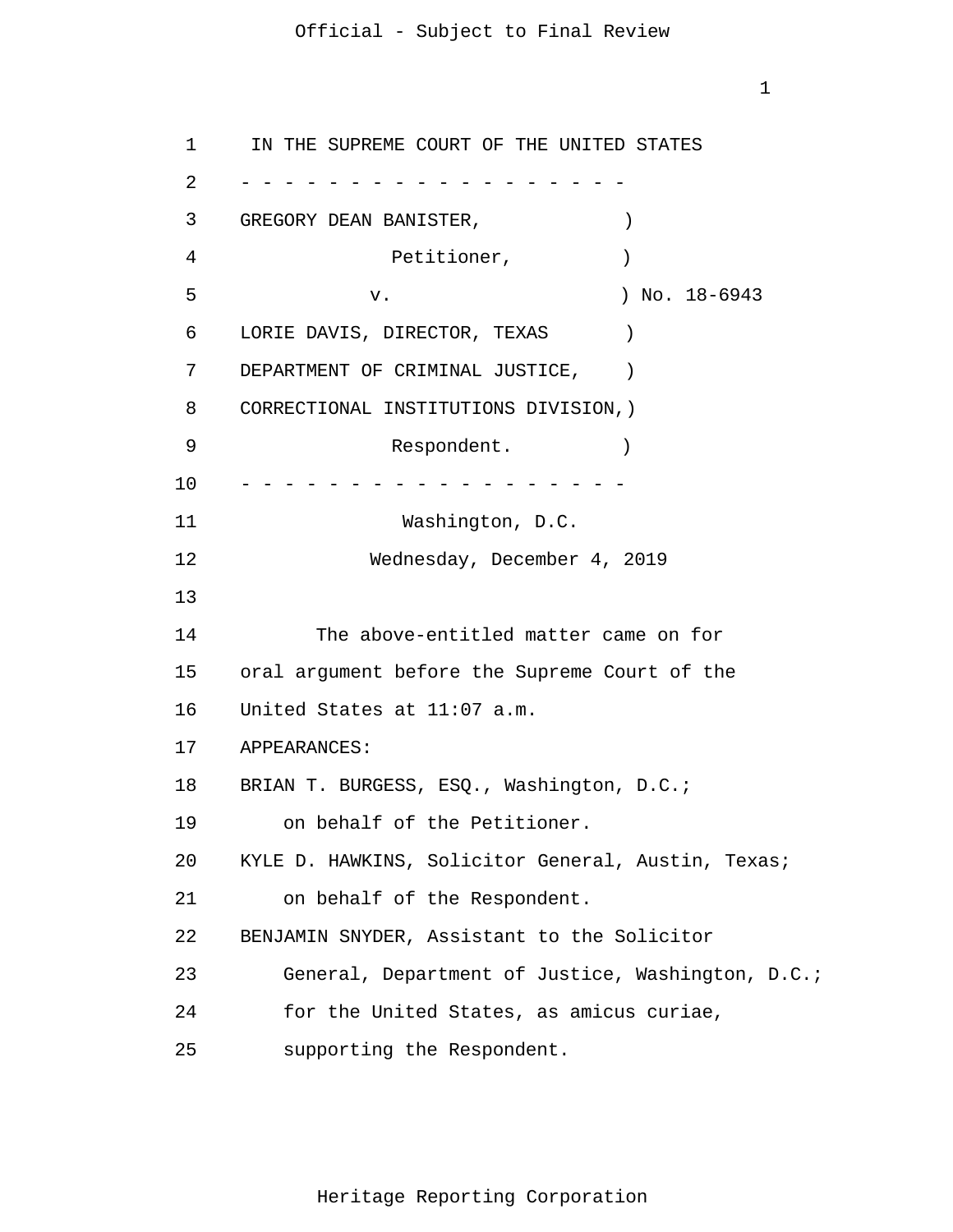| 1               | CONTENTS                          |       |
|-----------------|-----------------------------------|-------|
| $\overline{2}$  | ORAL ARGUMENT OF:                 | PAGE: |
| $\mathsf{3}$    | BRIAN T. BURGESS, ESQ.            |       |
| 4               | On behalf of the Petitioner       | 3     |
| 5               | ORAL ARGUMENT OF:                 |       |
| 6               | KYLE D. HAWKINS, ESQ.             |       |
| $7\phantom{.}$  | On behalf of the Respondent       | 27    |
| 8               | ORAL ARGUMENT OF:                 |       |
| 9               | BENJAMIN SNYDER, ESQ.             |       |
| 10 <sub>1</sub> | For the United States, as amicus  |       |
| 11              | curiae, supporting the Respondent | 48    |
|                 | 12 REBUTTAL ARGUMENT OF:          |       |
|                 | 13 BRIAN T. BURGESS, ESQ.         |       |
| 14              | On behalf of the Petitioner       | 60    |
| 15              |                                   |       |
| 16              |                                   |       |
| 17              |                                   |       |
| 18              |                                   |       |
| 19              |                                   |       |
| 20              |                                   |       |
| 21              |                                   |       |
| 22              |                                   |       |
| 23              |                                   |       |
| 24              |                                   |       |
| 25              |                                   |       |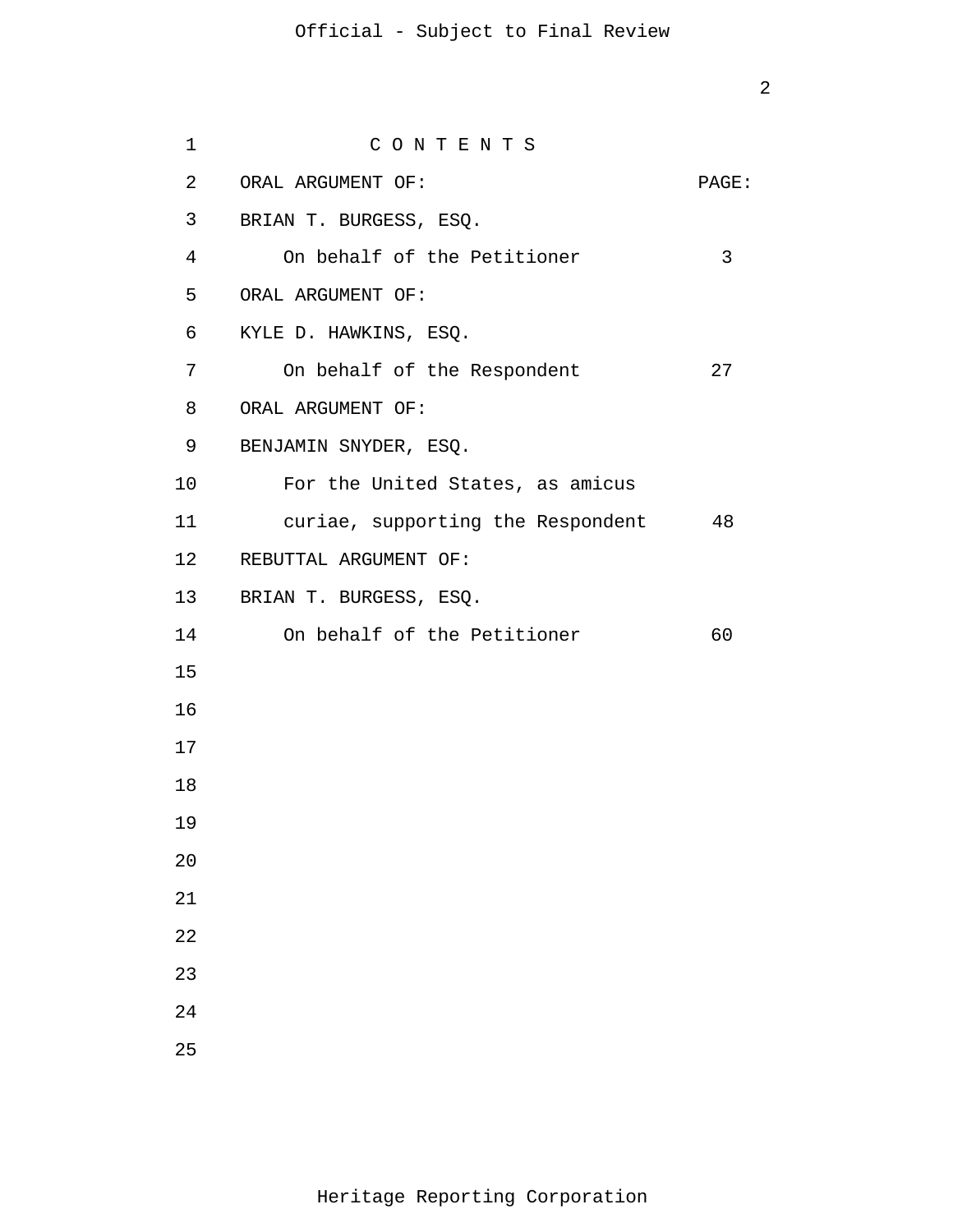1  $\overline{2}$ 3 4 5 6 7 8 9 10 11 12 13 14 15 16 17 18 19 20 21 22 23 24 25 P R O C E E D I N G S (11:07 a.m.) CHIEF JUSTICE ROBERTS: We'll hear argument next in Case 18-6943, Banister versus Davis. Mr. Burgess. ORAL ARGUMENT OF BRIAN T. BURGESS ON BEHALF OF THE PETITIONER MR. BURGESS: Thank you, Mr. Chief Justice, and may it please the Court: The Fifth Circuit's decision should be reversed for either of two independent reasons. First, a Rule 59(e) motion filed within 20 days of judgment is part of the first full opportunity to pursue habeas relief. It is not a second habeas application. In the 50 years between Rule 59's adoption and AEDPA's enactment, there is no record of a court ever treating a timely Rule 59 motion merely seeking reconsideration as though it were a second habeas application. AEDPA did not change this settled practice, and nothing in this Court's Gonzalez decision suggests otherwise. Rule 60(b) motions present obvious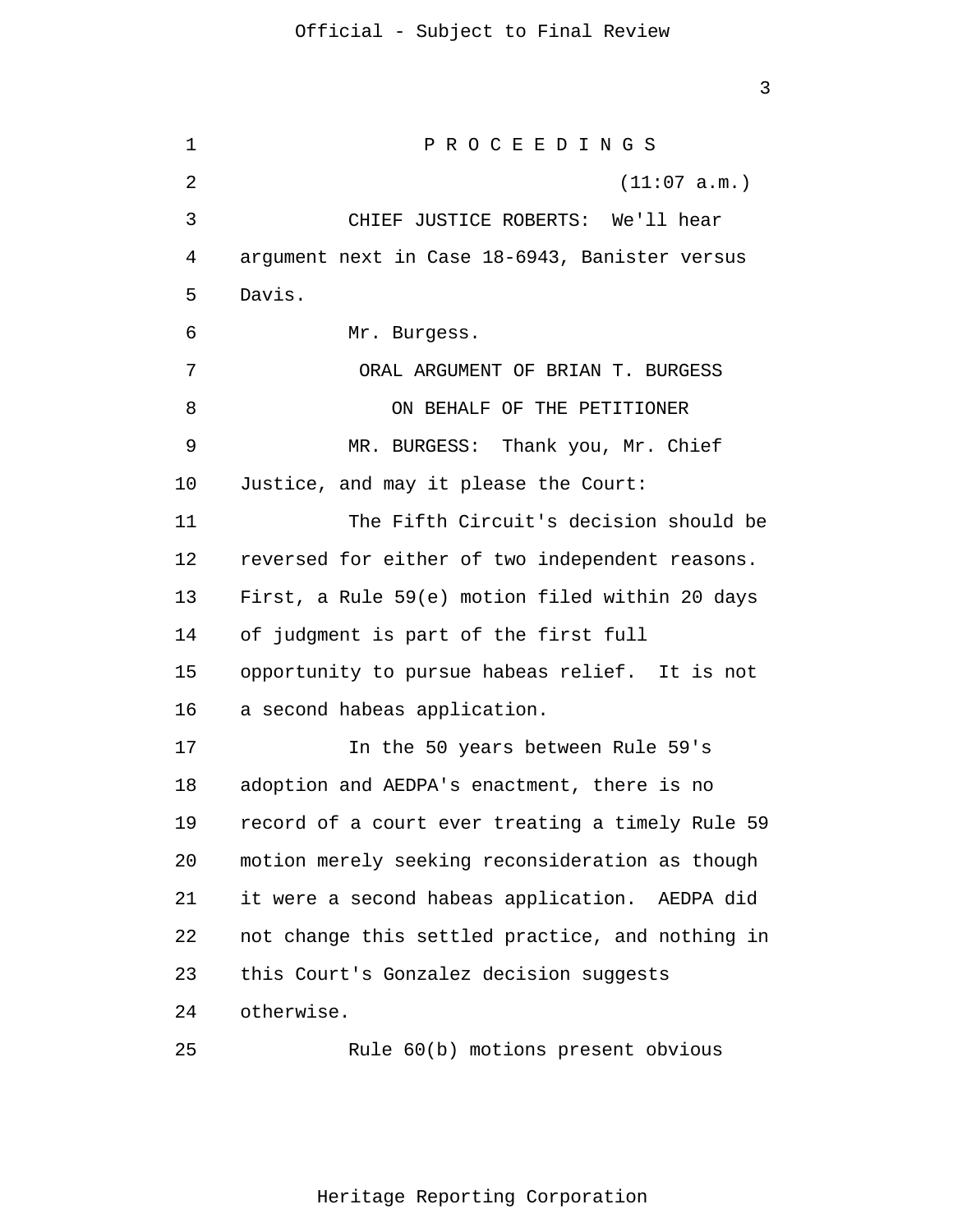4

1 2 3 4 5 6 7 8 9 10 11 12 13 14 15 16 17 18 19 20 21 22 23 24 25 opportunities to circumvent AEDPA's restrictions, as the facts in Gonzalez itself well illustrate. There, the motion was filed years after the judgment and well after the end of any appellate proceedings. Rule 59(e) motions are different. They have to be filed within 28 days of judgment, they suspend the judgment's finality, and they result in a single appeal. Second, by dismissing Mr. Banister's appeal as untimely, the Fifth Circuit effectively penalized him for following the plain terms of Appellate Rule 4(a). There's no basis in the rule or in AEDPA for retroactively recharacterizing a timely Rule 59(e) motion and treating it as though it were never filed for purposes of Rule 4(a). On this issue, Texas and the United States notably rely on a new argument, as their position is that Mr. Banister's Rule 59 motion shouldn't count because it wasn't filed properly. But the basic problem with that argument is there's no properly filed requirement in Rule 4(a). And we think this Court should reject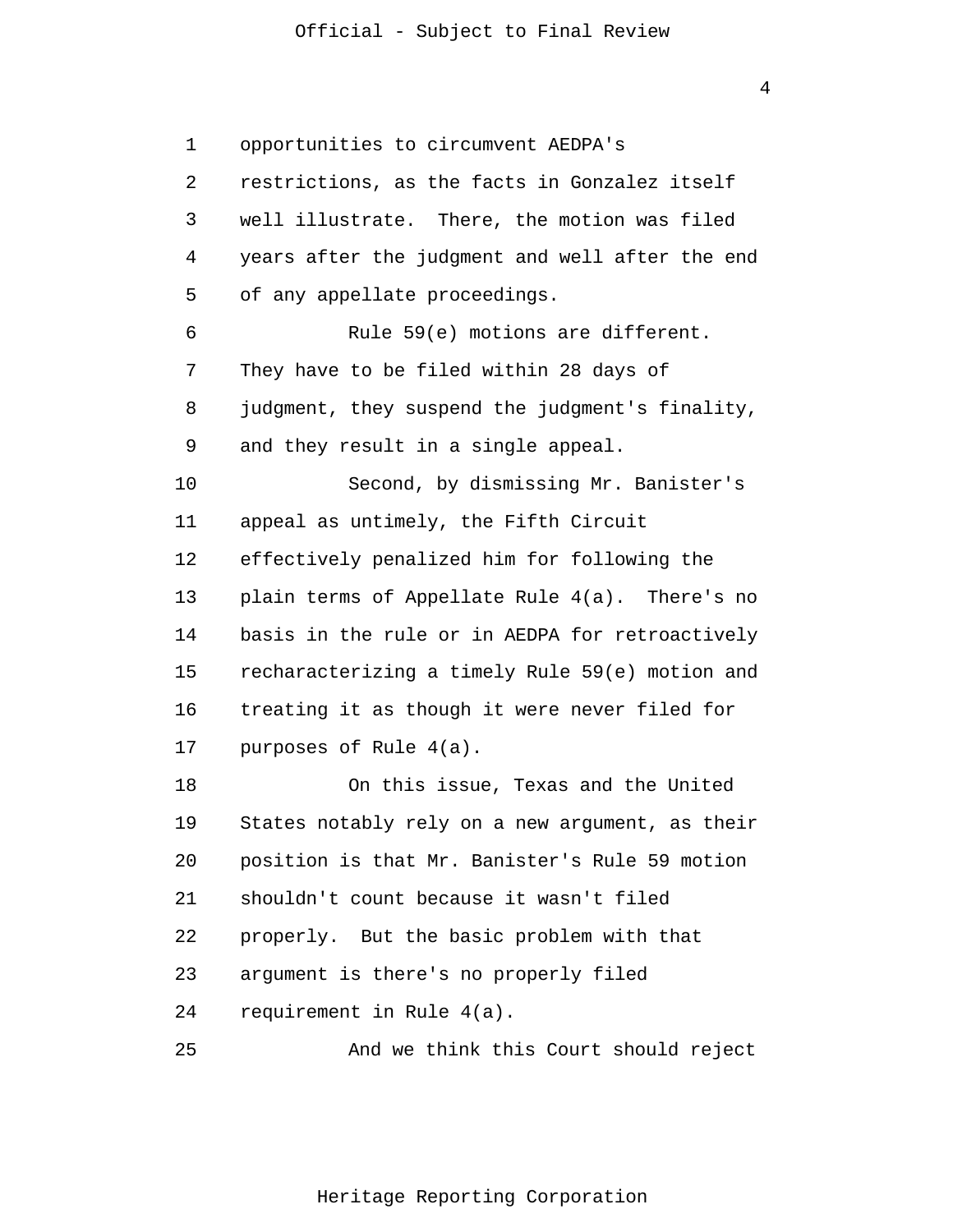1 2 3 4 5 6 the government's invitation to rewrite the plain terms of that rule, which would significantly complicate what is supposed to be a clear, straightforward jurisdictional inquiry and would have implications for all civil proceedings in addition to habeas.

7 8 9 10 11 12 13 I'd like to start with our first argument, and on that issue, our -- our rule is clear. If a motion is filed when a court still has authority to enter or revise the judgment, before any appeal, it is part of the first habeas proceeding. As a result, cannot be a second petition. That --

14 15 16 17 18 19 20 21 22 23 JUSTICE GINSBURG: But the -- but the motion is repetitive of the habeas petition. That is, it's -- and it's made after the entry of judgment. So, if you were thinking, is -- is this second, yes, it is in the sense that I said it in my habeas petition, and now I'm saying it again in my Rule 59(e) motion. It's identical argument, and it's repeated a second time. MR. BURGESS: Right. But we think that can't be the test for what counts as being

25 "second or successive" is a term of art. So not

second or successive. The Court has noted that

24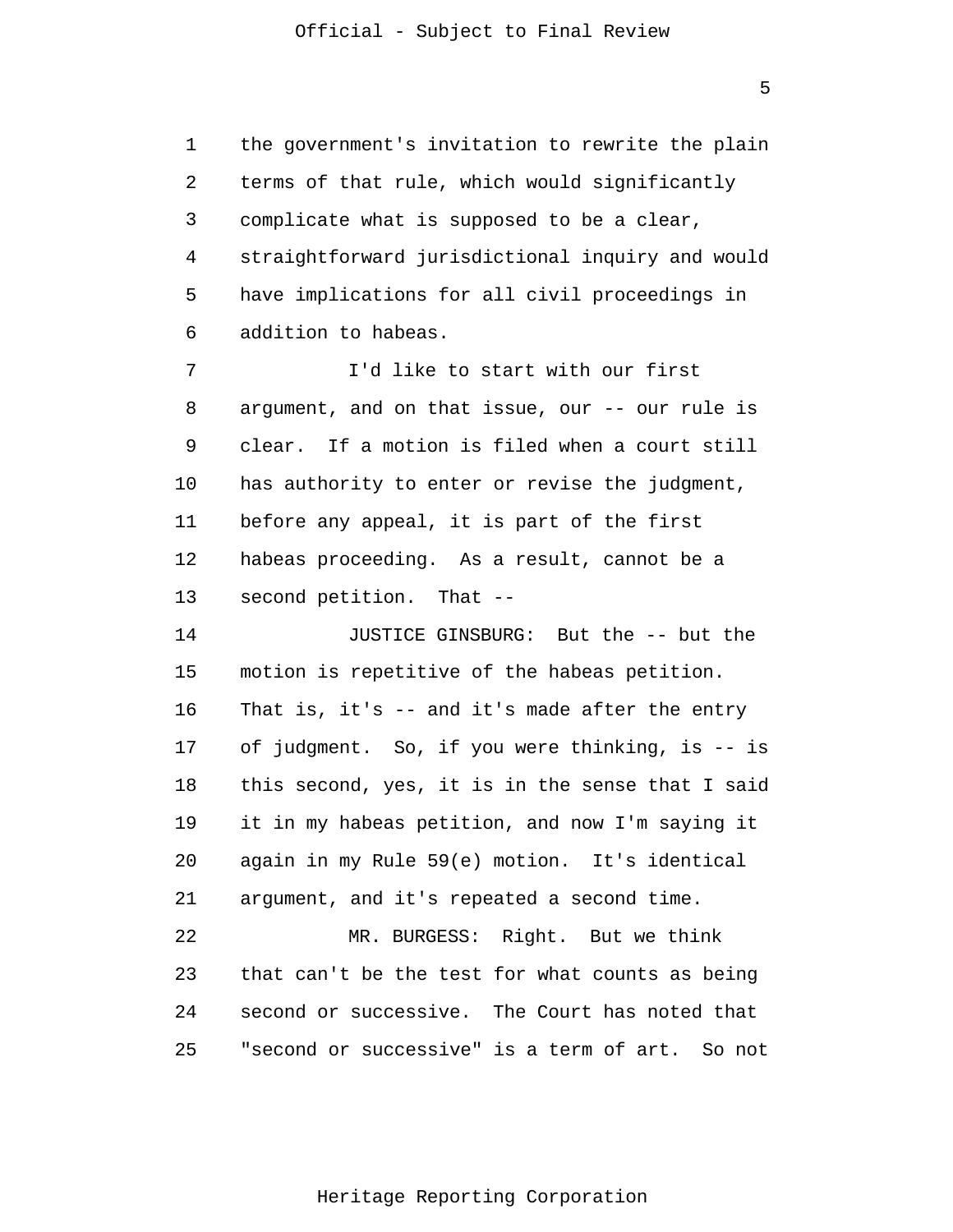1 2 3 4 5 6 7 8 9 10 11 12 13 14 15 16 17 18 19 20 21 22 23 24 25 anything that is literally filed after the first application will be treated as second or successive. For example, an amended complaint is going to be presenting, you know, claims that could be overlapping again. JUSTICE ALITO: What if a pro se, within the 28 days, files what is styled as a petition -- as a second petition? MR. BURGESS: We -- we think it probably should be characterized as a Rule 59(e) motion in that context to the extent it is seeking to alter or amend the judgment. So, no, we don't think that that would be treated as - as being a second habeas application. JUSTICE GINSBURG: It would -- it would have to meet the 28-day -- MR. BURGESS: It would -- it would have to meet the 28-day deadline, and, of course, it wouldn't have the sort of effect under Rule 4(a) for suspending the time to appeal because, to get that suspension, in fact, it actually has to be a motion -- JUSTICE ALITO: So, basically, what you're saying is that although AEDPA restricts the filing of a second or successive habeas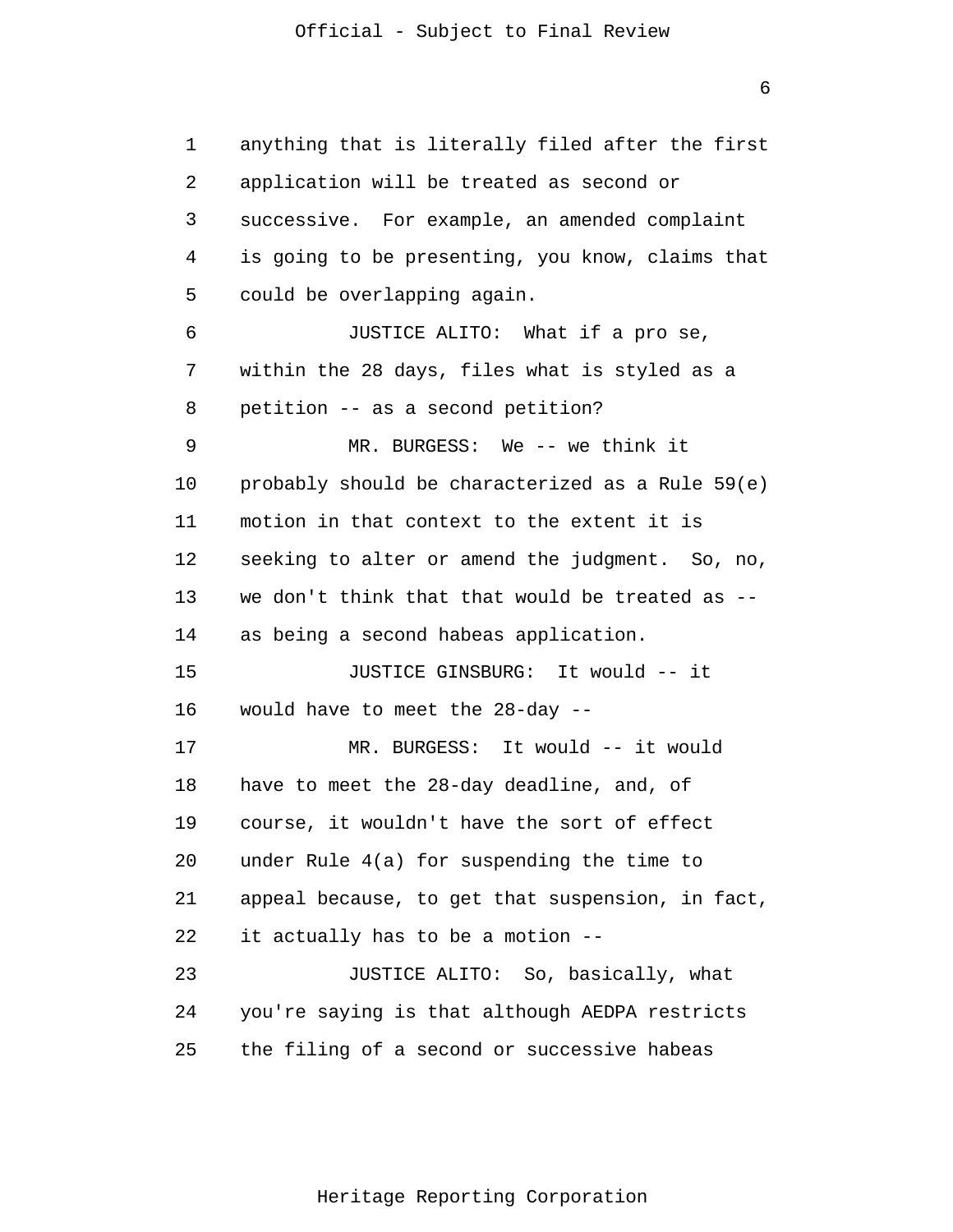7

1 2 3 4 5 6 7 8 9 10 11 12 13 14 15 16 17 18 19 20 21 22 23 24 25 petition, a prisoner can, in effect, file a second or successive habeas petition, indeed, one that is styled as a habeas petition, so long as it's done within 28 days? MR. BURGESS: I mean, I think on our view or their view, there's going to be a cutoff time. Certainly, a petitioner could file something styled as "here is my second habeas application" while the first case is still pending, and every court would treat that as a motion to amend the initial habeas application. So our position is only that while the district court still has authority over its initial judgment, before there's a process to appeal, you would apply the same rule. JUSTICE ALITO: When we have two rules here, two laws here -- one is the habeas statute which was enacted by Congress; the other is a rule governing habeas proceedings which took effect under the Rules Enabling Act -- are they of equal stature? MR. BURGESS: No. I mean, of -- the -- the relevant rule here, I think, is Habeas Rule 12, which provides that the Rules of Federal Civil Procedure apply as default unless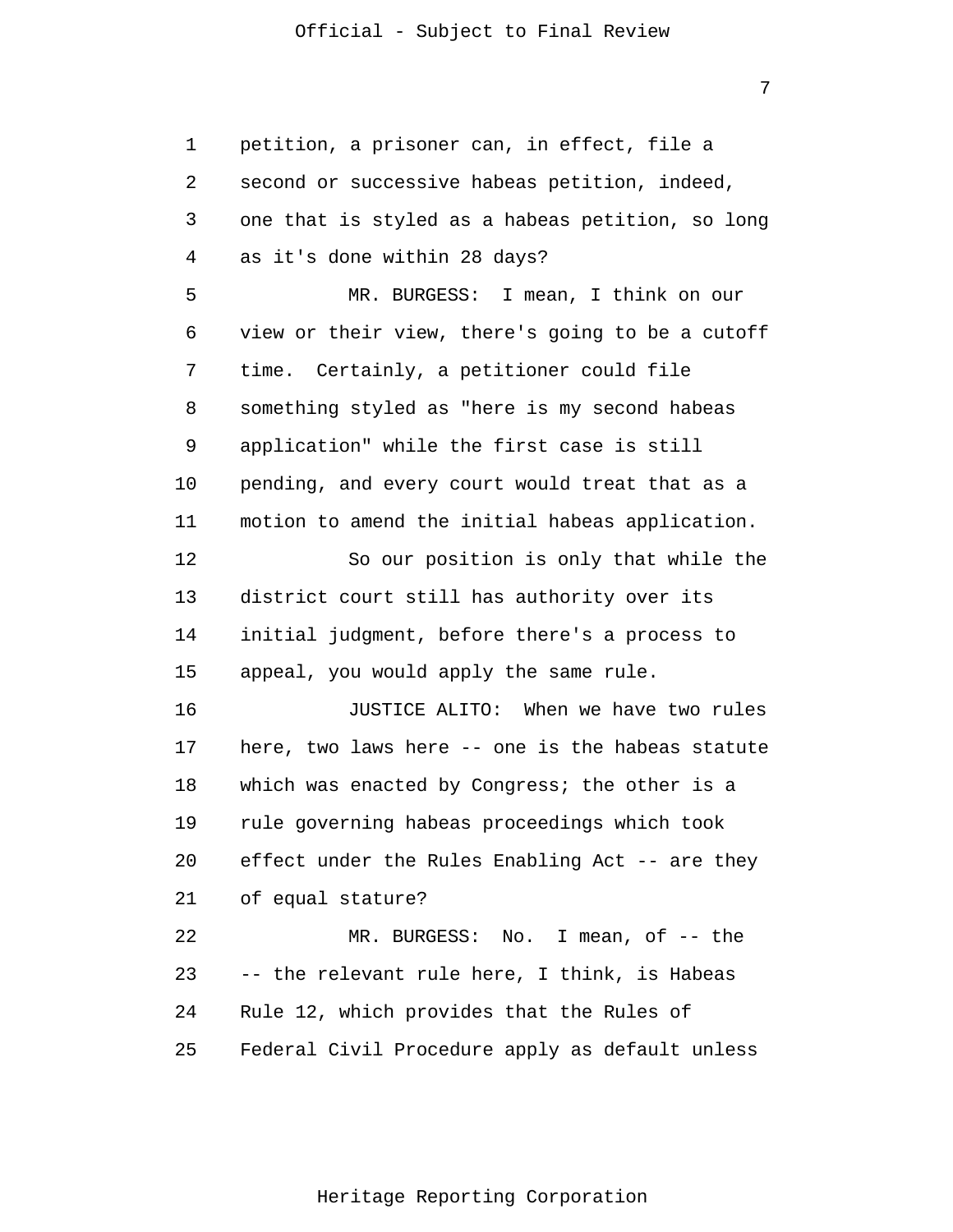1 2 3 4 5 6 7 8 9 10 11 12 13 14 15 16 17 18 they are inconsistent with AEDPA, with the statute, or any habeas-specific rule. JUSTICE ALITO: But since the habeas statute was actually enacted by Congress -- it is a law under the Constitution -- shouldn't we take special care to make sure that it is heeded and not compromise it based on a rule that cannot alter a statute? MR. BURGESS: I -- I certainly agree that the statute gets precedence, but you have to interpret the key term, "second or successive." And on that term, this Court has recognized that that's a term of art that basically carried forward pre-AEDPA practice and precedent as sort of relevant to incorporating it. So AEDPA no doubt tightened the restrictions on when a second or successive

19 20 21 22 23 application could be allowed, both sort of substantively in terms of when it would be allowed and procedurally you have to first go to the court of appeals and get preclearance. But, in terms of what would count as

24 25 being second or successive in the first place, that's a term of art that basically carries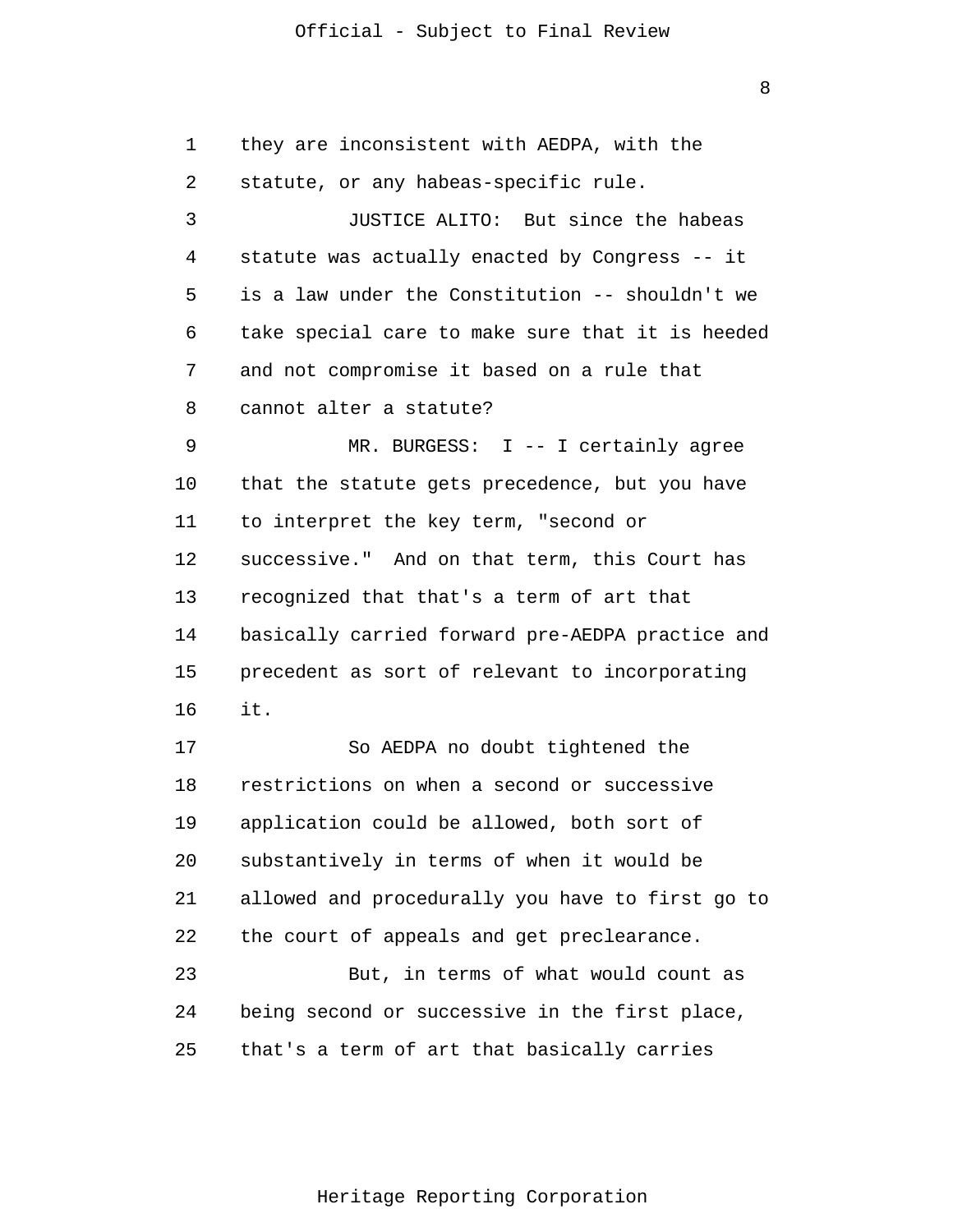9

1  $\overline{2}$ 3 4 5 6 7 8 9 10 11 12 13 14 15 16 17 18 19 20 21 22 23 24 25 forward. And the other side has -- has not disagreed with our proposition that there's just no evidence that Rule 59(e) motions, merely seeking reconsideration, were ever treated as successive petitions. JUSTICE ALITO: Well, why wouldn't -- CHIEF JUSTICE ROBERTS: What if -- JUSTICE ALITO: -- what -- I'm sorry. CHIEF JUSTICE ROBERTS: I -- I don't know if this is the same question Justice Alito was -- was asking or that you answered, where things that are styled second habeas. But what if it is exactly the same thing? I mean, I think it may be fairly common with respect to pro se petitioners. They just take the habeas petition and put another cover on it and say 59(e). Are you still going to treat that as -- as not a second and successive habeas petition? MR. BURGESS: I think within -- you know, our rule is within the 28 days, when the court still has authority because -- and -- and the filing of a motion can suspend the judgment, that, no, we don't think that that should be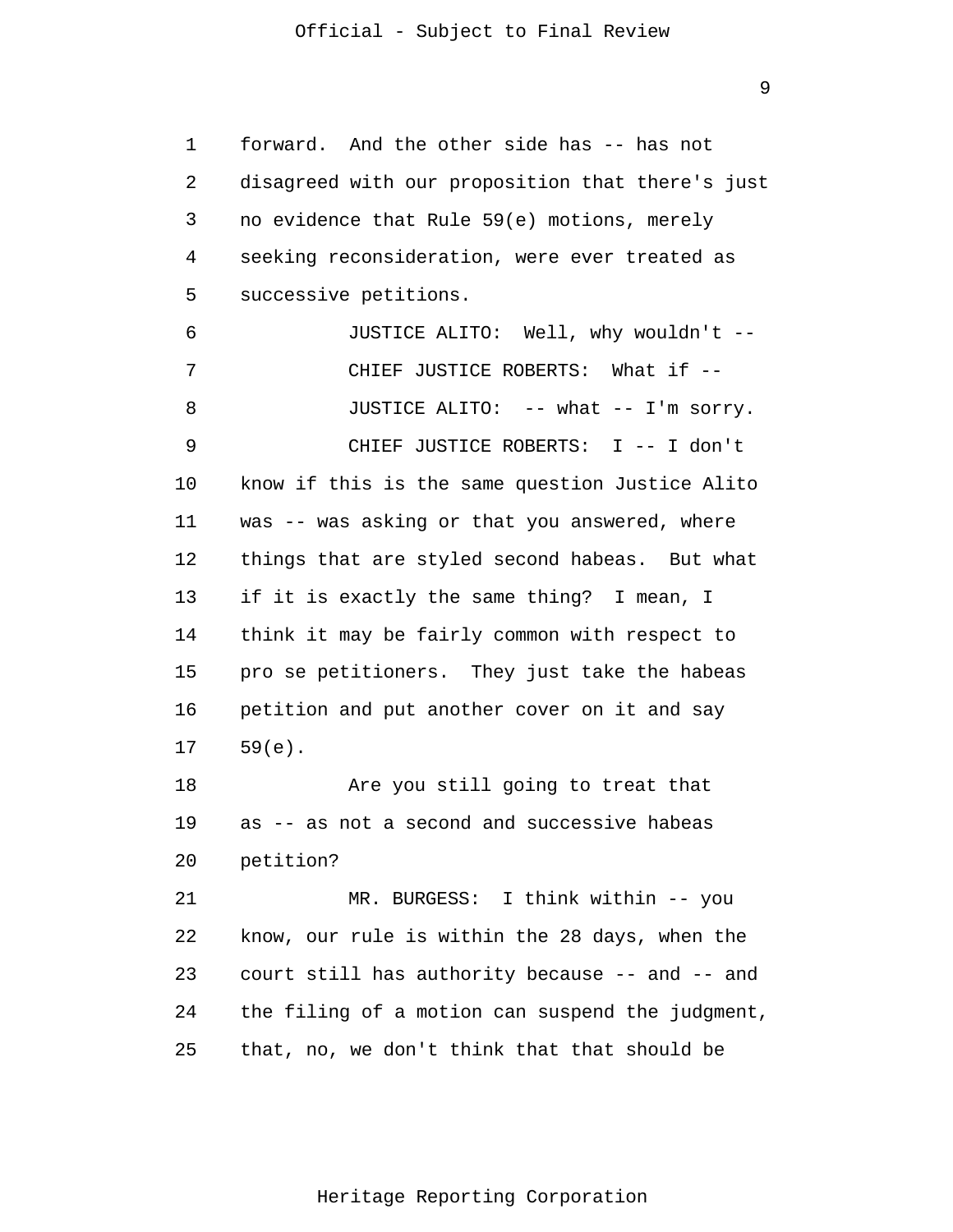1  $\overline{2}$ 3 4 5 6 7 8 9 10 11 12 13 14 15 16 17 18 19 20 21 22 23 24 25 treated -- JUSTICE SOTOMAYOR: How about putting the labels aside a moment? One could argue that restyling the first as a Rule 59(e) is a motion for reconsideration. But how about a totally new claim, one that indisputably is not a reconsideration motion but a motion to amend basically -- MR. BURGESS: Uh-huh. JUSTICE SOTOMAYOR: -- to add a claim, something like what happened in the one decision in those 50 years that did say that adding a due process claim was an abuse of the writ, okay? MR. BURGESS: Right. JUSTICE SOTOMAYOR: It was not a proper 59(e); it was an abuse of the writ because it was adding a new claim. What about that situation? MR. BURGESS: So our position is that the right way to think about that is -- is exactly that it is not a proper use of Rule 59(e) and that it is certainly going to fail for that reason, but it should not be treated as a second habeas application if it is filed within that time period.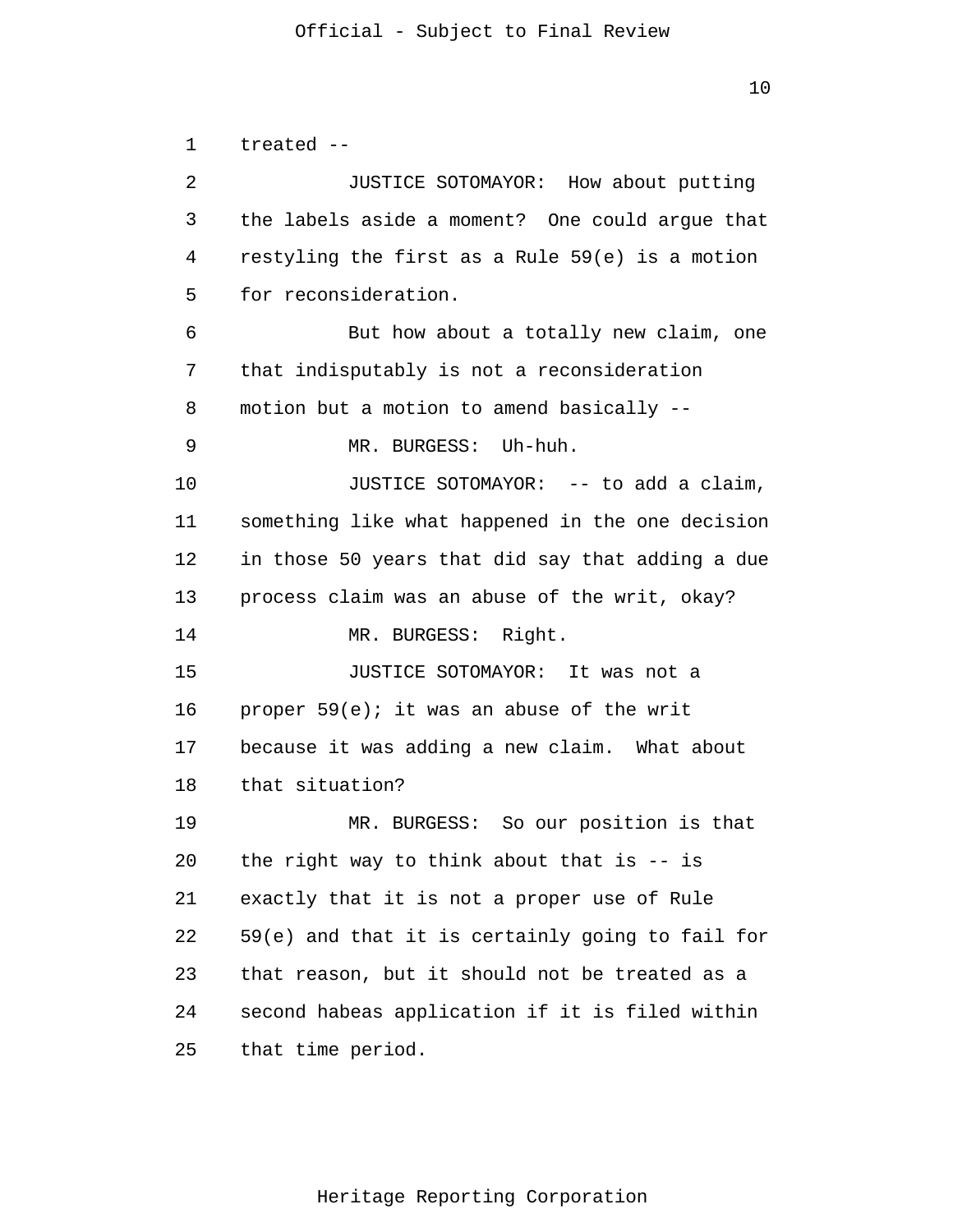| 1  | That's how the Third Circuit, for                |
|----|--------------------------------------------------|
| 2  | example, in the Blystone decision dealt with     |
| 3  | that situation. They said, no, this was -- this  |
| 4  | was a -- styled as a Rule 59(e) motion. It was   |
| 5  | seeking to alter or amend a judgment and         |
| 6  | including adding new claims. We don't think      |
| 7  | that that's a second habeas petition, but, of    |
| 8  | course, you can't do that under Rule 59. Rule    |
| 9  | 59 is not something you're supposed to be using  |
| 10 | to -- to raise new claims.                       |
| 11 | Now there is a fallback position,                |
| 12 | Chief Judge Boggs in the Sixth Circuit decision, |
| 13 | and his approach was then adopted by the Ninth   |
| 14 | Circuit, which was to say that if you are        |
| 15 | basically using -- you know, you use the title   |
| 16 | Rule 59, but it's clear that's not what you're   |
| 17 | doing, you're using it to raise a wholly new     |
| 18 | claim, we think that that would be potentially   |
| 19 | inconsistent with AEDPA and abusive.             |
| 20 | JUSTICE GORSUCH: Is it -- is -- is --            |
| 21 | CHIEF JUSTICE ROBERTS: And it would              |
| 22 | be jurisdictional I guess in the sense that it   |
| 23 | would not toll the statute of limitations or the |
| 24 | time -- I mean the time to appeal?               |
| 25 | MR. BURGESS: If it were not a -- if              |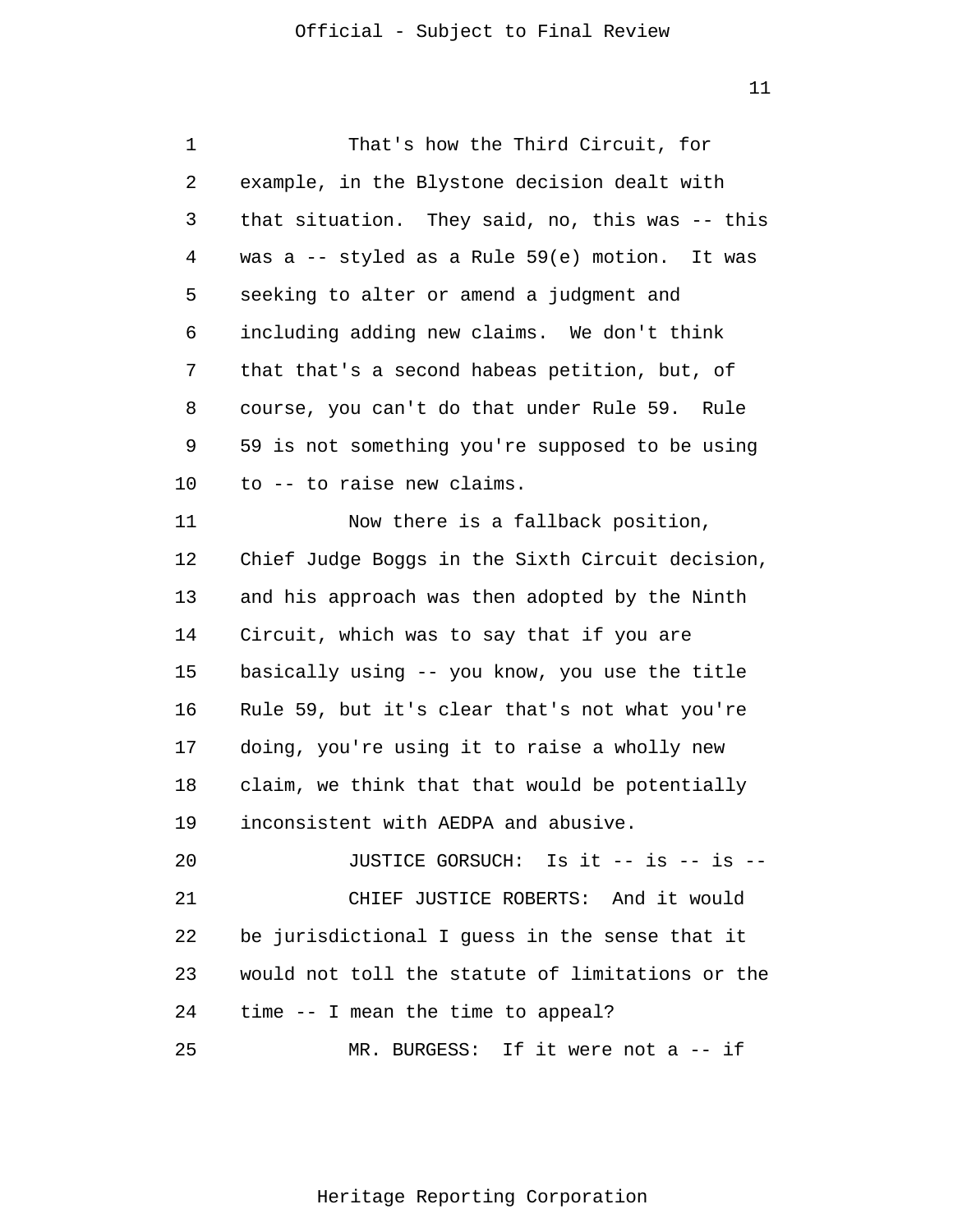1  $\overline{2}$ 3 4 5 6 7 8 9 10 11 12 13 14 15 16 17 18 19 20 21 22 23 24 25 it were not a real Rule 59(e) motion? CHIEF JUSTICE ROBERTS: Yeah, the one you just described, yeah. MR. BURGESS: Well, I think the question about whether it's going to suspend the judgment turns on just whether it is seeking Rule 59(e) relief in terms of whether it is actually seeking to alter or amend the judgment. And if it is also raising arguments that you just can't get under Rule 59, I think that is different. And, you know, this goes to our second argument. But our position is that even -- on this second piece, even if the motion were jurisdictionally barred, that does not mean that it was not filed and was not pending and was not disposed of as -- as the language used by Rule 4. JUSTICE ALITO: Well, before you get to that, can we come back to what we can or can't infer from pre-AEDPA practice? In those days, whether to entertain a second or successive petition was within the discretion of the district court. So how natural would it be for a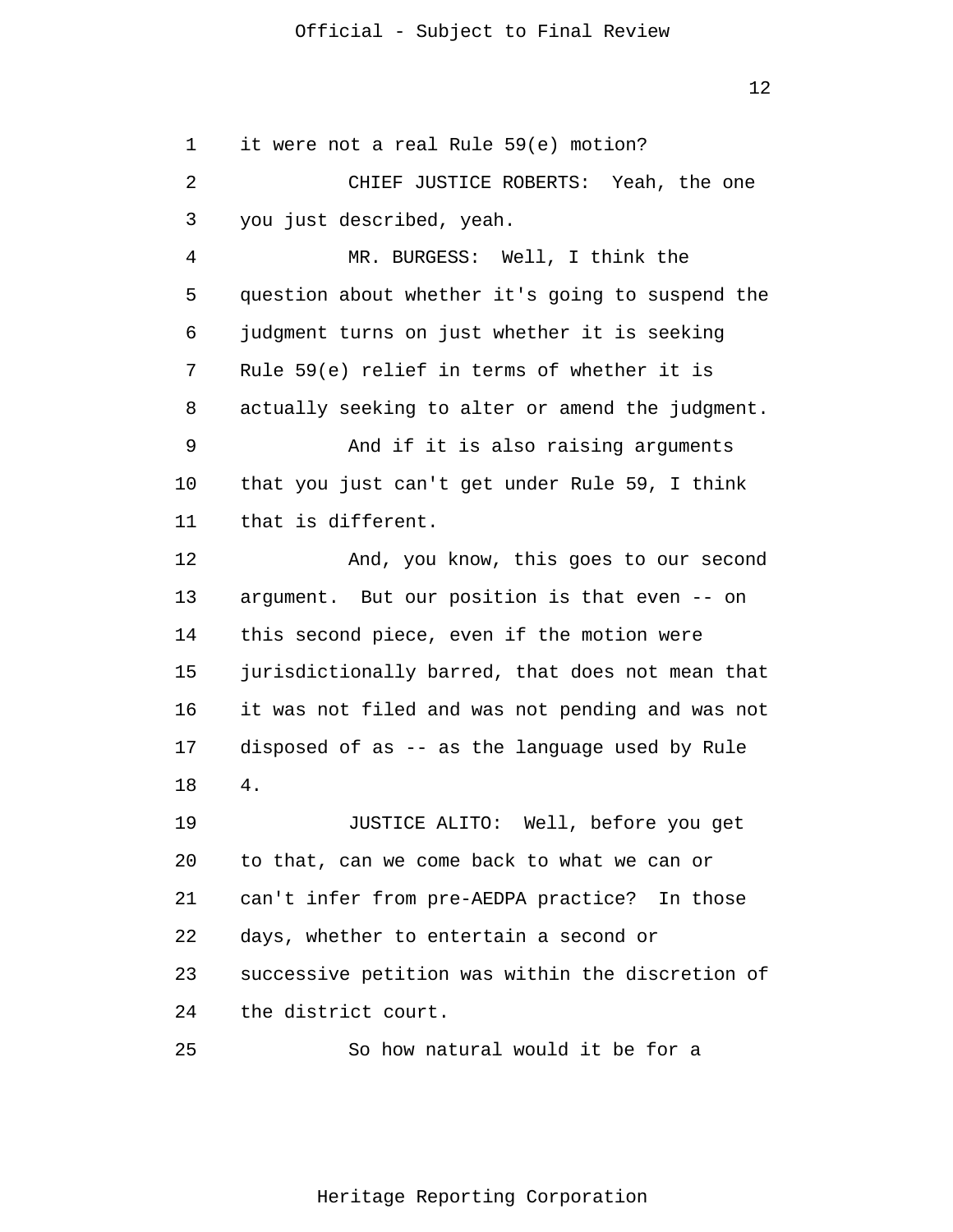1 2 3 4 5 6 7 8 9 10 11 12 13 14 15 16 17 18 19 20 21 22 23 24 25 district court in that situation, upon receiving a 59(e) motion, to say before I get to this discretionary question about whether I would entertain this if it was a second or successive petition, I have to decide whether it is something that has to be considered that or can be considered a Rule 59(e) motion. Wouldn't there be a natural tendency for the judge just to jump to the final question about whether the judge is going to entertain it in -- as -- as a discretionary matter? MR. BURGESS: I think that's quite right, but it supports our point because discretion wasn't to be open-ended. Certainly, after this Court's Coleman decision in 1986 dealing with the ends of justice standard, the idea, you know, a plurality opinion of the Court said you had to make a plausible showing of actual innocence in order to bring a successive petition. Even Justice Stevens in his concurrence said that a showing of actual innocence was relevant to whether the ends - the ends of justice were satisfied. I think it makes very little sense to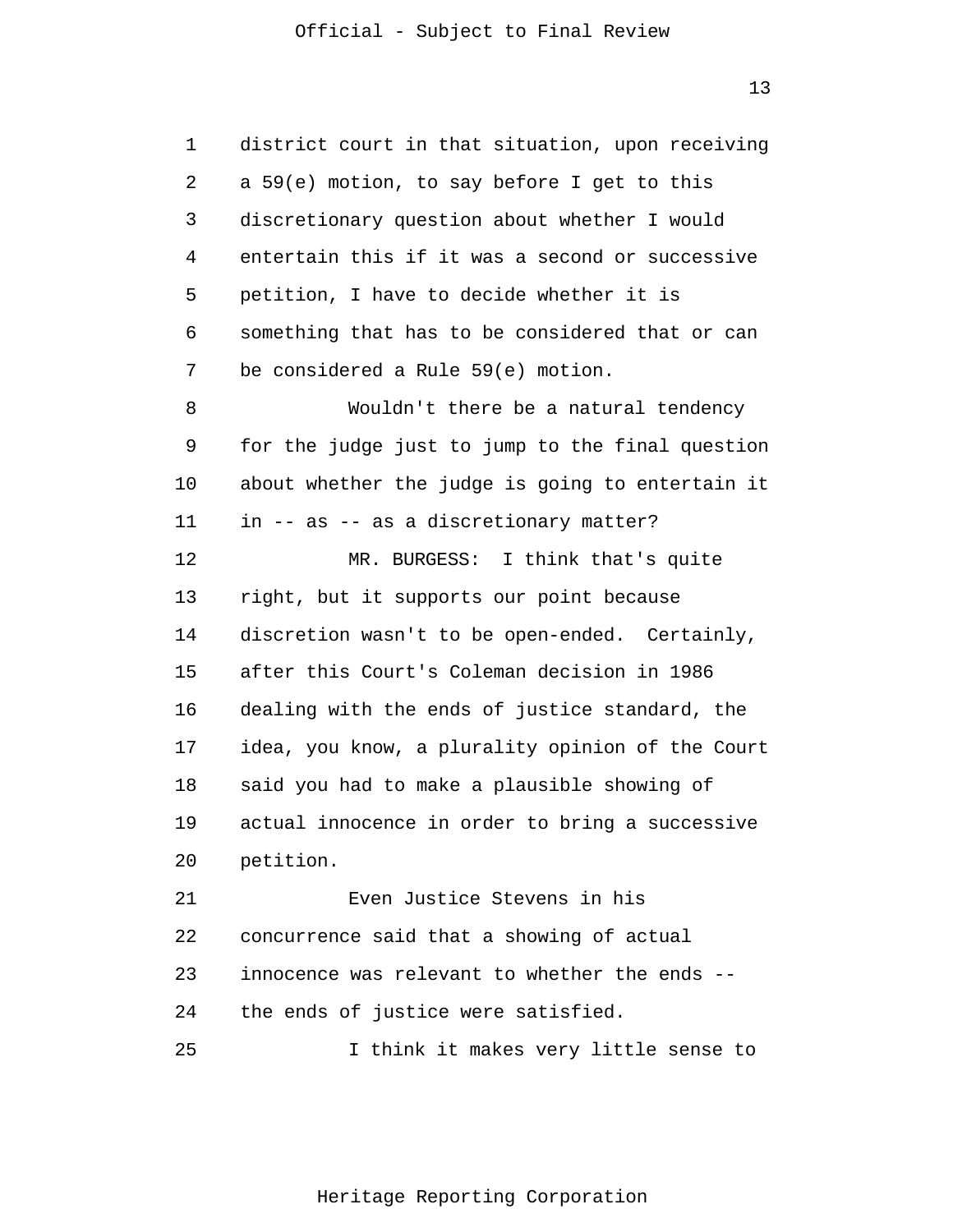1 2 3 4 5 6 7 8 9 10 11 12 13 14 15 16 17 18 19 20 21 22 23 24 25 think that a  $-$ - a petitioner would need to  $-$ merely to seek reconsideration within 10 days of having the order entered is going to need - make a plausible showing of actual innocence to do that. So it was not an open-ended the -- the judge could do it for any reason. The end of justice really cabined that discretion. And there's no reason to think that courts ever thought that that would be the standard, that you would need to satisfy that merely to seek reconsideration. JUSTICE SOTOMAYOR: Mr. Burgess, if I'm understanding your argument right, you're basically saying our definition of "second and successive habeas" should be defined by whether you had a first full opportunity not just to receive a judgment but to appeal that judgment. Yes, yeah, that it  $-$  it  $-$  that it's the -- that that first judgment, that first habeas terminates at the time in which your appeal terminates -- MR. BURGESS: We don't -- JUSTICE SOTOMAYOR: -- the right to it. MR. BURGESS: So there are courts that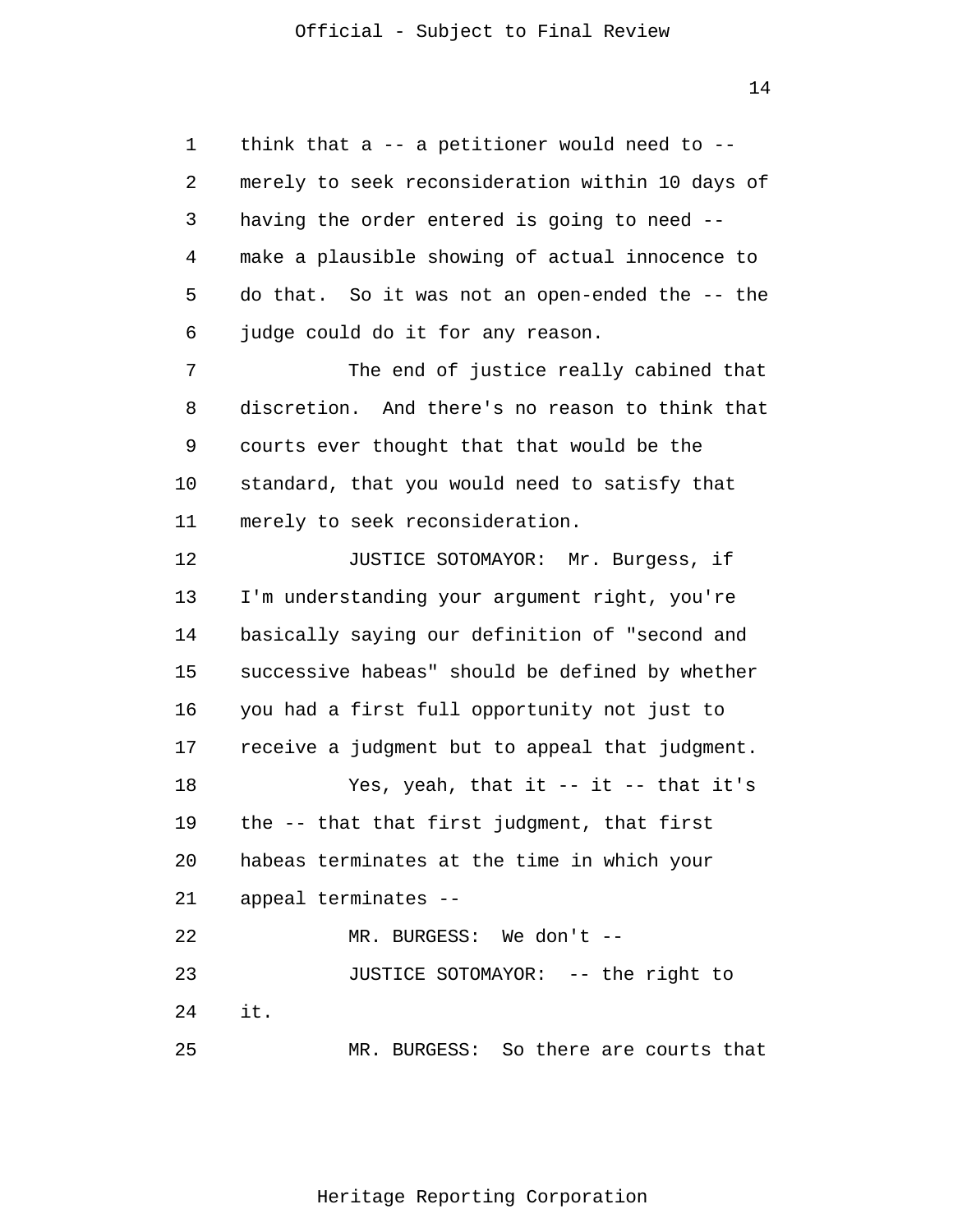1  $\overline{2}$ 3 4 5 6 7 8 9 10 11 12 13 14 15 16 17 18 19 20 21 22 23 24 have taken that position that -- that the first is not over until the whole appellate process completes. JUSTICE SOTOMAYOR: Right. MR. BURGESS: We -- we don't think the Court needs to resolve that and it doesn't need to go that far to rule in our favor. JUSTICE SOTOMAYOR: Why not? MR. BURGESS: Because, in our situation, the court -- the -- Mr. Banister filed his petition within the 28 days when the district court still had discretion or still had the ability to revise the judgment. And we think that's important because, as a result of the way Rule 59(e) operates in conjunction with appellate Rule 4(a), the filing of it suspends the finality of the judgment. It means that everything is going to merge into a single appeal? JUSTICE SOTOMAYOR: Yes, that's -- I'm sorry. Then I misspoke when I spoke the way I did. How would you articulate your rule then? MR. BURGESS: Sure. The rule that we apply is that if a motion is filed at a time

15

when the court still has authority to enter or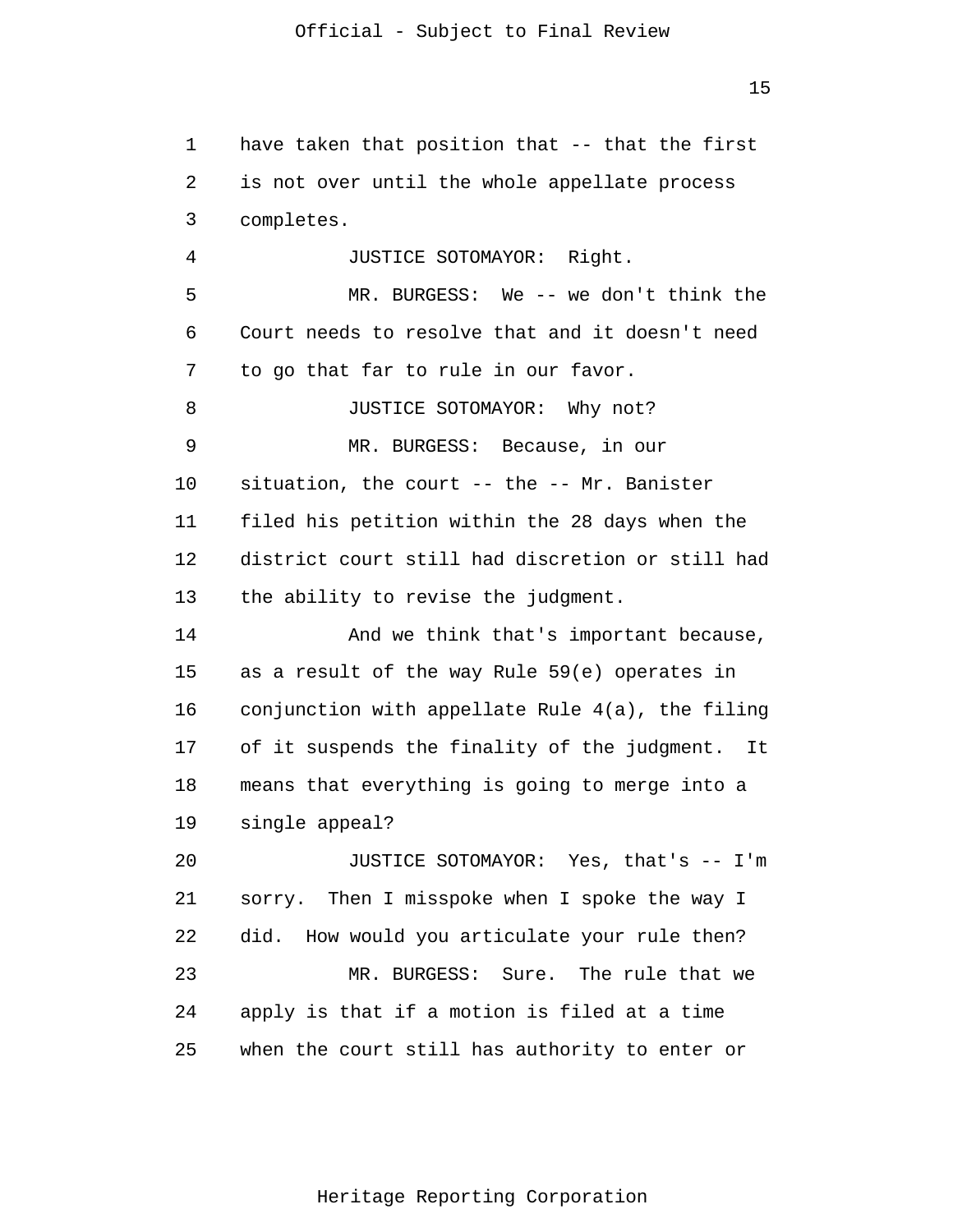1  $\overline{2}$ 3 4 5 6 7 8 9 10 11 12 13 14 15 16 17 18 19 20 21 22 23 24 25 amend its judgment before any potential appeal, it's still part of the first habeas proceeding rather than a second application. JUSTICE GORSUCH: Is my recollection correct then -- please do tell me it's not if it isn't -- that Rule 59 motions are discretionary in terms of their treatment by the district court and reviewed by -- for abuse of discretion by -- by the courts of appeals? MR. BURGESS: That's the correct standard of review, that's right. In terms of like what the substantive standard is for granting a Rule 59(e) motion, it's supposed to be stringent. It is not a basis just to -- you have to show a significant error or -- or potentially an intervening decision that changes the issue. JUSTICE GORSUCH: So, if it's -- it's just an appended repetition of the complaint -- MR. BURGESS: Right. JUSTICE GORSUCH: -- there's never going to be an abuse of discretion? It would be very unlikely for there to be an abuse of discretion to refuse to -- MR. BURGESS: To deny the motion?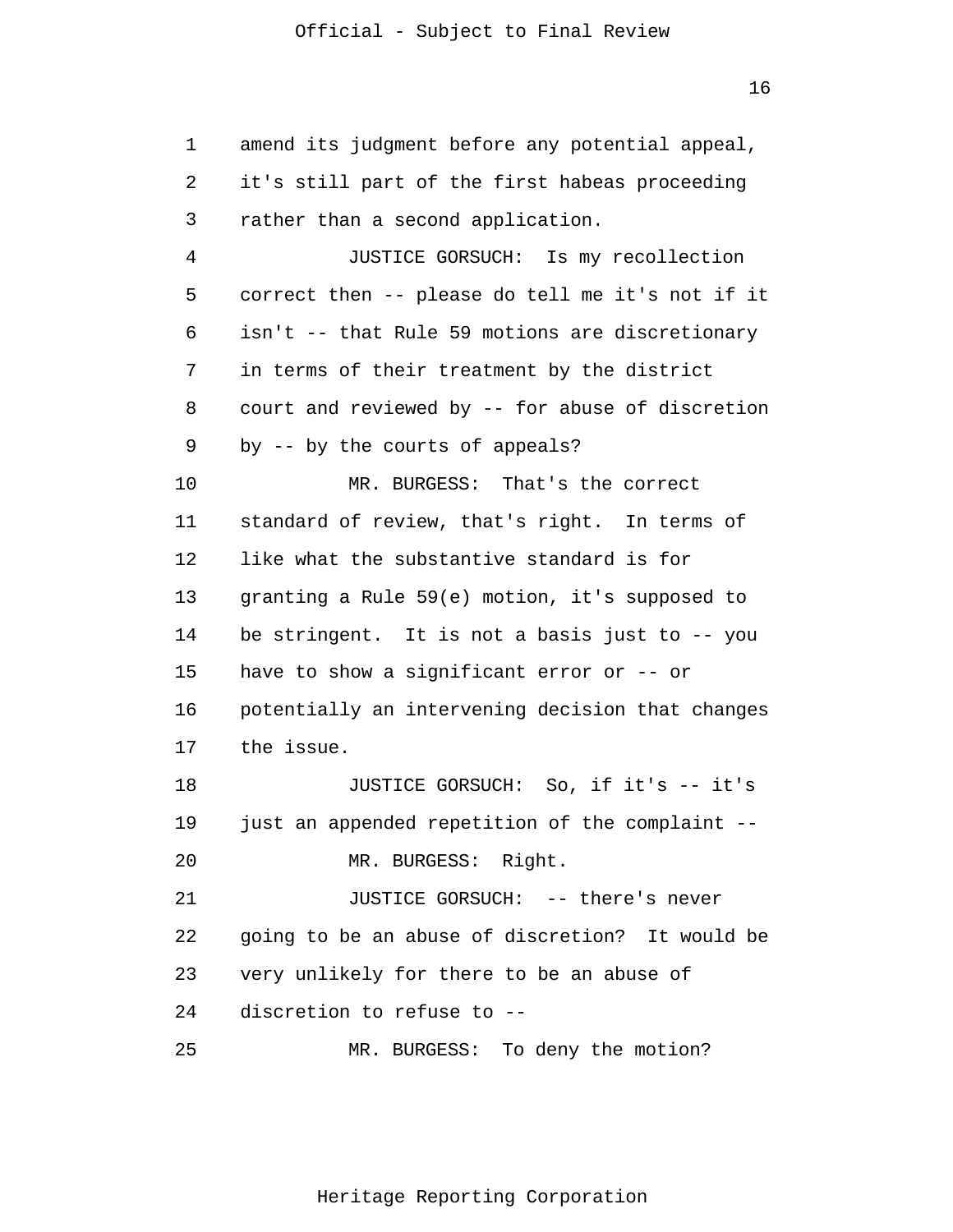1 2 3 4 5 6 7 8 9 10 11 12 13 14 15 16 17 18 19 20 21 22 23 24 25 JUSTICE GORSUCH: Yeah, to deny it. MR. BURGESS: No, that's quite -that's quite right. And I think, you know, the -- the other side complains about the potential burdens that district courts would face. But we think the way that the rule operates and the fact that the motions have to be filed within 28 days to a judge who has just ruled on the merits of the proceeding, the judge is going to be able to quickly determine whether there is anything new here, whether there's any there there to the complaint that he or she made a significant mistake. In this case, the -- the judge acted on Mr. Banister's Rule 59(e) motion within five days before the state was even required to respond. So we don't think there was any burden. And -- JUSTICE KAGAN: Mr. Burgess, were you finished? Sorry. MR. BURGESS: Sure, Justice Kagan. JUSTICE KAGAN: Your friends on the other side cite Crosby, Gonzalez v. Crosby, and -- and note that there was no distinction made there between petitions -- Rule 60(b) petitions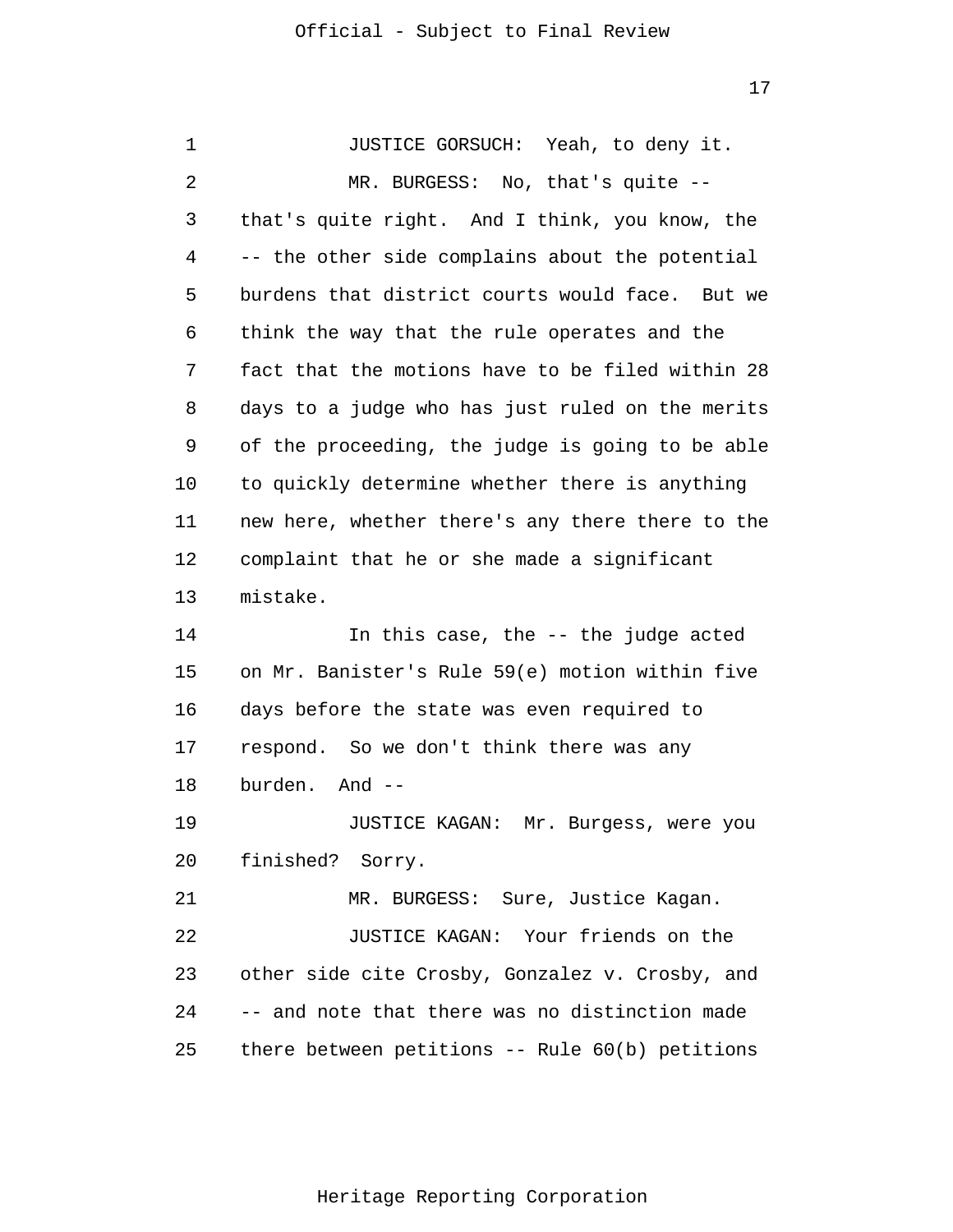18

1 2 that were filed within the 28 days and after the 28 days.

3 4 5 6 7 8 9 10 11 12 13 14 15 16 17 18 19 20 21 So what is your response to that? Is it -- is it a feature of your argument that a Rule 60(b) motion even within the 28 days would be treated differently from a Rule 59 motion? MR. BURGESS: Well, no. We -- we think that anything filed within 28 days is - is subject to our rule. And -- and the reason for that is Rule 60(b) motions that are filed within 20 days -- 28 days are treated under the rules effectively as though they are Rule 59(e) motions. That is the way the rules were adopted, because prior to, I think, the 1993 amendments, there was real confusion about - courts were faced with the question, is this a 60(b) motion, is this a Rule 59(e) motion, and it's hard to tell the difference. Some courts have adopted a bright-line rule that anything filed within the 28 days is going to be treated as though it is a 59(e)

22 23 24 25 motion. And that's the position the Rules Committee adopted and it makes it clear in the Advisory Committee notes that Rule 60(b) is on the list within 4(a).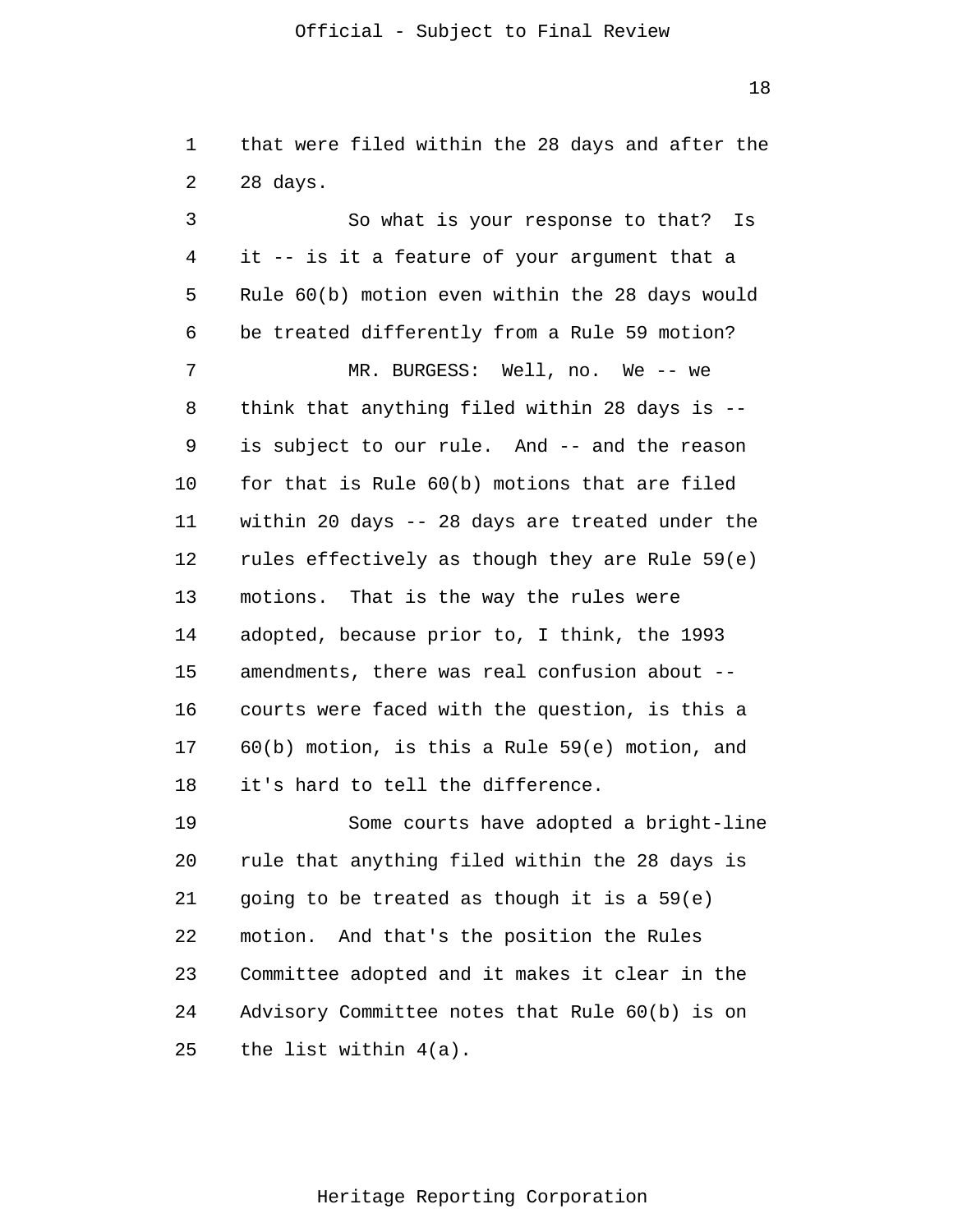1 2 3 4 5 6 7 8 9 10 11 12 13 14 15 16 17 18 19 20 21 22 23 24 25 JUSTICE KAGAN: So all courts are doing that now, they essentially convert - whatever you label it, they treat it as a Rule 59 motion? MR. BURGESS: Certainly for purposes of the timing to appeal. I mean, the -- the standards between them are quite overlapping. And -- and a lot of instances, of course, we're dealing with pro se petitioners who might not label it in either event. They say motion to reconsider or -- or something to that effect. And it -- it's treated as a Rule 59 if it's within the 28 days. JUSTICE KAGAN: And does it bother you at all that, say, a Rule 60(b) motion filed on the 29th day will be treated very differently from the Rule 59 motion? MR. BURGESS: It doesn't because the rules set that up to have different effects. If the motion is filed after 28 days, the district court no longer has authority to amend the judgment. It's not going to be something that suspends the finality of the judgment and allows for a single appeal. So it creates a risk of piecemeal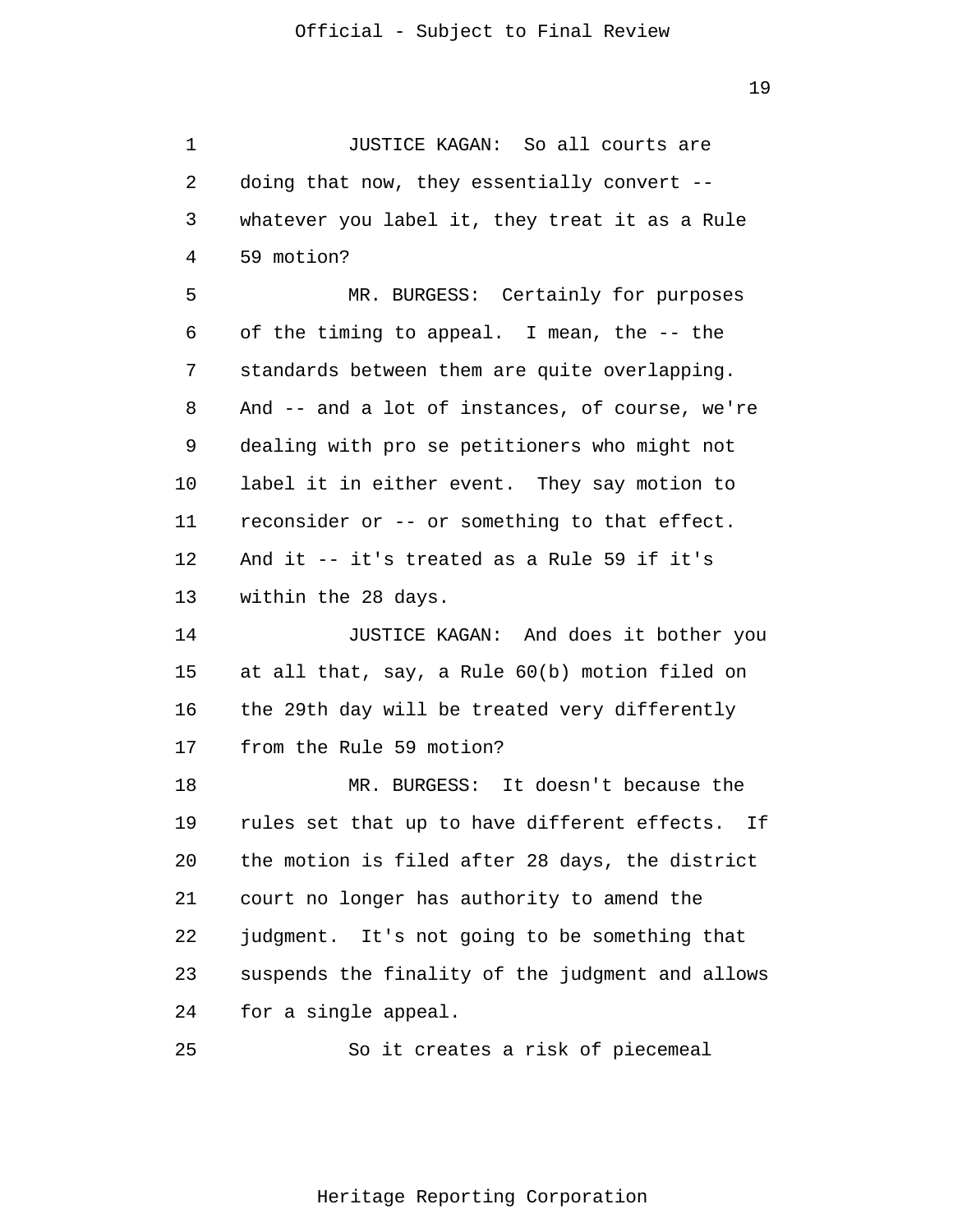1  $\overline{2}$ 3 4 5 6 7 8 9 10 11 12 13 14 15 16 17 18 19 20 21 22 23 24 litigation that AEDPA's designed to prevent that if something is filed within the 28-day period would not. I mean, of course, under either side's approach, there's going to be a question of the day after, you know, what counts as being -- is the first proceeding having ended and -- and the second having started. JUSTICE KAVANAUGH: Can you -- can you address the Solicitor General's reference to 2266 and how you would respond to that argument? MR. BURGESS: Sure. So, I mean, of course, 2266 is a provision that's never actually been in use because it's the -- the opt-in provision. As I understand their argument, they say that because there are specific deadlines that are listed for different sorts of motions, but Rule 59 is not on the list, that that means it should be excluded from the statute. Well, that's not consistent with their own position, because they recognize that Rule 59(e) motions are permissible. Their -- their position is that only if it is raising a claim within the meaning of Gonzalez would it -- would

25 it present a potential issue.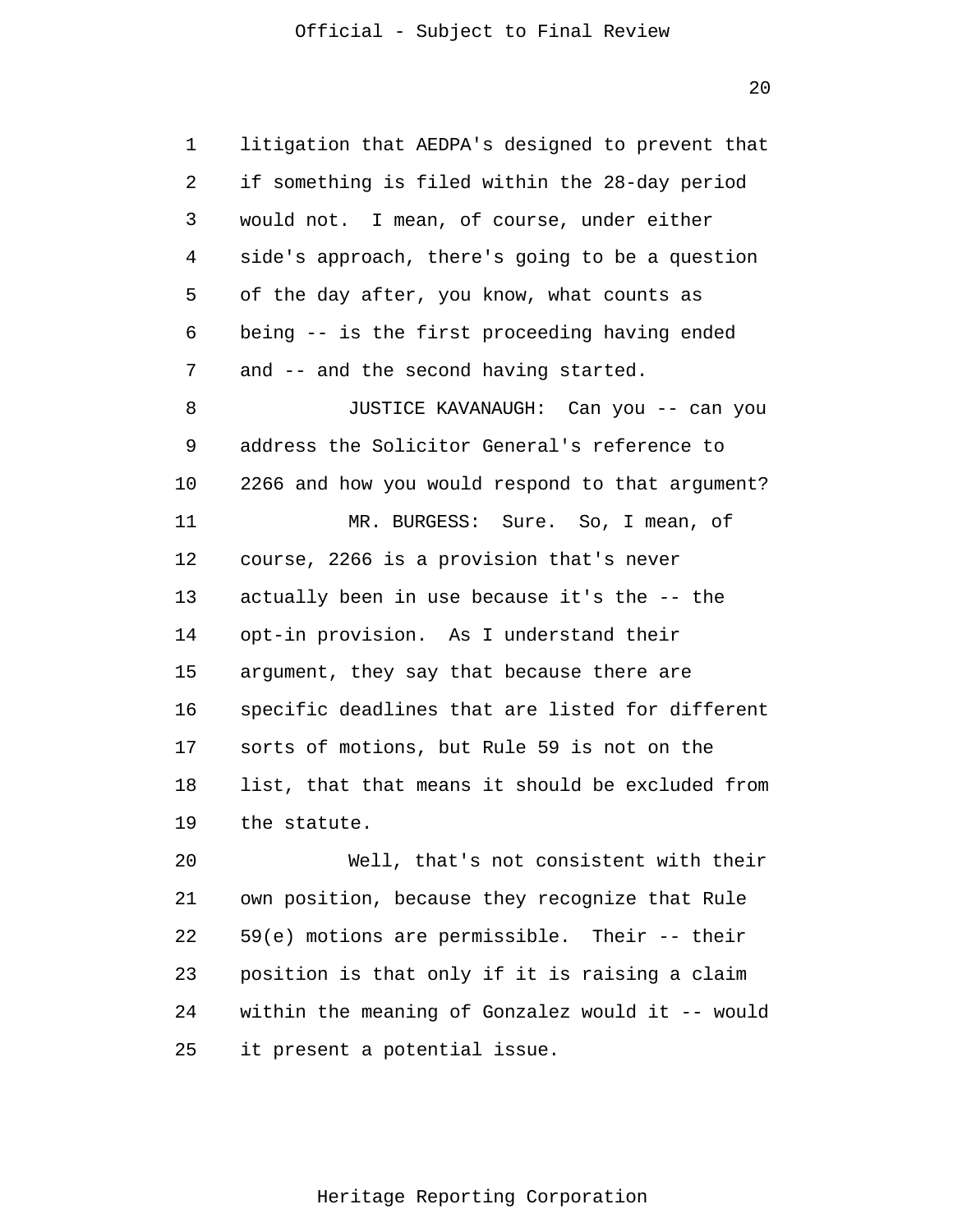1 2 3 4 5 6 7 8 9 10 11 12 13 14 15 16 17 18 19 20 21 22 23 24 25 So the fact that they're not specifically enumerated there can't prove any - or it would simply prove too much because it's contrary to their own position. We -- the way we would handle that is to the -- if 2266 were ever operationalized and if its deadlines ever sort of went into effect, one could reasonably make an argument that in that specific context, perhaps Rule 59(e) motions, and all Rule 59(e) motions, not specifically ones that raise Gonzalez claims, maybe those would be inconsistent with the text of the statute or with -- with the text of the statute. But that doesn't suggest that all Rule 59(e) motions outside of that context are going to be inconsistent. JUSTICE ALITO: Why is your position favorable to habeas petitioners in general? Wouldn't it be easier for them just to ask for a certificate of appealability? MR. BURGESS: Certainly, they can do that. We think the reason, you know, this Court has recognized in other contexts that Rule 59(e) motions are useful is because they provide an opportunity to quickly correct potential errors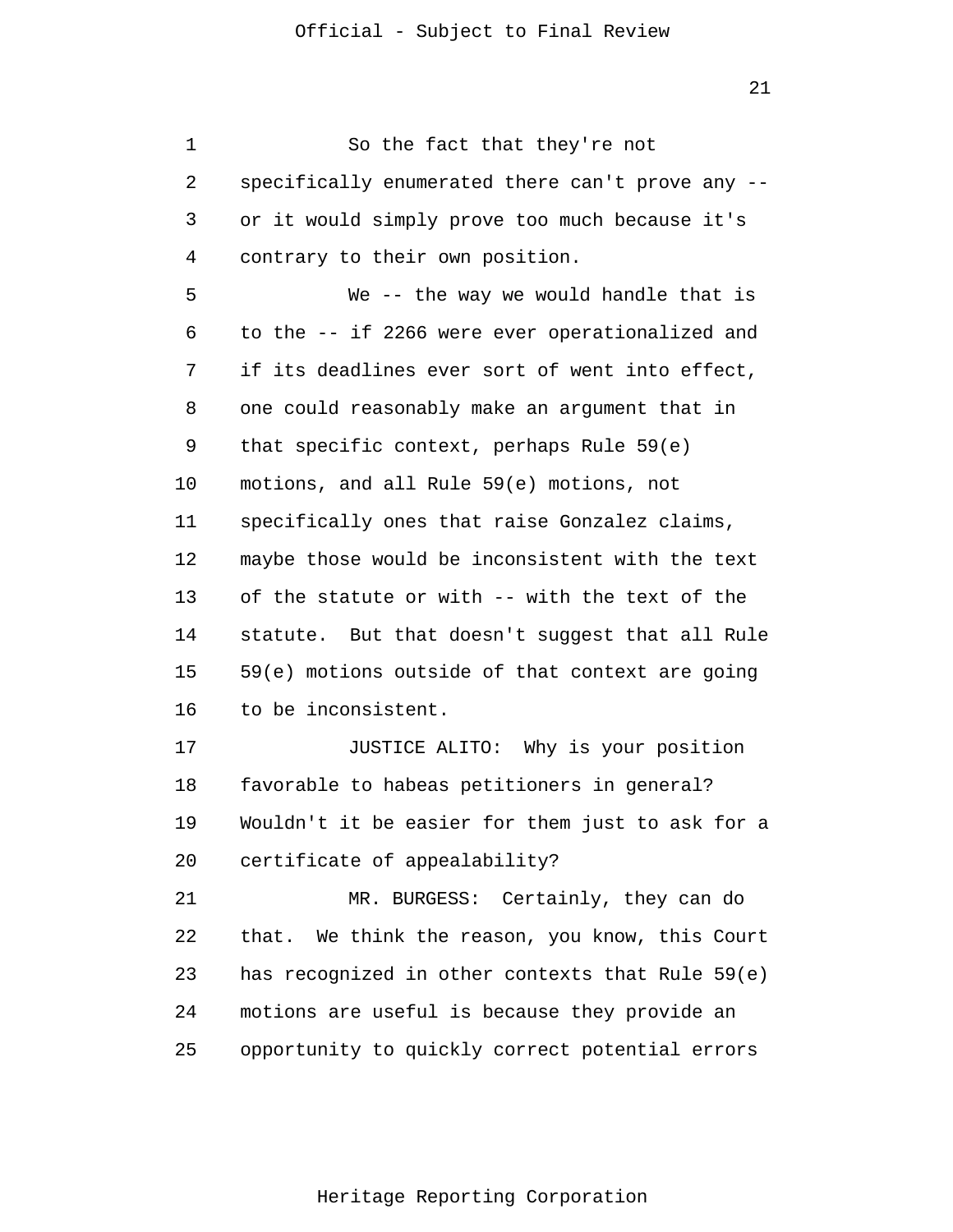1  $\overline{2}$ 3 4 5 6 7 and to avoid the whole appeal process, even in the -- you know, we acknowledge that those actual orders changing the outcome are -- are - are rare, but less rare is a decision that clarifies the basis for the decision and might clarify the grounds for an appeal and make things go smoother.

8 9 10 11 12 13 14 15 16 17 I think the flip side of that I do want to comment on is that we believe the other side's position is much -- going to be much more inefficient, sort of perversely, even though they argue that their approach is designed to streamline the -- the habeas review process, because, under their approach, any time a Rule 59(e) motion is filed, a judge cannot just look at it and say: I don't see anything here. Denied.

18 19 20 21 22 23 24 25 Instead, the judge has to make a threshold inquiry to determine, is there something that constitutes a habeas claim within the meaning of Gonzalez? In some instances, that might be simple; in others, not so much. And after the court makes that determination, it then has to decide, well, suppose this is a mixed, you know, Rule 59(e)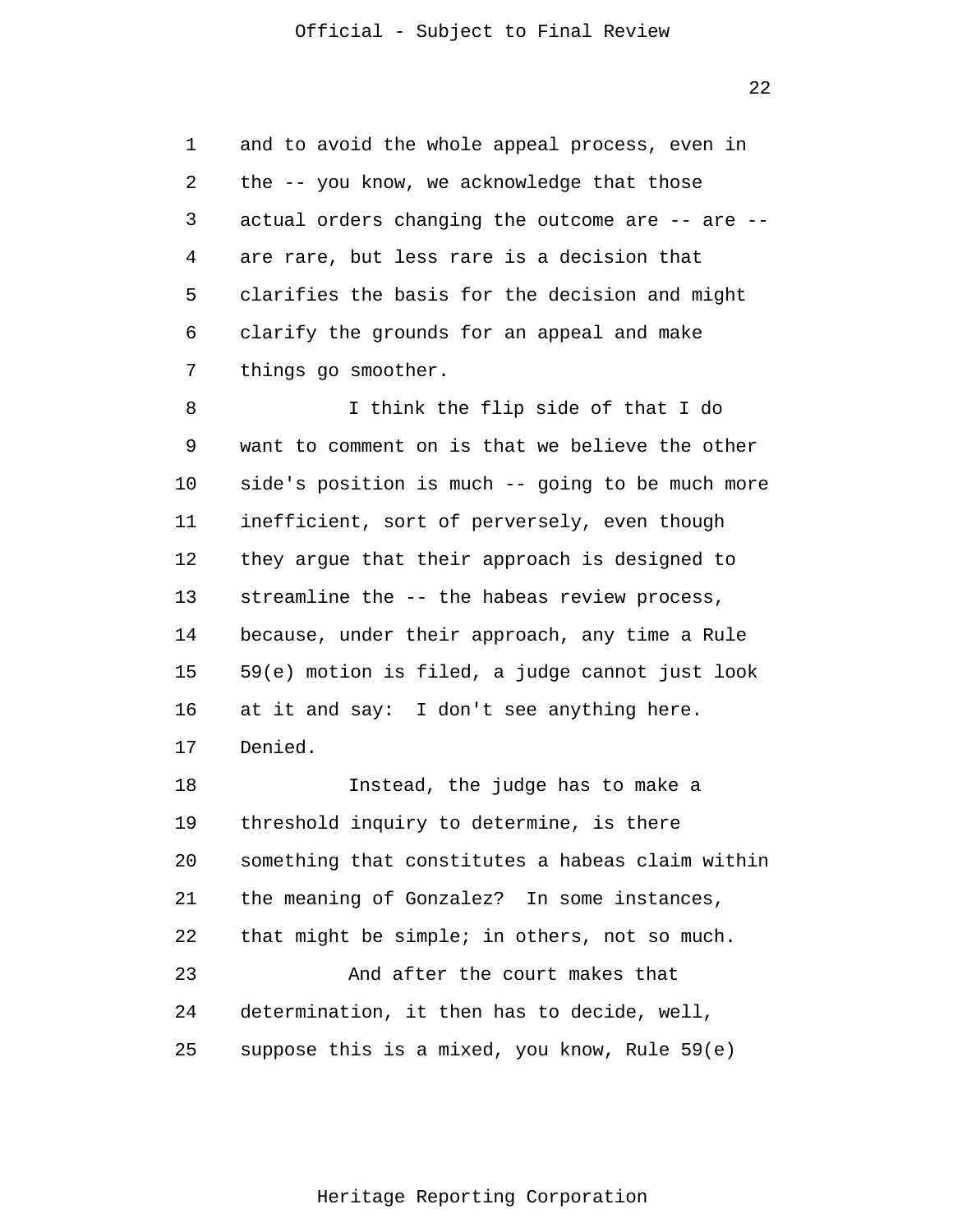1 2 3 4 5 6 motion in the sense that it raises some things that are claims but some things that are not because it goes into the integrity of the federal proceeding. There's no clarity under the other side's approach how the court is supposed to handle that.

7 8 9 10 11 12 13 14 If it is something that raises a claim, rather -- again, rather than simply having the motion denied and moving on with the appellate process, what happens is that the motion would be transferred to the court of appeals, which then has to take its new independent look to determine whether the requirements of 2244(b) are satisfied.

15 16 17 18 19 20 21 22 And we think it would just be -- it's much more efficient for a court that has just ruled on a motion -- and, by its nature, a Rule 59(e) motion has to be filed immediately after the judgment -- to be able to review it and, if there's nothing there, deny it, and then the process can move forward with the certificate of appealability.

23 24 25 And if there is something there or if there's something that needs to be clarified, the judge can do that as well, and that can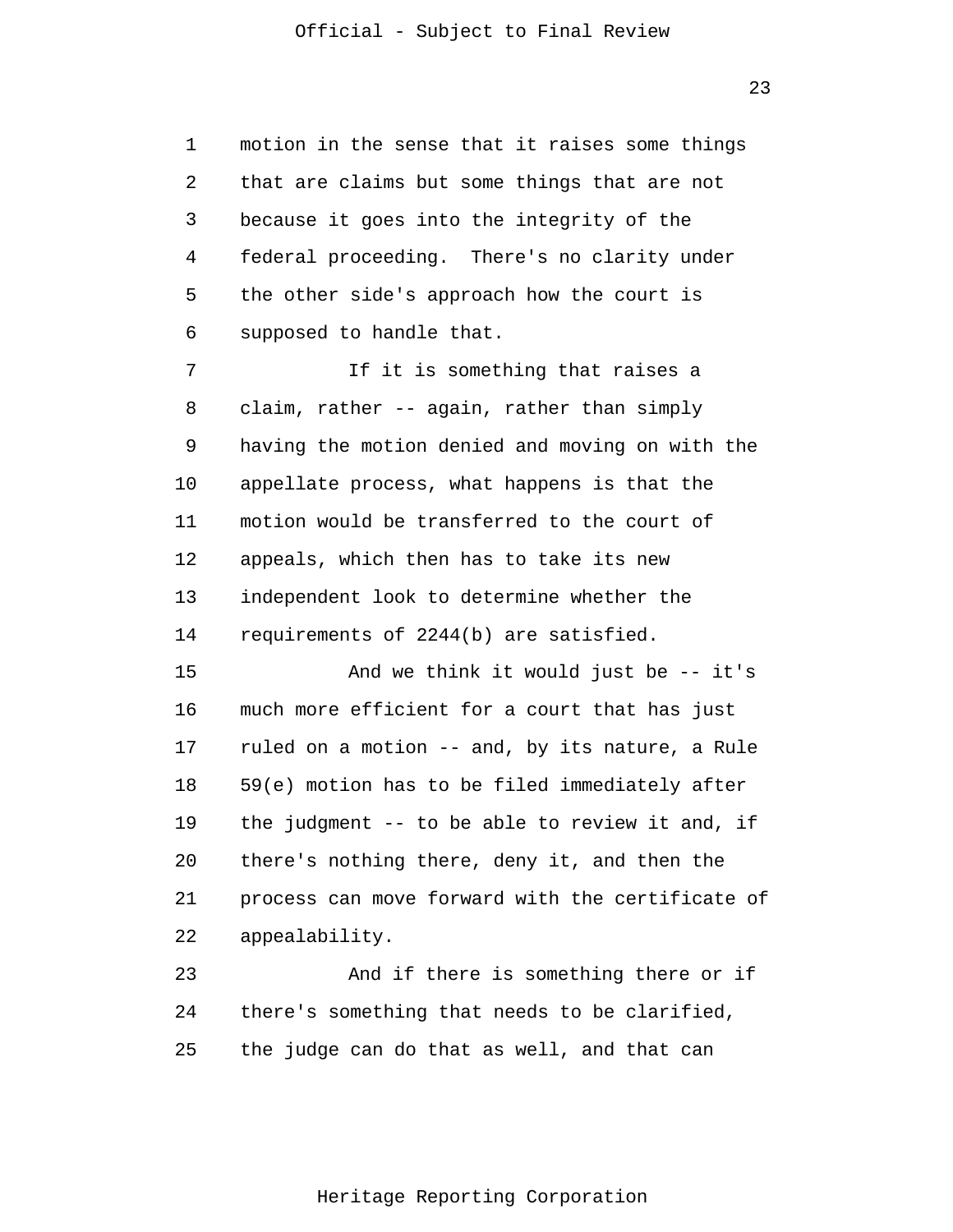24

1  $\overline{2}$ greatly make the appellate process more efficient.

3 4 5 6 7 JUSTICE ALITO: But AEDPA was intended to move habeas petitions along quickly and is full of deadlines. But there is no deadline for a ruling on a 59(e) motion. Isn't that an anomaly?

8 9 10 11 12 13 14 MR. BURGESS: There's no deadline for ruling on a habeas petition either. We don't see any reason to think that a district judge who has just invested the time to rule on the habeas petition is for some reason going to spend a lot of time with a Rule 59(e) motion that has been just filed.

15 16 17 18 19 20 21 22 And, again, I keep emphasizing that it has to be filed promptly. That cannot be changed -- under Rule -- Federal Rule of Civil Procedure 6(b), there can be no extensions to the 28-day deadline for filing a Rule 59(e) motion. So there's no way to avoid it being something that -- that moves quickly. And to return to the point I was

23 24 25 making at the outset, that's quite different from the situation in Gonzalez, where you have a Rule 60(b) motion that can be filed years after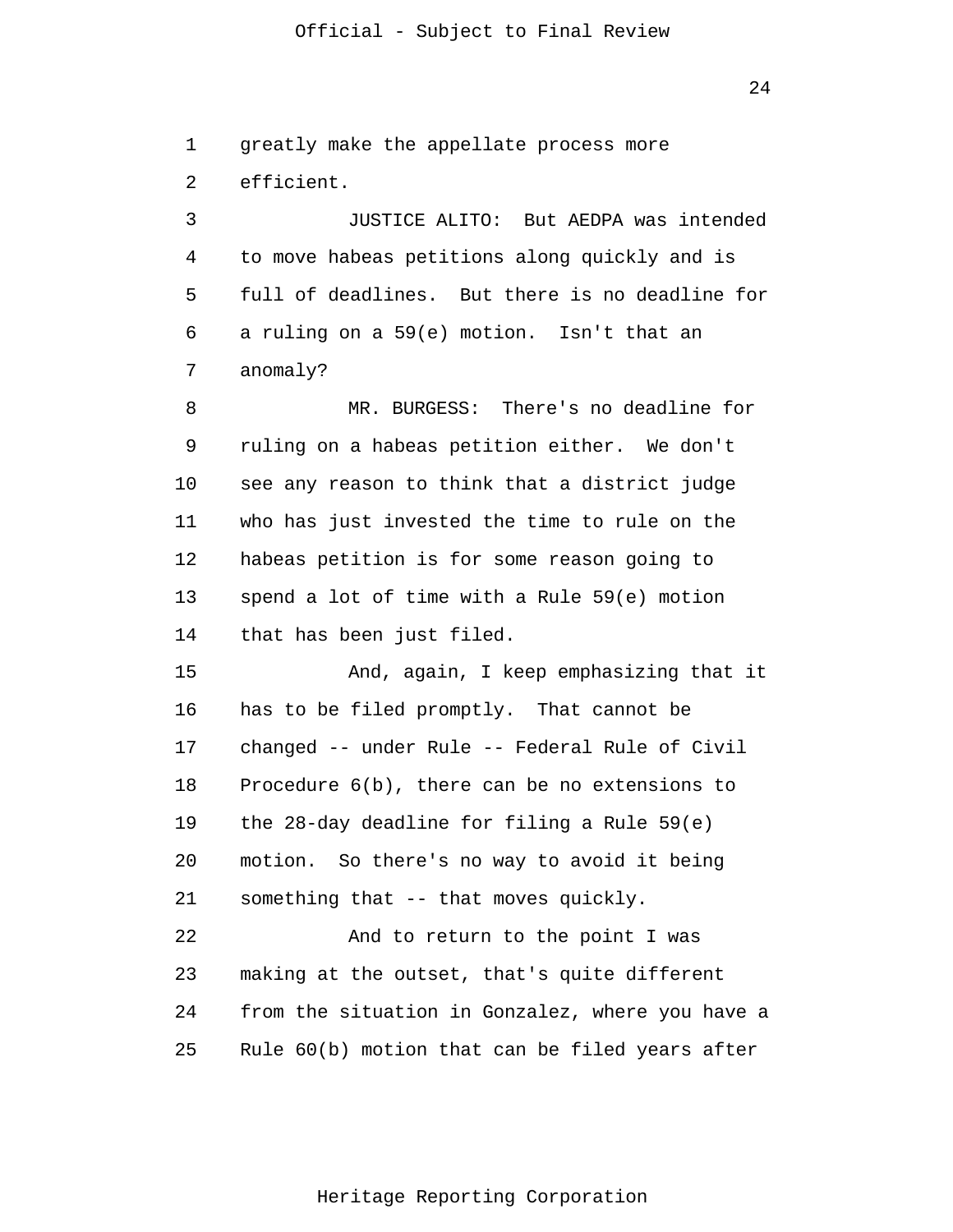1 2 3 4 the judgment and presents obvious opportunities to circumvent AEDPA's restrictions by reopening cases that would otherwise be closed, unless you could satisfy 2244.

5 6 7 8 9 10 11 12 13 And that's why we think Gonzalez just -- just does not speak to the key question here. There, there was no -- there's no doubt that the first proceeding had ended. So the only question the Court faced was whether the 60(b) motion could be close enough, similar enough to a new habeas application that it would be inconsistent with the statute not to subject it to 2244(b).

14 15 16 17 18 19 20 Here, the question is different. It's whether this motion is part of the first habeas proceeding. And it has always been treated that way. And we see no reason for -- no basis in AEDPA to displace that settled practice. I did want to turn again to our argument about Appellate Rule 4(a) because I do

22 23 24 25 argument. We think that even if Section 2244(b) were relevant in the sense that it -- it barred someone from pursuing 59(e) relief that raised a claim and prevented the district judge from

want to emphasize that it is a distinct

21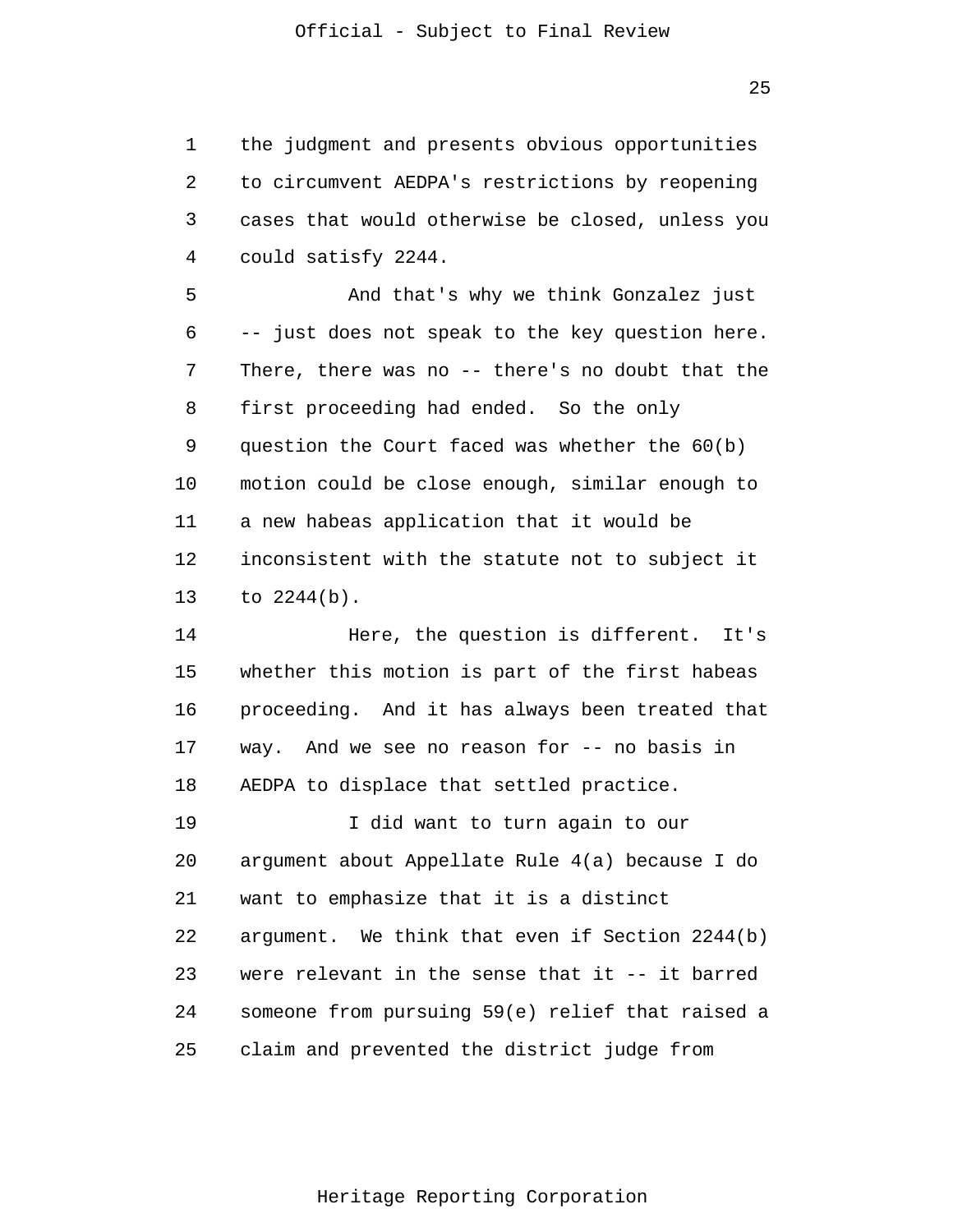1  $\overline{2}$ 3 acting upon it, it would not mean that the rule -- that Rule 4(a) did not apply to suspend the judgment.

4 5 6 7 8 9 10 11 12 13 And the reason for that is that the - the relevant requirement is that the -- the motion be filed, not that it be properly filed, not that it be filed with -- in a court with jurisdiction. So, under the plain text of a rule -- of the rule, if a motion is filed improperly in a court that lacks jurisdiction, it nonetheless has been filed because it was received, and it nonetheless has been disposed of.

14 15 16 17 18 19 20 21 22 23 24 25 Rule 4(a) uses the term "disposed of," not denied. If it -- if it used "denied," it might be reasonable for the other side to argue that, well, the judge can't deny a motion that he doesn't have jurisdiction to entertain. But he quite clearly -- a judge quite clearly can dispose of a motion that was -- that was filed that the judge lacked jurisdiction to entertain. And we think it -- it does not make sense to rewrite the plain terms of Appellate Rule 4(a) in a way that is going to make it such that individuals like Mr. Banister, often pro se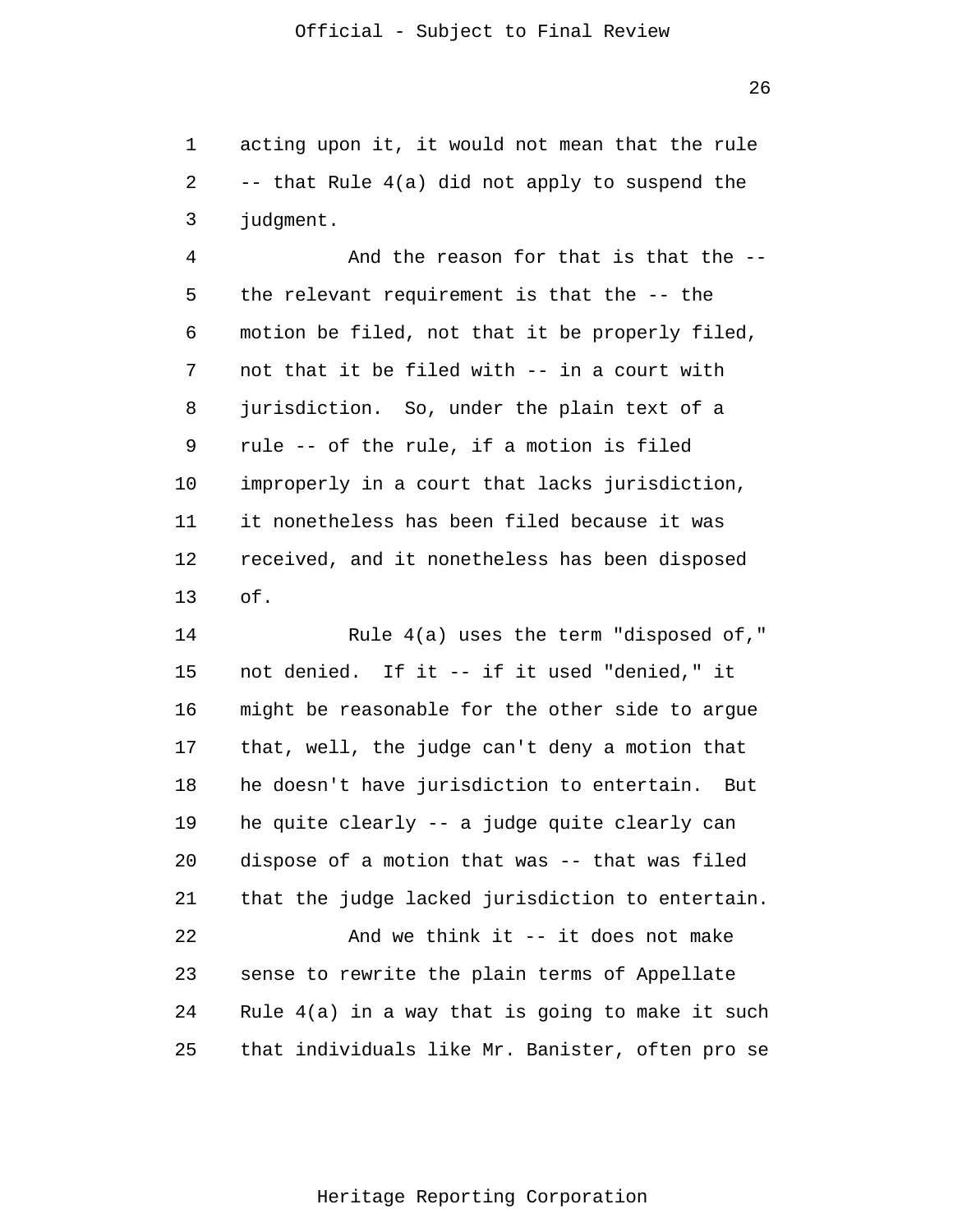| 1  | litigants who are following the plain terms of   |
|----|--------------------------------------------------|
| 2  | the text, are -- nonetheless lose their ability  |
| 3  | to pursue their first habeas appeal because a    |
| 4  | court, a year after the motion was filed,        |
| 5  | decides, well, this was actually close enough to |
| 6  | a habeas petition that we're not going to give   |
| 7  | the benefit of Rule 4(a) and we are going to     |
| 8  | treat it as -- as untimely. We don't think that  |
| 9  | is consistent with the statute.                  |
| 10 | If the Court has no further questions,           |
| 11 | I'll reserve to rebuttal.                        |
| 12 | CHIEF JUSTICE ROBERTS: Thank you,                |
|    |                                                  |
| 13 | counsel.                                         |
| 14 | Mr. Hawkins.                                     |
| 15 | ORAL ARGUMENT OF KYLE D. HAWKINS                 |
| 16 | ON BEHALF OF THE RESPONDENT                      |
| 17 | MR. HAWKINS: Mr. Chief Justice, and              |
| 18 | may it please the Court:                         |
| 19 | A ruling for Banister would give every           |
| 20 | habeas petitioner the right to file a second     |
| 21 | round of merits briefing, demand a second        |
| 22 | decision on his claims, extend automatically his |
| 23 | deadline to appeal, and delay the repose of his  |
| 24 | sentence. That result is contrary to the text    |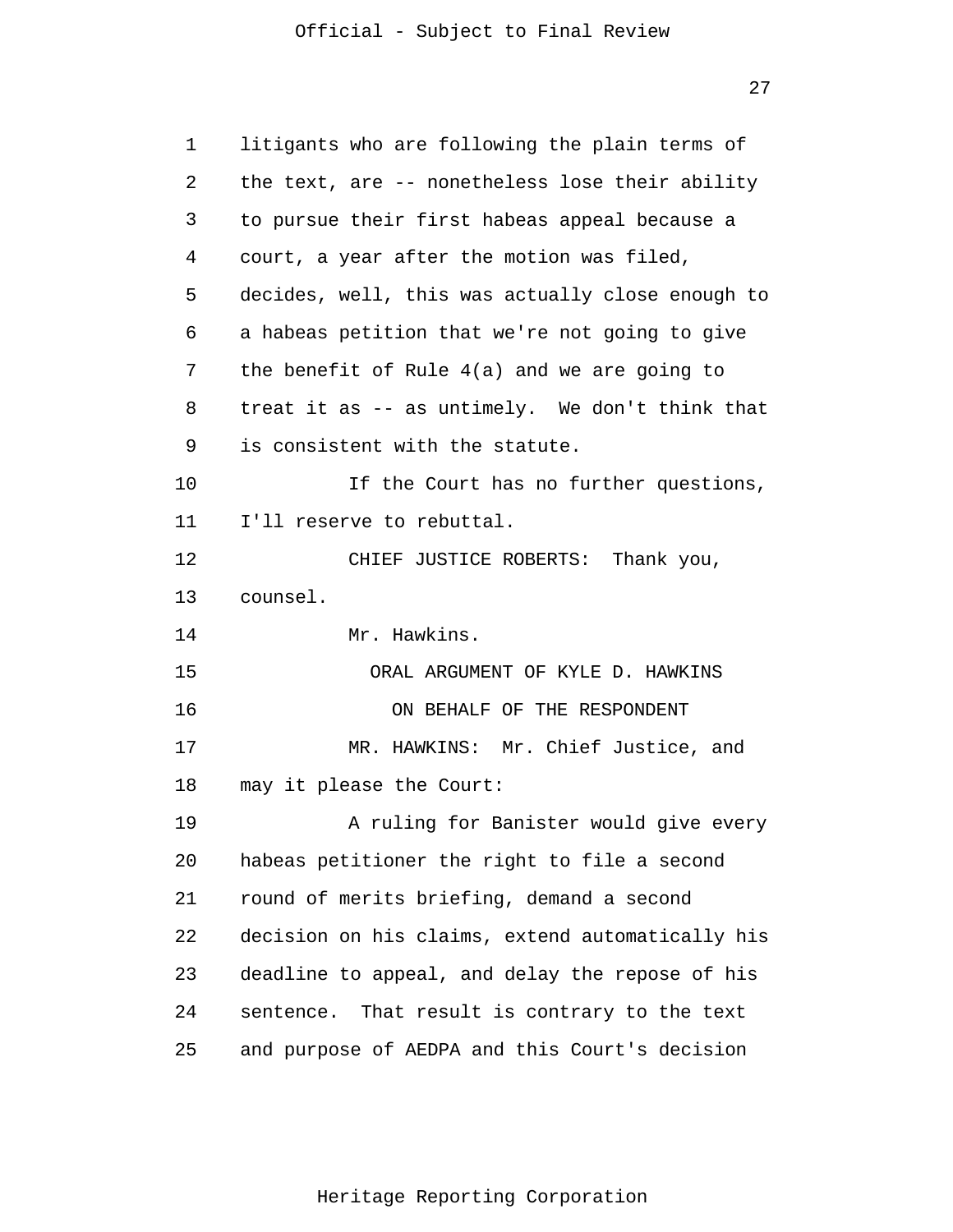1 in Gonzalez.

| 2  | The second or successive bar applies               |
|----|----------------------------------------------------|
| 3  | to Rule 59(e) motions for at least three           |
| 4  | reasons. The first is text. Just like Rule         |
| 5  | $60(b)$ motions, $59(e)$ motions are post-judgment |
| 6  | vehicles to present habeas claims. And when a      |
| 7  | Rule 59(e) motion presents claims that have        |
| 8  | already been rejected by a final judgment, the     |
| 9  | motion is necessarily a second or successive       |
| 10 | habeas application for the same reasons that a     |
| 11 | Rule 60(b) motion would be.                        |
| 12 | Second is precedent. There's no sound              |
| 13 | reason to have one rule under Gonzalez for 60(b)   |
| 14 | motions and a categorical exception for 59(e)      |
| 15 | motions. Both can present habeas claims, and       |
| 16 | both are filed after final judgment.               |
| 17 | The third is AEDPA's purposes. As                  |
| 18 | Justice Alito pointed out, AEDPA exists to         |
| 19 | promote finality and to streamline proceedings     |
| 20 | by moving cases along to their next stage.         |
| 21 | That's why Habeas Rule 11 allows a petitioner to   |
| 22 | seek reconsideration of the district court's       |
| 23 | order denying a certificate of appealability,      |
| 24 | but it also provides that such a motion for        |
| 25 | reconsideration does not extend the notice of      |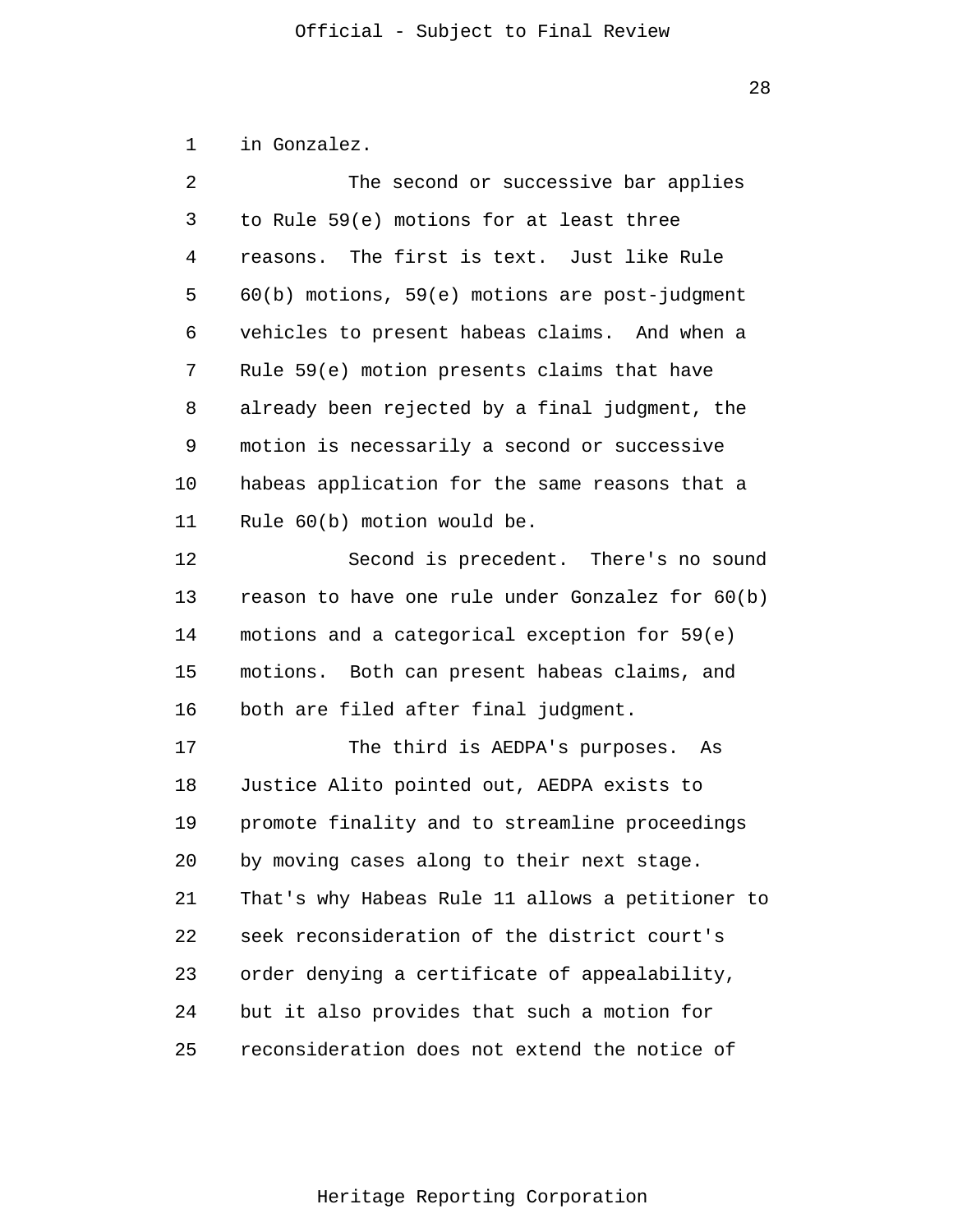29

| $\mathbf{1}$ | appeal deadline. Yet, according to Banister, he  |  |
|--------------|--------------------------------------------------|--|
| 2            | could thwart that rule by simply attacking the   |  |
| 3            | merits of the judgment and thereby grant himself |  |
| 4            | an extension that Rule 11 would otherwise deny.  |  |
| 5            | For these reasons, the Court should              |  |
| 6            | hold that a -- that the second or successive bar |  |
| 7            | applies with full force to 59(e) motions. And    |  |
| 8            | that rule requires affirmance here. Banister     |  |
| 9            | acknowledges that his 59(e) motion presented     |  |
| 10           | habeas claims and that those claims had been     |  |
| 11           | rejected by the previous final judgment.         |  |
| 12           | JUSTICE GINSBURG: May -- may I ask,              |  |
| 13           | your introductory statement, this will -- will   |  |
| 14           | be -- give an opportunity to file new briefs and |  |
| 15           | all that, but that's not what happened here.     |  |
| 16           | The 59(e) motion was filed, and I think it was   |  |
| 17           | denied, what, five days later, and there were no |  |
| 18           | briefings. The judge had just denied the         |  |
| 19           | habeas. This was a repetition of what was in     |  |
| 20           | the habeas. Had no problem disposing of it       |  |
| 21           | swiftly.                                         |  |
| 22           | So I don't see all the additional                |  |
| 23           | briefing that you -- you said at the outset of   |  |
| 24           | your argument.                                   |  |
| 25           | MR. HAWKINS: Well, Your Honor, first,            |  |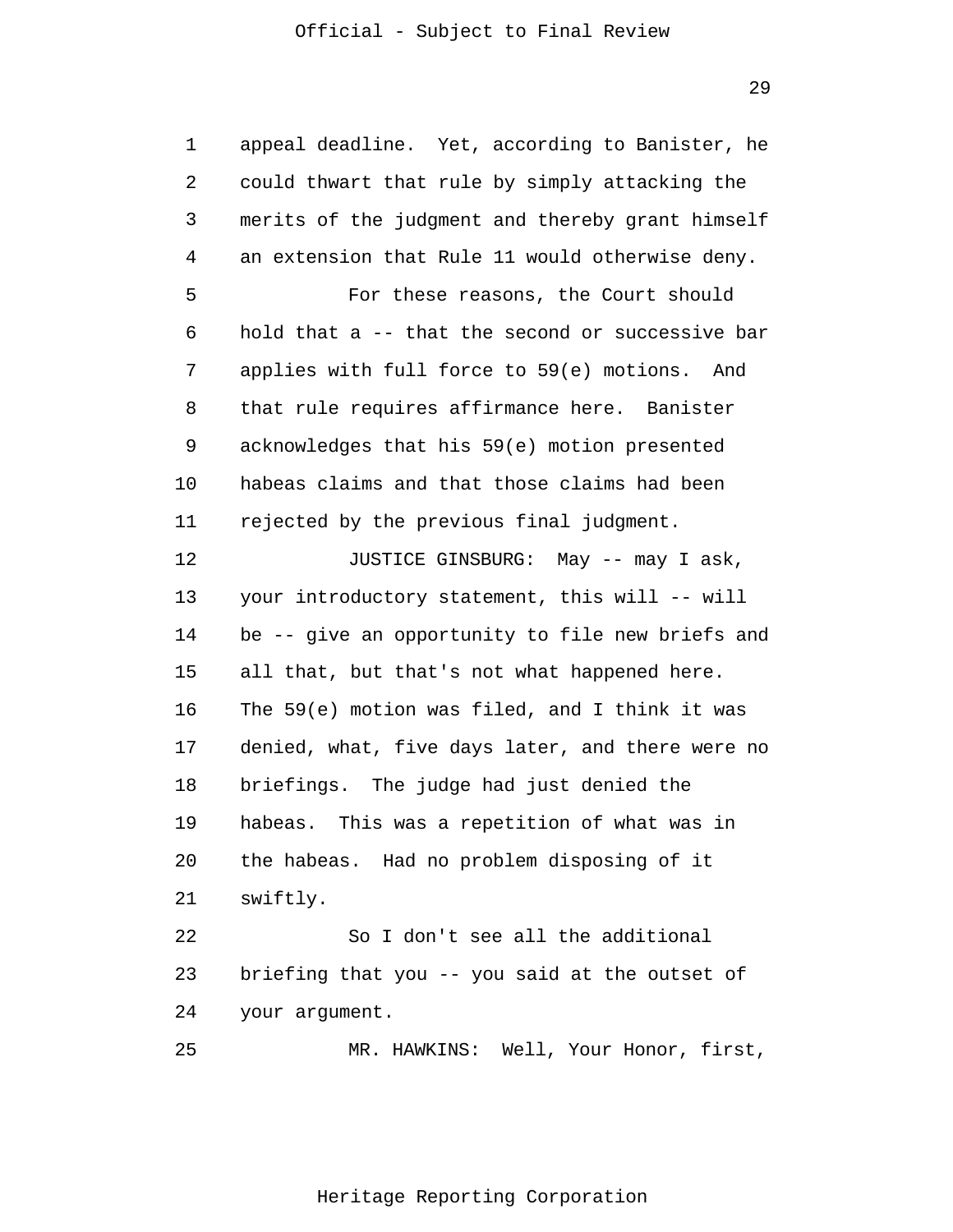| 1  | there was an extension that Banister effectively |  |
|----|--------------------------------------------------|--|
| 2  | granted himself. That extension in this case     |  |
| 3  | was only five days. But, again, as Justice       |  |
| 4  | Alito pointed out, there's no deadline for       |  |
| 5  | ruling on a 59(e) motion. Other habeas           |  |
| 6  | petitioners may get much longer extensions.      |  |
| 7  | Banister's 59(e) motion was 30-some              |  |
| 8  | pages, and it asked the district court to redo   |  |
| 9  | its work on 14 different claims that he'd raised |  |
| 10 | in his original filings.                         |  |
| 11 | JUSTICE GINSBURG: But the district               |  |
| 12 | court had just ruled on the same thing, and it   |  |
| 13 | had no problem --                                |  |
| 14 | MR. HAWKINS: And in this case,                   |  |
| 15 | Justice Ginsburg, it's true that the district    |  |
| 16 | court was able to dispose of that relatively     |  |
| 17 | quickly, but it's worth noting that Banister's   |  |
| 18 | original motions practice in district court      |  |
| 19 | totaled almost a thousand pages of material,     |  |
| 20 | much of which was stylized as a stage play       |  |
| 21 | complete with stage directions.                  |  |
| 22 | If he'd simply refiled that thousand             |  |
| 23 | pages' worth of material stylized as a Rule      |  |
| 24 | 59(e) motion, it likely would have taken the     |  |
| 25 | district court much longer to go through that    |  |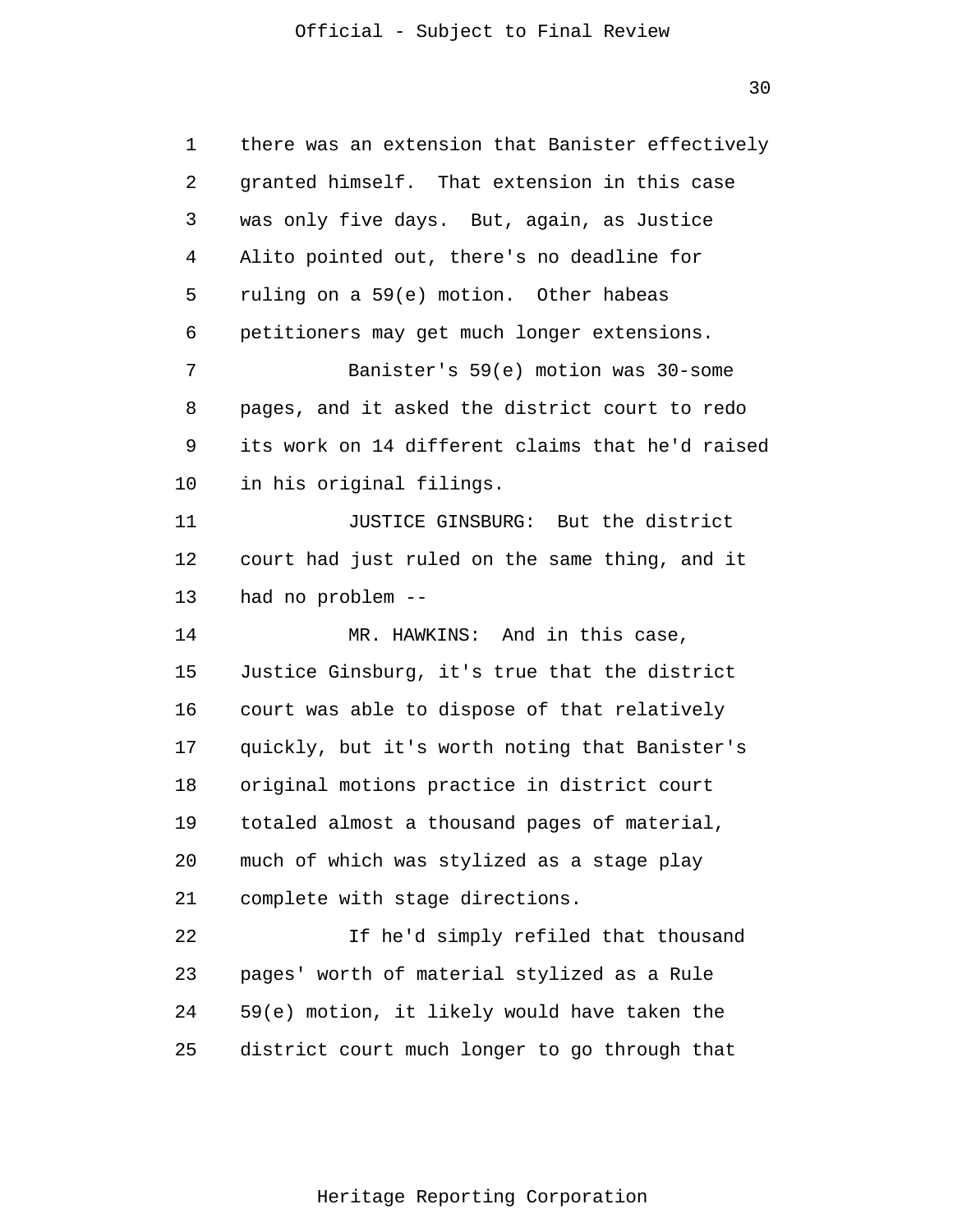31

| 1  | and figure out whether there's any --            |
|----|--------------------------------------------------|
| 2  | JUSTICE GORSUCH: Or it might have                |
| 3  | taken the district court no time at all. I       |
| 4  | mean, you -- you file a stylized play, a         |
| 5  | thousand pages of a stylized play, twice, I      |
| 6  | would think the second time around, the district |
| 7  | court might be righteously indignant and have    |
| 8  | very little trouble denying that.                |
| 9  | And isn't that $--$ I mean, if $--$ if you       |
| 10 | want to talk about equities and efficiencies, I  |
| 11 | -- I -- I would appreciate some response to the  |
| 12 | argument that we've already heard, and you're    |
| 13 | well aware of, that this is more efficient than  |
| 14 | allowing the court of appeals -- forcing the     |
| 15 | court of appeals to have to -- you bounce it     |
| 16 | upstairs -- you're asking the district court     |
| 17 | judge, instead of ruling on what he well knows   |
| 18 | to be a very overlong and bad play for a second  |
| 19 | time, sending it to the court of appeals to      |
| 20 | decide what to do with, and the court of appeals |
| 21 | then has to decide whether it's a true Rule 59   |
| 22 | or a fake one, I suppose, and -- and that, in    |
| 23 | the $60(b)$ context, has proven to be a not      |
| 24 | inconsiderable burden.                           |
|    |                                                  |

25 So you tell me who -- who's got the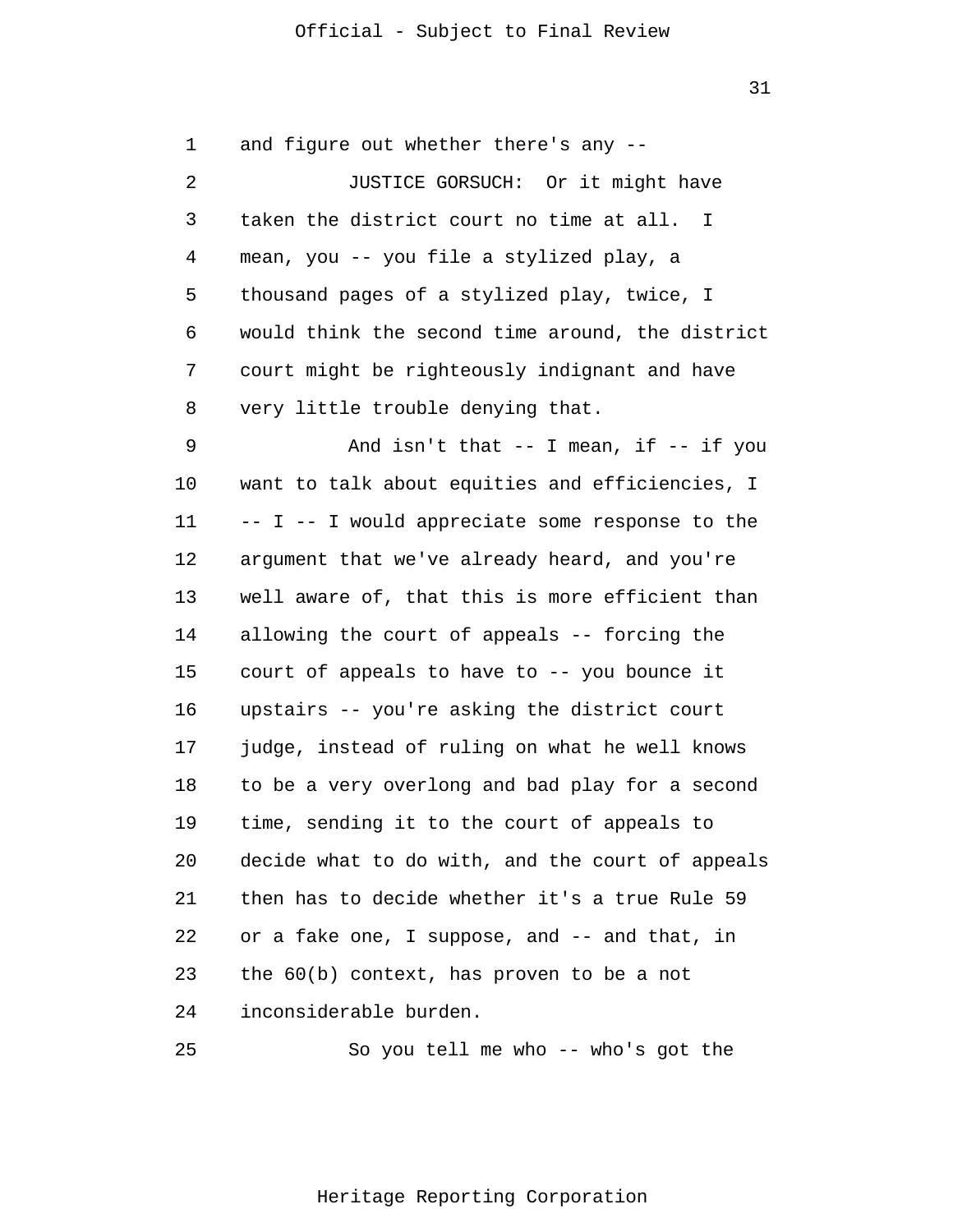32

1  $\overline{2}$ 3 4 5 6 7 8 9 10 11 12 13 14 15 16 17 18 19 20 21 22 23 24 25 better of the efficiencies? MR. HAWKINS: Well, Justice Gorsuch, we've got the better of the efficiencies argument because AEDPA is about moving cases along to the next stage. And by burdening the district courts with yet another motion, presenting a whole bunch of habeas claims, many of which have been rejected already, is simply delaying the process further because it's granting him an extension on his NOA deadline according to -- JUSTICE GINSBURG: How do you deal with just -- just look at Federal Rule of Appellate Procedure  $4(a)(14)$ , if a party timely files -- it doesn't say properly files -- it says timely files a motion to alter or amend the judgment, the time to file an appeal from the judgment runs from the entry of the order disposing of the motion. Why isn't that instruction dispositive of this case? MR. HAWKINS: Well, Your Honor, this Court has recognized that baked into that is a requirement that the motion satisfy the preconditions to filing. For example, we see in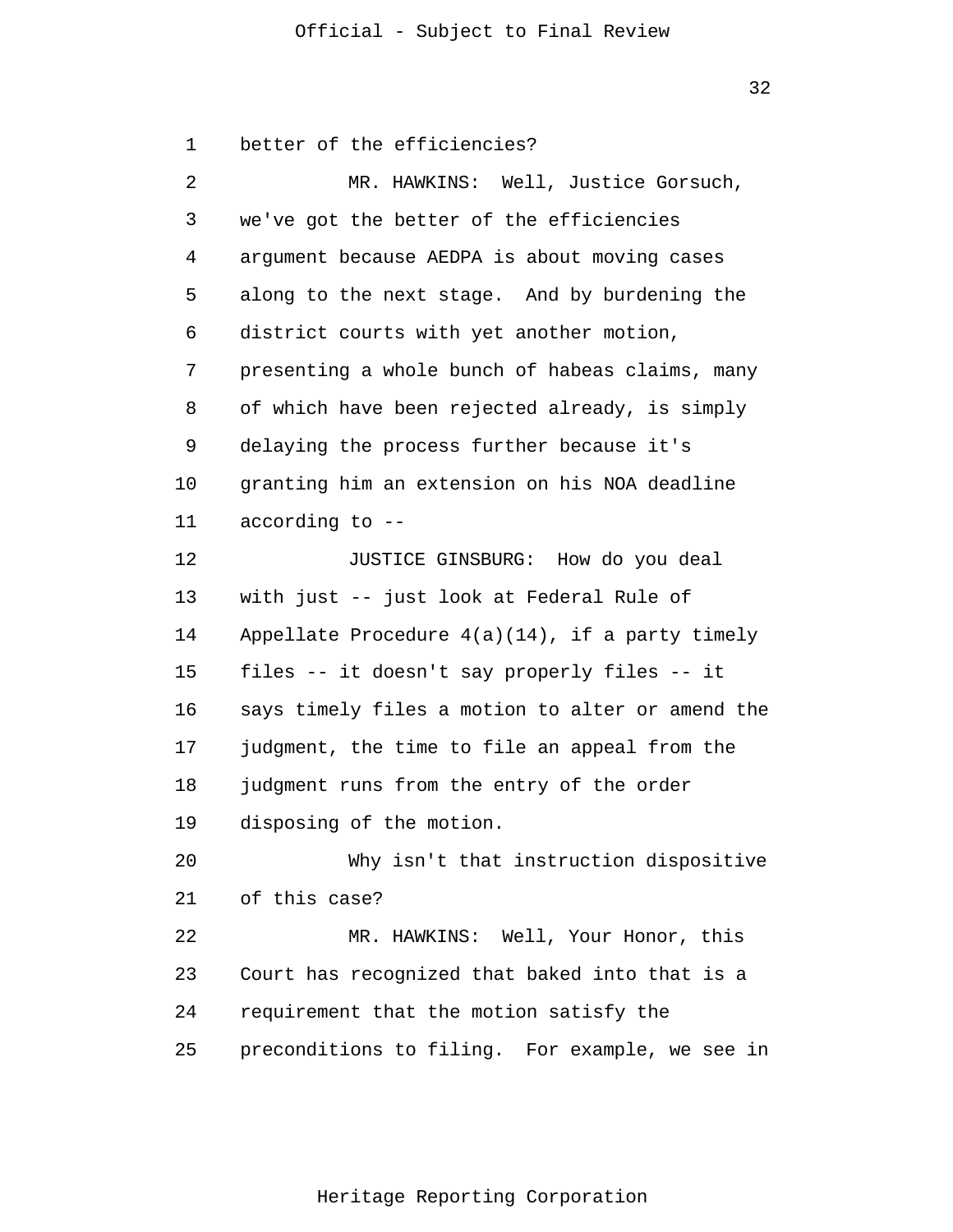33

1  $\overline{2}$ 3 4 5 6 7 8 9 10 11 12 13 14 15 16 17 18 19 20 21 22 23 24 25 FCC versus League of Women Voters that if you file a 59(e) motion that doesn't go to the objects of Rule 59, that it's not actually filed, and it doesn't extend your notice of appeal deadline. And the courts of appeals have recognized that as well in 59(e) contexts. For example, the Tenth Circuit, in an opinion by Judge McConnell in a case called Allender versus Raytheon, noted that a Rule 59(e) motion that did not comply with Rule 7's pleading requirements is not actually filed and does not have any effect on the notice of appeal deadline. That settled rule flows from cases like Morse, which this Court decided a number of decades ago. JUSTICE SOTOMAYOR: But you're - you're defeating your own point. Do you have any statistics to show how long 59(e) motions actually take to adjudicate? I mean, I can't rely on my personal experience, but mine was not different than what happened in this case, very quick, that there were decisions, but do you have any proof that there's actually an abuse of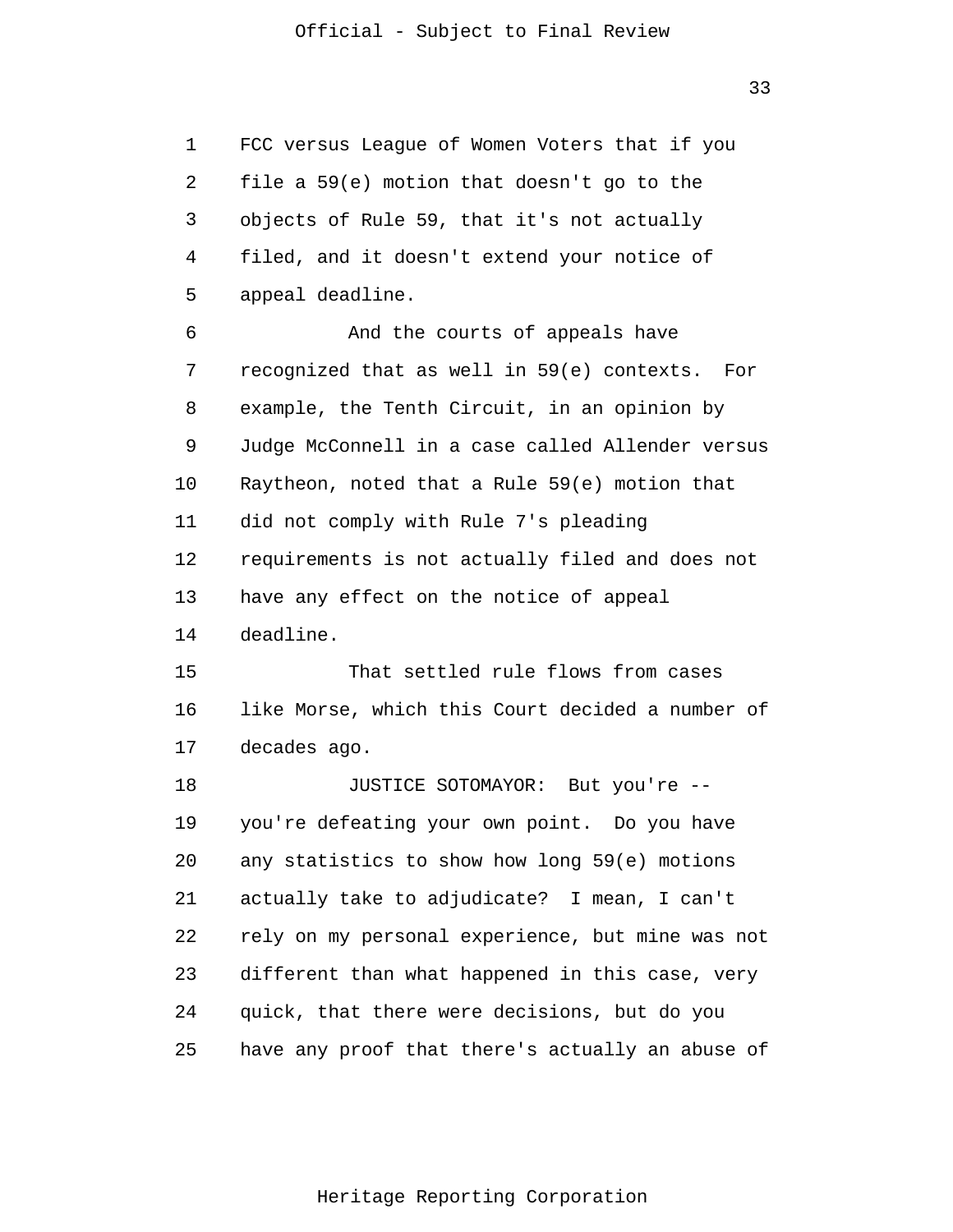34

1  $\overline{2}$ 3 4 5 6 7 8 9 10 11 12 13 14 15 16 17 18 19 20 21 22 23 24 25 59(e) so that it extends the appeal time inordinately? MR. HAWKINS: Well, Justice Sotomayor, two answers to that. First, as to statistics, we don't have any because many of these 59(e) decisions don't make it into a database where you could add them up and count them. But the second point is you -- you don't -- JUSTICE SOTOMAYOR: Suggesting they're not very long. MR. HAWKINS: I don't think that's correct, Justice Sotomayor. And you don't have to take my word for it. Let me direct the Court's attention to a case out of the Southern District of Alabama called Aird versus United States, it's 339 F. Supp. 2d at 1311, the district court there laments the use of 59(e) motions for the senseless rehashing of frivolous arguments the courts have already rejected. And there are many district courts that cite that decision to express their frustration with this process -- JUSTICE BREYER: Well, we can -- I don't know if we can find that out, but, I mean, intuitively, I do not have that experience, but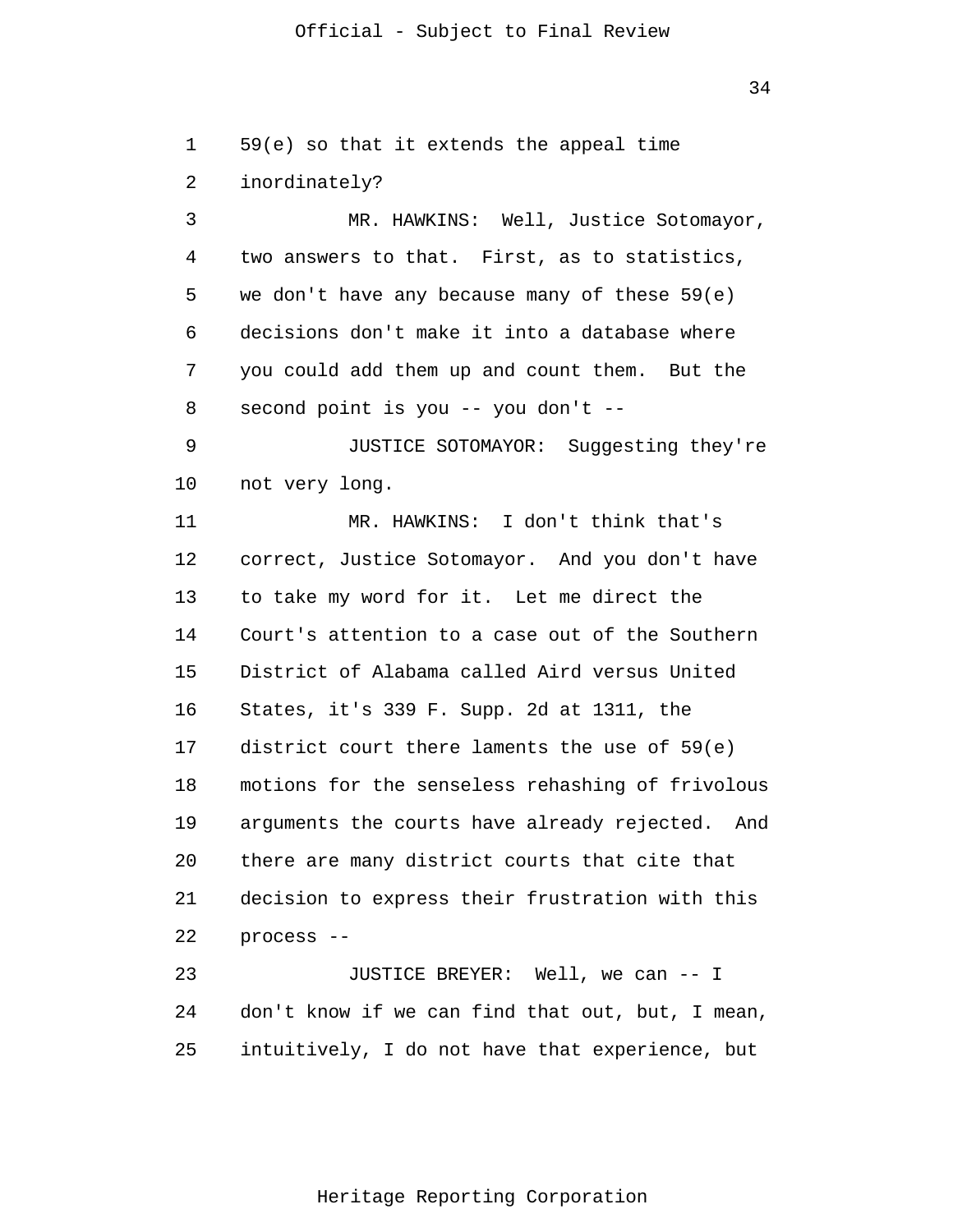1 2 3 there are judges on this bench who do have the experience of being a district judge, so I guess they'll have a view.

4 5 6 7 8 9 10 Absent the agree, I'm thinking first there's one appeal. It doesn't give you an extra appeal of 59. So the issue in front of us is, is a Rule 59 motion part of the same case, the first habeas that you brought, or is it a new thing? Is it second or successive? That's the question.

11 12 13 14 15 16 You agree, I take it, that Judge says we're not going to have 15 witnesses because of. Next day, lawyer says: Judge, you forgot the word "not" in there. Oh, my God. Now everybody agrees you should be able to do that, right? Okay.

17 18 MR. HAWKINS: Because that's before final judgment, Justice Breyer.

19 20 21 22 23 24 25 JUSTICE BREYER: Well, is that the reason, or is it because it's an efficient way of getting the judge to correct his own errors? You don't have to answer that, but what I'm thinking of is you're right, that if 59 does about the same thing after the final judgment, in 28 days, most of them will be dismissed,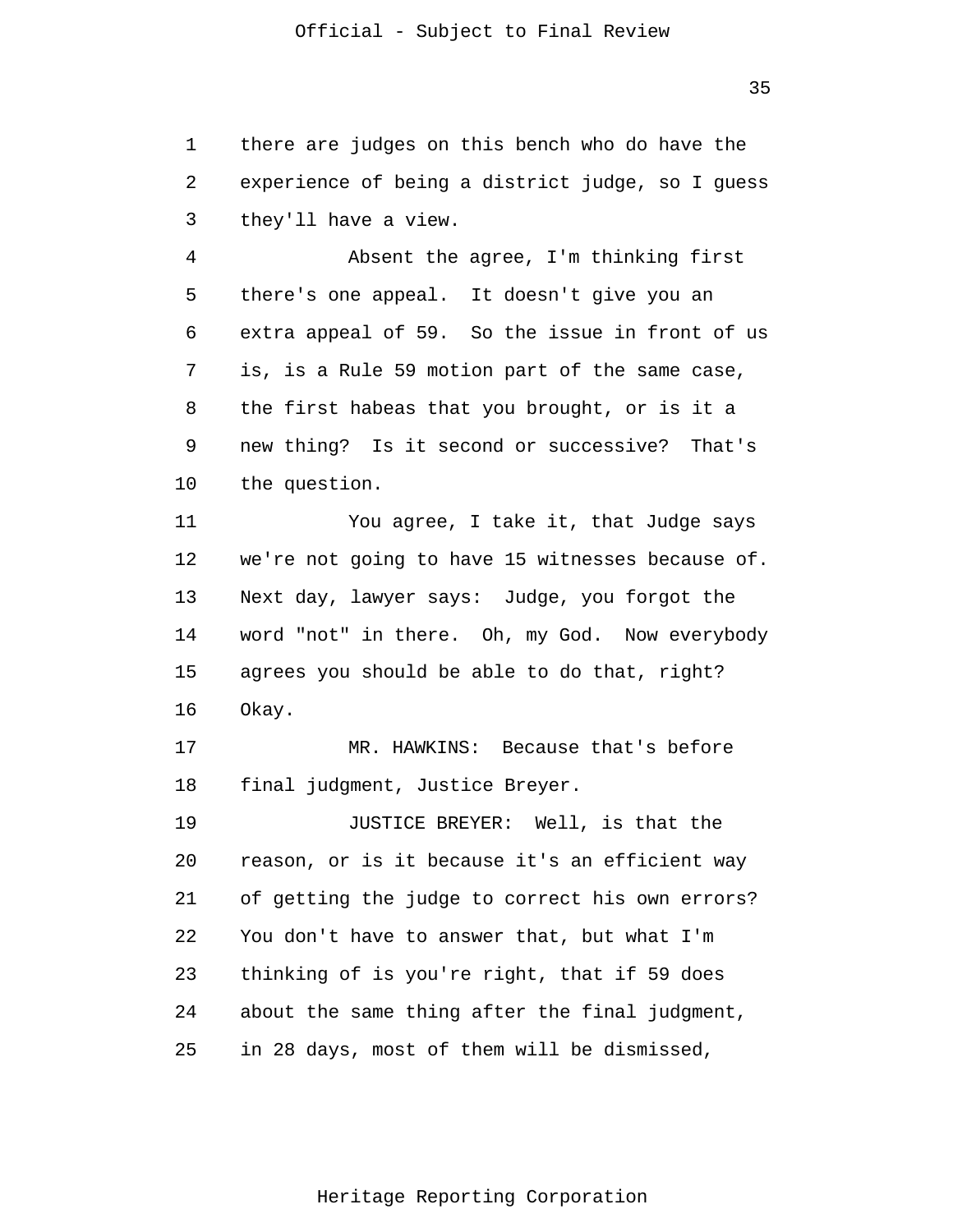36

1  $\overline{2}$ 28-day extension, 20-day extension. But let's look at the ones that are granted.

3 4 5 6 7 8 9 10 11 12 13 14 15 16 Now the judge says: My God, I made a mistake, et cetera. Which is more likely? Is it more likely if you keep those cases out of the court of appeals that the system is all going to take much longer because the guy's going to bring it up on appeal and everybody will have to deal with this kind of thing, or is it going to be shorter if the person who made the decision deals with it initially? That was the last argument you heard. And I would have thought to have the judge who made the initial decision very quickly correct it will save time, rather than saying: Judge, you are forbidden to correct what you see as a

17 18 mistake of yourself and we're going to go to the appeals court.

19 20 MR. HAWKINS: Well, Justice Breyer, if you --

21 22 23 24 JUSTICE BREYER: That was his argument, I think. And I think it was brought up again roughly. And I want to hear what the answer is.

25 MR. HAWKINS: Well, Justice Breyer, a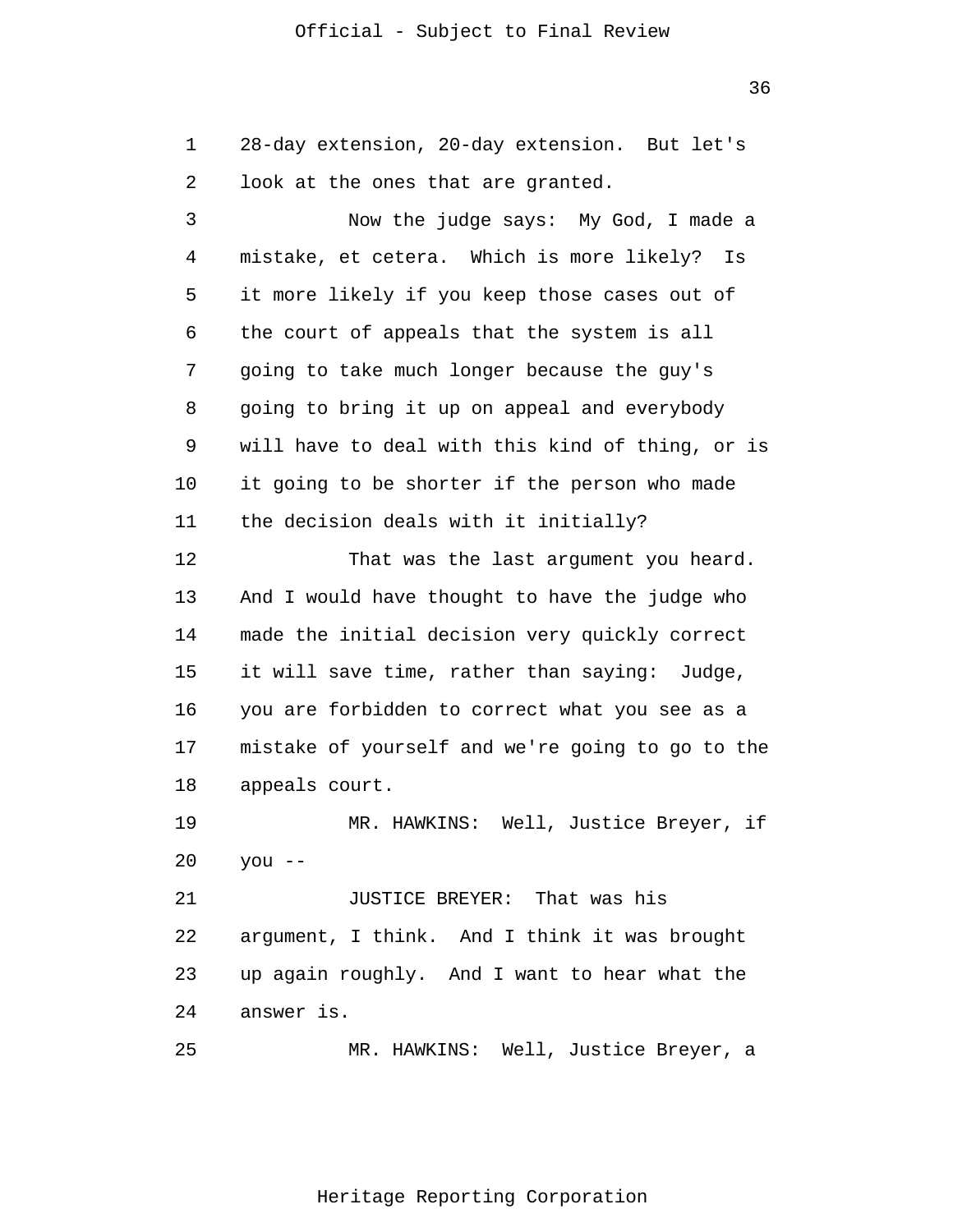37

1 2 3 4 5 6 7 8 9 10 11 12 13 14 15 16 17 18 19 20 21 22 23 24 25 - few things in response. Number one, to the extent there's a policy judgment that needs to be made here, Congress has made that in 2244(b) and that's conclusive. To the extent that there are errors that the district court needs to correct, Rule JUSTICE BREYER: No, 2244(b), I thought, has these words "second or successive." And the issue in front of us is, is the 59(b) second or successive, or is it part of the same case during a 28-day period, you can -- it's not too late -- get that judgment amended, and that's part of the same case. That's the issue. I don't see here the words decided. So I'd like you to go back to what I think was Justice Gorsuch's question -- point, what I think was the last point raised here and certainly was what my basic point was. MR. HAWKINS: Justice Breyer, if the concern is efficiency in correcting errors, Rule 60(a) allows the district court to correct clerical errors. The rule that we're advocating today I don't think would touch most of those cases. To the extent you're saying there's a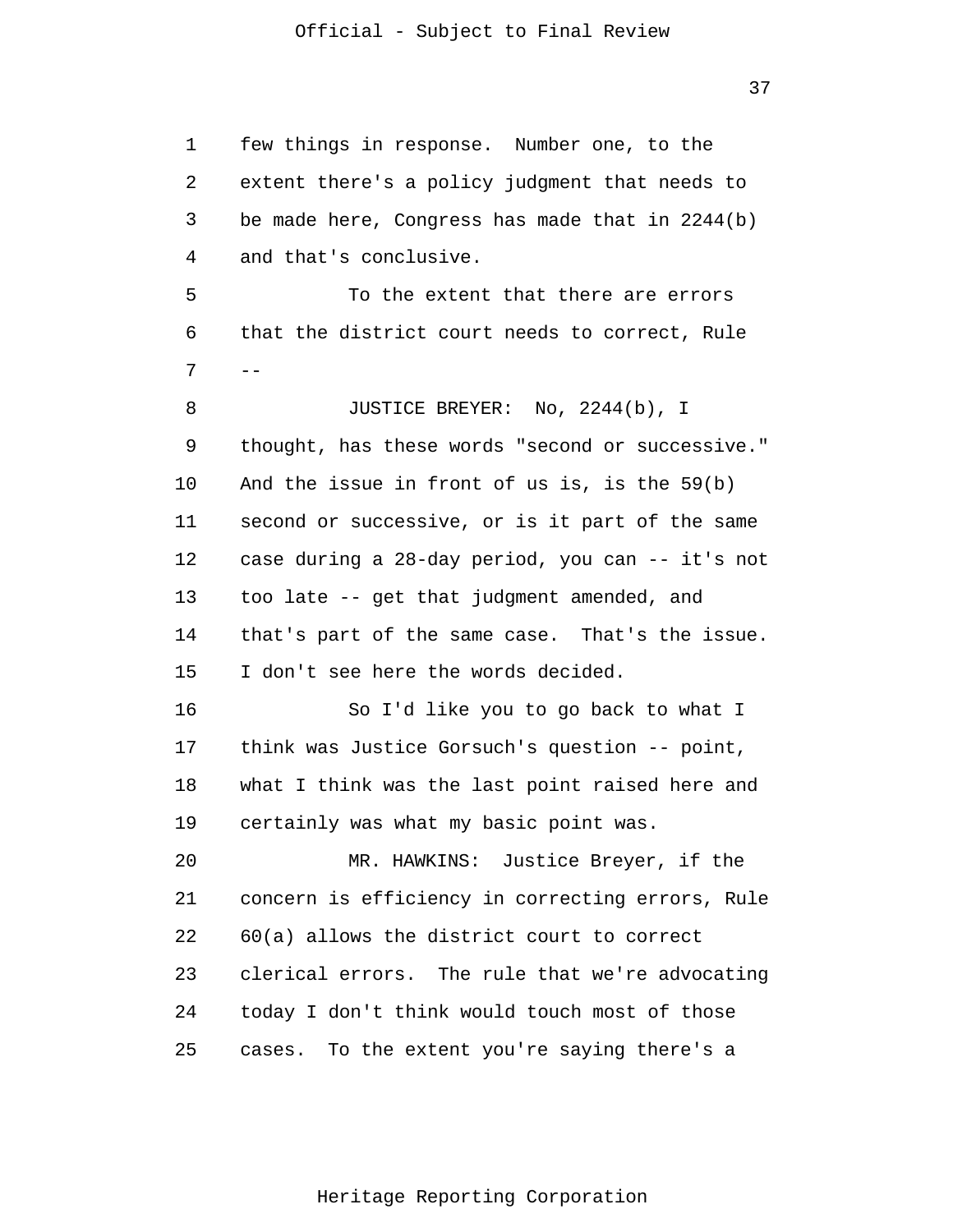1  $\overline{2}$ 3 clerical error, we don't object to the district court fixing that because that's not a habeas claim.

4 5 6 7 8 9 10 11 12 13 14 15 16 17 18 19 20 JUSTICE GORSUCH: There are -- there are other things besides clerical errors, though, right? And what do we do -- I guess what was instructive to me was the historian's brief and that the difference between 60 and 59 is a dichotomy that's pretty ancient and that trial courts have since time out of mind, I guess, had the authority to amend their judgments to correct errors, not just clerical ones but other significant ones that they wished to, so long as the court's in session. And -- and that is the end, when it divests itself, when it finishes its term, that's when it goes off to the court of appeals, and that that's what 59 and 60 were aimed to mimic. MR. HAWKINS: I think, Justice

21 22 23 24 25 Gorsuch, the best place to draw that line is at the final judgment. In any civil litigation, the final judgment is what determines the parties' rights and obligations relative to one another. It can immediately form --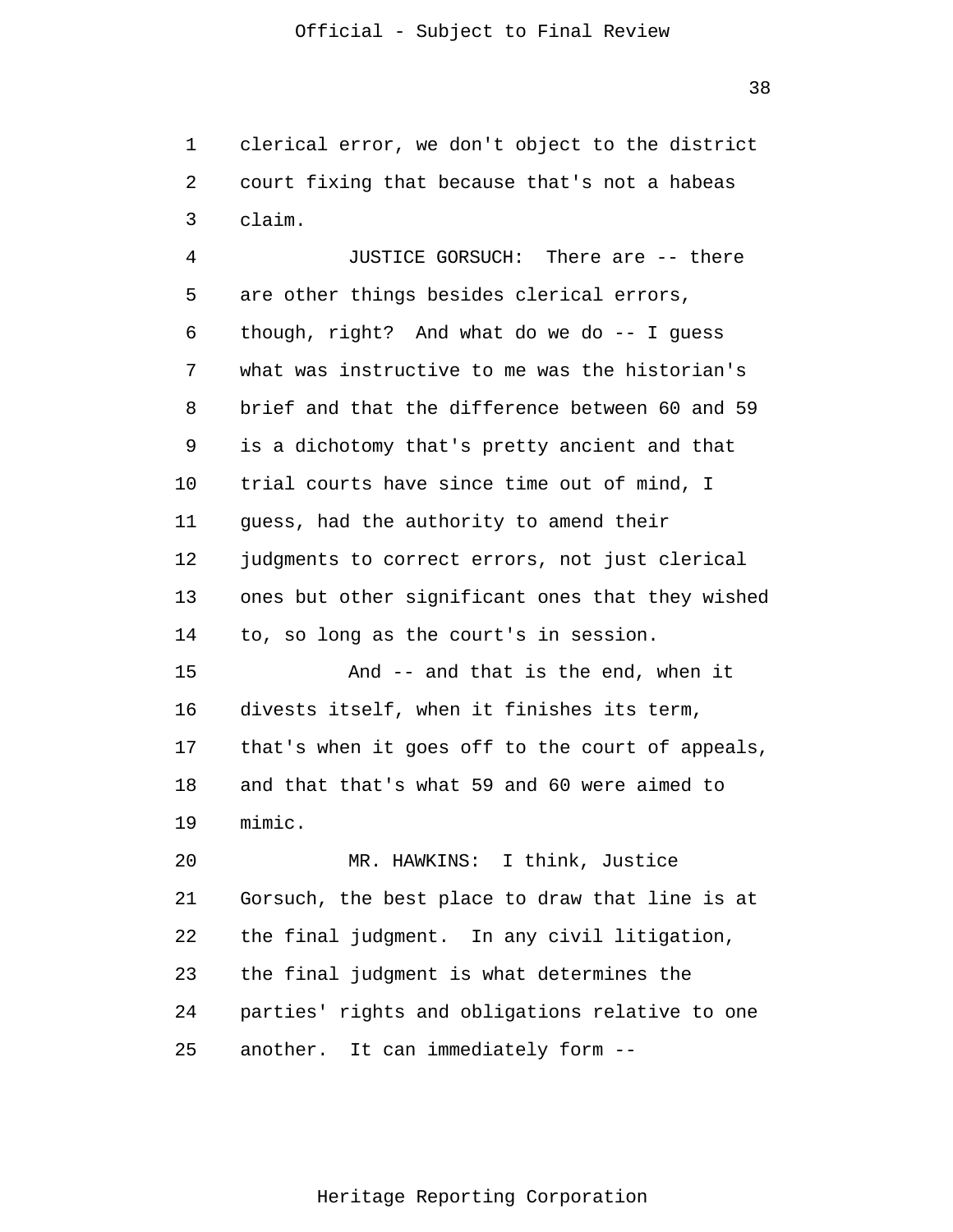1  $\overline{2}$ 3 4 5 6 7 8 9 10 11 12 13 14 15 16 17 18 19 20 21 22 23 24 25 JUSTICE GORSUCH: I understand that. I understand that. But you have to -- I'm asking you to deal with the history, which is that that's not the case, right? The history was that after final judgment, so long as the trial court was sitting, it had an opportunity to fix its errors, substantive as well as clerical. And you've already admitted clerical. So why not really egregious errors as well? I would have thought that you would - if -- if you're conceding clerical errors can be corrected during the equivalent term of the court, you'd want egregious ones too. MR. HAWKINS: Well, Your Honor, in -in enacting 2244, Congress made the decision that whatever the history might have been, it wants this going to the court of appeals. AEDPA does not just simply codify all the old abuse of the writ doctrine, as Justice Thomas wrote for the Court in -- for -- for his opinion in Magwood, Justice Scalia's opinion in McQuiggin versus Perkins. JUSTICE KAGAN: Well, I thought that that --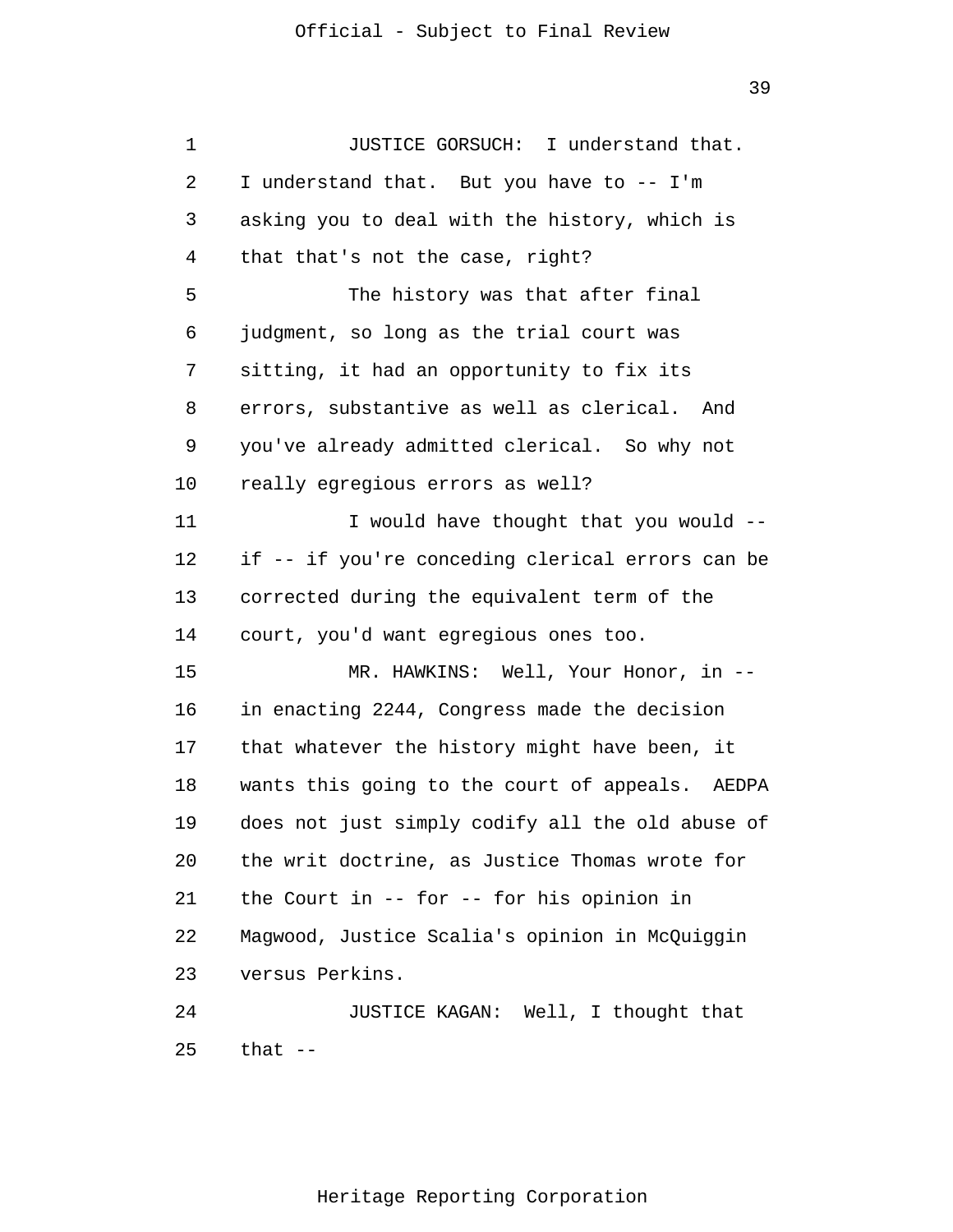1 2 3 4 5 6 7 8 9 10 11 12 13 14 15 16 17 18 19 20 21 22 23 24 25 MR. HAWKINS: AEDPA -- JUSTICE KAGAN: -- was not the precedent of this Court, Mr. Hawkins, that with respect to the meaning of "second and successive" as compared to many, many other things that AEDPA did that were departures from what had preceded it, but that with respect to the meaning of "second and successive," this Court has said multiple times that we are going to look back to the history. And the history suggests what Justice Gorsuch says it did, that Rule 60 motions were treated very differently from Rule 59 motions. MR. HAWKINS: Well, Your Honor, the Court in Gonzalez didn't look to history at all. It started with the plain text of AEDPA. It said, what's a claim? What's an application? Is it second or successive? It didn't discuss the abuse of the writ doctrine, didn't look to common law, didn't look to the equity of rules. JUSTICE GINSBURG: But 60 -- 60(b) is a discrete proceeding, and it results in a separate appeal from the ruling. 59(e) is so tightly tied to that first judgment, I mean, if -- if the -- if the motion is denied, then that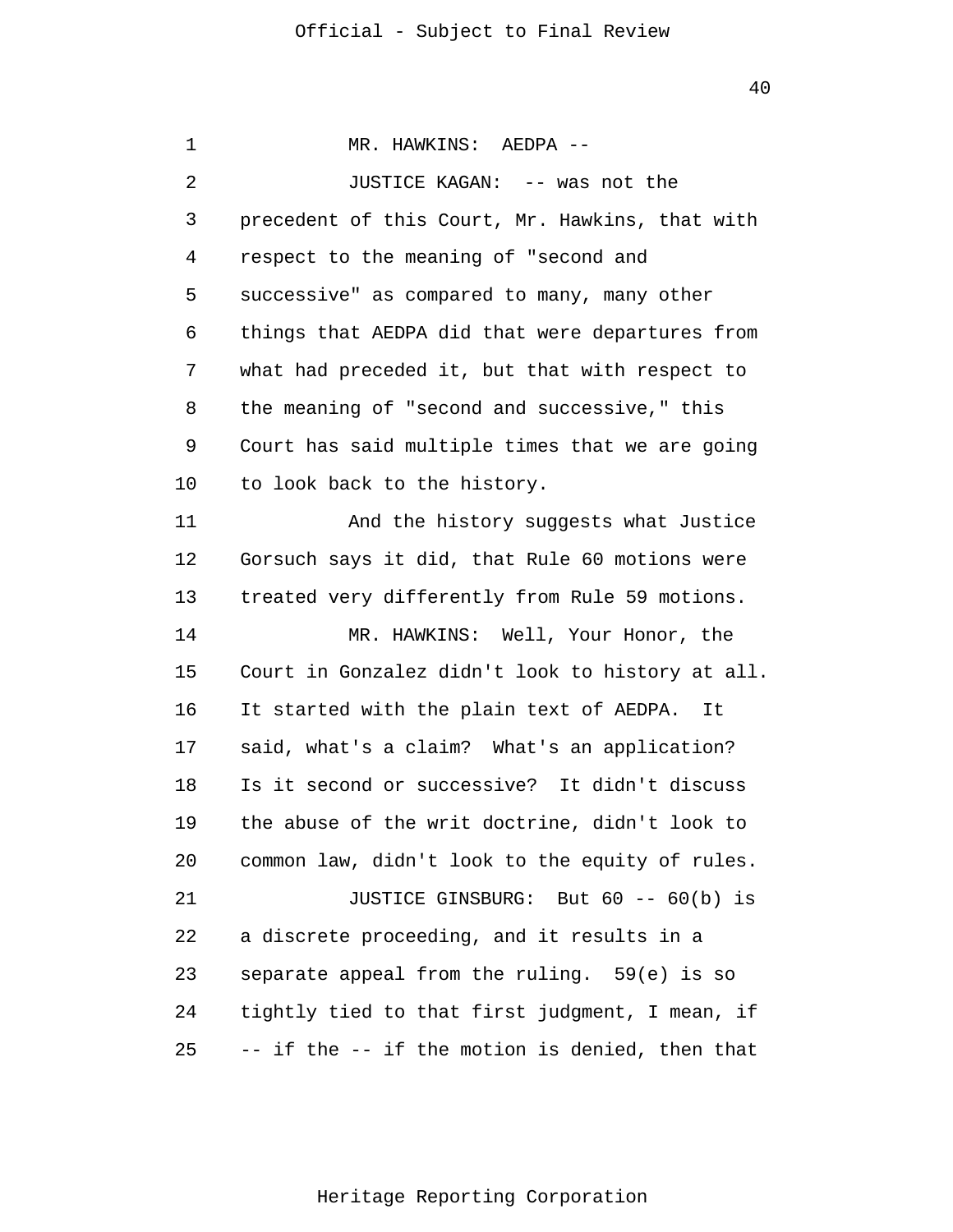1 2 3 4 5 6 7 8 9 10 11 12 13 14 15 16 17 18 19 20 21 22 23 24 25 disposition merges into the final judgment and you have one, not two documents, from which you appeal. So it's -- a denial of 59(e) motion, what you're left with is an appeal from the first habeas. So how can it be successive or second if it is so tightly pinned to the first habeas petition and the disposition merges into that final judgment? MR. HAWKINS: Well, two responses, Justice Ginsburg. First, I think the same thing would be true of a 60(b) filed within 28 days. And second -- JUSTICE GINSBURG: Yes, and I think that that was conceded, that that is the equivalent of 59(e). MR. HAWKINS: Your Honor, Justice Ginsburg, I'll ask you to look at the way AEDPA treats the final judgment. In Habeas Rule 11, AEDPA requires the district court in the final judgment, the same time it issues final judgment, the district court has to say whether it's granting a certificate of appealability or denying a certificate of appealability.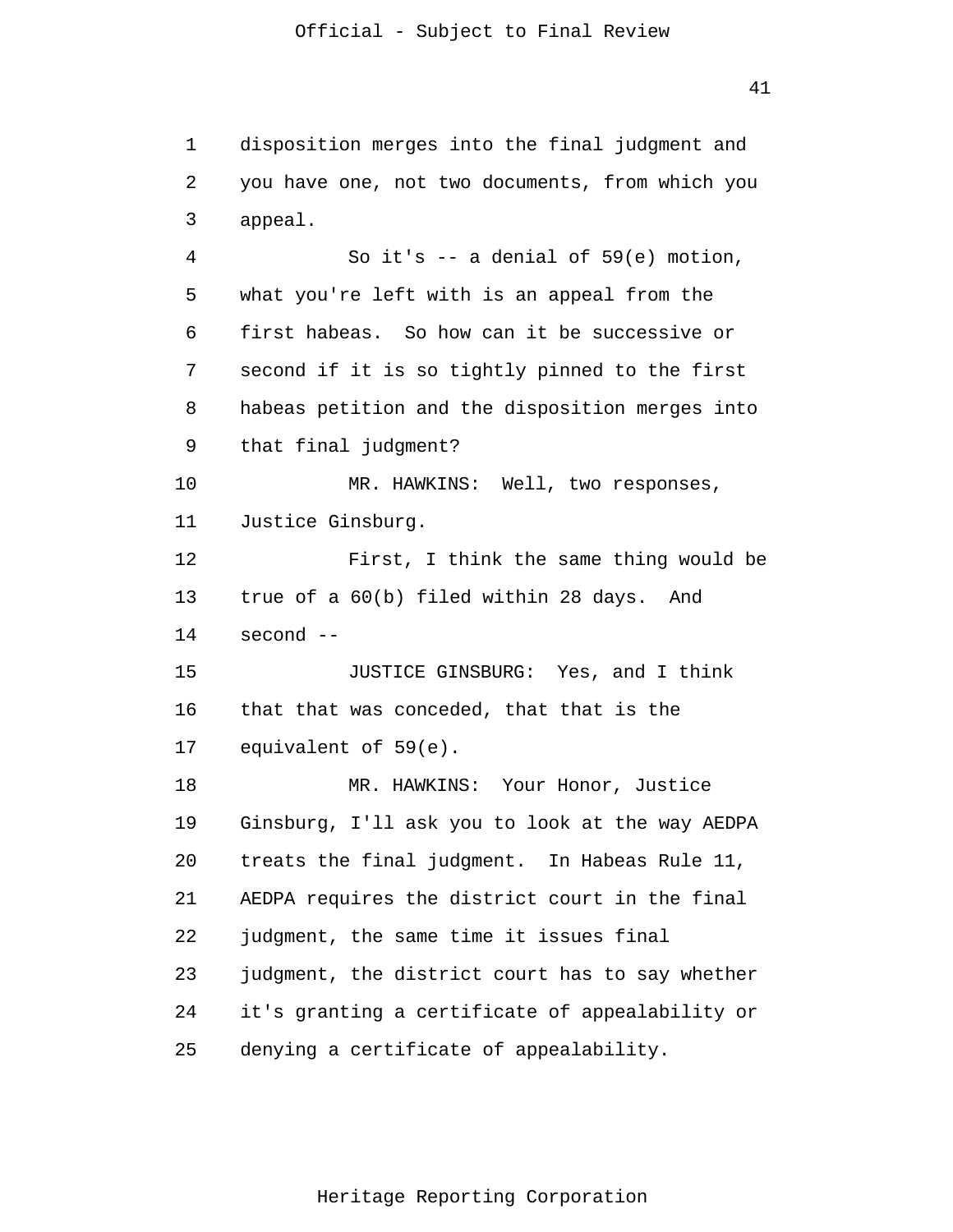| 1  | Now that, I think, is a very important           |
|----|--------------------------------------------------|
| 2  | clue from Congress that Congress viewed the      |
| 3  | final judgment as the turning point. That's      |
| 4  | when we're done in district court and we're      |
| 5  | moving the case along to the next stage, which   |
| 6  | is in the court of appeals. I have a --          |
| 7  | JUSTICE KAVANAUGH: But the pre- --               |
| 8  | the pre-AEDPA practice was to treat 59 and 60    |
| 9  | differently. So you would expect some clear      |
| 10 | indication, I think, from Congress if they were  |
| 11 | going to upend that long-standing practice in    |
| 12 | repeating the "second or successive" language.   |
| 13 | And you started your argument by                 |
| 14 | saying there's no difference between 59 and 60.  |
| 15 | But there's the 28-day time period and there is  |
| 16 | the pre-AEDPA history, where the lower courts    |
| 17 | really did distinguish the two in this context.  |
| 18 | So how do you respond to that?                   |
| 19 | MR. HAWKINS: Well, Justice Kavanaugh,            |
| 20 | I think that Congress did include text that      |
| 21 | clearly supplanted that, and it is the second or |
| 22 | successive bar in Section 2244 which says that   |
| 23 | if you're filing a piece of paper that has       |
| 24 | habeas claims and it's --                        |
| 25 | JUSTICE KAVANAUGH: How about an                  |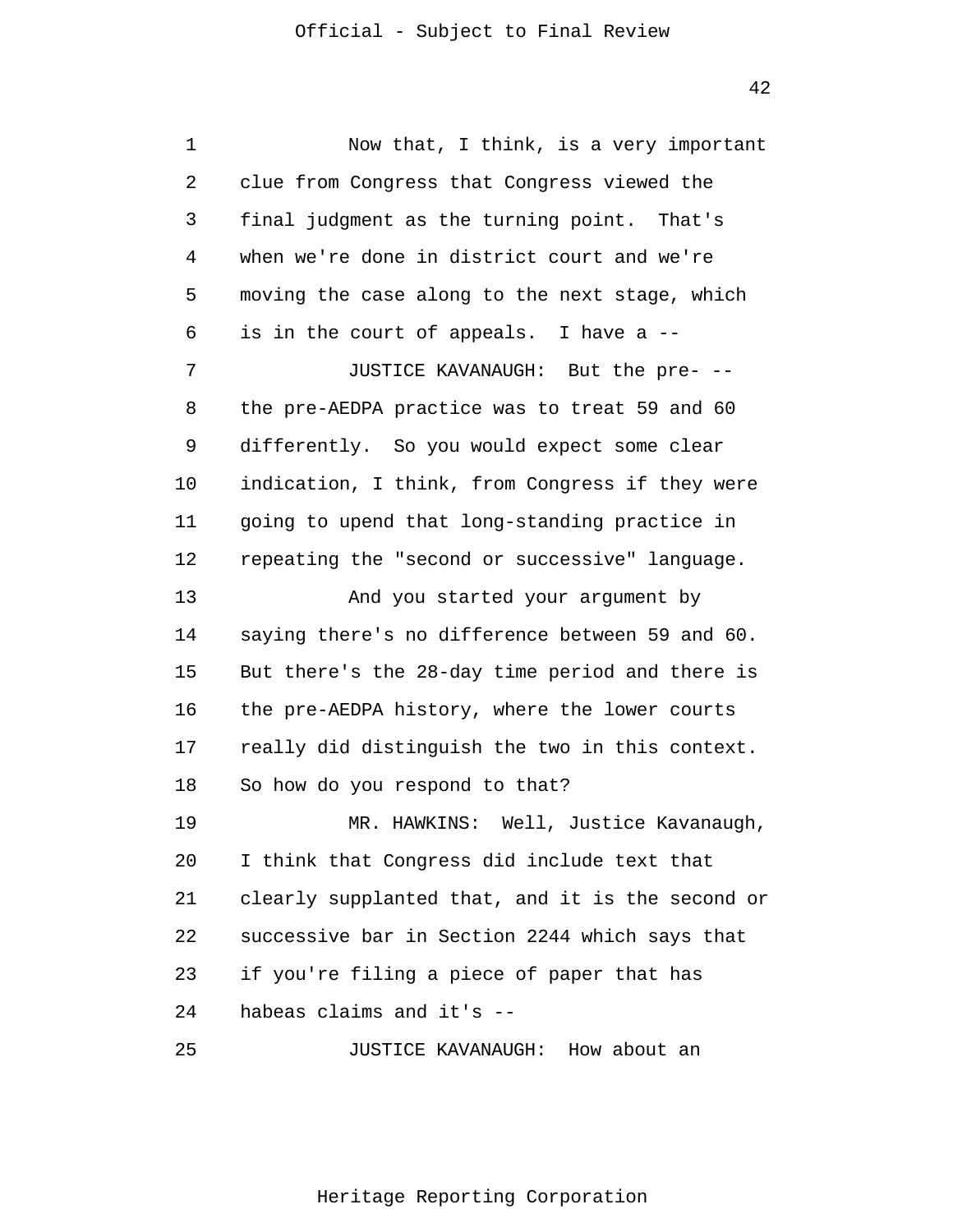1 amended complaint then?

| 2  | MR. HAWKINS: Justice Kavanaugh, an               |
|----|--------------------------------------------------|
| 3  | amended complaint is not a second or successive  |
| 4  | habeas application because it comes prior to     |
| 5  | final judgment. Our view is that the final       |
| 6  | judgment of the district court is the dividing   |
| 7  | line between prior or second.                    |
| 8  | And that makes sense. The Congress -             |
| 9  | the text of the statute says you've got          |
| 10 | something that's prior and something that's      |
| 11 | second or successive. There's got to be a        |
| 12 | dividing line between them somewhere.            |
| 13 | JUSTICE KAGAN: Well, why isn't the               |
| 14 | dividing line when the court has power over the  |
| 15 | case? The court still has power over the case    |
| 16 | at this point. It doesn't lose it until the      |
| 17 | time to appeal runs. Why isn't that the natural  |
| 18 | dividing line, this court still has this case?   |
| 19 | MR. HAWKINS: Because it -- a couple              |
| 20 | answers, Justice Kagan. First, as I indicated    |
| 21 | earlier, Rule 11 is a clear signal that Congress |
| 22 | views the final judgment as the turning point in |
| 23 | the case out of the district court into the      |
| 24 | court of appeals.                                |
|    |                                                  |

25 Second --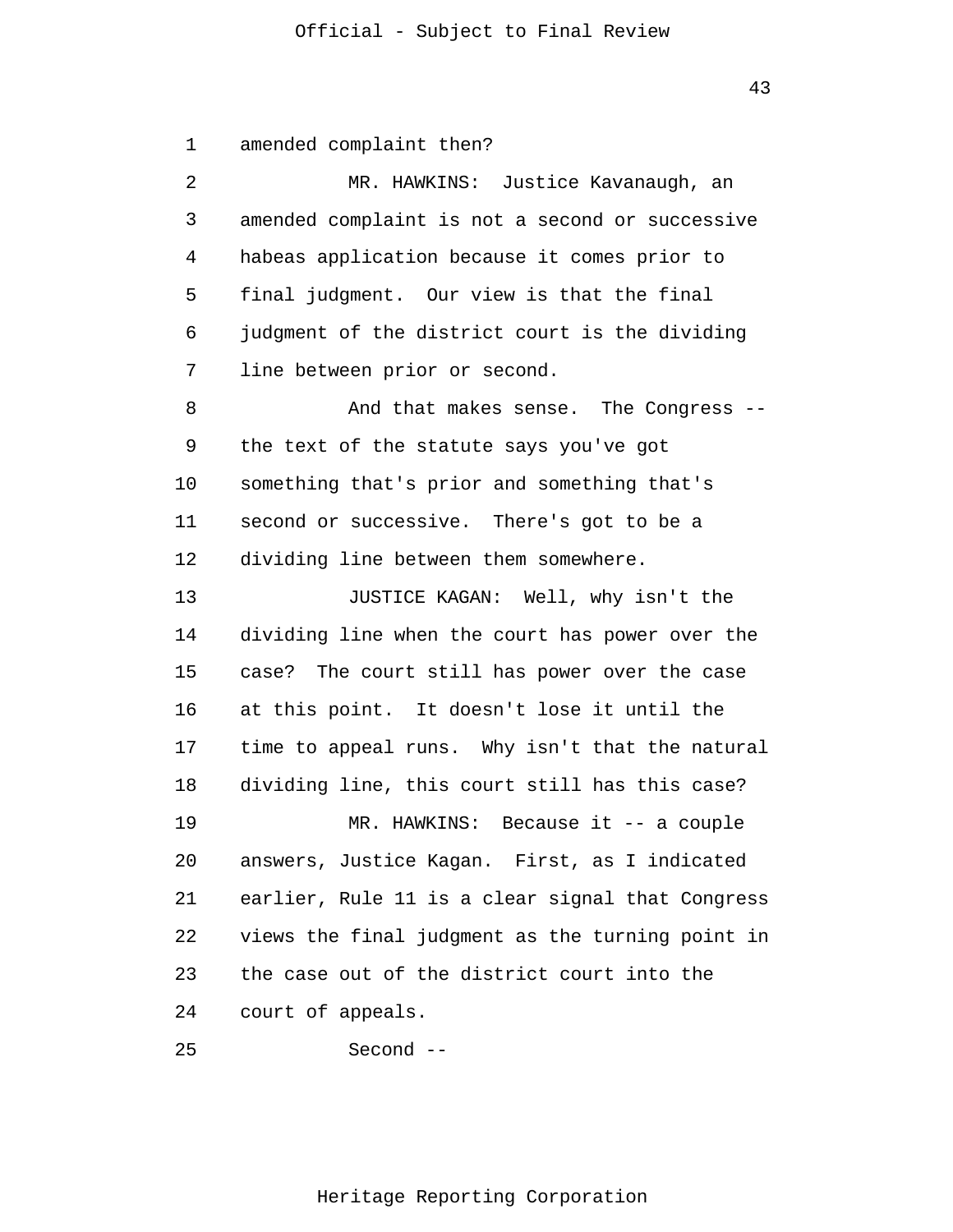```
1 
 \overline{2}3 
 4 
 5 
 6 
 7 
 8 
 9 
10 
11 
12 
13 
14 
15 
16 
17 
18 
19 
20 
21 
22 
23 
24 
25 
      --
                JUSTICE GINSBURG: But it's the final 
                MR. HAWKINS: -- it's a general rule
      of --JUSTICE GINSBURG: -- judgment that 
      gets suspended at least for appeal purposes. 
      The finality is suspended. 
                MR. HAWKINS: That's not correct, 
      Justice Ginsburg. The final judgment in any 
      civil case can be executed immediately. It's 
      immediately a basis for collateral estoppel, for 
      claim preclusion, it can immediate --
                JUSTICE GINSBURG: Yes, but, for 
      purposes of appeal, it isn't. It -- it is 
      suspended for that purpose. 
                MR. HAWKINS: No, that's also not 
      correct, Justice Ginsburg. The deadline to 
      appeal is suspended when a 59(e) is filed, but 
      you can still file a notice of appeal 
      immediately. That's covered by FRAP 4(a)(4)(B). 
                So the notion that there's any 
      suspension of finality, I think, is a misnomer, 
      and it's not the correct way to look at it. 
      Rule 4 is simply saying that if you file a 
      59(e), the deadline to appeal is suspended, but,
```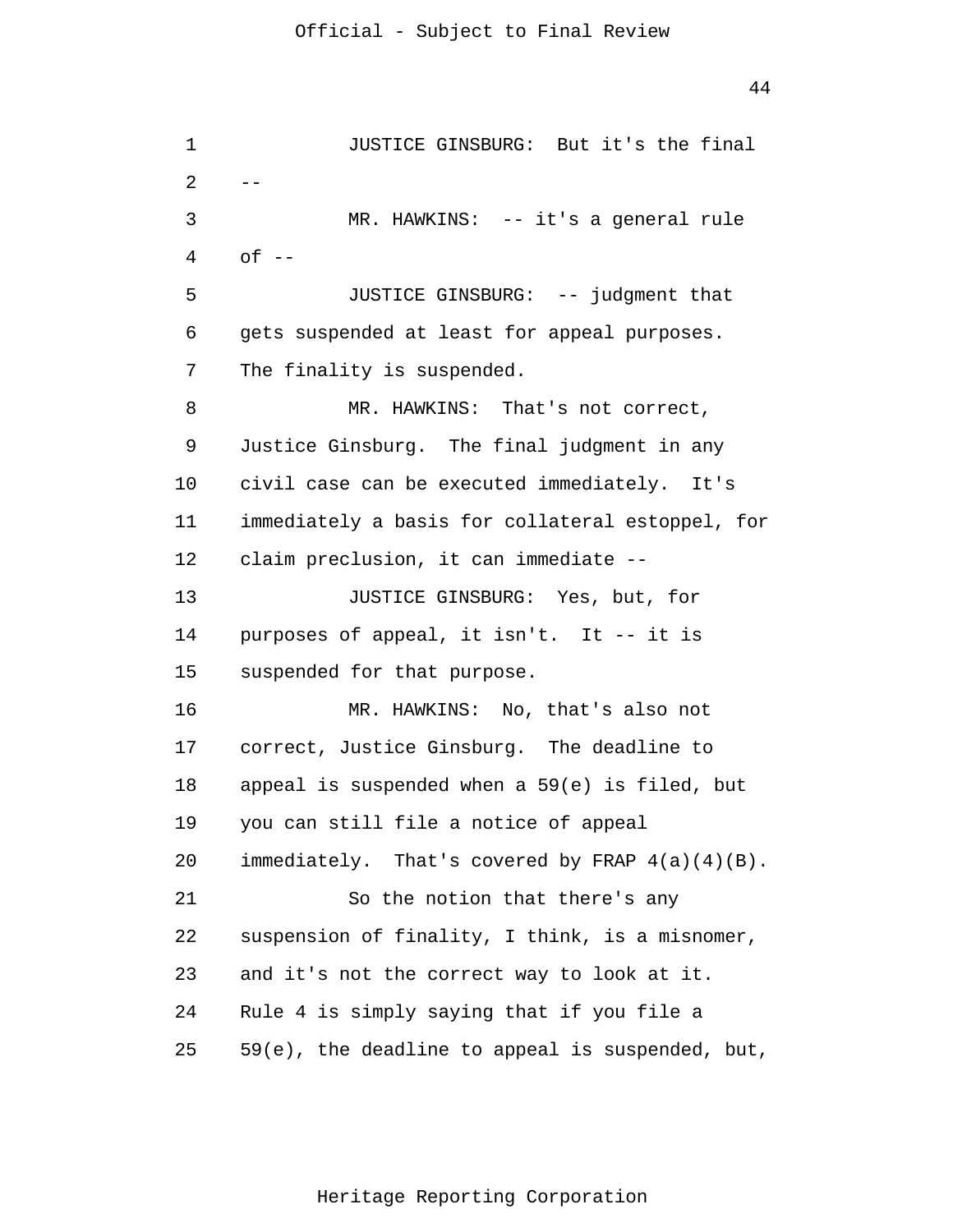45

1  $\overline{2}$ 3 4 5 6 in all other respects, that judgment is still final, it's still the basis of all the things that I indicated earlier, and within the meaning of Rule 11, that's the turning point when we're done in district court and we're going on to the court of appeals.

7 8 9 10 JUSTICE GINSBURG: What do you do with the merger that -- that this is treated -- if the motion is denied, it merges into the final judgment?

11 12 13 14 15 16 17 18 19 20 21 22 23 24 MR. HAWKINS: Well, Your Honor, I don't think that has any impact on my argument at all. In ordinary civil litigation, the merger principle means that the court of appeals is getting one appeal based on the final judgment and the denial of the 59(e). In this case, the 59(e) is not actually filed in district court if it's a second or successive application because it didn't comply with 2244's routing mechanism, by which it needs permission from the court of appeals. So the district court has no jurisdiction to entertain it, cannot act on it. It's not filed. And at -- at that point, it --

25 it's effectively something the district court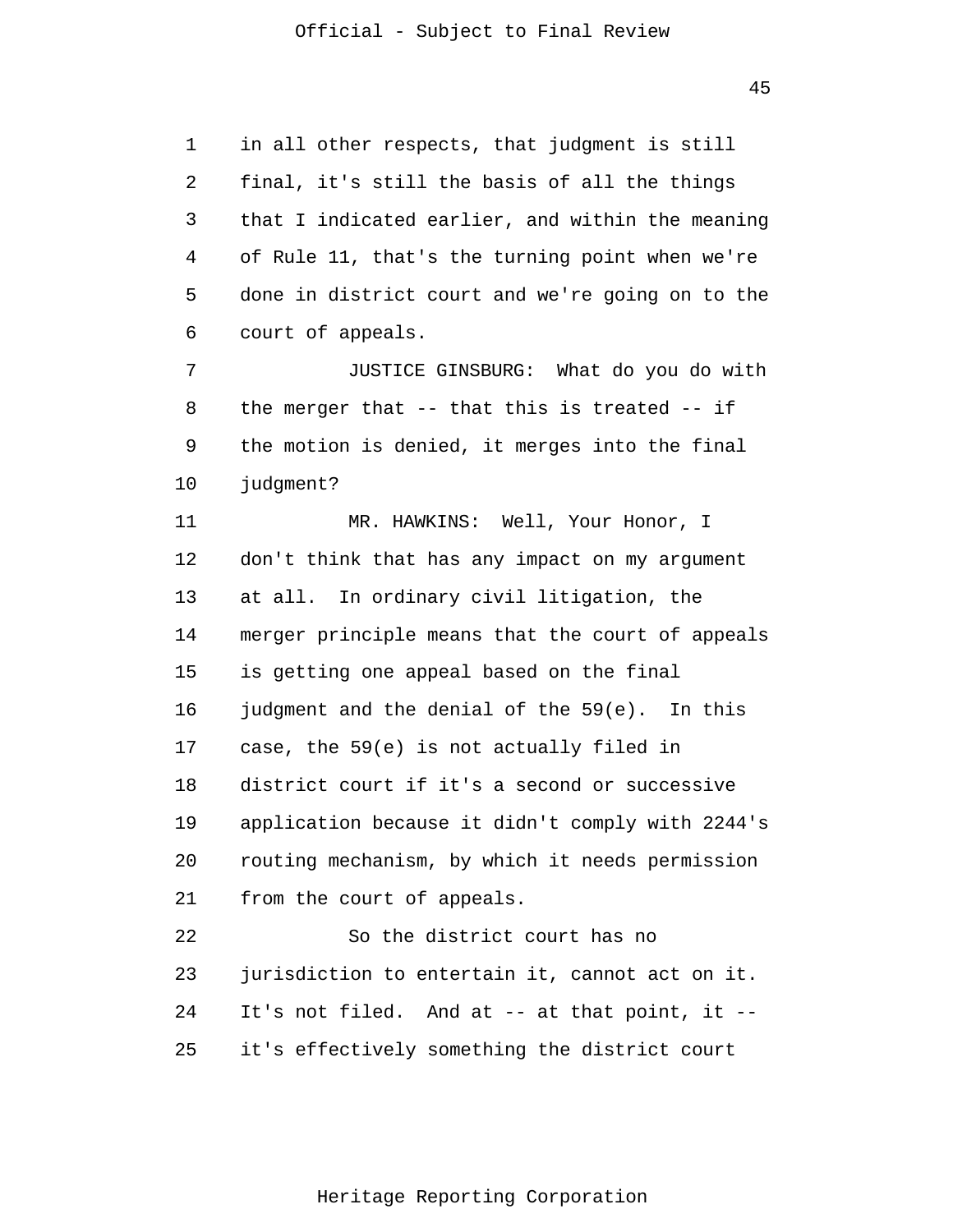46

1 doesn't have jurisdiction over.

| 2  | JUSTICE BREYER: So is your -- is it              |
|----|--------------------------------------------------|
| 3  | your -- is -- do I have this right or not?<br>In |
| 4  | your -- in your view, on day 42, after the       |
| 5  | original complaint was filed and they had a      |
| 6  | trial and hearing and so forth, judgment comes   |
| 7  | in. The lawyer reads it. Next day, he files a    |
| 8  | piece of paper.                                  |
| 9  | Your Honor, the judgment says X. All             |
| 10 | the evidence was the other way. You must have    |
| 11 | skipped those pages. And if you go back to the   |
| 12 | state court, it was the opposite. The judge      |
| 13 | looks at it and says: My God, he's right. I      |
| 14 | would like to change this.                       |
| 15 | And you're saying too bad, too bad,              |
| 16 | you can't change it. The only thing to do is to  |
| 17 | go to the court of appeals on the first one, on  |
| 18 | the first judgment before he wants to change it  |
| 19 | and he can't, and we'll have the court of        |
| 20 | appeals change it.                               |
| 21 | Is that what your view is?                       |
| 22 | MR. HAWKINS: Not quite, Justice                  |
| 23 | Breyer. What -- my view is this: That piece of   |
| 24 | paper that Your Honor is talking about has to be |
| 25 | routed through the court of appeals in order for |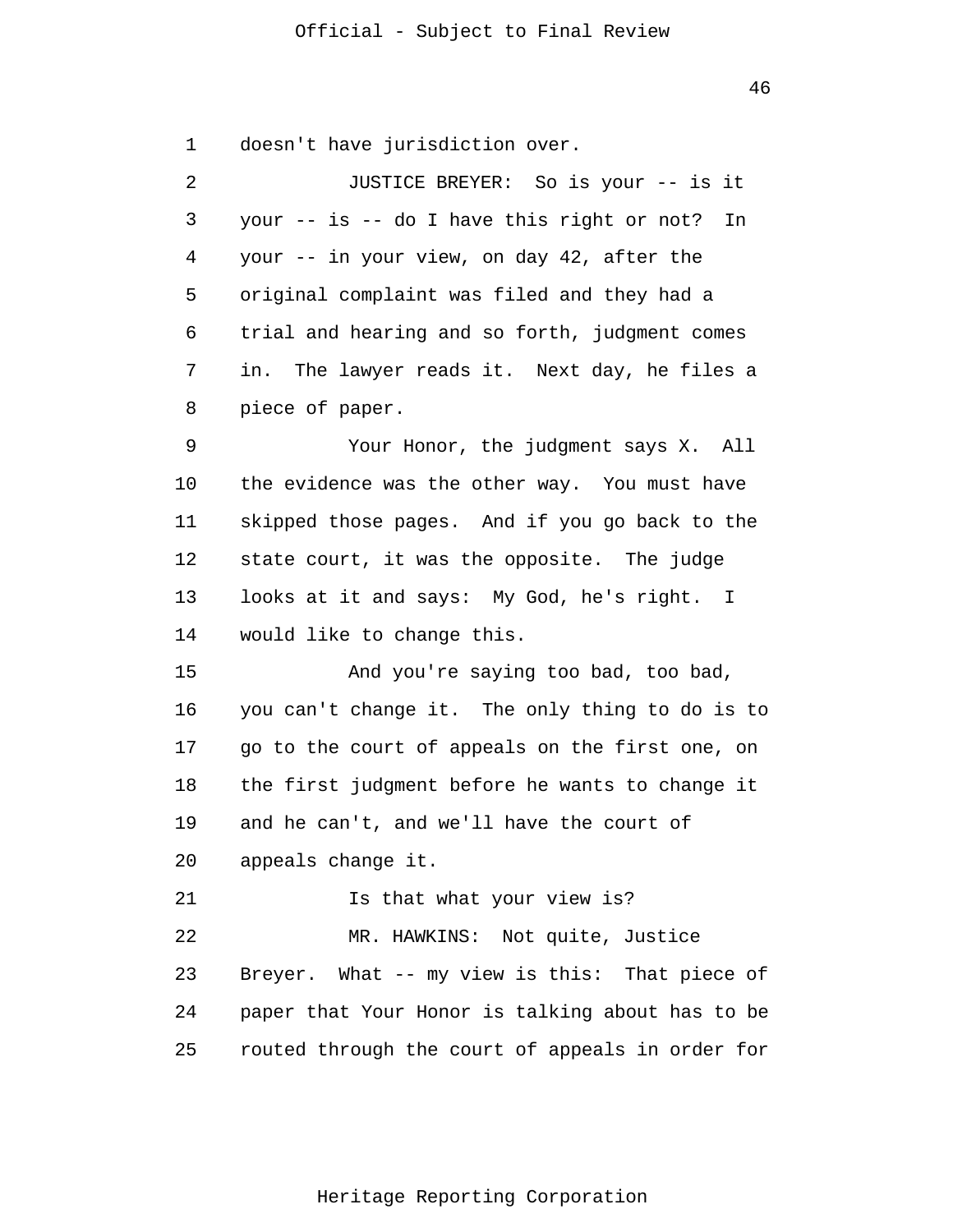47

1  $\overline{2}$ 3 4 5 6 7 8 9 10 11 12 13 14 15 16 17 18 19 20 21 22 23 24 25 - the district court to entertain it. JUSTICE BREYER: Yeah. MR. HAWKINS: But I'm not saying that AEDPA divests district courts of their inherent JUSTICE BREYER: I didn't -- MR. HAWKINS: -- power sua sponte -- JUSTICE BREYER: -- say that. I just said that if I take your argument, then you see what the point of my example was, that this is a pretty good waste of time and that's why we have Rule 59, to prevent those wastes of time. That's my argument. And that's what I want to hear you respond to, if that's okay. MR. HAWKINS: May I respond, Mr. Chief Justice? CHIEF JUSTICE ROBERTS: Sure. MR. HAWKINS: Well, Your Honor, as was indicated earlier, to the extent there's a policy judgment being made here, Congress has clearly determined that it wants these going to the court of appeals. Congress was surely aware that there may be instances in which the district court could quickly and easily dispose of a second or successive application. Whether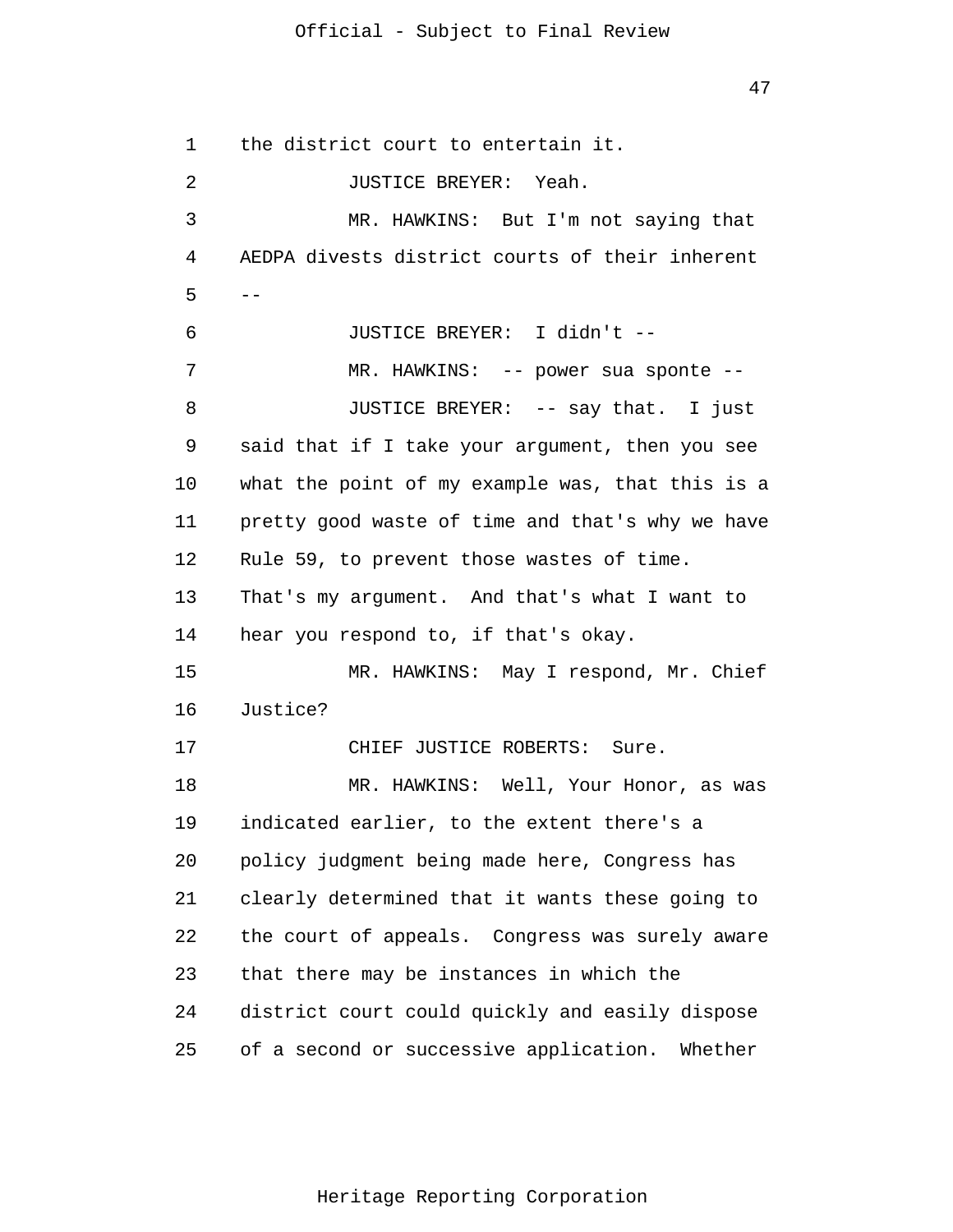1 2 3 4 5 6 7 8 9 10 11 12 13 14 15 16 17 18 19 20 21 22 23 24 25 it's a  $60(b)$ , a  $59(e)$ , a  $2241$ , or anything else, Congress made that decision for us. CHIEF JUSTICE ROBERTS: Thank you, counsel. MR. HAWKINS: Thank you. CHIEF JUSTICE ROBERTS: Mr. Snyder. ORAL ARGUMENT OF BENJAMIN SNYDER FOR THE UNITED STATES, AS AMICUS CURIAE, SUPPORTING THE RESPONDENT MR. SNYDER: Mr. Chief Justice, and may it please the Court: Justice Breyer, I'd like to start with the -- the last question that you asked, and then I'd entertain any other questions. To the extent that what you're doing here is you're making a practical determination, I think it's relevant that while Petitioner says that this -- that his rule will allow courts to correct obvious errors, he has not identified a single case since AEDPA was enacted in which a district court has actually granted a Rule 59(e) motion in this posture. And his amici say that this happens regularly but have identified just three cases in more than 20 years in which it's actually occurred.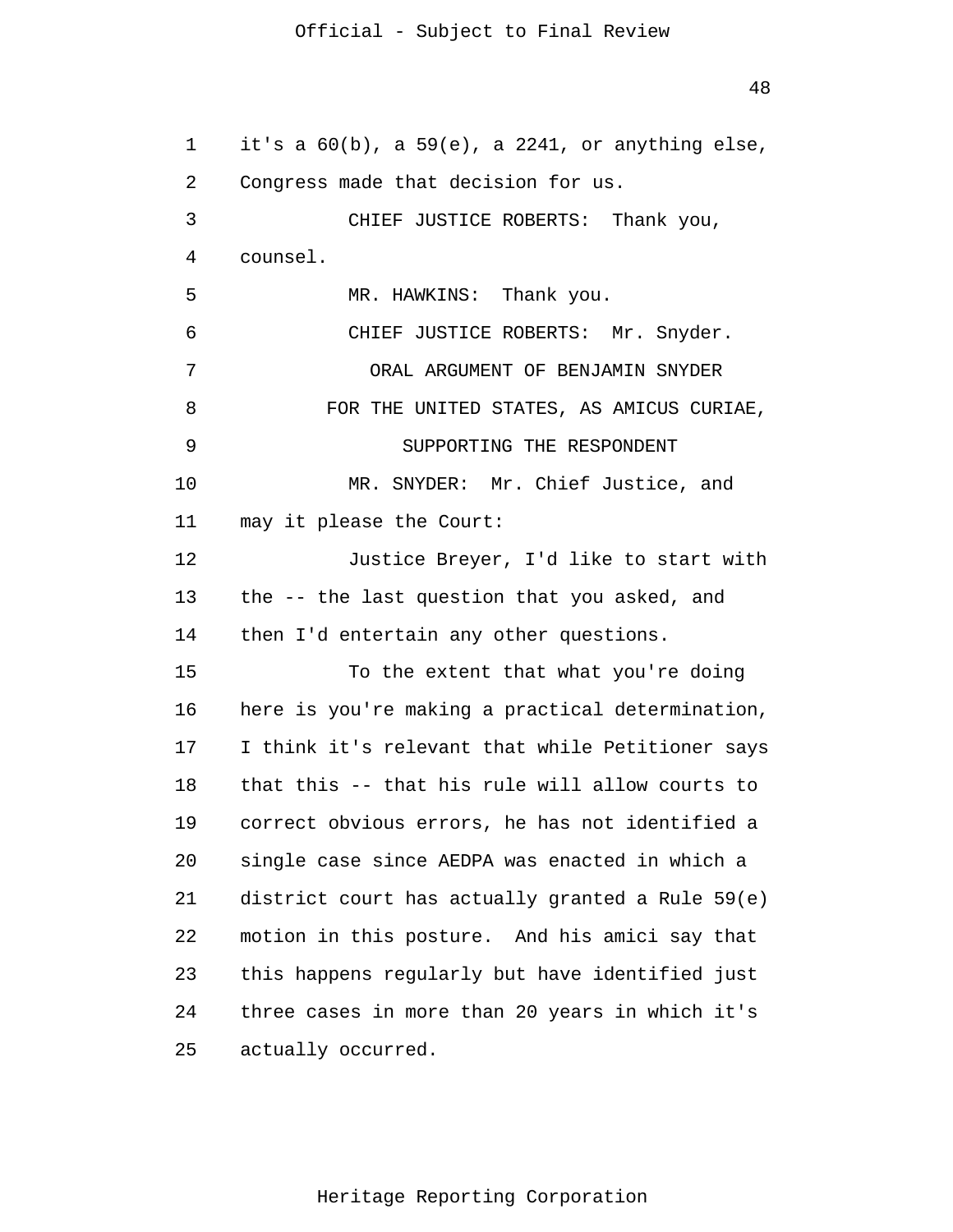1 2 3 4 5 6 7 8 9 10 11 12 13 14 15 16 17 18 19 20 21 22 23 24 25 In one of those cases, the district court could have actually granted that motion under our rule. And in the other two, the - the court of appeals could have entertained exactly the same arguments. So you -- the benefits of his rule are largely hypothetical and quite minimal. And on the other side of that ledger, you have Rule 59(e) motions being filed regularly in -- last year, it was 22,000 habeas and Section 2255 motions filed in the federal district courts. And so, even if it only takes a few days for a judge or -- to read through the 25-page motion and say, okay, I've thought about these before, I'm not persuaded by any of these arguments, over the entire course of those 22,000 cases, that burden is going to outweigh the  $--$ JUSTICE KAVANAUGH: Well -- MR. SNYDER: -- the benefits -- JUSTICE KAVANAUGH: -- 59(e) is not wildly successful in any context. So your argument is really an argument against 59(e). I mean, I don't know that there's statistics that say it's any less successful or -- or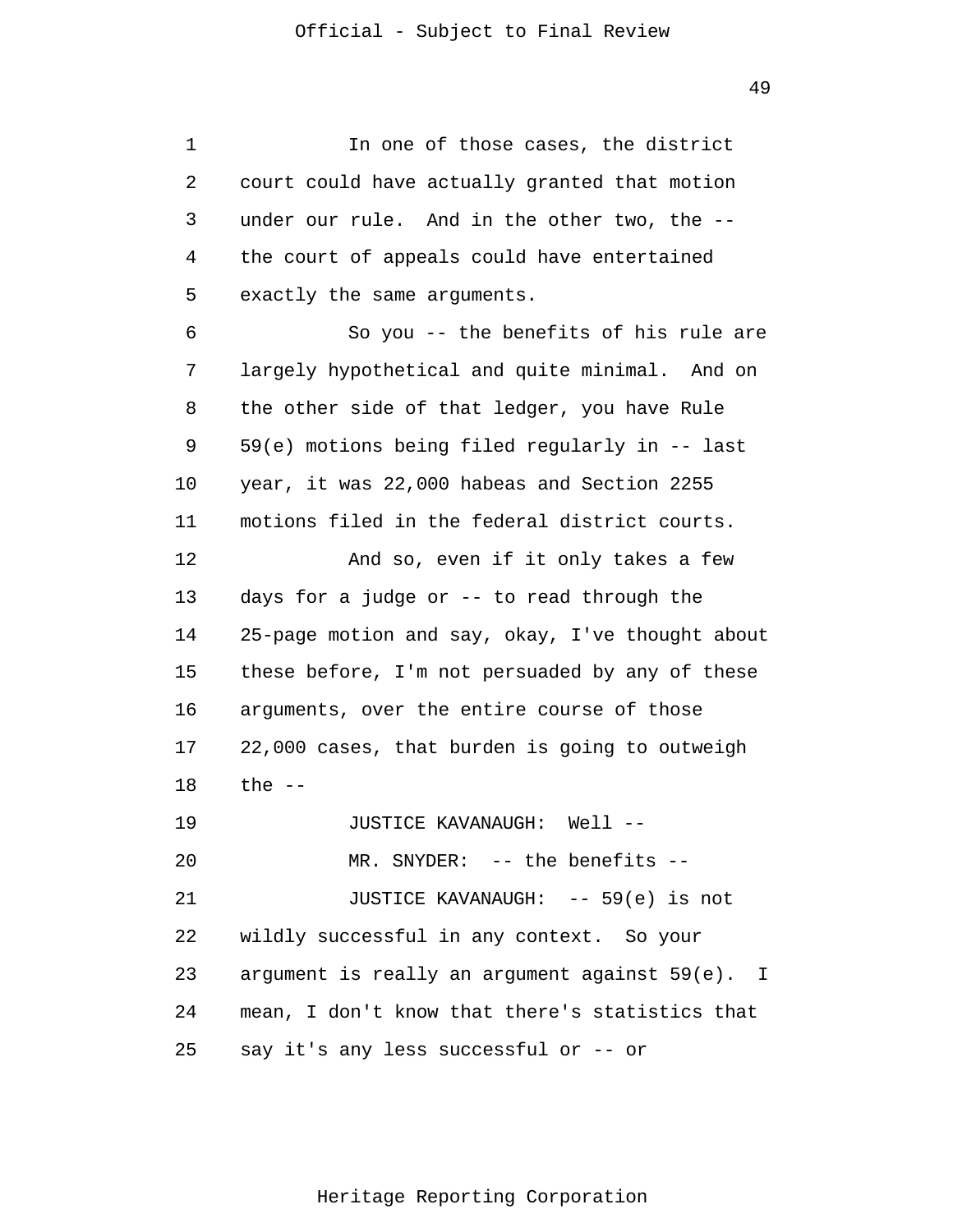1  $\overline{2}$ 3 4 5 6 7 8 9 10 11 12 13 14 15 16 17 18 19 20 21 22 23 24 25 significantly less successful in this context. MR. SNYDER: So, Your Honor, I think that the key distinction is that in the context of habeas, when you're talking largely about pro se litigants, you're dealing with people who don't have the same constraints in terms of the motions that they're willing to file as regular litigants. A regular litigant has to pay a lawyer to file that motion. And if so -- so if there's no chance that that motion is going to be granted, they just don't file it. In this context, though, the upshot of Petitioner's rule -- JUSTICE KAVANAUGH: I don't know if that's true, but keep going. (Laughter.) MR. SNYDER: So there may be some that are not meritorious, but they're going to be -- JUSTICE GORSUCH: Lawyers sure have incentive to file them, don't they? MR. SNYDER: They may, but lawyers also have responsibilities to their clients to move the case along to the court of appeals. And so, in our view, that's what Congress was doing here. Congress looked at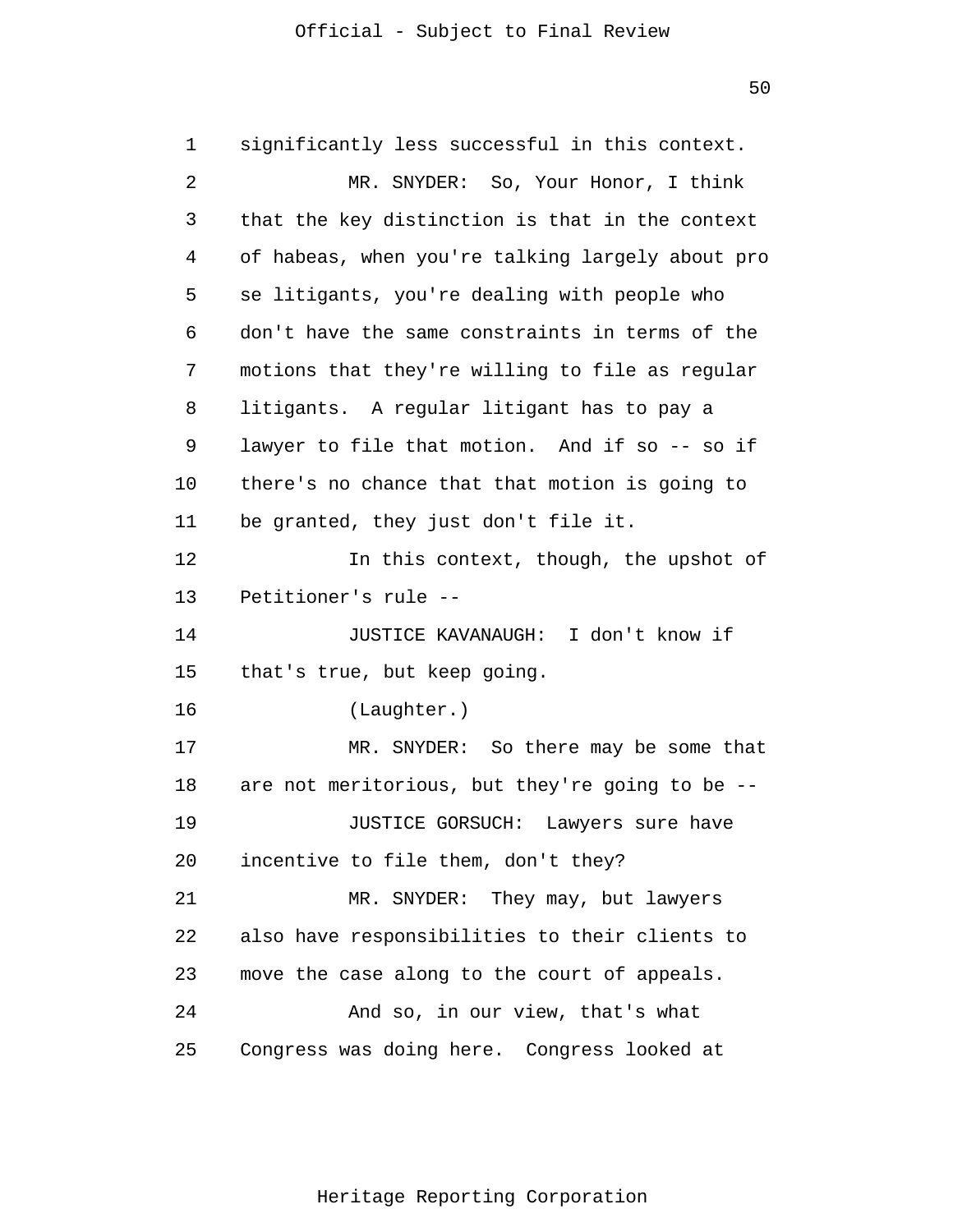1 2 3 4 5 6 7 8 9 10 11 12 13 14 15 16 17 18 19 20 21 22 23 24 habeas litigation prior to the enactment of AEDPA and recognized that it was flooding the federal courts with repeat filings. So the purpose of the second or successive bar was to prevent those repeat filings. JUSTICE KAVANAUGH: But 59(e) motions had not been considered second or successive before. MR. SNYDER: Justice Kavanaugh, I don't agree with that. The only case prior to AEDPA that had asked whether a Rule 59(e) motion could qualify as a second or successive petition held that it could. Now my friend on the other side says that courts entertained Rule 59(e) motions, but, as Justice Alito pointed out, it made perfect sense in a pre-AEDPA world to say there's no jurisdictional bar with respect to second or successive petitions. The standard that I'm going to apply is a malleable ends-of-justice standard. I'm just going to cut to the chase and say, however you want to think about this motion, I'm denying it. So -- JUSTICE KAGAN: But isn't that very

Heritage Reporting Corporation

different from what courts did with respect to

25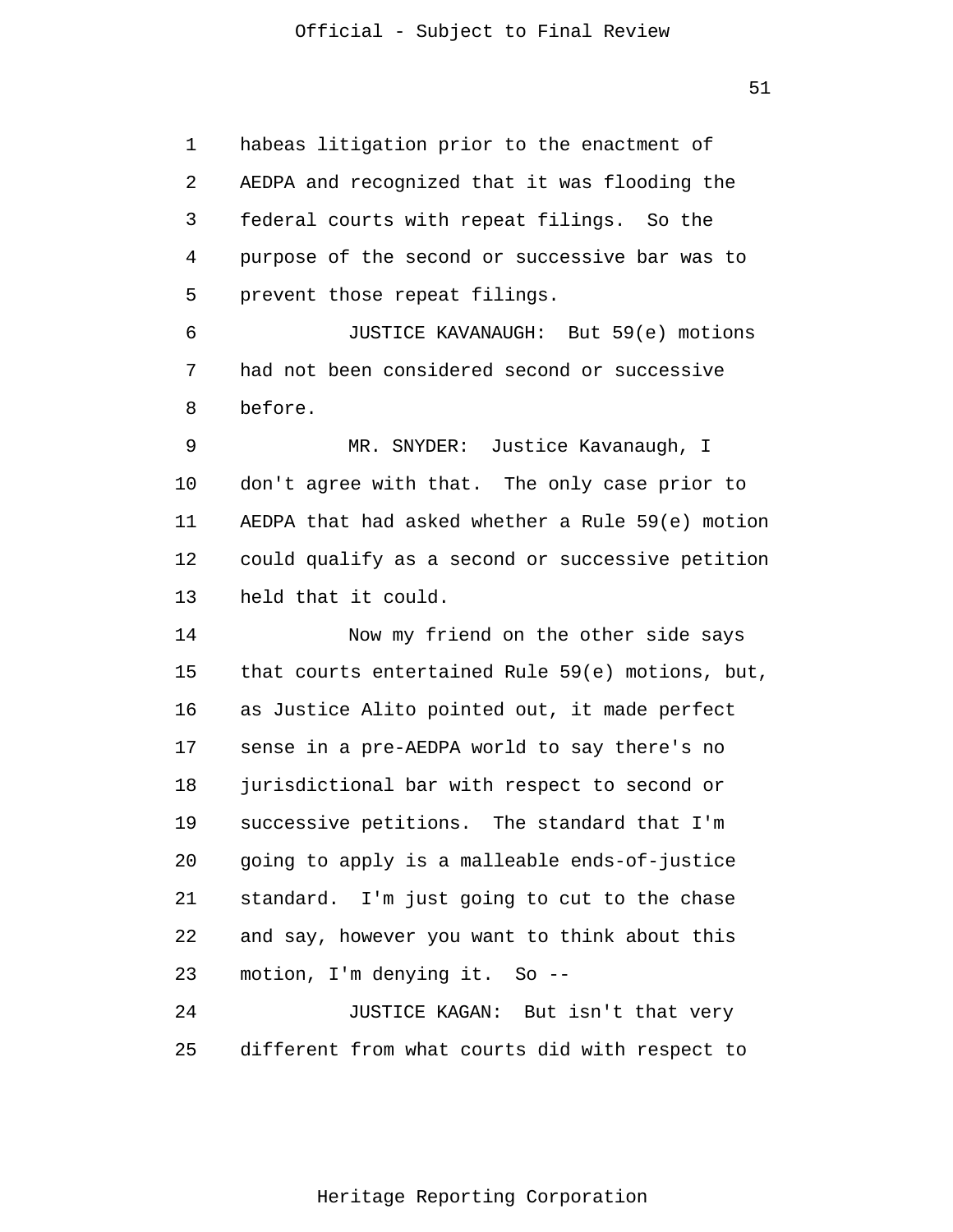1 2 3 4 Rule 60(b)? So Rule 60(b) provides a kind of comparator, and you can see the -- the -- the very divergent way that courts treated Rule 59 motions.

5 6 7 8 9 10 11 MR. SNYDER: So I -- there were far more Rule 60(b) motions in the pre-AEDPA period. And one key reason for that was that at the time AEDPA was enacted, you had to file a Rule 59(e) motion within 10 days. So you had motions filed within 10 days and then all of the other motions.

12 13 14 15 16 17 18 19 20 21 22 23 So it makes sense that you'd see a much broader array of 60(b) motions. And those motions might be filed years and years after the case, where doing the analysis under 60(b) or the Rule 59(e) standard would require you to go back and completely immerse yourself in the case, and so it made sense to look to the standards that courts applied to abuse of the writ in second or successive petitions, whereas, for Rule 59(e) motions, you could just sort of cut to the chase, and that was perfectly appropriate.

24 25 I think it's significant that what Congress did in AEDPA was change that. Congress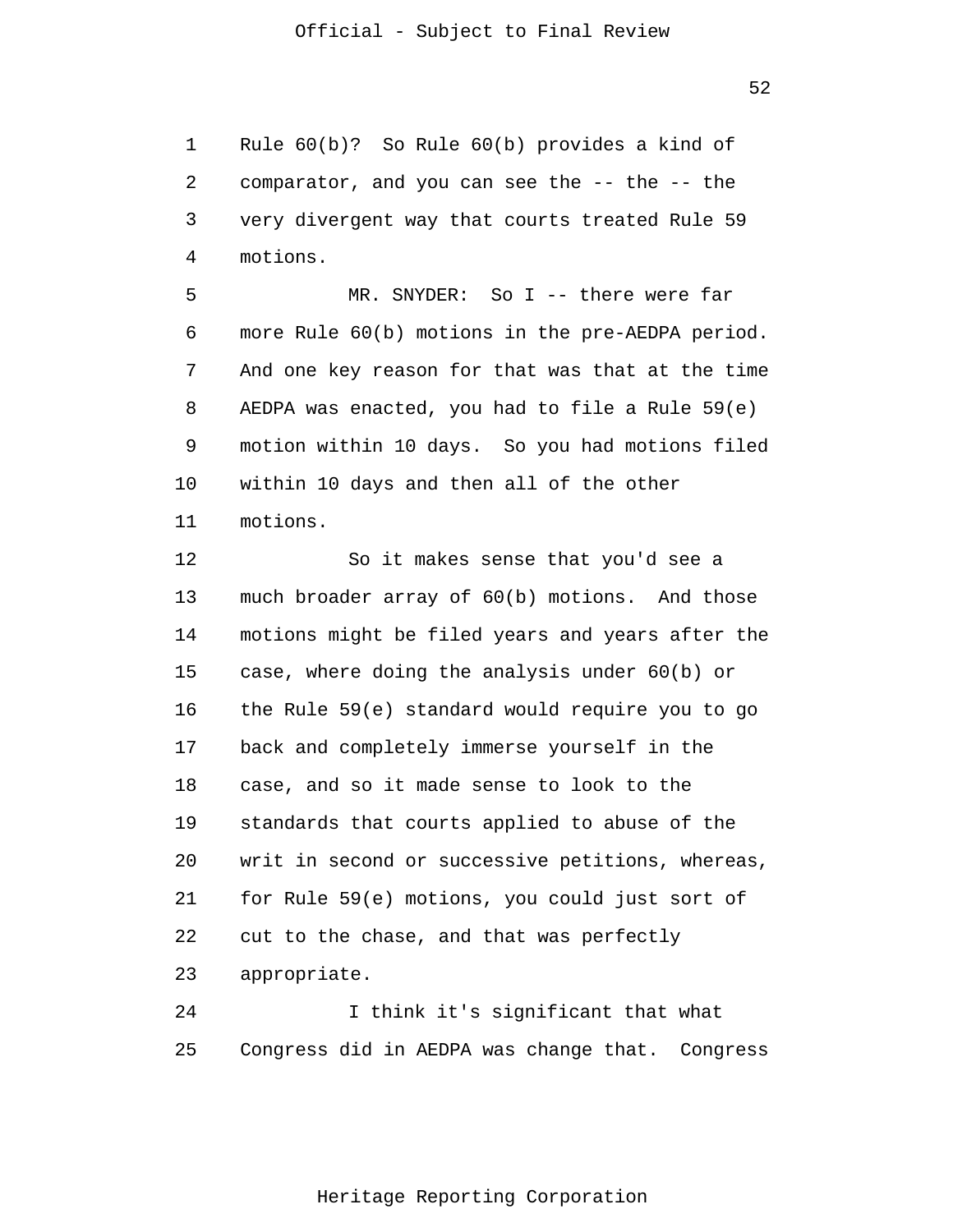1  $\overline{2}$ 3 4 5 6 7 8 9 10 11 12 13 14 15 16 17 18 19 20 21 22 23 24 25 said we're no longer going to use this malleable ends-of-justice standard. We're going to adopt a bar that says, unless you come within these narrow categories, they're just jurisdictionally prohibited. I -- I want to turn, if I could, though, to the text that Congress actually -- JUSTICE KAVANAUGH: It wouldn't bar all 59(e) motions, right? MR. SNYDER: It wouldn't bar all 59(e) motions. JUSTICE KAVANAUGH: And -- and the argument on the other side is, therefore, the district court's going to have to make a threshold jurisdictional determination which could be complicated and mixed, there might be mixed questions there, and what's the point? MR. SNYDER: So -- so, Your Honor, in -- in Gonzalez, this Court said that making that determination in most cases would be relatively simple. That's at page 532 of the opinion. And I think that's been borne out. There are a couple of reasons for that. One is that this goes to the mixed petitions argument. As the Court said in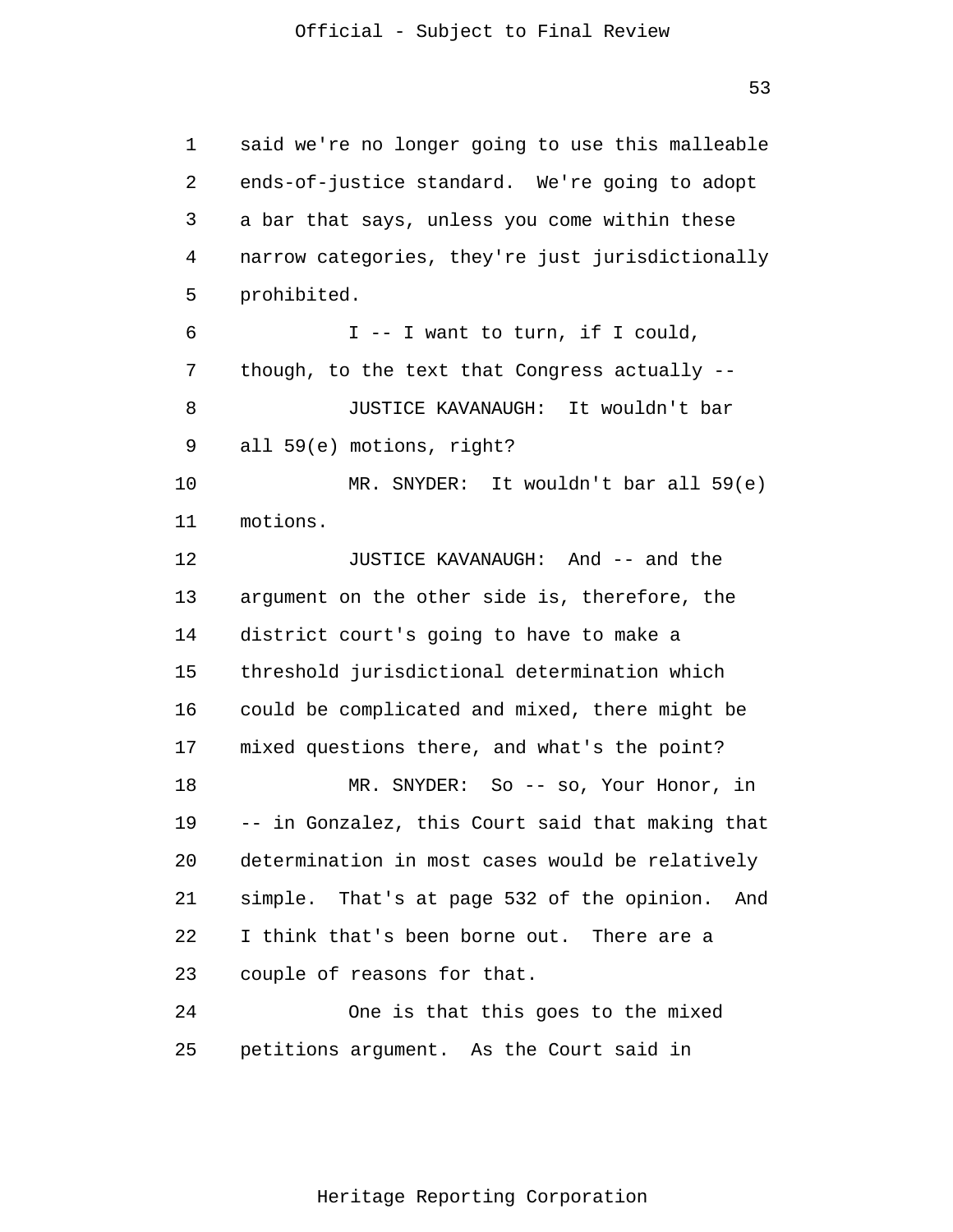54

1 2 3 4 5 Gonzalez, the question is whether the filing or the submission contains one or more claims, so you don't have to go through the entire submission and figure out is this a claim, is that a claim?

6 7 8 9 10 11 12 13 Once you find one claim, then you have an application and it has to go through the second or successive bar. The other thing that I'd say about that is that my friend has suggested that perhaps Rule 59 motions that present or, excuse me, new claims would somehow be treated differently from other Rule 59 motions.

14 15 16 17 18 19 20 So, once you make that concession, I think the idea that their rule is a perfectly clear rule sort of goes out the window because you're going to have to decide whether the arguments that you're making on the Rule 59(e) motion are so similar to the arguments that you made before that --

21 22 23 24 25 JUSTICE KAVANAUGH: I think their main argument was that would not be a proper 59(e) motion, and would not be a successful -- I'm sorry -- 59(e) motion. I think that was their main argument in response to that.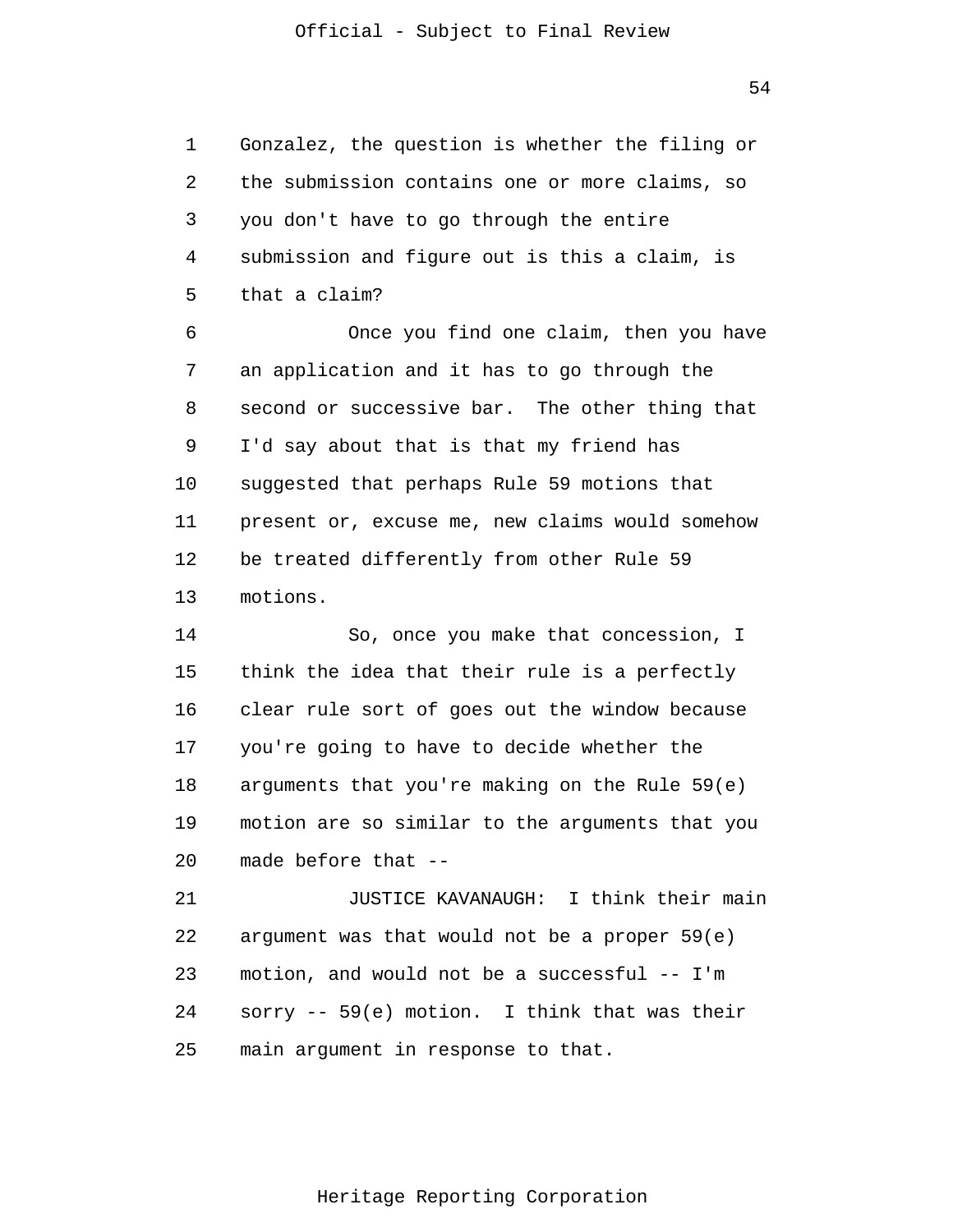| 1  | MR. SNYDER: $I$ -- I think that's fair,          |
|----|--------------------------------------------------|
| 2  | Your Honor. If I could, I'm happy to follow up   |
| 3  | more on that, but I wanted to -- to turn to the  |
| 4  | text. And, Justice Ginsburg, your first          |
| 5  | question in the first half of the argument was   |
| 6  | when you look at this, doesn't this look a       |
| 7  | little bit like a second application because you |
| 8  | had a prior one and then you had the second one  |
| 9  | filed that makes the same arguments.             |
| 10 | And what my friend on the other side             |
| 11 | said and what I think you will find every single |
| 12 | time that he touches on this point in the brief  |
| 13 | is he says, no, it's not a second application    |
| 14 | because the prior proceeding has not finished.   |
| 15 | And with respect, that's just not what           |
| 16 | the statute says. The statute in $--$ in Section |
| 17 | 2250 or 2244(b) says that the way you draw this  |
| 18 | line is you look at whether there's a second or  |
| 19 | successive application by asking whether there   |
| 20 | was a prior application, not a prior proceeding. |
| 21 | And so, here, there clearly was a                |
| 22 | prior application. That application was denied.  |
| 23 | And then Mr. Banister submitted a second         |
| 24 | submission that was an application under the     |
| 25 | understanding that this Court had in Gonzalez.   |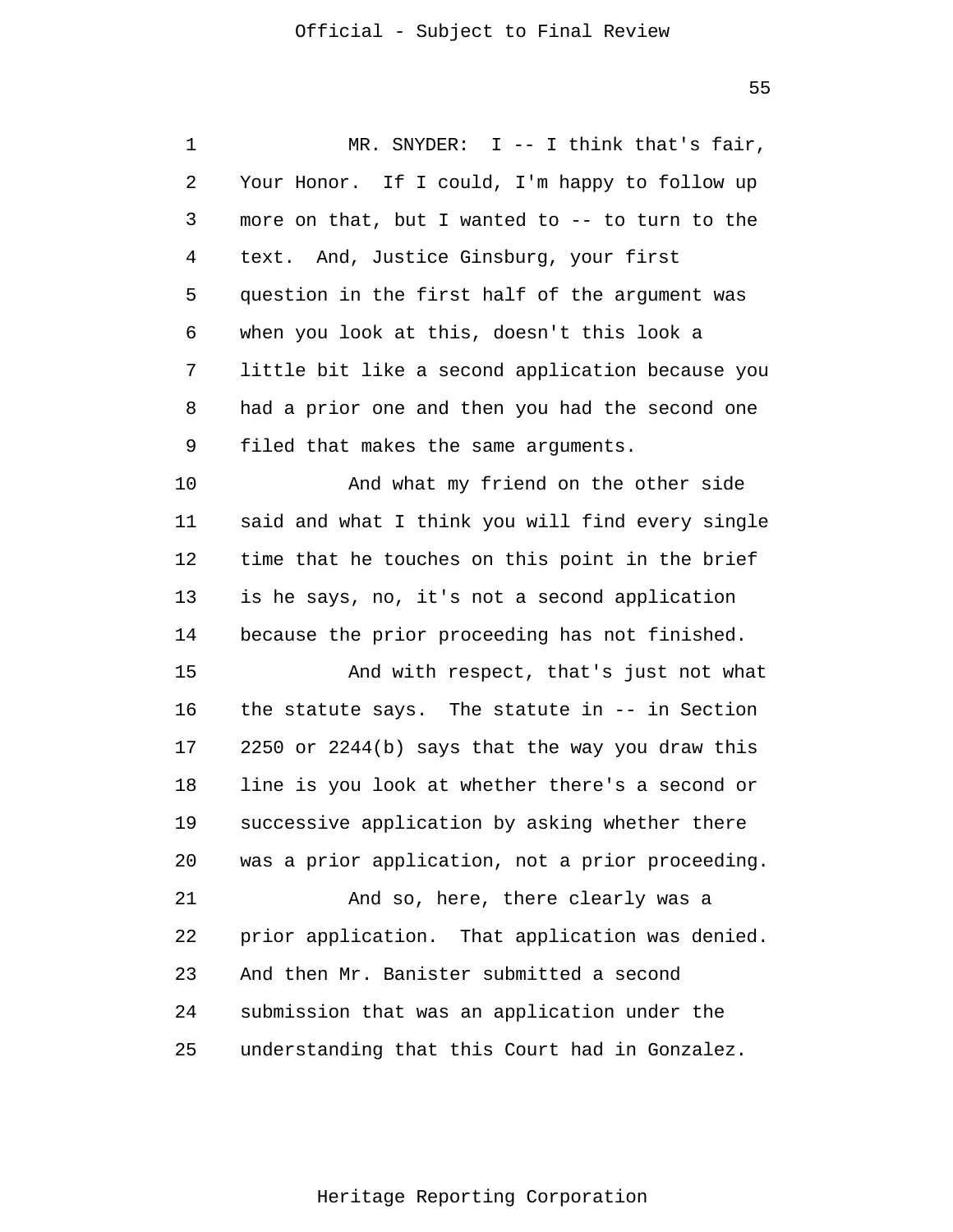56

1 2 3 4 5 6 7 8 9 10 11 12 13 14 15 16 17 18 19 20 21 22 23 24 25 And I don't understand my friend to have really disputed that this comes within that standard of application. So -- JUSTICE BREYER: Well, why is -- I move for summary judgment, denied. Now I can't make -- go ahead with the trial, make the same motion, win on the merits. MR. SNYDER: I'm not -- JUSTICE BREYER: So they're successive. I'm just going the language. I'm just saying it can't mean that. MR. SNYDER: So -- so, if you move for summary judgment, I mean, or something equivalent in -- JUSTICE BREYER: You don't have to deal with that seriously. I'm just saying -- MR. SNYDER: No, no, no, but -- JUSTICE BREYER: -- there might be many examples in a trial where you repeat what you already said, and, therefore, the question is not answered in the statute. MR. SNYDER: But -- JUSTICE BREYER: Is it still part of the same case, or is it a new thing? MR. SNYDER: Well, Your Honor, though,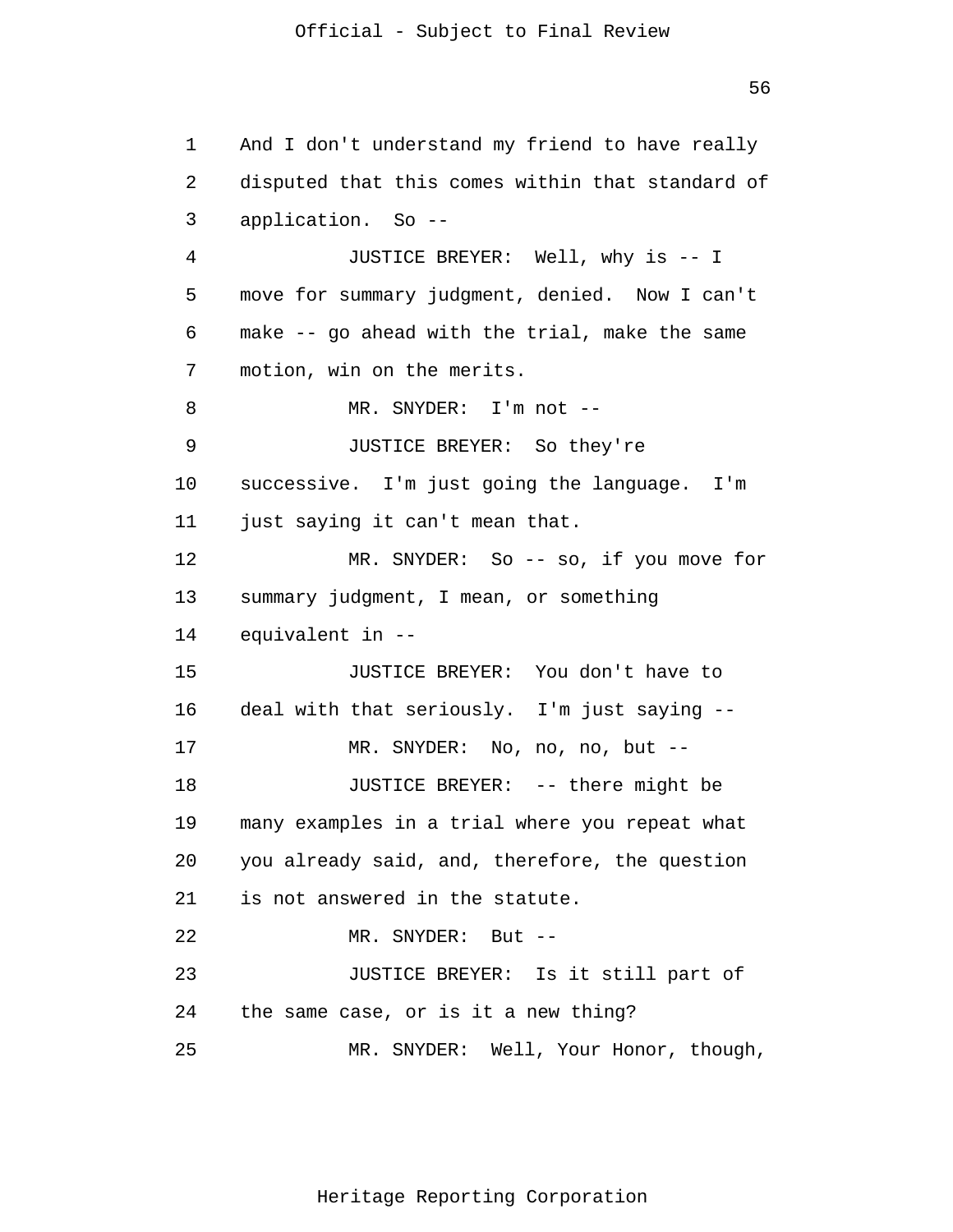57

1  $\overline{2}$ 3 4 5 6 7 8 9 10 11 12 13 14 15 16 17 18 19 20 21 22 23 24 25 you're eliding -- again, respectfully, you're eliding again the distinction between -- it's not the same case. It's whether it's part of the same proceeding or -- excuse me -- it's not the proceeding, it's whether it's part of the same application. So the motion for summary judgment says you should grant my complaint in this case, you should award me relief on my complaint, but it's still going to that complaint. Once the case is -- once that complaint has been adjudicated, once you have a final decision on the habeas application, Gonzalez says that a subsequent filing that says that that determination was wrong is also an application. And I don't know how you can think of that as anything other than a second or successive application because you already have a prior -- JUSTICE KAGAN: I guess I don't know how, if you draw the line there, you deal with an amended application. An amendment can be, you know, significantly different. MR. SNYDER: That's true, Your Honor, and the statute expressly provides for that. In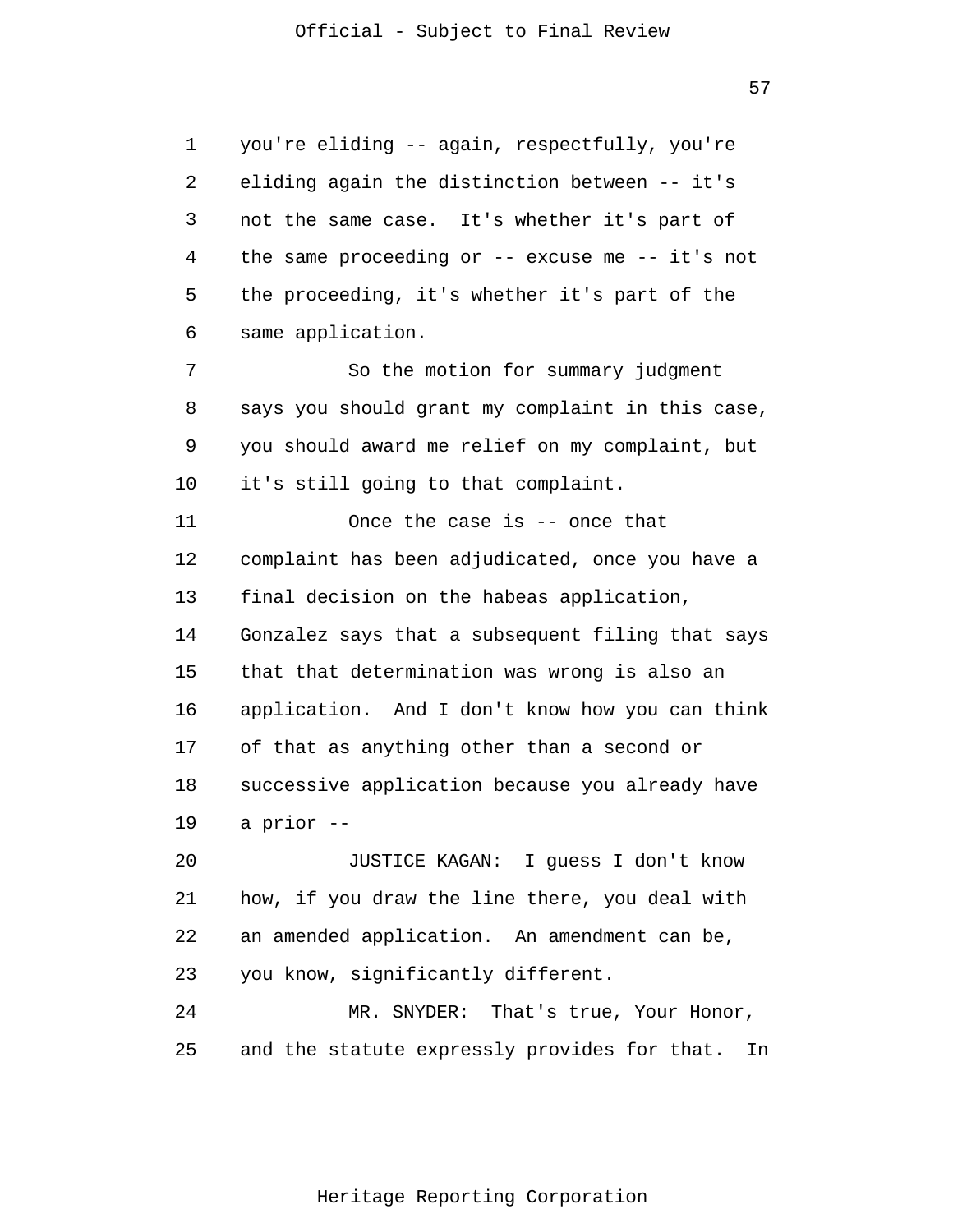1  $\overline{2}$ 3 Section 2242, Congress says that you can amend a habeas petition in accordance with the applicable civil rules.

4 5 6 7 So that provides for amendments, and it makes clear that that amendment still goes to the same application. There's no similar carveout for Rule 59(e).

8 9 10 11 And, if I could, I want to make sure I get to the Section 2266 question that you asked about, Justice Kavanaugh, because I think it's related.

12 13 14 15 16 17 18 19 In that section, Congress went through and laid out -- it looked very carefully at capital cases where it wanted to move the proceedings along, and it laid out deadlines for every one of the motions that it thought could be filed in every habeas case. Just incredibly detailed there. And it said nothing at all about Rule 59(e).

20 21 22 23 24 25 Now my friend says that our argument is over-inclusive because it doesn't say - because we acknowledge that you can file Rule 59(e) motions in some cases where they don't actually make habeas claims, but, just to be clear, our argument is more modest. It's not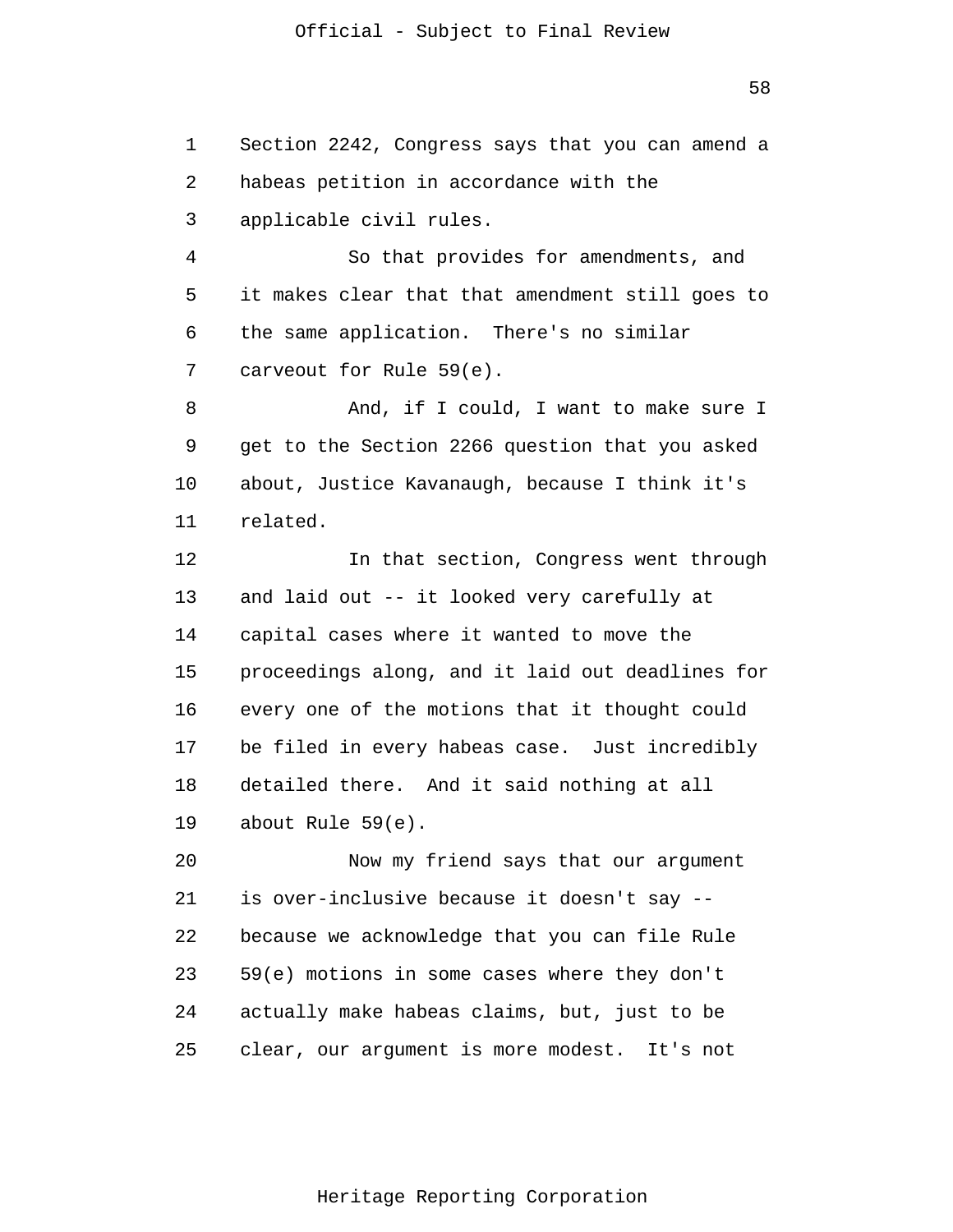| 1  | that because Section 2266 doesn't mention Rule   |
|----|--------------------------------------------------|
| 2  | 59(e) motions, they're categorically prohibited. |
| 3  | Our argument is that when Congress               |
| 4  | looked really carefully at this and tried to set |
| 5  | out deadlines for how this system should work in |
| 6  | the federal courts, it would have been really    |
| 7  | odd for Congress to leave out Rule 59(e) motions |
| 8  | if, in fact, you could file in every single case |
| 9  | a Rule 59(e) motion that asks the district court |
| 10 | to readjudicate all of the arguments that it had |
| 11 | already considered, because we know in that      |
| 12 | provision that Congress was trying to light a    |
| 13 | fire under the courts and make sure that those   |
| 14 | things are -- are decided.                       |
| 15 | Congress would not have wanted to say            |
| 16 | you have to make the initial decision, the       |
| 17 | initial final decision on the habeas application |
| 18 | within 450 days or 60 days from when it's        |
| 19 | submitted for judgment, but then you don't need  |
| 20 | to adjudicate -- you don't need to adjudicate    |
| 21 | that if there's a Rule 59(e) motion filed        |
| 22 | afterwards.                                      |
| 23 | CHIEF JUSTICE ROBERTS: Thank you,                |
| 24 | counsel.                                         |
| 25 | Five minutes, Mr. Burgess.                       |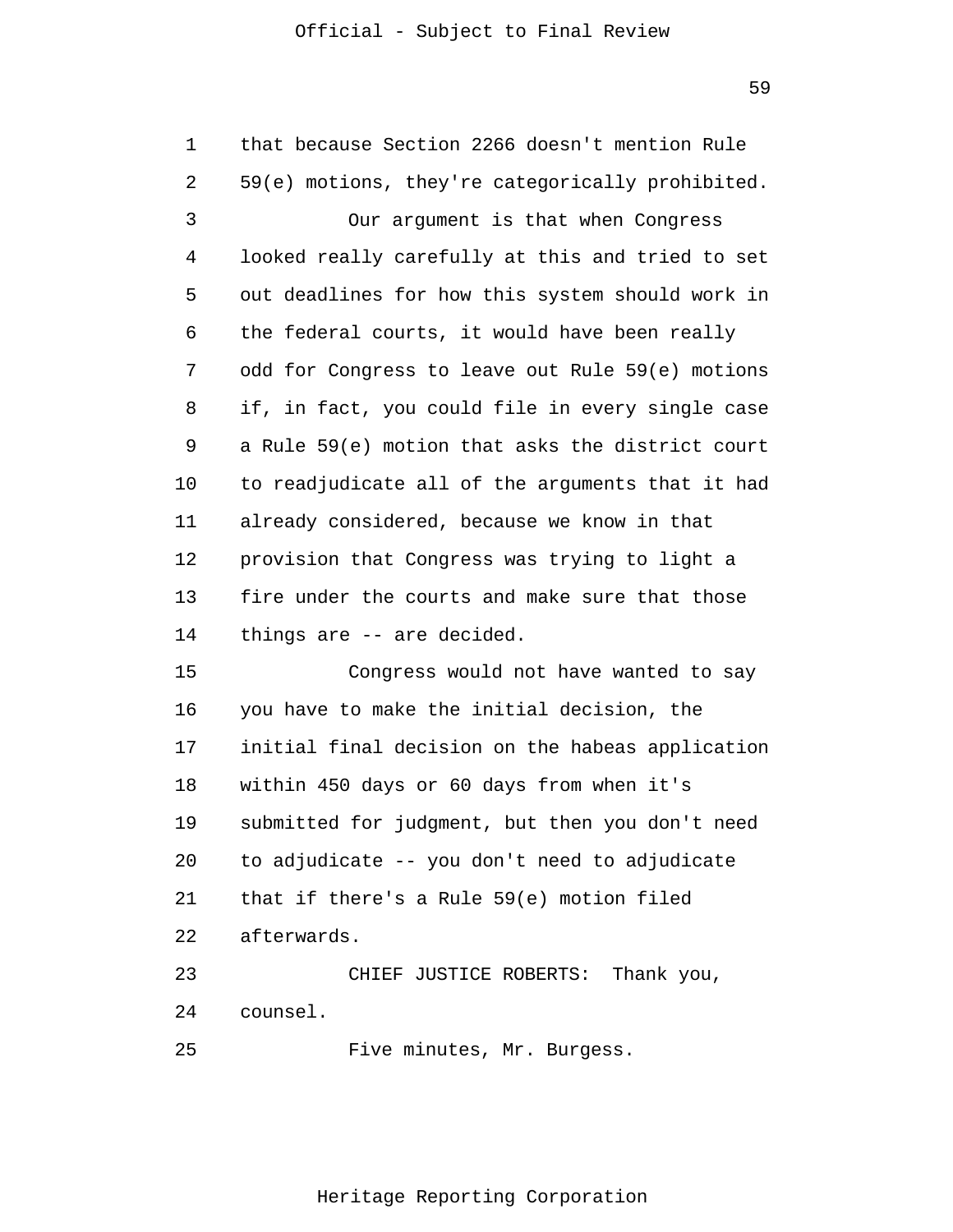1 2 3 4 5 6 REBUTTAL ARGUMENT OF BRIAN T. BURGESS ON BEHALF OF THE PETITIONER MR. BURGESS: Thank you, Mr. Chief Justice. Three quick points. First, I wanted to address the other side's test. My friend

7 8 9 10 11 12 13 from the United States was focusing on the test being -- whether there was a prior application filed, but, as Justice Kagan pointed out, that can't be the test because that would incorporate amended complaints as well, and everyone agrees that that would not count as a second habeas application.

14 15 16 17 18 19 20 21 22 23 24 25 The fallback position that I think Texas has forcefully advocated is that it should be the time of judgment. But that too is inconsistent with the structure of AEDPA because, in that, if you followed that logic, a petition for rehearing, which clearly is something that is in the appellate courts, which clearly is something that is filed after judgment, after the court of appeals has reached a determination, is asking them to say, hey, you got it wrong, we want you to revisit that, would not -- would also be a habeas application.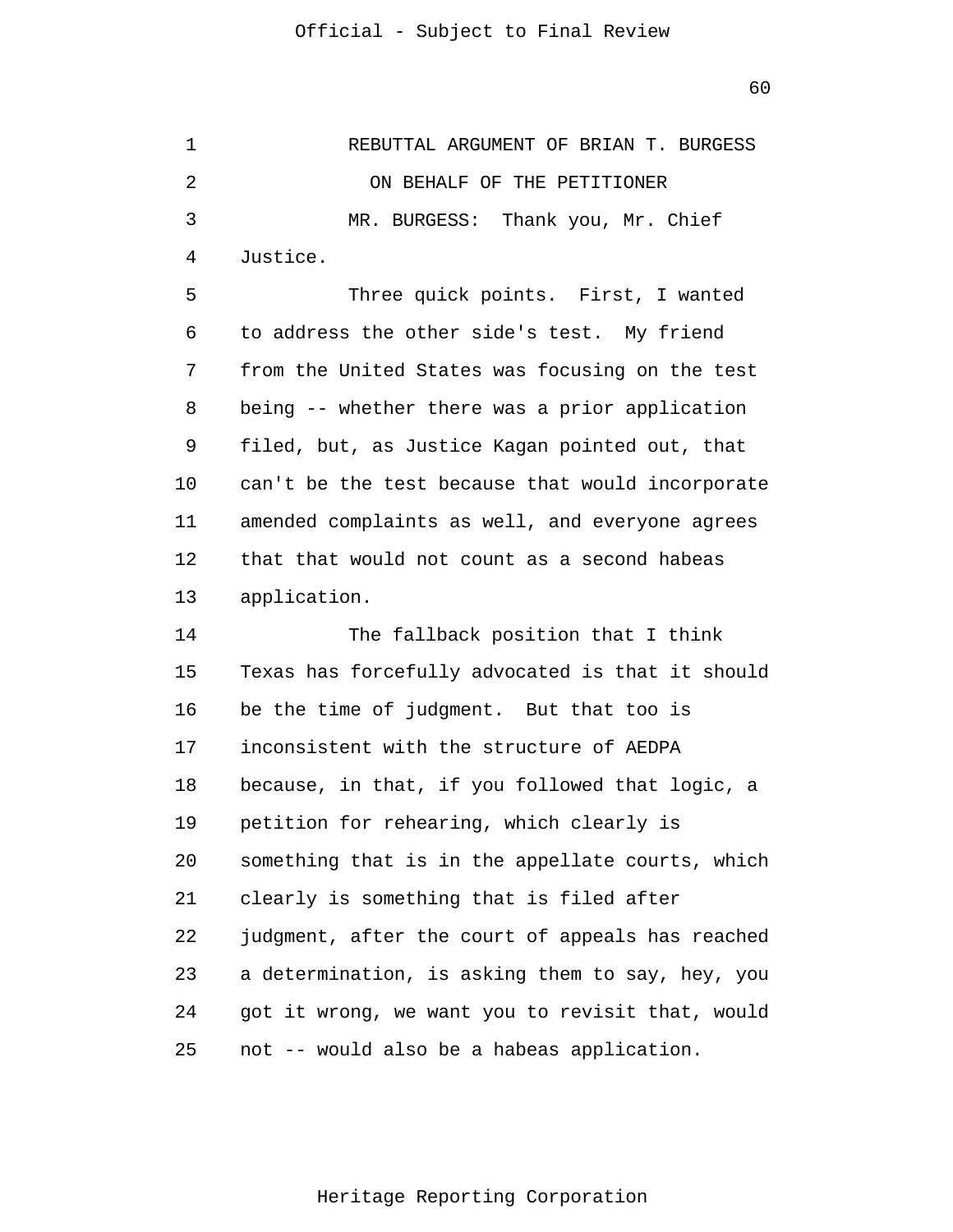| 1  | Their answer to both of those points             |
|----|--------------------------------------------------|
| 2  | is that, well, AEDPA specifically contemplates   |
| 3  | amended complaints and specifically contemplates |
| 4  | petition for rehearing, but I take that just as  |
| 5  | an acknowledgment that their test is             |
| 6  | inconsistent with the structure of the statute,  |
| 7  | and they're having to develop ad hoc exceptions  |
| 8  | in order to -- to read them in.                  |
| 9  | Remember, under rule -- Habeas Rule              |
| 10 | 12, the Federal Rules of Civil Procedure as a    |
| 11 | default apply in habeas proceedings. You have    |
| 12 | to demonstrate an inconsistency with the         |
| 13 | statute. So the fact that AEDPA doesn't          |
| 14 | specifically call them out and -- and recognize  |
| 15 | Rule 59(e) motions does not establish an         |
| 16 | inconsistency.                                   |
| 17 | The other point I wanted to make, I              |
| 18 | didn't hear a response from the other side to    |
| 19 | Justice Gorsuch's question about why their       |
| 20 | process is not going to be much more burdensome  |
| 21 | in practice. A lot of the other side's           |
| 22 | arguments go to a theory that there should not   |
| 23 | be Rule 59(e) motions in habeas at all. But, of  |
| 24 | course, that's not their position, and they      |
| 25 | can't get there as a matter of text.             |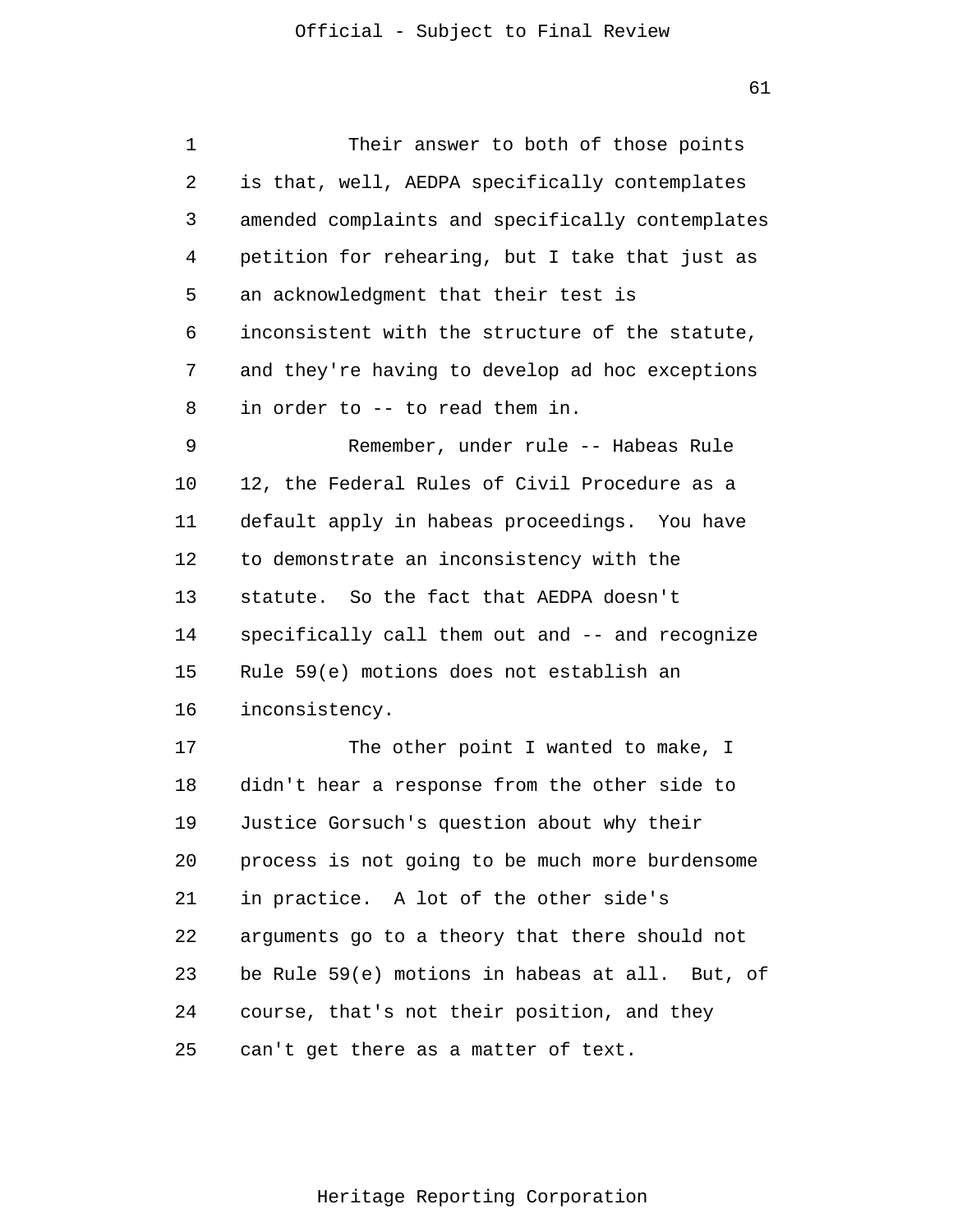| 1  | So it just is going to be the case               |
|----|--------------------------------------------------|
| 2  | that in every instance a district court is going |
| 3  | to need to make this threshold inquiry about     |
| 4  | whether something is presenting a claim.         |
| 5  | Mr. Snyder said that that inquiry is             |
| 6  | going to be easy to determine. Maybe in some     |
| 7  | cases it will. But there certainly are going to  |
| 8  | be hard cases, and I think Fifth Circuit         |
| 9  | precedent alone bears that out.                  |
| 10 | For example, the Fifth Circuit                   |
| 11 | considers a motion that -- that argues to the    |
| 12 | district judge: Hey, you just missed this        |
| 13 | argument, you didn't rule on it at all, the      |
| 14 | Fifth Circuit considers that to be an attack on  |
| 15 | the integrity of the judicial proceeding, which  |
| 16 | is distinct in their view from arguing, district |
| 17 | court, you got it wrong.                         |
| 18 | Similarly, the Fifth Circuit takes the           |
| 19 | view that alleging a conflict of interest by     |
| 20 | habeas counsel would be attack on the integrity  |
| 21 | of the proceeding, even though this Court        |
| 22 | recognized in Gonzalez that merely arguing that  |
| 23 | appellate -- that habeas counsel missed an issue |
| 24 | or failed to develop it would not be something   |
| 25 | that goes to the integrity of the proceeding.    |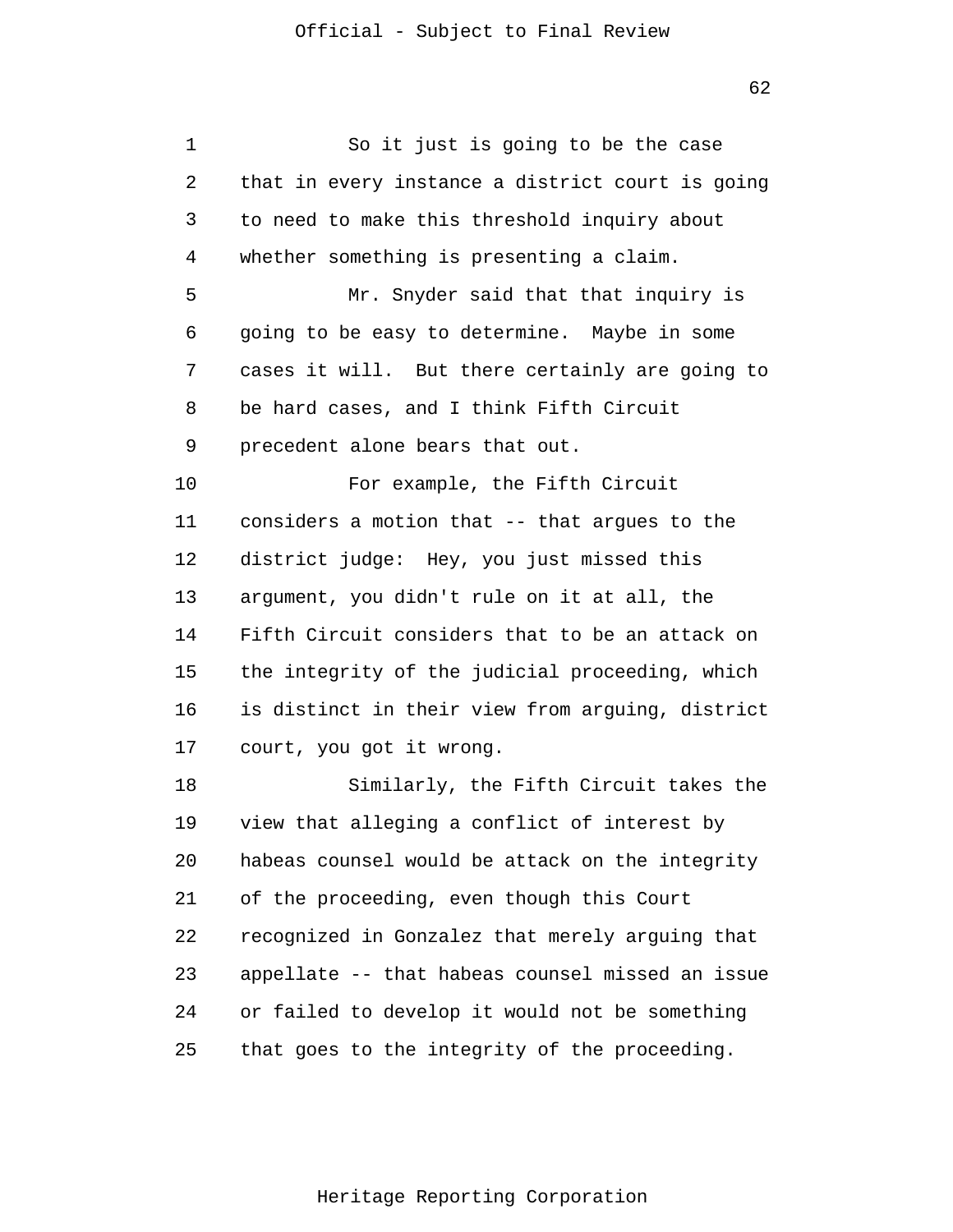1  $\overline{2}$ 3 4 5 6 7 8 9 10 11 12 13 14 15 16 17 18 19 The point is not whether the Fifth Circuit is right or wrong about those classifications but that there are boundary cases and that it can be difficult. And to require a Fifth -- a district court to make those threshold determinations and then potentially to have a court of appeals make a different determination about it is going to be much less efficient, is going to create real uncertainty about rules that are supposed to be clear and -- and -- and are linked to the time to appeal. The last point I'd like to make is with regard to Rule 4(a) and to Texas's argument about that. Their argument, as I understand it, relies on examples that exclusively involve instances that are not seeking genuine Rule 59(e) relief and you need to look beyond the pleading to that -- to at least that extent.

20 21 22 23 24 25 Well, that requirement comes right in the text of the rule itself. It has to be a motion under Rule 59(e) to alter or amend the judgment. If you title something Rule 59(e) and then you ask for attorneys' fees or you title it Rule 59(e) and say I want an extension, but you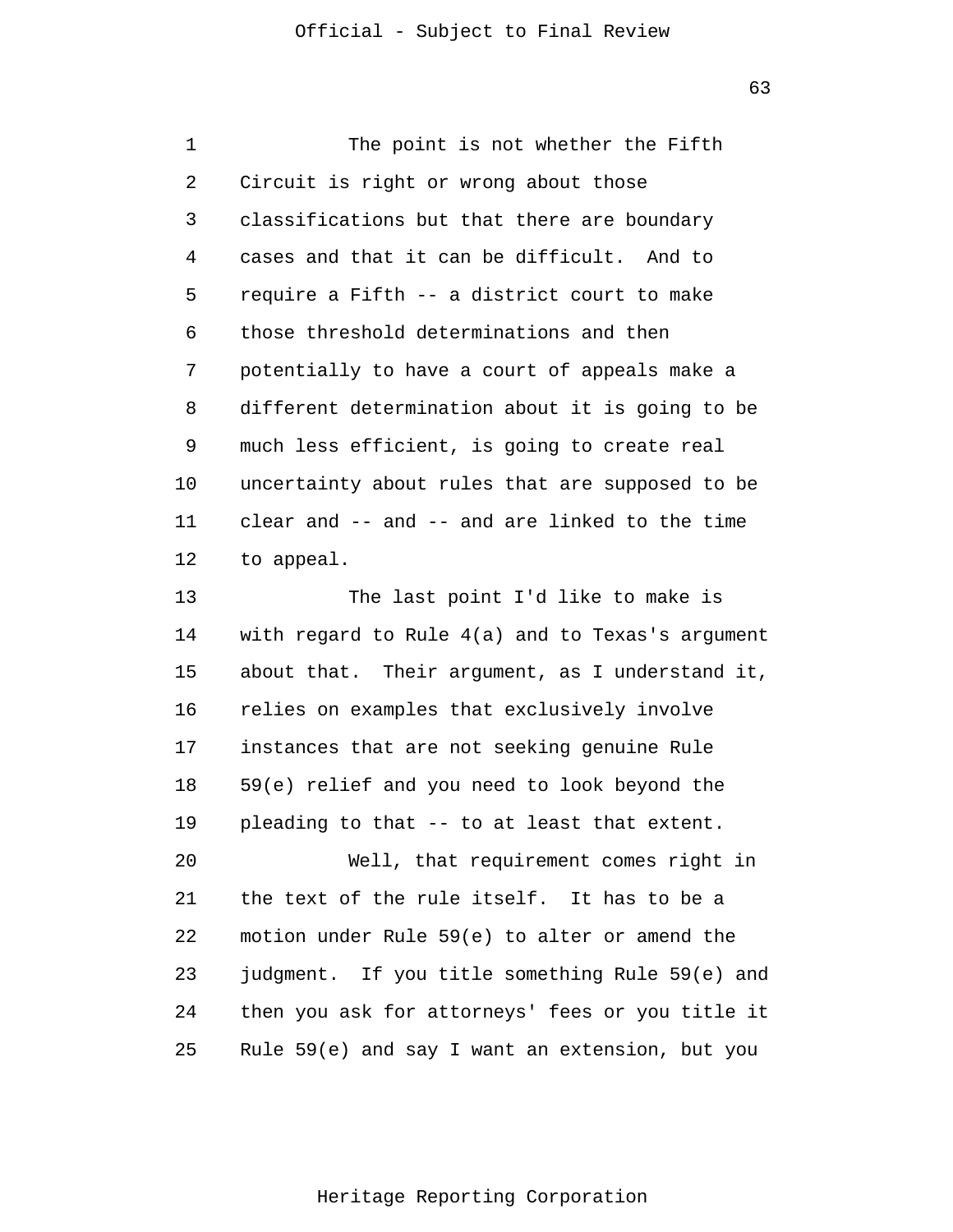1 2 3 4 5 6 7 8 9 10 11 12 13 14 15 16 17 18 19 20 21 22 23 24 25 don't actually ask to alter or amend the judgment, it doesn't satisfy the plain text of the rule. But Texas has expressly conceded - this is at page 44 of their brief -- that Mr. Banister did file a true Rule 59(e) motion. They just think it should be subject to Section 2244(b). But, even if it is, that doesn't mean that the motion wasn't filed, that it was a true Rule 59(e) motion seeking that relief, and that is all that Rule 4(a) requires. If the Court has no further questions, we ask you to reverse. CHIEF JUSTICE ROBERTS: Thank you, counsel. The case is submitted. (Whereupon, 12:06 p.m., the case was submitted.)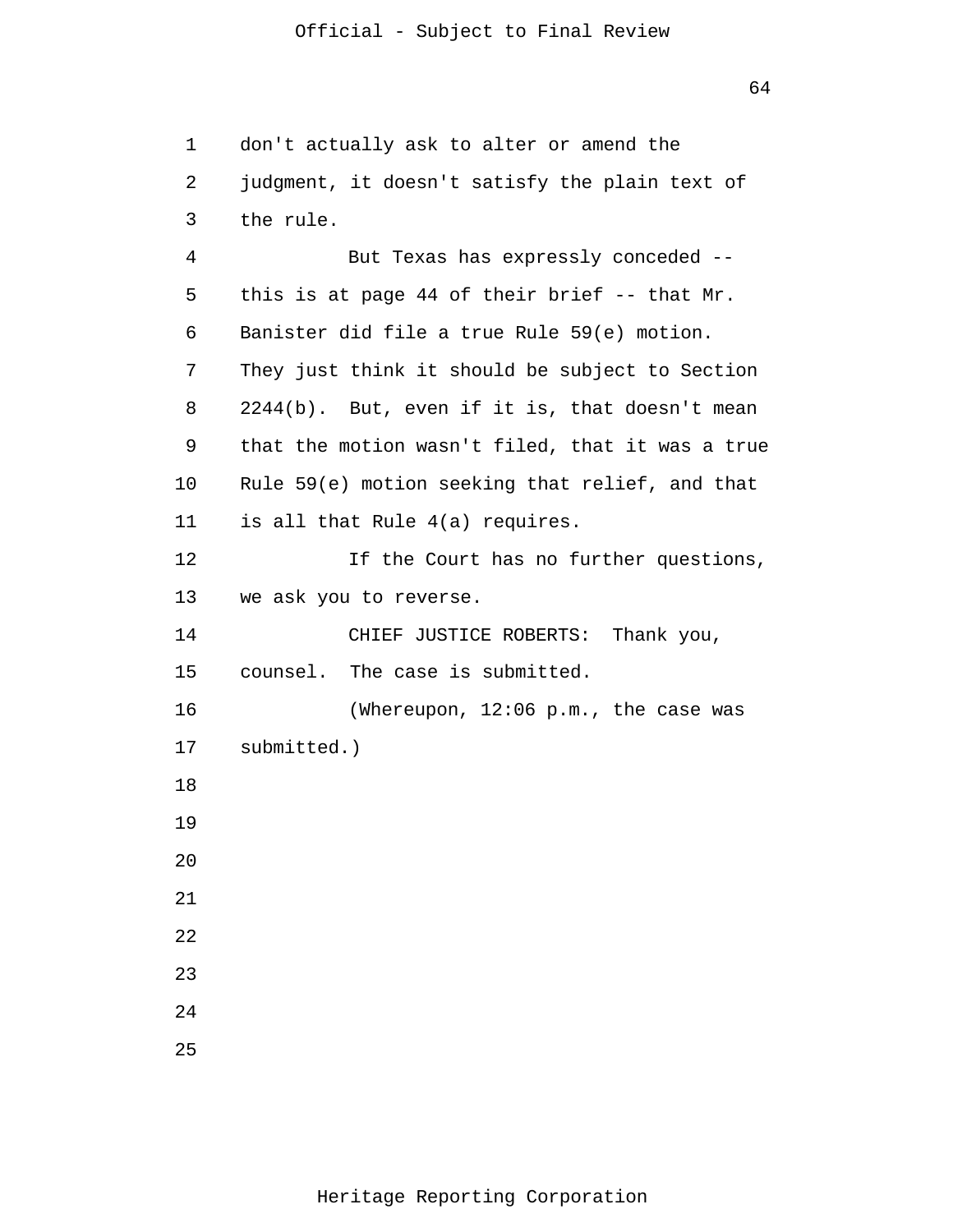| 1                                                      | 17 <sup>1</sup> |
|--------------------------------------------------------|-----------------|
|                                                        | 15:             |
| 10 [3] 14:2 52:9,10                                    | 22:             |
| 11 [5] 28:21 29:4 41:20 43:21 45:4                     | 24:             |
| 11:07 [2] 1:16 3:2                                     | 9,16            |
| 12 [2] 7:24 61:10                                      | 17 <sub>4</sub> |
| 12:06 [1] 64:16                                        | 17 <sub>4</sub> |
| 1311 [1] 34:16                                         | 52:             |
| 14 [1] 30:9                                            |                 |
| 15 [1] 35:12                                           | 58:             |
| 18-6943 [1] 3:4                                        | 63:             |
| 1986 [1] 13:15                                         |                 |
| 1993 [1] 18:14                                         | 6(b             |
|                                                        | 60 [8           |
| 2                                                      | 14 <sub>1</sub> |
| 20 [3] 3:13 18:11 48:24                                | 60(a            |
| 20-day [1] 36:1                                        | 60(k            |
| 2019 [1] 1:12                                          | 19:             |
| 22,000 [2] 49:10,17                                    | 23 <sub>4</sub> |
| 2241 [1] 48:1                                          |                 |
| 2242 [1] 58:1                                          | 15              |
| 2244 [3] 25:4 39:16 42:22                              |                 |
| 2244's [1] 45:19                                       | 7's l           |
| 2244(b [7] 23:14 25:13,22 37:3,8                       |                 |
| 55:17 64:8                                             |                 |
| 2250 [1] 55:17                                         | a.m             |
| 2255 [1] 49:10                                         | abil            |
| 2266 [5] 20:10,12 21:6 58:9 59:1                       | able            |
|                                                        | abo             |
| 25-page [1] 49:14<br>27 [1] 2:7                        | Abs             |
|                                                        | abu             |
| 28 [16] 4:7 6:7 7:4 9:22 15:11 17:7                    | 25:             |
| 18:1,2,5,8,11,20 19:13,20 35:25                        | abu             |
| 41:13                                                  | acc             |
| 28-day [7] 6:16,18 20:2 24:19 36:1                     | acc             |
| 37:12 42:15                                            | ack⊧            |
| <b>29th</b> [1] 19:16                                  | ack⊧            |
| 2d [1] 34:16                                           | ack⊧            |
| 3                                                      | Act             |
|                                                        |                 |
|                                                        |                 |
| $3$ [1] $2:4$                                          | acte            |
| 30-some [1] 30:7                                       | acti            |
| 339 [1] 34:16                                          | actı            |
| 4                                                      | actı            |
|                                                        | ‼27:            |
| 4 [3] 1:12 12:18 44:24                                 | 25 <sub>4</sub> |
| 4(a [13] 4:13,17,24 6:20 15:16 18:                     | ad l            |
| 25 25:20 26:2,14,24 27:7 63:14                         | add             |
| 64:11                                                  | add             |
| 4(a)(14 [1] 32:14                                      | add             |
| 4(a)(4)(B [1] 44:20                                    | add             |
| 42 [1] 46:4                                            | add             |
| 44 [1] 64:5                                            | adjı            |
| 450 [1] 59:18                                          | adju            |
| 48 [1] 2:11                                            | adn             |
| 5                                                      | ado             |
|                                                        | ado             |
| 50 [2] 3:17 10:12                                      | ado             |
| 532 [1] 53:21                                          | Adv             |
| 59 [26] 3:19 4:20 11:8,9,16 12:10                      | adv             |
| 16:6 18:6 19:4, 12, 17 20:17 31:21                     | adv             |
| 33:3 35:6,7,23 38:8,18 40:13 42:8,                     | AEL             |
| 14 47:12 52:3 54:10,12                                 | 11:             |
| <b>59's</b> [1] <b>3:</b> 17                           | 4 39            |
| 59(b [1] 37:10<br>59(e [88] 3:13 4:6,15 5:20 6:10 9:3, | 48:             |

| 14 [1] 30:9                          | <b>JZ.0, 10, Z 1 JJ.J, 10 J4. 10, ZZ, Z4</b> | ancau wo.u                                          | appleciate mol.m                       |
|--------------------------------------|----------------------------------------------|-----------------------------------------------------|----------------------------------------|
|                                      | 58:7,19,23 59:2,7,9,21 61:15,23              | aimed [1] 38:18                                     | approach [5] 11:13 20:4 22:12,14       |
| 15 [1] 35:12                         | 63:18,22,23,25 64:6,10                       | Aird [1] 34:15                                      | 23:5                                   |
| 18-6943 [1] 3:4                      | 6                                            | Alabama [1] 34:15                                   | appropriate [1] 52:23                  |
| 1986 [1] 13:15                       |                                              | ALITO [13] 6:6,23 7:16 8:3 9:6,8,                   | argue [3] 10:3 22:12 26:16             |
| 1993 [1] 18:14                       | 6(b [1] 24:18                                | 10 12:19 21:17 24:3 28:18 30:4                      | argues [1] 62:11                       |
| $\overline{2}$                       | 60 [8] 2:14 38:8,18 40:12,21 42:8,           | 51:16                                               | arguing [2] 62:16,22                   |
|                                      | 14 59:18                                     | alleging [1] 62:19                                  | argument [44] 1:15 2:2,5,8,12 3:4,     |
| 20 [3] 3:13 18:11 48:24              | 60(a [1] 37:22                               | Allender [1] 33:9                                   | 7 4:19,23 5:8,21 12:13 14:13 18:4      |
| 20-day [1] 36:1                      | 60(b [21] 3:25 17:25 18:5,10,17,24           | allow [1] 48:18                                     | 20:10,15 21:8 25:20,22 27:15 29:       |
| 2019 [1] 1:12                        | 19:15 24:25 25:9 28:5,11,13 31:              | allowed [2] 8:19,21                                 | 24 31:12 32:4 36:12,22 42:13 45:       |
| 22,000 [2] 49:10,17                  | 23 40:21 41:13 48:1 52:1,1,6,13,             | allowing [1] 31:14                                  | 12 47:9.13 48:7 49:23.23 53:13.        |
| 2241 [1] 48:1                        | 15                                           | allows [3] 19:23 28:21 37:22                        | 25 54:22,25 55:5 58:20,25 59:3         |
| 2242 [1] 58:1                        | $\overline{7}$                               | almost [1] 30:19                                    | 60:1 62:13 63:14.15                    |
| 2244 [3] 25:4 39:16 42:22            |                                              | <b>alone</b> [1] 62:9                               | arguments [9] 12:9 34:19 49:5,16       |
| 2244's [1] 45:19                     | 7's [1] 33:11                                | already [8] 28:8 31:12 32:8 34:19                   | 54:18,19 55:9 59:10 61:22              |
| 2244(b [7] 23:14 25:13,22 37:3,8     | A                                            | 39:9 56:20 57:18 59:11                              | <b>around</b> [1] <b>31:</b> 6         |
| 55:17 64:8                           |                                              | alter [7] 6:12 8:8 11:5 12:8 32:16                  |                                        |
| 2250 [1] 55:17                       | a.m [2] 1:16 3:2                             |                                                     | array [1] 52:13                        |
| 2255 [1] 49:10                       | ability [2] 15:13 27:2                       | 63:22 64:1                                          | art [3] 5:25 8:13,25                   |
| 2266 [5] 20:10,12 21:6 58:9 59:1     | able [4] 17:9 23:19 30:16 35:15              | although [1] 6:24                                   | articulate [1] 15:22                   |
| 25-page [1] 49:14                    | above-entitled [1] 1:14                      | amend [12] 6:12 7:11 10:8 11:5 12:   aside [1] 10:3 |                                        |
| 27 [1] 2:7                           | <b>Absent [1] 35:4</b>                       | 8 16:1 19:21 32:16 38:11 58:1 63:                   | asks [1] 59:9                          |
| 28 [16] 4:7 6:7 7:4 9:22 15:11 17:7  | abuse [9] 10:13,16 16:8,22,23 33:            | 22 64:1                                             | <b>Assistant</b> [1] <b>1:22</b>       |
| 18:1,2,5,8,11,20 19:13,20 35:25      | 25 39:19 40:19 52:19                         | amended [7] 6:3 37:13 43:1,3 57:                    | <b>attack</b> [2] <b>62:14,20</b>      |
| 41:13                                | abusive [1] 11:19                            | 22 60:11 61:3                                       | attacking [1] 29:2                     |
| 28-day [7] 6:16,18 20:2 24:19 36:1   | accordance [1] 58:2                          | amendment [2] 57:22 58:5                            | attention [1] 34:14                    |
| 37:12 42:15                          | according [2] 29:1 32:11                     | amendments [2] 18:15 58:4                           | attorneys' [1] 63:24                   |
| 29th [1] 19:16                       | acknowledge [2] 22:2 58:22                   | amici [1] 48:22                                     | <b>Austin [1] 1:20</b>                 |
| 2d [1] 34:16                         | acknowledges [1] 29:9                        | amicus [3] 1:24 2:10 48:8                           | authority [6] 5:10 7:13 9:23 15:25     |
|                                      | acknowledgment [1] 61:5                      | analysis [1] 52:15                                  | 19:21 38:11                            |
| 3                                    | Act [2] 7:20 45:23                           | ancient [1] 38:9                                    | automatically [1] 27:22                |
| $3$ [1] $2:4$                        | acted [1] 17:14                              | anomaly [1] 24:7                                    | avoid [2] 22:1 24:20                   |
| 30-some [1] 30:7                     | acting [1] 26:1                              | another [3] 9:16 32:6 38:25                         | award [1] 57:9                         |
| 339 [1] 34:16                        | actual [4] 13:19,22 14:4 22:3                | <b>answer</b> [3] 35:22 36:24 61:1                  | aware [2] 31:13 47:22                  |
| 4                                    | actually [16] 6:22 8:4 12:8 20:13            | answered [2] 9:11 56:21                             | B                                      |
|                                      | 27:5 33:3,12,21,25 45:17 48:21,              | <b>answers</b> [2] 34:4 43:20                       |                                        |
| 4 [3] 1:12 12:18 44:24               | 25 49:2 53:7 58:24 64:1                      | appeal [35] 4:9,11 5:11 6:21 7:15                   | back [5] 12:20 37:16 40:10 46:11       |
| 4(a [13] 4:13,17,24 6:20 15:16 18:   | ad [1] 61:7                                  | 11:24 14:17,21 15:19 16:1 19:6,                     | 52:17                                  |
| 25 25:20 26:2,14,24 27:7 63:14       | add [2] 10:10 34:7                           | 24 22:1,6 27:3,23 29:1 32:17 33:5.                  | bad [3] 31:18 46:15,15                 |
| 64:11                                | adding [3] 10:12,17 11:6                     | 13 34:1 35:5,6 36:8 40:23 41:3,5                    | <b>baked</b> [1] 32:23                 |
| 4(a)(14 [1] 32:14                    | addition [1] 5:6                             | 43:17 44:6,14,18,19,25 45:15 63:                    | <b>BANISTER</b> [10] 1:3 3:4 15:10 26: |
| 4(a)(4)(B [1] 44:20                  | additional [1] 29:22                         | 12                                                  | 25 27:19 29:1.8 30:1 55:23 64:6        |
| 42 [1] 46:4                          | address [2] 20:9 60:6                        | appealability [5] 21:20 23:22 28:                   | Banister's [5] 4:10,20 17:15 30:7.     |
| 44 [1] 64:5                          | adjudicate [3] 33:21 59:20,20                | 23 41:24,25                                         | 17                                     |
| 450 [1] 59:18                        | adjudicated [1] 57:12                        | appeals [25] 8:22 16:9 23:12 31:                    | bar [9] 28:2 29:6 42:22 51:4,18 53:    |
| 48 [1] 2:11                          | admitted [1] 39:9                            | 14, 15, 19, 20 33: 6 36: 6, 18 38: 17               | 3,8,10 54:8                            |
| 5                                    | adopt [1] 53:2                               | 39:18 42:6 43:24 45:6,14,21 46:                     | barred [2] 12:15 25:23                 |
|                                      | adopted [4] 11:13 18:14,19,23                | 17,20,25 47:22 49:4 50:23 60:22                     | <b>based</b> [2] 8:7 45:15             |
| 50 [2] 3:17 10:12                    | adoption [1] 3:18                            | 63:7                                                | <b>basic</b> [2] 4:22 37:19            |
| 532 [1] 53:21                        |                                              | APPEARANCES [1] 1:17                                | basically [6] 6:23 8:14,25 10:8 11:    |
| 59 [26] 3:19 4:20 11:8,9,16 12:10    | Advisory [1] 18:24                           |                                                     | 15 14:14                               |
| 16:6 18:6 19:4, 12, 17 20:17 31:21   | advocated [1] 60:15                          | appellate [11] 4:5,13 15:2,16 23:                   | basis [6] 4:14 16:14 22:5 25:17 44:    |
| 33:3 35:6,7,23 38:8,18 40:13 42:8,   | advocating [1] 37:23                         | 10 24:1 25:20 26:23 32:14 60:20                     | 11 45:2                                |
| 14 47:12 52:3 54:10.12               | AEDPA [26] 3:21 4:14 6:24 8:1.17             | 62:23                                               | <b>bears</b> [1] <b>62:9</b>           |
| 59's [1] 3:17                        | 11:19 24:3 25:18 27:25 28:18 32:             | appended [1] 16:19                                  | behalf [8] 1:19,21 2:4,7,14 3:8 27:    |
| 59(b [1] 37:10                       | 4 39:18 40:1,6,16 41:19,21 47:4              | applicable [1] 58:3                                 | 16 60:2                                |
| 59(e [88] 3:13 4:6,15 5:20 6:10 9:3, | 48:20 51:2,11 52:8,25 60:17 61:2,            | application [34] 3:16,21 6:2,14 7:                  | <b>believe</b> [1] 22:9                |
|                                      | 13                                           | 9,11 8:19 10:24 16:3 25:11 28:10                    |                                        |
| Sheet 1                              |                                              | Heritage Reporting Corporation                      | 10 - believe                           |

15:15 16:13 17:15 18:12, 17, 21 20: 28:17<br>10 3 14:2 52:9, 10 22:9, 10 22:21:9, 10, 15, 23 22:15, 25 23:18 affirmance [1] 29:8 23:22 24:56:357:6, 13, 16,<br>11 5 28:21 29:4 41:20 43:21 45:4 24:6, 13, 19 25:24 28:3,5,7, 14 29:7 **11:** 13,19 **12:**24 **28:3,5,7,14 <b>29:7, afterwards [1] <b>59:**22 **applied [1] <b>52:19 applies** [2] **28:2 29:7**<br>17 **40:23 41:4,17 44:18,25 45:16, agree** [4] **8:9 35:4,11 <b>51:10 apply** [6] **7:15,25 15:2** 17 40:23 41:4,17 44:18,25 45:16, agree [4] 8:9 35:4,11 51:10 | apply [6] 7:15,25 15:24 26:2 51:20<br>17 48:1,21 49:9,21,23 51:6,11,15 | agrees [2] 35:15 60:11 | 61:11 | 61:11 **12:06** [1] **64:**16 17 **48:**1,21 **49:**9,21,23 **51:**6,11,15 **agrees** [2] **35:**15 **60:**11 **61:**<sup>11</sup> **1311** [1] **34:**16 **52:**8,16,21 **53:**9,10 **54:**18,22,24 **ahead** [1] **56:**6 **appreciate** [1] **31:**<sup>11</sup> **ALITO** [13] **6:**6,23 **7:**16 **8:**3 **9:**6,8, **alleging** [1] **62:**19 **Allender** [1] **33:**9 **allow** [1] **48:**18 **allowed** [2] **8:**19,21 **allowing** [1] **31:**14 **allows** [3] **19:**23 **28:**21 **37:**22 **39:**9 **56:**20 **57:**18 **59:**11 **48** [1] **2:**11 **admitted** [1] **39:**9 14,15,19,20 **33:**6 **36:**6,18 **38:**17 3,8,10 **54:**<sup>8</sup> **39:**18 **42:**6 **43:**24 **45:**6,14,21 **46:**  17,20,25 **47:**22 **49:**4 **50:**23 **60:**22 **APPEARANCES** [1] **1:**17 **appellate** [11] **4:**5,13 **15:**2,16 **23:**  10 **24:**1 **25:**20 **26:**23 **32:**14 **60:**20 **appended** [1] **16:**19 **applicable** [1] **58:**3 **application** [34] **3:**16,21 **6:**2,14 **7:**  9,11 **8:**19 **10:**24 **16:**3 **25:**11 **28:**10 **bears** [1] **62:**9 **behalf** [8] **1:**19,21 **2:**4,7,14 **3:**8 **27:**  16 **60:**2 **believe** [1] **22:**9

**1** <sup>17</sup>**10:**4,16,22 **11:**4 **12:**1,7 **13:**2,7 **AEDPA's** [5] **3:**18 **4:**1 **20:**1 **25:**2 **40:**17 **43:**4 **45:**19 **47:**25 **54:**7 **55:**7, **appropriate** [1] **52:**23 **argue** [3] **10:**3 **22:**12 **26:**16 **2 60** [8] **2:**14 **38:**8,18 **40:**12,21 **42:**8, **51:**16 **arguing** [2] **62:**16,22 **argument** [44] **1:**15 **2:**2,5,8,12 **3:**4, 7 **4:**19,23 **5:**8,21 **12:**13 **14:**13 **18:**4 **20:**10,15 **21:**8 **25:**20,22 **27:**15 **29:**  24 **31:**12 **32:**4 **36:**12,22 **42:**13 **45:**  12 **47:**9,13 **48:**7 **49:**23,23 **53:**13, 25 **54:**22,25 **55:**5 **58:**20,25 **59:**3 **54:**18,19 **55:**9 **59:**10 **61:**22 **around** [1] **31:**6 **barred** [2] **12:**15 **25:**23 **based** [2] **8:**7 **45:**15 **basic** [2] **4:**22 **37:**19 **basically** [6] **6:**23 **8:**14,25 **10:**8 **11:**  15 **14:**14 **basis** [6] **4:**14 **16:**14 **22:**5 **25:**17 **44:**  11 **45:**2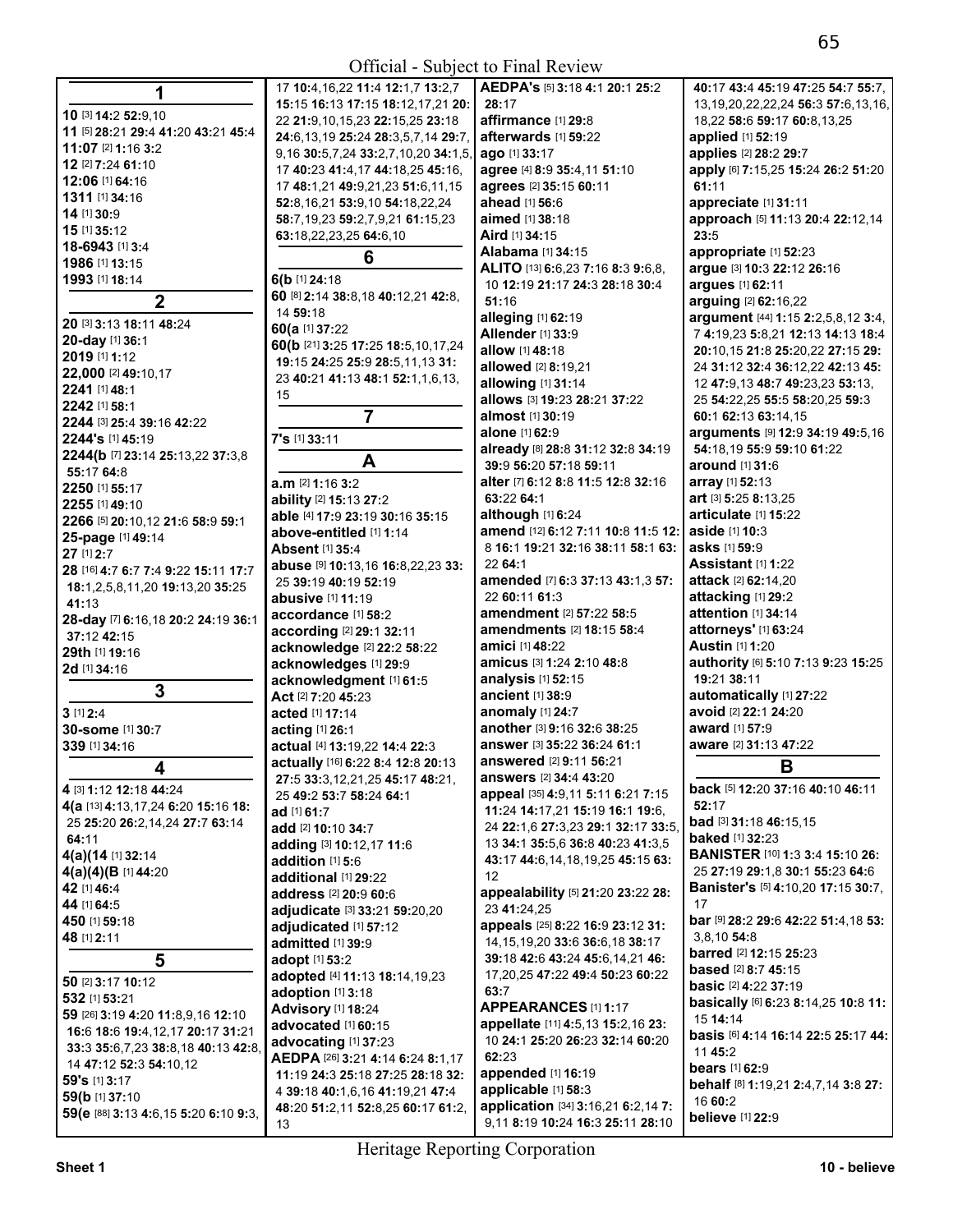|                                            |                                           | $\sum_{i=1}^{n}$                                                     |                                                     |
|--------------------------------------------|-------------------------------------------|----------------------------------------------------------------------|-----------------------------------------------------|
| bench [1] 35:1                             | categorical [1] 28:14                     | complicate [1] 5:3                                                   | create [1] 63:9                                     |
| benefit [1] 27:7                           | categorically [1] 59:2                    | complicated [1] 53:16                                                | <b>creates</b> [1] <b>19:25</b>                     |
| <b>benefits</b> [2] 49:6,20                | categories [1] 53:4                       | comply [2] 33:11 45:19                                               | <b>CRIMINAL [1] 1:7</b>                             |
| <b>BENJAMIN [3] 1:22 2:9 48:7</b>          | Certainly [8] 7:7 8:9 10:22 13:14         | compromise [1] 8:7                                                   | Crosby [2] 17:23,23                                 |
| besides $[1]$ 38:5                         | 19:5 21:21 37:19 62:7                     | conceded [2] 41:16 64:4                                              | curiae [3] 1:24 2:11 48:8                           |
| <b>best</b> $[1]$ 38:21                    | certificate [5] 21:20 23:21 28:23         | conceding [1] 39:12                                                  | <b>cut</b> [2] 51:21 52:22                          |
| <b>better</b> $[2]$ 32:1,3                 | 41:24,25                                  | concern [1] 37:21                                                    | <b>cutoff</b> [1] <b>7:6</b>                        |
| between [8] 3:17 17:25 19:7 38:8           | cetera [1] 36:4                           | concession [1] 54:14                                                 | D                                                   |
| 42:14 43:7,12 57:2                         | <b>chance</b> [1] <b>50:10</b>            | <b>conclusive</b> [1] 37:4                                           |                                                     |
| beyond [1] 63:18                           | change [6] 3:22 46:14,16,18,20 52:        | concurrence [1] 13:22                                                | D.C [3] 1:11,18,23                                  |
| bit [1] 55:7                               | 25                                        | <b>conflict</b> [1] <b>62:19</b>                                     | database [1] 34:6                                   |
| Blystone [1] 11:2                          | changed [1] 24:17                         | <b>confusion</b> [1] 18:15                                           | <b>DAVIS</b> [2] <b>1:6 3:5</b>                     |
| <b>Boggs</b> [1] 11:12                     | changes [1] 16:16                         | Congress [24] 7:18 8:4 37:3 39:16                                    | day [5] 19:16 20:5 35:13 46:4.7                     |
| <b>borne</b> [1] 53:22                     | changing [1] 22:3                         | 42:2,2,10,20 43:8,21 47:20,22 48:                                    | days [28] 3:13 4:7 6:7 7:4 9:22 12:                 |
| both [4] 8:19 28:15,16 61:1                | characterized [1] 6:10                    | 2 50:25,25 52:25,25 53:7 58:1,12                                     | 22 14:2 15:11 17:8,16 18:1,2,5,8,                   |
| <b>bother</b> [1] <b>19:14</b>             | <b>chase</b> [2] <b>51:21 52:22</b>       | 59:3,7,12,15                                                         | 11, 11, 20 19: 13, 20 29: 17 30: 335:               |
| <b>bounce</b> [1] 31:15                    | CHIEF [17] 3:3,9 9:7,9 11:12,21 12:       | conjunction [1] 15:16                                                | 25 41:13 49:13 52:9,10 59:18,18                     |
| boundary [1] 63:3                          | 2 27:12,17 47:15,17 48:3,6,10 59:         | considered [4] 13:6,7 51:7 59:11                                     | deadline [12] 6:18 24:5,8,19 27:23                  |
| BREYER [19] 34:23 35:18,19 36:             | 23 60:3 64:14                             | considers [2] 62:11,14                                               | 29:1 30:4 32:10 33:5.14 44:17.25                    |
| 19,21,25 37:8,20 46:2,23 47:2,6,8          | Circuit [10] 4:11 11:1,12,14 33:8         | <b>consistent</b> [2] 20:20 27:9                                     | deadlines [5] 20:16 21:7 24:5 58:                   |
| 48:12 56:4,9,15,18,23                      | 62:8,10,14,18 63:2                        | <b>constitutes</b> [1] 22:20                                         | 15 59:5                                             |
| <b>BRIAN [5] 1:18 2:3,13 3:7 60:1</b>      | Circuit's [1] 3:11                        | Constitution [1] 8:5                                                 | deal [5] 32:12 36:9 39:3 56:16 57:                  |
| <b>brief</b> [3] $38:8$ 55:12 64:5         | circumvent $[2]$ 4:1 25:2                 | <b>constraints</b> [1] 50:6                                          | 21                                                  |
| <b>briefing</b> [2] 27:21 29:23            | cite [2] 17:23 34:20                      | contains $[1]$ 54:2                                                  | dealing [3] 13:16 19:9 50:5                         |
| briefings [1] 29:18                        | Civil [8] 5:5 7:25 24:17 38:22 44:10      | contemplates [2] 61:2.3                                              | deals [1] 36:11                                     |
| briefs [1] 29:14                           | 45:13 58:3 61:10                          | context [9] 6:11 21:9,15 31:23 42:                                   | <b>dealt</b> [1] <b>11:2</b><br><b>DEAN [1] 1:3</b> |
| <b>bright-line</b> [1] 18:19               | claim [16] 10:6, 10, 13, 17 11: 18 20:    | 17 49:22 50:1,3,12                                                   |                                                     |
| <b>bring</b> $[2]$ 13:19 36:8              | 23 22:20 23:8 25:25 38:3 40:17            | <b>contexts</b> [2] 21:23 33:7                                       | decades $[1]$ 33:17<br>December $[1]$ 1:12          |
| <b>broader</b> $[1]$ 52:13                 | 44:12 54:4,5,6 62:4                       | contrary [2] 21:4 27:24                                              | decide [5] 13:5 22:24 31:20,21 54:                  |
| <b>brought</b> [2] 35:8 36:22              | claims [17] 6:4 11:6,10 21:11 23:2        | convert [1] 19:2                                                     | 17                                                  |
| <b>bunch</b> [1] 32:7                      | 27:22 28:6,7,15 29:10,10 30:9 32:         | correct [14] 16:5,10 21:25 34:12                                     | decided [3] 33:16 37:15 59:14                       |
| <b>burden</b> [3] <b>17:18 31:24 49:17</b> | 7 42:24 54:2,11 58:24                     | 35:21 36:14,16 37:6,22 38:12 44:                                     | decides [1] 27:5                                    |
| burdening [1] 32:5                         | clarified [1] 23:24                       | 8,17,23 48:19                                                        | decision [19] 3:11,23 10:11 11:2,                   |
| <b>burdens</b> [1] 17:5                    | clarifies $[1]$ 22:5                      | <b>corrected</b> [1] 39:13                                           | 12 13:15 16:16 22:4,5 27:22,25                      |
| burdensome [1] 61:20                       | clarify [1] 22:6                          | correcting [1] 37:21                                                 | 34:21 36:11,14 39:16 48:2 57:13                     |
| <b>BURGESS</b> [40] 1:18 2:3,13 3:6,7,9    | clarity [1] 23:4                          | <b>CORRECTIONAL [1] 1:8</b>                                          | 59:16,17                                            |
| 5:22 6:9,17 7:5,22 8:9 9:21 10:9,          | classifications [1] 63:3                  | COUNSel [6] 27:13 48:4 59:24 62:                                     | decisions [2] 33:24 34:6                            |
| 14, 19 11: 25 12: 4 13: 12 14: 12, 22,     | clear [10] 5:3.9 11:16 18:23 42:9         | 20,23 64:15                                                          | <b>default</b> [2] 7:25 61:11                       |
| 25 15:5,9,23 16:10,20,25 17:2,19,          | 43:21 54:16 58:5,25 63:11                 | count [4] 4:21 8:23 34:7 60:12                                       | defeating [1] 33:19                                 |
| 21 18:7 19:5,18 20:11 21:21 24:8           | clearly [7] 26:19,19 42:21 47:21          | <b>counts</b> [2] 5:23 20:5                                          | <b>defined</b> [1] <b>14:15</b>                     |
| 59:25 60:1,3                               | 55:21 60:19,21                            | couple [2] 43:19 53:23                                               | definition [1] 14:14                                |
| C.                                         | clerical [7] 37:23 38:1,5,12 39:8,9,      | course [7] 6:19 11:8 19:8 20:3.12                                    | delay [1] 27:23                                     |
| cabined [1] 14:7                           | 12                                        | 49:16 61:24                                                          | delaying [1] 32:9                                   |
| call [1] 61:14                             | clients [1] 50:22<br>close [2] 25:10 27:5 | COURT [101] 1:1,15 3:10,19 4:25<br>5:9,24 7:10,13 8:12,22 9:23 12:24 | demand [1] 27:21                                    |
| called [2] 33:9 34:15                      | <b>closed</b> [1] 25:3                    | 13:1,17 15:6,10,12,25 16:8 19:21                                     | demonstrate [1] 61:12                               |
| came [1] 1:14                              | clue [1] 42:2                             | 21:22 22:23 23:5,11,16 25:9 26:7,                                    | denial [2] 41:4 45:16                               |
| cannot [5] 5:12 8:8 22:15 24:16            | codify [1] 39:19                          | 10 27:4, 10, 18 29:5 30:8, 12, 16, 18,                               | Denied [10] 22:17 23:9 26:15,15                     |
| 45:23                                      | Coleman [1] 13:15                         | 25 31:3,7,14,15,16,19,20 32:23 33:                                   | 29:17,18 40:25 45:9 55:22 56:5                      |
| capital [1] 58:14                          | collateral [1] 44:11                      | 16 34:17 36:6.18 37:6.22 38:2.17                                     | deny [5] 16:25 17:1 23:20 26:17                     |
| care [1] 8:6                               | come [2] 12:20 53:3                       | 39:6, 14, 18, 21 40: 3, 9, 15 41: 21, 23                             | 29:4                                                |
| carefully [2] 58:13 59:4                   | comes [4] 43:4 46:6 56:2 63:20            | 42:4,6 43:6,14,15,18,23,24 45:5,6,                                   | denying [4] 28:23 31:8 41:25 51:                    |
| carried [1] 8:14                           | <b>comment</b> [1] 22:9                   | 14, 18, 21, 22, 25 46: 12, 17, 19, 25 47:                            | 23                                                  |
| carries [1] 8:25                           | <b>Committee</b> [2] 18:23,24             | 1,22,24 48:11,21 49:2,4 50:23 53:                                    | DEPARTMENT [2] 1:7,23                               |
| <b>carveout</b> [1] 58:7                   | <b>common</b> [2] 9:14 40:20              | 19,25 55:25 59:9 60:22 62:2,17,                                      | departures [1] 40:6                                 |
| Case [34] 3:4 7:9 17:14 30:2,14 32:        | comparator [1] 52:2                       | 21 63:5,7 64:12                                                      | described [1] 12:3                                  |
| 21 33:9,23 34:14 35:7 37:12,14             | compared [1] 40:5                         | Court's [7] 3:23 13:15 27:25 28:22                                   | designed [2] 20:1 22:12                             |
| 39:4 42:5 43:15,15,18,23 44:10             | complains [1] 17:4                        | 34:14 38:14 53:14                                                    | detailed [1] 58:18                                  |
| 45:17 48:20 50:23 51:10 52:15,18           | complaint [10] 6:3 16:19 17:12 43:        | courts [24] 14:9,25 16:9 17:5 18:                                    | determination [7] 22:24 48:16 53:                   |
| 56:24 57:3,8,11 58:17 59:8 62:1            | 1,3 46:5 57:8,9,10,12                     | 16,19 19:1 32:6 33:6 34:19,20 38:                                    | 15,20 57:15 60:23 63:8                              |
| 64:15,16                                   | complaints [2] 60:11 61:3                 | 10 42:16 47:4 48:18 49:11 51:3,                                      | determinations [1] 63:6                             |
| cases [15] 25:3 28:20 32:4 33:15           | complete [1] 30:21                        | 15,25 52:3,19 59:6,13 60:20                                          | determine [4] 17:10 22:19 23:13                     |
| 36:5 37:25 48:24 49:1,17 53:20             | completely [1] 52:17                      | <b>cover</b> [1] 9:16                                                | 62:6                                                |
| 58:14,23 62:7,8 63:4                       | completes [1] 15:3                        | covered [1] 44:20                                                    | determined [1] 47:21                                |
|                                            |                                           |                                                                      |                                                     |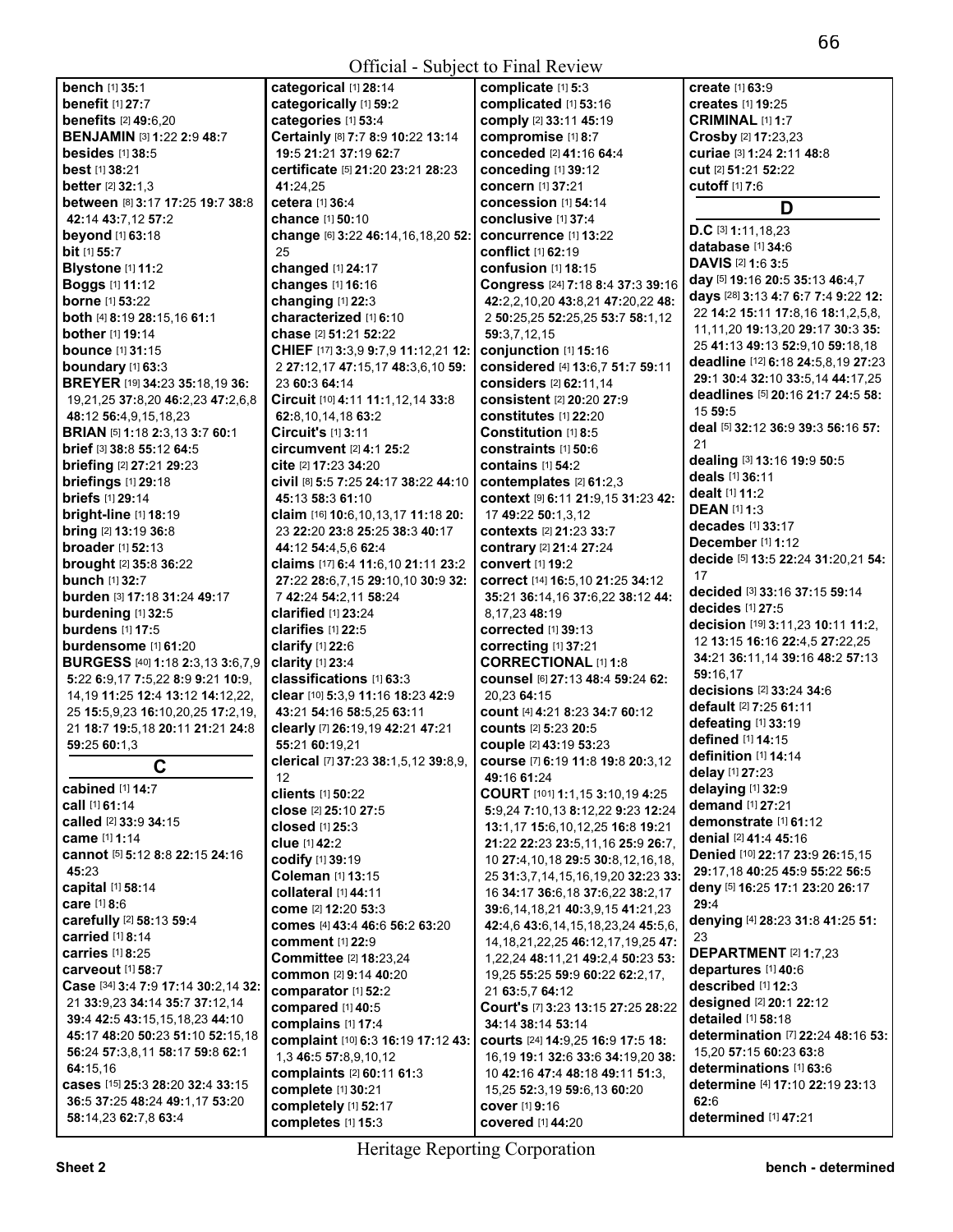| determines [1] 38:23                              | efficient [5] 23:16 24:2 31:13 35:       | 15 63:19                                | following [2] 4:12 27:1                   |
|---------------------------------------------------|------------------------------------------|-----------------------------------------|-------------------------------------------|
| develop [2] 61:7 62:24                            | 20 63:9                                  | <b>extra</b> [1] 35:6                   | forbidden [1] 36:16                       |
| dichotomy [1] 38:9                                | egregious [2] 39:10,14                   | F                                       | force [1] 29:7                            |
| difference [3] 18:18 38:8 42:14                   | either [4] 3:12 19:10 20:3 24:9          |                                         | forcefully [1] 60:15                      |
| different [11] 4:6 12:11 19:19 20:                | eliding [2] 57:1,2                       | face [1] 17:5                           | forcing [1] 31:14                         |
| 16 24:23 25:14 30:9 33:23 51:25                   | emphasize [1] 25:21                      | faced [2] 18:16 25:9                    | forgot [1] 35:13                          |
| 57:23 63:8                                        | emphasizing [1] 24:15                    | fact [5] 6:21 17:7 21:1 59:8 61:13      | <b>form</b> $[1]$ 38:25                   |
| differently [5] 18:6 19:16 40:13                  | <b>Enabling [1] 7:20</b>                 | <b>facts</b> [1] <b>4:2</b>             | <b>forth</b> $[1]$ 46:6                   |
| 42:9 54:12                                        | enacted [4] 7:18 8:4 48:20 52:8          | fail [1] 10:22                          | forward [3] 8:14 9:1 23:21                |
| difficult [1] 63:4                                | enacting [1] 39:16                       | <b>failed</b> [1] <b>62:24</b>          | <b>FRAP</b> [1] <b>44:20</b>              |
| <b>direct</b> [1] <b>34:13</b>                    | enactment [2] 3:18 51:1                  | <b>fair</b> [1] <b>55:1</b>             | friend [6] 51:14 54:9 55:10 56:1          |
| directions [1] 30:21                              | end [3] 4:4 14:7 38:15                   | fairly [1] 9:14                         | 58:20 60:6                                |
| <b>DIRECTOR [1] 1:6</b>                           | ended [2] 20:6 25:8                      | fake [1] 31:22                          | friends [1] 17:22                         |
| disagreed [1] 9:2                                 | ends [3] 13:16,23,24                     | fallback [2] 11:11 60:14                | frivolous [1] 34:18                       |
| discrete [1] 40:22                                | ends-of-justice [2] 51:20 53:2           | <b>far</b> [2] <b>15:7 52:5</b>         | front [2] 35:6 37:10                      |
| discretion [7] 12:23 13:14 14:8                   | enough [3] 25:10,10 27:5                 | <b>favor</b> [1] <b>15:7</b>            | frustration $[1]$ 34:21                   |
| 15:12 16:8,22,24                                  | enter [2] 5:10 15:25                     | <b>favorable</b> [1] <b>21:18</b>       | full [4] 3:14 14:16 24:5 29:7             |
| discretionary [3] 13:3,11 16:6                    | entered [1] 14:3                         | FCC [1] 33:1                            | further [3] 27:10 32:9 64:12              |
| discuss [1] 40:18                                 | entertain [8] 12:22 13:4,10 26:18,       | <b>feature</b> [1] <b>18:4</b>          | G                                         |
| dismissed $[1]$ 35:25                             | 21 45:23 47:1 48:14                      | Federal [8] 7:25 23:4 24:17 32:13       |                                           |
| dismissing [1] 4:10                               | <b>entertained</b> [2] <b>49:4 51:15</b> | 49:11 51:3 59:6 61:10                   | General [4] 1:20,23 21:18 44:3            |
| displace [1] 25:18                                | entire [2] 49:16 54:3                    | fees [1] 63:24                          | General's [1] 20:9                        |
| dispose [3] 26:20 30:16 47:24                     | entry [2] 5:16 32:18                     | few [2] 37:1 49:12                      | genuine [1] 63:17                         |
| disposed [3] 12:17 26:12,14                       | enumerated [1] 21:2                      | Fifth [8] 3:11 4:11 62:8,10,14,18       | qets [2] 8:10 44:6                        |
| disposing [2] 29:20 32:19                         | equal [1] 7:21                           | 63:1,5                                  | getting [2] 35:21 45:15                   |
| disposition [2] 41:1,8                            | equities [1] 31:10                       | figure [2] 31:1 54:4                    | GINSBURG [17] 5:14 6:15 29:12             |
| dispositive [1] 32:20                             | equity [1] 40:20                         | file [17] 7:1,7 27:20 29:14 31:4 32:    | 30:11,15 32:12 40:21 41:11,15,19          |
| disputed [1] 56:2                                 | equivalent [3] 39:13 41:17 56:14         | 17 33:2 44:19,24 50:7,9,11,20 52:       | 44:1,5,9,13,17 45:7 55:4                  |
| distinct [2] 25:21 62:16                          | error [2] 16:15 38:1                     | 8 58:22 59:8 64:6                       | give [4] 27:6,19 29:14 35:5               |
| <b>distinction</b> [3] <b>17:24 50:3 57:2</b>     | errors [11] 21:25 35:21 37:5,21,23       | filed $[51]$ 3:13 4:3,7,16,21,23 5:9 6: | God [3] 35:14 36:3 46:13                  |
| distinguish [1] 42:17                             | 38:5,12 39:8,10,12 48:19                 | 1 10:24 12:16 15:11,24 17:7 18:1,       | Gonzalez [16] 3:23 4:2 17:23 20:          |
| <b>district</b> [47] <b>7:13 12:24 13:1 15:12</b> | ESQ [5] 1:18 2:3,6,9,13                  | 8,10,20 19:15,20 20:2 22:15 23:         | 24 21:11 22:21 24:24 25:5 28:1,           |
| 16:7 17:5 19:20 24:10 25:25 28:                   | essentially [1] 19:2                     | 18 24:14, 16, 25 26:6, 6, 7, 9, 11, 20  | 13 40:15 53:19 54:1 55:25 57:14           |
| 22 30:8,11,15,18,25 31:3,6,16 32:                 | establish [1] 61:15                      | 27:4 28:16 29:16 33:4,12 41:13          | 62:22                                     |
| 6 34:15,17,20 35:2 37:6,22 38:1                   | estoppel [1] 44:11                       | 44:18 45:17,24 46:5 49:9,11 52:9,       | GORSUCH [12] 11:20 16:4,18,21             |
| 41:21,23 42:4 43:6,23 45:5,18,22,                 | et [1] 36:4                              | 14 55:9 58:17 59:21 60:9,21 64:9        | 17:1 31:2 32:2 38:4,21 39:1 40:12         |
| 25 47:1,4,24 48:21 49:1,11 53:14                  | even [11] 12:13,14 13:21 17:16 18:       | files [5] 6:7 32:15,15,16 46:7          | 50:19                                     |
| 59:9 62:2,12,16 63:5                              | 5 22:1,11 25:22 49:12 62:21 64:8         | filing [8] 6:25 9:24 15:16 24:19 32:    | Gorsuch's [2] 37:17 61:19                 |
| divergent [1] 52:3                                | event [1] 19:10                          | 25 42:23 54:1 57:14                     | got [6] 31:25 32:3 43:9,11 60:24          |
| <b>divests</b> [2] 38:16 47:4                     | everybody [2] 35:14 36:8                 | filings [3] 30:10 51:3,5                | 62:17                                     |
| dividing [4] 43:6, 12, 14, 18                     | everyone [1] 60:11                       | final [25] 13:9 28:8,16 29:11 35:18,    | governing [1] 7:19                        |
| <b>DIVISION [1] 1:8</b>                           | everything [1] 15:18                     | 24 38:22,23 39:5 41:1,9,20,21,22        | government's [1] 5:1                      |
| doctrine [2] 39:20 40:19                          | evidence [2] 9:3 46:10                   | 42:3 43:5,5,22 44:1,9 45:2,9,15         | grant [2] 29:3 57:8                       |
| documents [1] 41:2                                | exactly [3] 9:13 10:21 49:5              | 57:13 59:17                             | granted [5] 30:2 36:2 48:21 49:2          |
| doing [5] 11:17 19:2 48:15 50:25                  | example [6] 6:3 11:2 32:25 33:8          | finality [6] 4:8 15:17 19:23 28:19      | 50:11                                     |
| 52:15                                             | 47:10 62:10                              | 44:7,22                                 | granting [3] 16:13 32:10 41:24            |
| done [3] 7:4 42:4 45:5                            | examples [2] 56:19 63:16                 | find [3] 34:24 54:6 55:11               | greatly [1] 24:1                          |
| <b>doubt</b> [2] <b>8:17 25:7</b>                 | exception [1] 28:14                      | finished [2] 17:20 55:14                | <b>GREGORY</b> [1] 1:3                    |
| draw [3] 38:21 55:17 57:21                        | exceptions [1] 61:7                      | <b>finishes</b> [1] 38:16               | grounds [1] 22:6                          |
| due [1] 10:12                                     | excluded [1] 20:18                       | fire $[1]$ 59:13                        | guess [5] 11:22 35:2 38:6,11 57:          |
| during [2] 37:12 39:13                            | exclusively [1] 63:16                    | First [33] 3:13,14 5:7,11 6:1 7:9 8:    | 20                                        |
| Е                                                 | <b>excuse</b> [2] 54:11 57:4             | 21,24 10:4 14:16,19,19 15:1 16:2        | guy's [1] 36:7                            |
|                                                   | executed $[1]$ 44:10                     | 20:6 25:8,15 27:3 28:4 29:25 34:4       | H                                         |
| earlier [3] 43:21 45:3 47:19                      | <b>exists</b> [1] 28:18                  | 35:4,8 40:24 41:6,7,12 43:20 46:        | habeas [67] 3:15,16,21 5:6,12,15,         |
| easier [1] 21:19                                  | expect [1] 42:9                          | 17,18 55:4,5 60:5                       | 19 6:14,25 7:2,3,8,11,17,19,23 8:3        |
| easily [1] 47:24                                  | experience [3] 33:22 34:25 35:2          | five [4] 17:15 29:17 30:3 59:25         | 9:12, 15, 19 10:24 11:7 14:15, 20         |
| easy [1] 62:6                                     | express [1] 34:21                        | fix $[1]$ 39:7                          | 16:2 21:18 22:13,20 24:4,9,12 25:         |
| effect [6] 6:19 7:1,20 19:11 21:7                 | expressly [2] 57:25 64:4                 | <b>fixing</b> $[1]$ 38:2                | 11, 15 27: 3, 6, 20 28: 6, 10, 15, 21 29: |
| 33:13                                             | extend [3] 27:22 28:25 33:4              | flip $[1]$ 22:8                         | 10, 19, 20 30: 5 32: 7 35: 8 38: 2 41: 6, |
| effectively [4] 4:12 18:12 30:1 45:               | extends [1] 34:1                         | flooding [1] 51:2                       | 8,20 42:24 43:4 49:10 50:4 51:1           |
| 25                                                | extension [7] 29:4 30:1,2 32:10          | flows [1] 33:15                         | 57:13 58:2,17,24 59:17 60:12,25           |
| effects [1] 19:19                                 | 36:1,1 63:25                             | focusing [1] 60:7                       | 61:9,11,23 62:20,23                       |
| efficiencies [3] 31:10 32:1,3                     | extensions [2] 24:18 30:6                | follow [1] 55:2                         | habeas-specific [1] 8:2                   |
| efficiency [1] 37:21                              | extent [7] 6:11 37:2,5,25 47:19 48:      | followed [1] 60:18                      |                                           |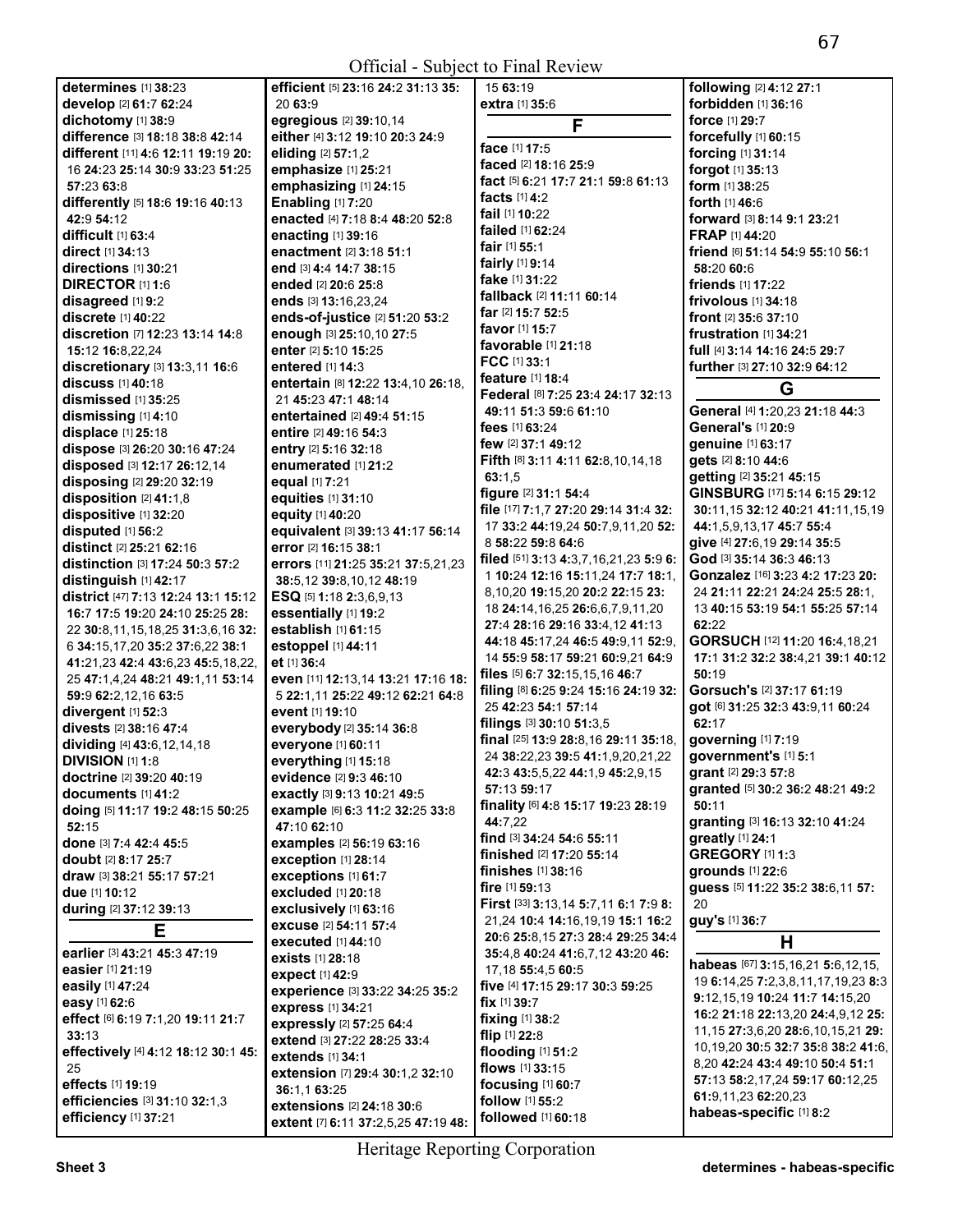| half [1] 55:5                                 | innocence [3] 13:19,23 14:4                | 21 50:14,19 51:6,9,16,24 53:8,12               | looks [1] 46:13                                                          |
|-----------------------------------------------|--------------------------------------------|------------------------------------------------|--------------------------------------------------------------------------|
| handle [2] 21:5 23:6                          | inordinately [1] 34:2                      | 54:21 55:4 56:4,9,15,18,23 57:20               | LORIE [1] 1:6                                                            |
| happened [3] 10:11 29:15 33:23                | inquiry [4] 5:4 22:19 62:3,5               | 58:10 59:23 60:4,9 61:19 64:14                 | lose [2] 27:2 43:16                                                      |
| happens [2] 23:10 48:23                       | instance $[1]$ 62:2                        | Κ                                              | <b>lot</b> [3] <b>19:8 24:13 61:21</b>                                   |
| happy [1] 55:2                                | instances [4] 19:8 22:21 47:23 63:         |                                                | lower [1] 42:16                                                          |
| <b>hard</b> [2] <b>18:18 62:8</b>             | 17                                         | KAGAN [12] 17:19,21,22 19:1,14                 | M                                                                        |
| <b>HAWKINS</b> [35] <b>1:20 2:6 27:14,15,</b> | Instead [2] 22:18 31:17                    | 39:24 40:2 43:13,20 51:24 57:20                |                                                                          |
| 17 29:25 30:14 32:2,22 34:3,11                | <b>INSTITUTIONS [1] 1:8</b>                | 60:9                                           | made [14] 5:16 17:12,24 36:3,10,                                         |
| 35:17 36:19,25 37:20 38:20 39:15              | instruction [1] 32:20                      | KAVANAUGH [14] 20:8 42:7,19,                   | 14 37:3,3 39:16 47:20 48:2 51:16                                         |
| 40:1,3,14 41:10,18 42:19 43:2,19              | instructive [1] 38:7                       | 25 43:2 49:19,21 50:14 51:6,9 53:              | 52:18 54:20                                                              |
| 44:3,8,16 45:11 46:22 47:3,7,15,              | integrity [4] 23:3 62:15,20,25             | 8,12 54:21 58:10                               | Magwood [1] 39:22                                                        |
| 18 48:5                                       | intended [1] 24:3                          | keep [3] 24:15 36:5 50:15                      | <b>main</b> [2] <b>54:</b> 21,25                                         |
| hear [4] 3:3 36:23 47:14 61:18                | <b>interest</b> [1] <b>62:19</b>           | key [4] 8:11 25:6 50:3 52:7                    | malleable [2] 51:20 53:1                                                 |
| heard [2] 31:12 36:12                         | interpret [1] 8:11                         | kind [2] 36:9 52:1                             | many [6] 32:7 34:5,20 40:5,5 56:                                         |
| hearing [1] 46:6                              | intervening [1] 16:16                      | knows [1] 31:17                                | 19                                                                       |
| heeded [1] 8:6                                | introductory [1] 29:13                     | KYLE [3] 1:20 2:6 27:15                        | material [2] 30:19,23                                                    |
| held [1] 51:13                                | intuitively [1] 34:25                      | L                                              | matter [3] 1:14 13:11 61:25                                              |
| himself [2] 29:3 30:2                         | invested [1] 24:11                         |                                                | McConnell [1] 33:9                                                       |
| historian's [1] 38:7                          | invitation [1] 5:1                         | label [2] 19:3,10                              | McQuiggin [1] 39:22                                                      |
| history [7] 39:3,5,17 40:10,11,15             | involve [1] 63:16                          | labels [1] 10:3                                | mean [18] 7:5,22 9:13 11:24 12:15                                        |
| 42:16                                         | isn't [8] 16:6 24:6 31:9 32:20 43:         | lacked [1] 26:21                               | 19:6 20:3.11 26:1 31:4.9 33:21 34:                                       |
| hoc [1] 61:7                                  | 13, 17 44: 14 51: 24                       | lacks [1] 26:10                                | 24 40:24 49:24 56:11,13 64:8                                             |
| hold [1] 29:6                                 | <b>issue</b> [8] 4:18 5:8 16:17 20:25 35:  | laid [2] 58:13.15                              | meaning [5] 20:24 22:21 40:4,8                                           |
| Honor [14] 29:25 32:22 39:15 40:              | 6 37:10,14 62:23                           | laments [1] 34:17                              | 45:3                                                                     |
| 14 41:18 45:11 46:9,24 47:18 50:              | <b>issues</b> [1] 41:22                    | language [3] 12:17 42:12 56:10                 | means [3] 15:18 20:18 45:14                                              |
| 2 53:18 55:2 56:25 57:24                      | itself [3] 4:2 38:16 63:21                 | largely [2] 49:7 50:4                          | mechanism [1] 45:20                                                      |
| <b>however</b> [1] <b>51:22</b>               |                                            | last [5] 36:12 37:18 48:13 49:9 63:            | meet [2] 6:16,18                                                         |
| hypothetical [1] 49:7                         | J                                          | 13                                             | mention [1] 59:1                                                         |
|                                               | Judge [28] 11:12 13:9,10 14:6 17:          | late [1] 37:13                                 | merely [5] 3:20 9:3 14:2,11 62:22                                        |
|                                               | 8,9,14 22:15,18 23:25 24:10 25:            | later [1] 29:17                                | merge [1] 15:18                                                          |
| idea [2] 13:17 54:15                          | 25 26:17,19,21 29:18 31:17 33:9            | <b>Laughter</b> [1] <b>50:16</b>               | merger [2] 45:8,14                                                       |
| identical [1] 5:20                            | 35:2,11,13,21 36:3,13,15 46:12             | <b>law</b> [2] <b>8:5 40:20</b>                | merges [3] 41:1,8 45:9                                                   |
| <b>identified</b> [2] 48:19,23                | 49:13 62:12                                | <b>laws</b> [1] <b>7:17</b>                    | meritorious [1] 50:18                                                    |
| illustrate [1] 4:3                            | judges [1] 35:1                            | lawyer [3] 35:13 46:7 50:9                     | merits [4] 17:8 27:21 29:3 56:7                                          |
| $immediate$ [1] $44:12$                       | judgment [62] 3:14 4:4,8 5:10,17           | <b>Lawyers</b> [2] 50:19,21                    | might [10] 19:9 22:5,22 26:16 31:2,                                      |
| immediately [5] 23:18 38:25 44:               | 6:12 7:14 9:24 11:5 12:6,8 14:17,          | League [1] 33:1                                | 7 39:17 52:14 53:16 56:18                                                |
| 10,11,20                                      | 17, 19 15: 13, 17 16: 1 19: 22, 23 23:     | least [3] 28:3 44:6 63:19                      | mimic [1] 38:19                                                          |
|                                               |                                            |                                                |                                                                          |
| <b>immerse</b> [1] 52:17                      | 19 25:1 26:3 28:8,16 29:3,11 32:           | <b>leave</b> [1] 59:7                          | mind $[1]$ 38:10                                                         |
| <b>impact</b> [1] 45:12                       | 17, 18 35: 18, 24 37: 2, 13 38: 22, 23     | ledger [1] 49:8                                | mine [1] 33:22                                                           |
| implications [1] 5:5                          | 39:6 40:24 41:1,9,20,22,23 42:3            | left [ 1141:5                                  | minimal $[1]$ 49:7                                                       |
| important [2] 15:14 42:1                      | 43:5,6,22 44:5,9 45:1,10,16 46:6,          | less [4] 22:4 49:25 50:1 63:9                  | <b>minutes</b> [1] <b>59:25</b>                                          |
| improperly [1] 26:10                          | 9,18 47:20 56:5,13 57:7 59:19 60:          | light [1] 59:12                                | misnomer $[1]$ 44:22                                                     |
| incentive $[1]$ 50:20                         | 16,22 63:23 64:2                           | likely [3] 30:24 36:4,5                        | missed [2] 62:12,23                                                      |
| <b>include</b> [1] 42:20                      | judgment's [1] 4:8                         | limitations [1] 11:23                          | misspoke [1] 15:21                                                       |
| including [1] 11:6                            | judgments [1] 38:12                        | line [7] 38:21 43:7,12,14,18 55:18             | mistake [3] 17:13 36:4,17                                                |
| inconsiderable [1] 31:24                      | judicial [1] 62:15                         | 57:21                                          | mixed [4] 22:25 53:16,17,24                                              |
| inconsistency [2] 61:12,16                    | jump [1] 13:9                              | linked [1] 63:11                               | modest [1] 58:25                                                         |
| inconsistent [7] 8:1 11:19 21:12.             | jurisdiction [6] 26:8,10,18,21 45:         | list [2] 18:25 20:18                           | <b>moment</b> [1] 10:3                                                   |
| 16 25:12 60:17 61:6                           | 23 46:1                                    | <b>listed</b> $[1]$ 20:16                      | <b>Morse</b> [1] 33:16                                                   |
| incorporate [1] 60:10                         | jurisdictional [4] 5:4 11:22 51:18         | literally $[1]$ 6:1                            | most [3] 35:25 37:24 53:20                                               |
| incorporating [1] 8:15                        | 53:15                                      | litigant $[1]$ 50:8                            | <b>motion</b> [90] <b>3:</b> 13,20 <b>4:</b> 3,15,20 <b>5:</b> 9,        |
| incredibly [1] 58:17                          | jurisdictionally [2] 12:15 53:4            | litigants [3] 27:1 50:5,8                      | 15,20 6:11,22 7:11 9:24 10:4,8,8                                         |
| <b>indeed</b> [1] 7:2                         | JUSTICE [125] 1:7,23 3:3,10 5:14           | litigation [4] 20:1 38:22 45:13 51:            | 11:4 12:1,14 13:2,7 15:24 16:13,                                         |
| independent [2] 3:12 23:13                    | 6:6,15,23 7:16 8:3 9:6,7,8,9,10 10:        | 1                                              | 25 17:15 18:5,6,17,17,22 19:4,10,                                        |
| indicated [3] 43:20 45:3 47:19                | 2, 10, 15 11: 20, 21 12: 2, 19 13: 16, 21, | little [3] 13:25 31:8 55:7                     | 15, 17, 20 22: 15 23: 1, 9, 11, 17, 18 24:                               |
| indication $[1]$ 42:10                        | 24 14:7,12,23 15:4,8,20 16:4,18,           | logic [1] 60:18                                | 6, 13, 20, 25 25: 10, 15 26: 6, 9, 17, 20                                |
| indignant [1] 31:7                            | 21 17:1,19,21,22 19:1,14 20:8 21:          | long [5] 7:3 33:20 34:10 38:14 39:             | 27:4 28:7,9,11,24 29:9,16 30:5,7,                                        |
| indisputably [1] 10:7                         | 17 24:3 27:12,17 28:18 29:12 30:           | 6                                              | 24 32:6, 16, 19, 24 33: 2, 10 35: 7 40:                                  |
| individuals [1] 26:25                         | 3,11,15 31:2 32:2,12 33:18 34:3,9,         | long-standing [1] 42:11                        | 25 41:4 45:9 48:22 49:2,14 50:9,                                         |
| inefficient [1] 22:11                         | 12,23 35:18,19 36:19,21,25 37:8,           | longer [5] 19:21 30:6,25 36:7 53:1             | 10 51:11,23 52:9 54:19,23,24 56:                                         |
| infer [1] 12:21                               | 17,20 38:4,20 39:1,20,22,24 40:2,          | look [15] 22:15 23:13 32:13 36:2               |                                                                          |
| inherent [1] 47:4                             | 11,21 41:11,15,18 42:7,19,25 43:2,         | 40:10,15,19,20 41:19 44:23 52:18               | 10                                                                       |
| initial [5] 7:11,14 36:14 59:16,17            | 13,20 44:1,5,9,13,17 45:7 46:2,22          | 55:6,6,18 63:18<br>looked [3] 50:25 58:13 59:4 | 7 57:7 59:9,21 62:11 63:22 64:6,9,<br>motions [46] 3:25 4:6 9:3 16:6 17: |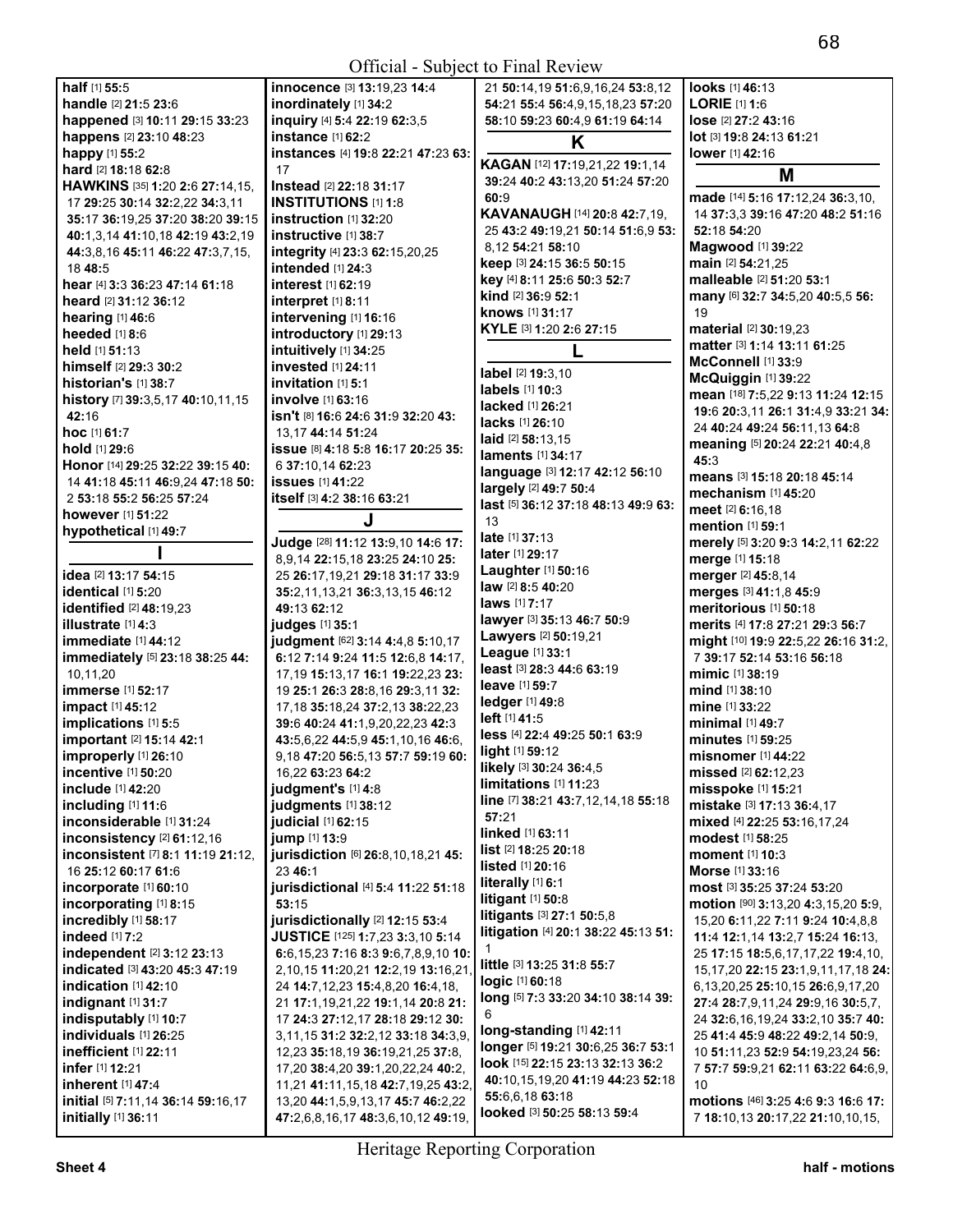| 24 28:3,5,5,14,15 29:7 30:18 33:                                   | 53:21                                 |  |  |
|--------------------------------------------------------------------|---------------------------------------|--|--|
| 20 34:18 40:12.13 49:9.11 50:7                                     | opportunities [2] 4:1 25:1            |  |  |
| 51:6,15 52:4,6,9,11,13,14,21 53:9,                                 | opportunity [5] 3:15 14:16 21:25      |  |  |
|                                                                    |                                       |  |  |
| 11 54:10,13 58:16,23 59:2,7 61:                                    | 29:14 39:7                            |  |  |
| 15.23                                                              | opposite [1] 46:12                    |  |  |
| move [6] 23:21 24:4 50:23 56:5.12                                  | opt-in [1] 20:14                      |  |  |
| 58:14                                                              | oral [7] 1:15 2:2,5,8 3:7 27:15 48:7  |  |  |
|                                                                    |                                       |  |  |
| moves [1] 24:21                                                    | order [6] 13:19 14:3 28:23 32:18      |  |  |
| moving [4] 23:9 28:20 32:4 42:5                                    | 46:25 61:8                            |  |  |
| much [12] 21:3 22:10,10,22 23:16                                   | <b>orders</b> [1] 22:3                |  |  |
| 30:6,20,25 36:7 52:13 61:20 63:9                                   | ordinary [1] 45:13                    |  |  |
|                                                                    |                                       |  |  |
| multiple [1] 40:9                                                  | original [3] 30:10,18 46:5            |  |  |
| must [1] 46:10                                                     | other [28] 7:18 9:1 17:4,23 21:23     |  |  |
| N                                                                  | 22:9 23:5 26:16 30:5 38:5,13 40:5     |  |  |
|                                                                    | 45:1 46:10 48:14 49:3.8 51:14 52:     |  |  |
| <b>narrow</b> [1] 53:4                                             | 10 53:13 54:8.12 55:10 57:17 60:      |  |  |
| natural [3] 12:25 13:8 43:17                                       |                                       |  |  |
| nature [1] 23:17                                                   | 6 61:17,18,21                         |  |  |
|                                                                    | <b>others</b> [1] 22:22               |  |  |
| necessarily [1] 28:9                                               | otherwise [3] 3:24 25:3 29:4          |  |  |
| need [8] 14:1,3,10 15:6 59:19,20                                   | out [19] 28:18 30:4 31:1 34:14,24     |  |  |
| 62:3 63:18                                                         |                                       |  |  |
| needs [5] 15:6 23:24 37:2.6 45:20                                  | 36:5 38:10 43:23 51:16 53:22 54:      |  |  |
| never [3] 4:16 16:21 20:12                                         | 4,16 58:13,15 59:5,7 60:9 61:14       |  |  |
|                                                                    | 62:9                                  |  |  |
| new [13] 4:19 10:6,17 11:6,10,17                                   | <b>outcome</b> [1] 22:3               |  |  |
| 17:11 23:12 25:11 29:14 35:9 54:                                   | outset [2] 24:23 29:23                |  |  |
| 11 56:24                                                           | <b>outside</b> [1] 21:15              |  |  |
| next [6] 3:4 28:20 32:5 35:13 42:5                                 | outweigh [1] 49:17                    |  |  |
| 46:7                                                               |                                       |  |  |
| Ninth [1] 11:13                                                    | OVer [6] 7:13 15:2 43:14,15 46:1      |  |  |
| NOA [1] 32:10                                                      | 49:16                                 |  |  |
|                                                                    | over-inclusive [1] 58:21              |  |  |
| nonetheless [3] 26:11,12 27:2                                      | overlapping [2] 6:5 19:7              |  |  |
| notably [1] 4:19                                                   | overlong [1] 31:18                    |  |  |
|                                                                    |                                       |  |  |
| note [1] 17:24                                                     |                                       |  |  |
| noted [2] 5:24 33:10                                               | own [4] 20:21 21:4 33:19 35:21        |  |  |
| notes [1] 18:24                                                    | Р                                     |  |  |
|                                                                    |                                       |  |  |
| nothing [3] 3:22 23:20 58:18                                       | p.m [1] 64:16                         |  |  |
| notice [4] 28:25 33:4,13 44:19                                     | PAGE [3] 2:2 53:21 64:5               |  |  |
| noting [1] 30:17                                                   | pages [4] 30:8,19 31:5 46:11          |  |  |
| notion [1] 44:21                                                   | pages' [1] 30:23                      |  |  |
| number [2] 33:16 37:1                                              | paper [3] 42:23 46:8,24               |  |  |
|                                                                    | part [10] 3:14 5:11 16:2 25:15 35:7   |  |  |
|                                                                    | 37:11,14 56:23 57:3,5                 |  |  |
| object [1] 38:1                                                    | parties' [1] 38:24                    |  |  |
| objects [1] 33:3                                                   |                                       |  |  |
| obligations [1] 38:24                                              | party [1] 32:14                       |  |  |
| <b>obvious</b> [3] 3:25 25:1 48:19                                 | pay [1] 50:8                          |  |  |
| <b>occurred</b> [1] 48:25                                          | penalized [1] 4:12                    |  |  |
|                                                                    | pending [2] 7:10 12:16                |  |  |
| odd [1] 59:7                                                       | people [1] 50:5                       |  |  |
| <b>often</b> [1] 26:25                                             | perfect [1] 51:16                     |  |  |
| okay [4] 10:13 35:16 47:14 49:14                                   | perfectly [2] 52:22 54:15             |  |  |
| old [1] 39:19                                                      |                                       |  |  |
| Once [5] 54:6,14 57:11,11,12                                       | perhaps [2] 21:9 54:10                |  |  |
|                                                                    | period [5] 10:25 20:2 37:12 42:15     |  |  |
| one [23] 7:3,17 10:3,6,11 12:2 21:8                                | 52:6                                  |  |  |
| 28:13 31:22 35:5 37:1 38:24 41:2                                   | Perkins [1] 39:23                     |  |  |
| 45:15 46:17 49:1 52:7 53:24 54:2.                                  | permissible [1] 20:22                 |  |  |
| 6 55:8,8 58:16                                                     | permission [1] 45:20                  |  |  |
| ones [5] 21:11 36:2 38:13,13 39:                                   | person [1] 36:10                      |  |  |
| 14                                                                 |                                       |  |  |
| Only [7] 7:12 20:23 25:8 30:3 46:                                  | personal [1] 33:22                    |  |  |
|                                                                    | persuaded [1] 49:15                   |  |  |
| 16 49:12 51:10                                                     | perversely [1] 22:11                  |  |  |
| open-ended [2] 13:14 14:5                                          | petition [23] 5:13,15,19 6:8,8 7:1,2, |  |  |
| operates [2] 15:15 17:6                                            | 3 9:16,20 11:7 12:23 13:5,20 15:      |  |  |
| <b>operationalized</b> [1] 21:6<br>opinion [5] 13:17 33:8 39:21,22 | 11 24:9,12 27:6 41:8 51:12 58:2       |  |  |

|                                      | Petitioner [11] 1:4,19 2:4,14 3:8 7: | Procedure [4] 7:25 24:18 32:14      |
|--------------------------------------|--------------------------------------|-------------------------------------|
| es [2] 4:1 25:1                      | 7 14:1 27:20 28:21 48:17 60:2        | 61:10                               |
| [5] 3:15 14:16 21:25                 | Petitioner's [1] 50:13               | proceeding [15] 5:12 16:2 17:9      |
|                                      | petitioners [4] 9:15 19:9 21:18 30:  | 20:6 23:4 25:8,16 40:22 55:14,20    |
| 46:12                                | 6                                    | 57:4,5 62:15,21,25                  |
| 14                                   | petitions [7] 9:5 17:25,25 24:4 51:  | proceedings [6] 4:5 5:5 7:19 28:    |
| :2,5,8 3:7 27:15 48:7                | 19 52:20 53:25                       | 19 58:15 61:11                      |
| 9 14:3 28:23 32:18                   | piece [4] 12:14 42:23 46:8,23        |                                     |
|                                      |                                      | process [11] 7:14 10:13 15:2 22:1,  |
|                                      | piecemeal [1] 19:25                  | 13 23:10,21 24:1 32:9 34:22 61:     |
| 3                                    | pinned [1] 41:7                      | 20                                  |
| 5:13                                 | place [2] 8:24 38:21                 | prohibited [2] 53:5 59:2            |
| $2:10.18$ 46:5                       | plain [7] 4:13 5:1 26:8,23 27:1 40:  | promote [1] 28:19                   |
| 3 9:1 17:4,23 21:23                  | 1664:2                               | promptly [1] 24:16                  |
| 16 30:5 38:5,13 40:5                 | plausible [2] 13:18 14:4             | proof [1] 33:25                     |
| 8:14 49:3,8 51:14 52:                | play [4] 30:20 31:4,5,18             | proper [3] 10:16,21 54:22           |
| 8,12 55:10 57:17 60:                 | pleading [2] 33:11 63:19             | properly [4] 4:22,23 26:6 32:15     |
|                                      |                                      |                                     |
|                                      | please [4] 3:10 16:5 27:18 48:11     | proposition [1] 9:2                 |
| 22                                   | plurality [1] 13:17                  | prove [2] 21:2,3                    |
| 3:24 25:3 29:4                       | point [18] 13:13 24:22 33:19 34:8    | proven [1] 31:23                    |
| 30:4 31:1 34:14,24                   | 37:17,18,19 42:3 43:16,22 45:4,      | provide [1] 21:24                   |
| 3:23 51:16 53:22 54:                 | 24 47:10 53:17 55:12 61:17 63:1,     | provides [5] 7:24 28:24 52:1 57:    |
| 5 59:5,7 60:9 61:14                  | 13                                   | 25 58:4                             |
|                                      | pointed [4] 28:18 30:4 51:16 60:9    | provision [3] 20:12,14 59:12        |
|                                      |                                      |                                     |
| 22:3                                 | points [2] 60:5 61:1                 | purpose [3] 27:25 44:15 51:4        |
| 23 <b>29:</b> 23                     | policy [2] 37:2 47:20                | purposes [5] 4:17 19:5 28:17 44:6,  |
| l:15                                 | position [14] 4:20 7:12 10:19 11:    | 14                                  |
| 49:17                                | 11 12:13 15:1 18:22 20:21.23 21:     | pursue [2] 3:15 27:3                |
| 15:2 43:14,15 46:1                   | 4,17 22:10 60:14 61:24               | pursuing [1] 25:24                  |
|                                      | post-judgment [1] 28:5               | put [1] 9:16                        |
| ve [1] 58:21                         | posture [1] 48:22                    | putting [1] 10:2                    |
| [2] 6:5 19:7                         | potential [4] 16:1 17:4 20:25 21:    |                                     |
|                                      |                                      | Q                                   |
| 31:18                                | 25                                   | qualify [1] 51:12                   |
| 21:4 33:19 35:21                     | potentially [3] 11:18 16:16 63:7     | question [17] 9:10 12:5 13:3,9 18:  |
| P                                    | power [3] 43:14,15 47:7              |                                     |
|                                      | practical [1] 48:16                  | 16 20:4 25:6,9,14 35:10 37:17 48:   |
|                                      | practice [8] 3:22 8:14 12:21 25:18   | 13 54:1 55:5 56:20 58:9 61:19       |
| 53:21 64:5                           | 30:18 42:8,11 61:21                  | questions [4] 27:10 48:14 53:17     |
| 8,19 31:5 46:11                      | pre [1] 42:7                         | 64:12                               |
| 23                                   | pre-AEDPA [6] 8:14 12:21 42:8,       | quick [2] 33:24 60:5                |
| 23 46:8,24                           |                                      | quickly [7] 17:10 21:25 24:4,21 30: |
| 5:11 16:2 25:15 35:7                 | 16 51:17 52:6                        | 17 36:14 47:24                      |
|                                      | preceded [1] 40:7                    | quite [9] 13:12 17:2,3 19:7 24:23   |
| 23 57:3,5                            | precedence [1] 8:10                  |                                     |
| 3:24                                 |                                      |                                     |
|                                      | precedent [4] 8:15 28:12 40:3 62:    | 26:19,19 46:22 49:7                 |
| 4                                    | 9                                    |                                     |
|                                      |                                      | R                                   |
| 4:12                                 | preclearance [1] 8:22                | raise [3] 11:10,17 21:11            |
|                                      | preclusion [1] 44:12                 | raised [3] 25:24 30:9 37:18         |
| $:10$ 12:16                          | preconditions [1] 32:25              | raises [2] 23:1.7                   |
| :5                                   | present [5] 3:25 20:25 28:6,15 54:   |                                     |
| :16                                  | 11                                   | raising [2] 12:9 20:23              |
| <b>52:22 54:1</b> 5                  | presented [1] 29:9                   | rare [2] 22:4,4                     |
| 1:9 54:10                            |                                      | rather [4] 16:3 23:8,8 36:15        |
| 25 20:2 37:12 42:15                  | presenting [3] 6:4 32:7 62:4         | Raytheon [1] 33:10                  |
|                                      | presents [2] 25:1 28:7               | reached [1] 60:22                   |
|                                      | pretty [2] 38:9 47:11                | read [2] 49:13 61:8                 |
| ):23                                 | prevent [3] 20:1 47:12 51:5          | readjudicate [1] 59:10              |
| $[1]$ 20:22                          | prevented [1] 25:25                  | reads [1] 46:7                      |
| $[1]$ 45:20                          | previous [1] 29:11                   |                                     |
| :10                                  | principle [1] 45:14                  | real [3] 12:1 18:15 63:9            |
| 33:22                                |                                      | really [7] 14:7 39:10 42:17 49:23   |
| 1] 49:15                             | prior [13] 18:14 43:4,7,10 51:1,10   | 56:1 59:4,6                         |
| 1] 22:11                             | 55:8,14,20,20,22 57:19 60:8          | reason [12] 10:23 14:6,8 18:9 21:   |
|                                      | prisoner [1] 7:1                     | 22 24:10,12 25:17 26:4 28:13 35:    |
| $\mathbf{5:}13, 15, 19$ 6:8,8 7:1,2, | pro [5] 6:6 9:15 19:9 26:25 50:4     | 20 52:7                             |
| 7 12:23 13:5,20 15:                  | probably [1] 6:10                    | reasonable [1] 26:16                |
| 7:6 41:8 51:12 58:2                  | problem [3] 4:22 29:20 30:13         |                                     |
|                                      | procedurally [1] 8:21                | reasonably [1] 21:8                 |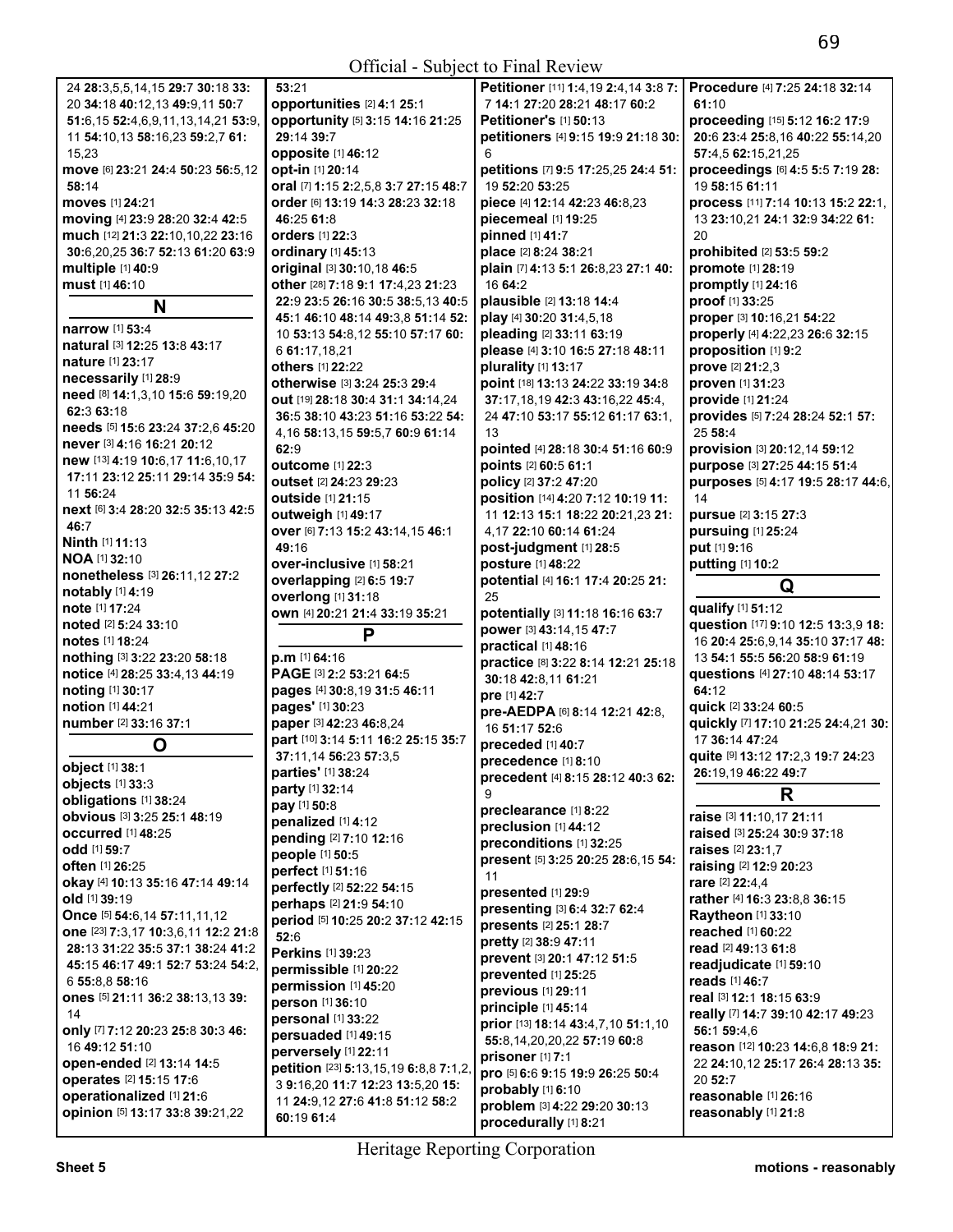| <b>sound</b> [1] 28:12<br>reasons [5] 3:12 28:4,10 29:5 53:<br>restricts $[1]$ 6:24<br>24 9:12,19 10:24 11:7 12:12,14,<br>23<br>restyling [1] 10:4<br>22 13:4 14:14 16:3 20:7 27:20,21<br>Southern [1] 34:14<br>result [4] 4:9 5:12 15:15 27:24<br>REBUTTAL [3] 2:12 27:11 60:1<br>28:2,9,12 29:6 31:6,18 34:8 35:9<br>special $[1]$ 8:6<br>specific [2] 20:16 21:9<br>receive [1] 14:17<br><b>results</b> [1] 40:22<br>37:9,11 40:4,8,18 41:7,14 42:12,<br>received [1] 26:12<br>retroactively [1] 4:14<br>specifically [5] 21:2,11 61:2,3,14<br>21 43:3,7,11,25 45:18 47:25 51:4,<br>receiving [1] 13:1<br>spend [1] 24:13<br><b>return</b> [1] 24:22<br>7, 12, 18 52: 20 54: 8 55: 7, 8, 13, 18,<br>recharacterizing [1] 4:15<br>spoke [1] 15:21<br>reverse [1] 64:13<br>23 57:17 60:12<br>recognize [2] 20:21 61:14<br>Section [9] 25:22 42:22 49:10 55:<br>sponte [1] 47:7<br>reversed $[1]$ 3:12<br>recognized [6] 8:13 21:23 32:23<br>review [3] 16:11 22:13 23:19<br>stage [5] 28:20 30:20,21 32:5 42:5<br>16 58:1,9,12 59:1 64:7<br>33:7 51:2 62:22<br>reviewed [1] 16:8<br>standard [9] 13:16 14:10 16:11,12<br>see [10] 22:16 24:10 25:17 29:22<br>recollection [1] 16:4<br>revise [2] 5:10 15:13<br>51:19.21 52:16 53:2 56:2<br>32:25 36:16 37:15 47:9 52:2.12<br>reconsider [1] 19:11<br>revisit [1] 60:24<br>standards [2] 19:7 52:19<br>Seek [3] 14:2,11 28:22<br>reconsideration [8] 3:20 9:4 10:5,<br>rewrite [2] 5:1 26:23<br>seeking [8] 3:20 6:12 9:4 11:5 12:<br>start [2] 5:7 48:12<br>6,8 63:17 64:10<br>7 14:2,11 28:22,25<br>righteously [1] 31:7<br><b>started</b> [3] <b>20:7 40:16 42:13</b><br>rights [1] 38:24<br>sending [1] 31:19<br><b>record</b> [1] <b>3</b> :19<br><b>state</b> [2] <b>17:16 46:12</b><br>redo [1] 30:8<br>risk [1] 19:25<br>sense [10] 5:18 11:22 13:25 23:1<br><b>statement</b> [1] <b>29:13</b><br>ROBERTS [11] 3:3 9:7,9 11:21 12:<br>STATES [8] 1:1, 16, 24 2:10 4:19<br>reference $[1]$ 20:9<br>25:23 26:23 43:8 51:17 52:12.18<br>refiled [1] 30:22<br>2 27:12 47:17 48:3,6 59:23 64:14<br><b>senseless</b> [1] 34:18<br>34:16 48:8 60:7<br>statistics [3] 33:20 34:4 49:24<br><b>refuse</b> [1] <b>16:24</b><br><b>roughly</b> [1] 36:23<br><b>sentence [1] 27:24</b><br><b>round</b> [1] 27:21<br>regard [1] 63:14<br><b>stature</b> [1] 7:21<br><b>separate [1] 40:23</b><br>regular [2] 50:7,8<br><b>routed</b> [1] 46:25<br>seriously [1] 56:16<br>statute [18] 7:17 8:2,4,8,10 11:23<br>regularly [2] 48:23 49:9<br>session [1] 38:14<br>routing [1] 45:20<br>20:19 21:13,14 25:12 27:9 43:9<br>rehashing [1] 34:18<br>Rule [150] 3:13,17,19,25 4:6,13,14,<br>set [2] 19:19 59:4<br>55:16,16 56:21 57:25 61:6,13<br>rehearing [2] 60:19 61:4<br>15, 17, 20, 24 5: 2, 8, 20 6: 10, 20 7: 15,<br><b>settled</b> [3] <b>3:22 25:18 33:15</b><br><b>Stevens</b> [1] <b>13:21</b><br>reject [1] 4:25<br>19,23,24 8:2,7 9:3,22 10:4,21 11:<br><b>shorter</b> [1] <b>36:10</b><br>still [17] 5:9 7:9,13 9:18,23 15:12,<br>rejected [4] 28:8 29:11 32:8 34:19<br>4,8,8,16 12:1,7,10,17 13:7 15:7,15,<br><b>shouldn't</b> [2] 4:21 8:5<br>12,25 16:2 43:15,18 44:19 45:1,2<br>related [1] 58:11<br>show [2] 16:15 33:20<br>16,22,23 16:6,13 17:6,15,25 18:5,<br>56:23 57:10 58:5<br>relative [1] 38:24<br>showing [3] 13:18,22 14:4<br>straightforward [1] 5:4<br>6,9,10,12,17,20,24 19:3,12,15,17<br>relatively [2] 30:16 53:20<br>side [10] 9:1 17:4,23 22:8 26:16 49:<br>streamline [2] 22:13 28:19<br>20:17,21 21:9,10,14,23 22:14,25<br>relevant [6] 7:23 8:15 13:23 25:23<br>8 51:14 53:13 55:10 61:18<br>stringent [1] 16:14<br>23:17 24:11,13,17,17,19,25 25:20<br>26:5 48:17<br>structure [2] 60:17 61:6<br>side's [5] 20:4 22:10 23:5 60:6 61:<br>26:1,2,9,9,14,24 27:7 28:3,4,7,11,<br>relief [6] 3:15 12:7 25:24 57:9 63:<br>13,21 29:2,4,8 30:23 31:21 32:13<br>21<br>styled [5] 6:7 7:3,8 9:12 11:4<br>18 64:10<br>33:3,10,11,15 35:7 37:6,21,23 40:<br>signal [1] 43:21<br>stylized [4] 30:20,23 31:4,5<br>relies [1] 63:16<br>significant [4] 16:15 17:12 38:13<br>sua [1] 47:7<br>12, 13 41: 20 43: 21 44: 3, 24 45: 4<br>subject [3] 18:9 25:12 64:7<br>rely [2] 4:19 33:22<br>52:24<br>47:12 48:18,21 49:3,6,8 50:13 51:<br>significantly [3] 5:2 50:1 57:23<br>Remember [1] 61:9<br>submission [3] 54:2,4 55:24<br>11, 15 52: 1, 1, 3, 6, 8, 16, 21 54: 10, 12,<br>similar [3] 25:10 54:19 58:6<br>submitted [4] 55:23 59:19 64:15,<br>reopening [1] 25:2<br>15, 16, 18 58: 7, 19, 22 59: 1, 7, 9, 21<br>repeat [3] 51:3,5 56:19<br>Similarly [1] 62:18<br>17<br>61:9,9,15,23 62:13 63:14,17,21,22,<br>repeated [1] 5:21<br>simple [2] 22:22 53:21<br>subsequent [1] 57:14<br>23,25 64:3,6,10,11<br>substantive [2] 16:12 39:8<br>repeating [1] 42:12<br>ruled [3] 17:8 23:17 30:12<br>simply [7] 21:3 23:8 29:2 30:22 32:<br>repetition [2] 16:19 29:19<br>substantively [1] 8:20<br>8 39:19 44:24<br>rules [11] 7:16,20,24 18:12,13,22<br>repetitive [1] 5:15<br>successful [4] 49:22,25 50:1 54:<br>19:19 40:20 58:3 61:10 63:10<br><b>since</b> [3] <b>8:3 38:10 48:20</b><br>repose [1] 27:23<br>ruling [6] 24:6,9 27:19 30:5 31:17<br>Single [6] 4:9 15:19 19:24 48:20<br>23<br>40:23<br>require [2] 52:16 63:5<br>55:11 59:8<br><b>successive</b> [39] <b>5:24,25 6:3,25 7:</b><br>sitting [1] 39:7<br><b>required</b> [1] 17:16<br>runs [2] 32:18 43:17<br>2 8:12, 18, 24 9:5, 19 12: 23 13: 4, 19<br>requirement [4] 4:24 26:5 32:24<br>situation [5] 10:18 11:3 13:1 15:<br>14:15 28:2,9 29:6 35:9 37:9,11 40:<br>S<br>63:20<br>10 24:24<br>5,8,18 41:6 42:12,22 43:3,11 45:<br>same [20] 7:15 9:10,13 28:10 30:<br>Sixth [1] 11:12<br>requirements [2] 23:14 33:12<br>18 47:25 51:4,7,12,19 52:20 54:8<br>12 35:7,24 37:11,14 41:12,22 49:<br>skipped [1] 46:11<br>requires [3] 29:8 41:21 64:11<br>55:19 56:10 57:18<br>5 50:6 55:9 56:6,24 57:3,4,6 58:6<br>smoother [1] 22:7<br>reserve [1] 27:11<br><b>suggest [1] 21:14</b><br><b>satisfied</b> [2] <b>13:24 23:14</b><br>SNYDER [21] 1:22 2:9 48:6,7,10<br>resolve [1] 15:6<br><b>suggested</b> [1] 54:10<br>satisfy [4] 14:10 25:4 32:24 64:2<br>Suggesting [1] 34:9<br>respect [6] 9:14 40:4,7 51:18,25<br>49:20 50:2,17,21 51:9 52:5 53:10,<br>save [1] 36:15<br>55:15<br>suggests [2] 3:23 40:11<br>18 55:1 56:8, 12, 17, 22, 25 57: 24<br>saying [11] 5:19 6:24 14:14 36:15<br>respectfully [1] 57:1<br>62:5<br>summary [3] 56:5,13 57:7<br>37:25 42:14 44:24 46:15 47:3 56:<br>respects [1] 45:1<br>Solicitor [3] 1:20,22 20:9<br>Supp [1] 34:16<br>11,16<br>respond [5] 17:17 20:10 42:18 47:<br><b>somehow</b> [1] 54:11<br>supplanted [1] 42:21<br>says [20] 32:16 35:11,13 36:3 40:<br>supporting [3] 1:25 2:11 48:9<br>14,15<br><b>someone</b> [1] 25:24<br>12 42:22 43:9 46:9,13 48:17 51:<br>Respondent [7] 1:9,21,25 2:7,11<br><b>supports [1] 13:13</b><br><b>somewhere</b> [1] 43:12<br>14 53:3 55:13,16,17 57:8,14,14<br>27:16 48:9<br>suppose [2] 22:25 31:22<br>sorry [4] 9:8 15:21 17:20 54:24<br>58:1,20<br>response [5] 18:3 31:11 37:1 54:<br>sort [7] 6:19 8:15,19 21:7 22:11 52:<br>supposed [5] 5:3 11:9 16:13 23:6<br>Scalia's [1] 39:22<br>63:10<br>25 61:18<br>21 54:16<br>se [5] 6:6 9:15 19:9 26:25 50:5<br><b>SUPREME</b> [2] <b>1:1,15</b><br>responses [1] 41:10<br><b>sorts</b> [1] 20:17<br>second [66] 3:16,21 4:10 5:13,18,<br>responsibilities [1] 50:22<br><b>SOTOMAYOR</b> [12] <b>10:2,10,15 14:</b><br><b>surely</b> [1] 47:22<br>21, 24, 25 6: 2, 8, 14, 25 7: 2, 8 8: 11, 18,<br>suspend [4] 4:8 9:24 12:5 26:2<br>restrictions [3] 4:2 8:18 25:2<br>12,23 15:4,8,20 33:18 34:3,9,12 |  |  |
|--------------------------------------------------------------------------------------------------------------------------------------------------------------------------------------------------------------------------------------------------------------------------------------------------------------------------------------------------------------------------------------------------------------------------------------------------------------------------------------------------------------------------------------------------------------------------------------------------------------------------------------------------------------------------------------------------------------------------------------------------------------------------------------------------------------------------------------------------------------------------------------------------------------------------------------------------------------------------------------------------------------------------------------------------------------------------------------------------------------------------------------------------------------------------------------------------------------------------------------------------------------------------------------------------------------------------------------------------------------------------------------------------------------------------------------------------------------------------------------------------------------------------------------------------------------------------------------------------------------------------------------------------------------------------------------------------------------------------------------------------------------------------------------------------------------------------------------------------------------------------------------------------------------------------------------------------------------------------------------------------------------------------------------------------------------------------------------------------------------------------------------------------------------------------------------------------------------------------------------------------------------------------------------------------------------------------------------------------------------------------------------------------------------------------------------------------------------------------------------------------------------------------------------------------------------------------------------------------------------------------------------------------------------------------------------------------------------------------------------------------------------------------------------------------------------------------------------------------------------------------------------------------------------------------------------------------------------------------------------------------------------------------------------------------------------------------------------------------------------------------------------------------------------------------------------------------------------------------------------------------------------------------------------------------------------------------------------------------------------------------------------------------------------------------------------------------------------------------------------------------------------------------------------------------------------------------------------------------------------------------------------------------------------------------------------------------------------------------------------------------------------------------------------------------------------------------------------------------------------------------------------------------------------------------------------------------------------------------------------------------------------------------------------------------------------------------------------------------------------------------------------------------------------------------------------------------------------------------------------------------------------------------------------------------------------------------------------------------------------------------------------------------------------------------------------------------------------------------------------------------------------------------------------------------------------------------------------------------------------------------------------------------------------------------------------------------------------------------------------------------------------------------------------------------------------------------------------------------------------------------------------------------------------------------------------------------------------------------------------------------------------------------------------------------------------------------------------------------------------------------------------------------------------------------------------------------------------------------------------------------------------------------------------------------------------------------------------------------------------------------------------------------------------------------------------------------------------------------------------------------------------------------------------------------------------------------------------------------------------------------------------------------------------------------------------------------------------------------------------------------------------------------------------------------------------------------------------------------------------------------------------------------------------------------------------------------------------------------------------------------------------------------------------------------------------------------------------------------------------------------------------------------------------------------------------------------------------------------------------------------------------------------------------------------------------------------------------------------------------------------------------------------------------------------------------------------------------------------------------------------------------------------------------------------------------------------------------------------------------------------------------------------------------------------------------------------------------------------------------------------------------------------------------------------------------------------------------------------------------------------------------------------------------------------------------------------------------------------------------------------------------------------------------------------------------------------------------------------------------------------------------------------------------------------------------------------------------------------------------------------------------------------------------------------------------------------------------------------------------------------------------------------------------------------------------------------------------------------------------------------------------------------------------------------------------------------------|--|--|
|                                                                                                                                                                                                                                                                                                                                                                                                                                                                                                                                                                                                                                                                                                                                                                                                                                                                                                                                                                                                                                                                                                                                                                                                                                                                                                                                                                                                                                                                                                                                                                                                                                                                                                                                                                                                                                                                                                                                                                                                                                                                                                                                                                                                                                                                                                                                                                                                                                                                                                                                                                                                                                                                                                                                                                                                                                                                                                                                                                                                                                                                                                                                                                                                                                                                                                                                                                                                                                                                                                                                                                                                                                                                                                                                                                                                                                                                                                                                                                                                                                                                                                                                                                                                                                                                                                                                                                                                                                                                                                                                                                                                                                                                                                                                                                                                                                                                                                                                                                                                                                                                                                                                                                                                                                                                                                                                                                                                                                                                                                                                                                                                                                                                                                                                                                                                                                                                                                                                                                                                                                                                                                                                                                                                                                                                                                                                                                                                                                                                                                                                                                                                                                                                                                                                                                                                                                                                                                                                                                                                                                                                                                                                                                                                                                                                                                                                                                                                                                                                                                                                                                                |  |  |
|                                                                                                                                                                                                                                                                                                                                                                                                                                                                                                                                                                                                                                                                                                                                                                                                                                                                                                                                                                                                                                                                                                                                                                                                                                                                                                                                                                                                                                                                                                                                                                                                                                                                                                                                                                                                                                                                                                                                                                                                                                                                                                                                                                                                                                                                                                                                                                                                                                                                                                                                                                                                                                                                                                                                                                                                                                                                                                                                                                                                                                                                                                                                                                                                                                                                                                                                                                                                                                                                                                                                                                                                                                                                                                                                                                                                                                                                                                                                                                                                                                                                                                                                                                                                                                                                                                                                                                                                                                                                                                                                                                                                                                                                                                                                                                                                                                                                                                                                                                                                                                                                                                                                                                                                                                                                                                                                                                                                                                                                                                                                                                                                                                                                                                                                                                                                                                                                                                                                                                                                                                                                                                                                                                                                                                                                                                                                                                                                                                                                                                                                                                                                                                                                                                                                                                                                                                                                                                                                                                                                                                                                                                                                                                                                                                                                                                                                                                                                                                                                                                                                                                                |  |  |
|                                                                                                                                                                                                                                                                                                                                                                                                                                                                                                                                                                                                                                                                                                                                                                                                                                                                                                                                                                                                                                                                                                                                                                                                                                                                                                                                                                                                                                                                                                                                                                                                                                                                                                                                                                                                                                                                                                                                                                                                                                                                                                                                                                                                                                                                                                                                                                                                                                                                                                                                                                                                                                                                                                                                                                                                                                                                                                                                                                                                                                                                                                                                                                                                                                                                                                                                                                                                                                                                                                                                                                                                                                                                                                                                                                                                                                                                                                                                                                                                                                                                                                                                                                                                                                                                                                                                                                                                                                                                                                                                                                                                                                                                                                                                                                                                                                                                                                                                                                                                                                                                                                                                                                                                                                                                                                                                                                                                                                                                                                                                                                                                                                                                                                                                                                                                                                                                                                                                                                                                                                                                                                                                                                                                                                                                                                                                                                                                                                                                                                                                                                                                                                                                                                                                                                                                                                                                                                                                                                                                                                                                                                                                                                                                                                                                                                                                                                                                                                                                                                                                                                                |  |  |
|                                                                                                                                                                                                                                                                                                                                                                                                                                                                                                                                                                                                                                                                                                                                                                                                                                                                                                                                                                                                                                                                                                                                                                                                                                                                                                                                                                                                                                                                                                                                                                                                                                                                                                                                                                                                                                                                                                                                                                                                                                                                                                                                                                                                                                                                                                                                                                                                                                                                                                                                                                                                                                                                                                                                                                                                                                                                                                                                                                                                                                                                                                                                                                                                                                                                                                                                                                                                                                                                                                                                                                                                                                                                                                                                                                                                                                                                                                                                                                                                                                                                                                                                                                                                                                                                                                                                                                                                                                                                                                                                                                                                                                                                                                                                                                                                                                                                                                                                                                                                                                                                                                                                                                                                                                                                                                                                                                                                                                                                                                                                                                                                                                                                                                                                                                                                                                                                                                                                                                                                                                                                                                                                                                                                                                                                                                                                                                                                                                                                                                                                                                                                                                                                                                                                                                                                                                                                                                                                                                                                                                                                                                                                                                                                                                                                                                                                                                                                                                                                                                                                                                                |  |  |
|                                                                                                                                                                                                                                                                                                                                                                                                                                                                                                                                                                                                                                                                                                                                                                                                                                                                                                                                                                                                                                                                                                                                                                                                                                                                                                                                                                                                                                                                                                                                                                                                                                                                                                                                                                                                                                                                                                                                                                                                                                                                                                                                                                                                                                                                                                                                                                                                                                                                                                                                                                                                                                                                                                                                                                                                                                                                                                                                                                                                                                                                                                                                                                                                                                                                                                                                                                                                                                                                                                                                                                                                                                                                                                                                                                                                                                                                                                                                                                                                                                                                                                                                                                                                                                                                                                                                                                                                                                                                                                                                                                                                                                                                                                                                                                                                                                                                                                                                                                                                                                                                                                                                                                                                                                                                                                                                                                                                                                                                                                                                                                                                                                                                                                                                                                                                                                                                                                                                                                                                                                                                                                                                                                                                                                                                                                                                                                                                                                                                                                                                                                                                                                                                                                                                                                                                                                                                                                                                                                                                                                                                                                                                                                                                                                                                                                                                                                                                                                                                                                                                                                                |  |  |
|                                                                                                                                                                                                                                                                                                                                                                                                                                                                                                                                                                                                                                                                                                                                                                                                                                                                                                                                                                                                                                                                                                                                                                                                                                                                                                                                                                                                                                                                                                                                                                                                                                                                                                                                                                                                                                                                                                                                                                                                                                                                                                                                                                                                                                                                                                                                                                                                                                                                                                                                                                                                                                                                                                                                                                                                                                                                                                                                                                                                                                                                                                                                                                                                                                                                                                                                                                                                                                                                                                                                                                                                                                                                                                                                                                                                                                                                                                                                                                                                                                                                                                                                                                                                                                                                                                                                                                                                                                                                                                                                                                                                                                                                                                                                                                                                                                                                                                                                                                                                                                                                                                                                                                                                                                                                                                                                                                                                                                                                                                                                                                                                                                                                                                                                                                                                                                                                                                                                                                                                                                                                                                                                                                                                                                                                                                                                                                                                                                                                                                                                                                                                                                                                                                                                                                                                                                                                                                                                                                                                                                                                                                                                                                                                                                                                                                                                                                                                                                                                                                                                                                                |  |  |
|                                                                                                                                                                                                                                                                                                                                                                                                                                                                                                                                                                                                                                                                                                                                                                                                                                                                                                                                                                                                                                                                                                                                                                                                                                                                                                                                                                                                                                                                                                                                                                                                                                                                                                                                                                                                                                                                                                                                                                                                                                                                                                                                                                                                                                                                                                                                                                                                                                                                                                                                                                                                                                                                                                                                                                                                                                                                                                                                                                                                                                                                                                                                                                                                                                                                                                                                                                                                                                                                                                                                                                                                                                                                                                                                                                                                                                                                                                                                                                                                                                                                                                                                                                                                                                                                                                                                                                                                                                                                                                                                                                                                                                                                                                                                                                                                                                                                                                                                                                                                                                                                                                                                                                                                                                                                                                                                                                                                                                                                                                                                                                                                                                                                                                                                                                                                                                                                                                                                                                                                                                                                                                                                                                                                                                                                                                                                                                                                                                                                                                                                                                                                                                                                                                                                                                                                                                                                                                                                                                                                                                                                                                                                                                                                                                                                                                                                                                                                                                                                                                                                                                                |  |  |
|                                                                                                                                                                                                                                                                                                                                                                                                                                                                                                                                                                                                                                                                                                                                                                                                                                                                                                                                                                                                                                                                                                                                                                                                                                                                                                                                                                                                                                                                                                                                                                                                                                                                                                                                                                                                                                                                                                                                                                                                                                                                                                                                                                                                                                                                                                                                                                                                                                                                                                                                                                                                                                                                                                                                                                                                                                                                                                                                                                                                                                                                                                                                                                                                                                                                                                                                                                                                                                                                                                                                                                                                                                                                                                                                                                                                                                                                                                                                                                                                                                                                                                                                                                                                                                                                                                                                                                                                                                                                                                                                                                                                                                                                                                                                                                                                                                                                                                                                                                                                                                                                                                                                                                                                                                                                                                                                                                                                                                                                                                                                                                                                                                                                                                                                                                                                                                                                                                                                                                                                                                                                                                                                                                                                                                                                                                                                                                                                                                                                                                                                                                                                                                                                                                                                                                                                                                                                                                                                                                                                                                                                                                                                                                                                                                                                                                                                                                                                                                                                                                                                                                                |  |  |
|                                                                                                                                                                                                                                                                                                                                                                                                                                                                                                                                                                                                                                                                                                                                                                                                                                                                                                                                                                                                                                                                                                                                                                                                                                                                                                                                                                                                                                                                                                                                                                                                                                                                                                                                                                                                                                                                                                                                                                                                                                                                                                                                                                                                                                                                                                                                                                                                                                                                                                                                                                                                                                                                                                                                                                                                                                                                                                                                                                                                                                                                                                                                                                                                                                                                                                                                                                                                                                                                                                                                                                                                                                                                                                                                                                                                                                                                                                                                                                                                                                                                                                                                                                                                                                                                                                                                                                                                                                                                                                                                                                                                                                                                                                                                                                                                                                                                                                                                                                                                                                                                                                                                                                                                                                                                                                                                                                                                                                                                                                                                                                                                                                                                                                                                                                                                                                                                                                                                                                                                                                                                                                                                                                                                                                                                                                                                                                                                                                                                                                                                                                                                                                                                                                                                                                                                                                                                                                                                                                                                                                                                                                                                                                                                                                                                                                                                                                                                                                                                                                                                                                                |  |  |
|                                                                                                                                                                                                                                                                                                                                                                                                                                                                                                                                                                                                                                                                                                                                                                                                                                                                                                                                                                                                                                                                                                                                                                                                                                                                                                                                                                                                                                                                                                                                                                                                                                                                                                                                                                                                                                                                                                                                                                                                                                                                                                                                                                                                                                                                                                                                                                                                                                                                                                                                                                                                                                                                                                                                                                                                                                                                                                                                                                                                                                                                                                                                                                                                                                                                                                                                                                                                                                                                                                                                                                                                                                                                                                                                                                                                                                                                                                                                                                                                                                                                                                                                                                                                                                                                                                                                                                                                                                                                                                                                                                                                                                                                                                                                                                                                                                                                                                                                                                                                                                                                                                                                                                                                                                                                                                                                                                                                                                                                                                                                                                                                                                                                                                                                                                                                                                                                                                                                                                                                                                                                                                                                                                                                                                                                                                                                                                                                                                                                                                                                                                                                                                                                                                                                                                                                                                                                                                                                                                                                                                                                                                                                                                                                                                                                                                                                                                                                                                                                                                                                                                                |  |  |
|                                                                                                                                                                                                                                                                                                                                                                                                                                                                                                                                                                                                                                                                                                                                                                                                                                                                                                                                                                                                                                                                                                                                                                                                                                                                                                                                                                                                                                                                                                                                                                                                                                                                                                                                                                                                                                                                                                                                                                                                                                                                                                                                                                                                                                                                                                                                                                                                                                                                                                                                                                                                                                                                                                                                                                                                                                                                                                                                                                                                                                                                                                                                                                                                                                                                                                                                                                                                                                                                                                                                                                                                                                                                                                                                                                                                                                                                                                                                                                                                                                                                                                                                                                                                                                                                                                                                                                                                                                                                                                                                                                                                                                                                                                                                                                                                                                                                                                                                                                                                                                                                                                                                                                                                                                                                                                                                                                                                                                                                                                                                                                                                                                                                                                                                                                                                                                                                                                                                                                                                                                                                                                                                                                                                                                                                                                                                                                                                                                                                                                                                                                                                                                                                                                                                                                                                                                                                                                                                                                                                                                                                                                                                                                                                                                                                                                                                                                                                                                                                                                                                                                                |  |  |
|                                                                                                                                                                                                                                                                                                                                                                                                                                                                                                                                                                                                                                                                                                                                                                                                                                                                                                                                                                                                                                                                                                                                                                                                                                                                                                                                                                                                                                                                                                                                                                                                                                                                                                                                                                                                                                                                                                                                                                                                                                                                                                                                                                                                                                                                                                                                                                                                                                                                                                                                                                                                                                                                                                                                                                                                                                                                                                                                                                                                                                                                                                                                                                                                                                                                                                                                                                                                                                                                                                                                                                                                                                                                                                                                                                                                                                                                                                                                                                                                                                                                                                                                                                                                                                                                                                                                                                                                                                                                                                                                                                                                                                                                                                                                                                                                                                                                                                                                                                                                                                                                                                                                                                                                                                                                                                                                                                                                                                                                                                                                                                                                                                                                                                                                                                                                                                                                                                                                                                                                                                                                                                                                                                                                                                                                                                                                                                                                                                                                                                                                                                                                                                                                                                                                                                                                                                                                                                                                                                                                                                                                                                                                                                                                                                                                                                                                                                                                                                                                                                                                                                                |  |  |
|                                                                                                                                                                                                                                                                                                                                                                                                                                                                                                                                                                                                                                                                                                                                                                                                                                                                                                                                                                                                                                                                                                                                                                                                                                                                                                                                                                                                                                                                                                                                                                                                                                                                                                                                                                                                                                                                                                                                                                                                                                                                                                                                                                                                                                                                                                                                                                                                                                                                                                                                                                                                                                                                                                                                                                                                                                                                                                                                                                                                                                                                                                                                                                                                                                                                                                                                                                                                                                                                                                                                                                                                                                                                                                                                                                                                                                                                                                                                                                                                                                                                                                                                                                                                                                                                                                                                                                                                                                                                                                                                                                                                                                                                                                                                                                                                                                                                                                                                                                                                                                                                                                                                                                                                                                                                                                                                                                                                                                                                                                                                                                                                                                                                                                                                                                                                                                                                                                                                                                                                                                                                                                                                                                                                                                                                                                                                                                                                                                                                                                                                                                                                                                                                                                                                                                                                                                                                                                                                                                                                                                                                                                                                                                                                                                                                                                                                                                                                                                                                                                                                                                                |  |  |
|                                                                                                                                                                                                                                                                                                                                                                                                                                                                                                                                                                                                                                                                                                                                                                                                                                                                                                                                                                                                                                                                                                                                                                                                                                                                                                                                                                                                                                                                                                                                                                                                                                                                                                                                                                                                                                                                                                                                                                                                                                                                                                                                                                                                                                                                                                                                                                                                                                                                                                                                                                                                                                                                                                                                                                                                                                                                                                                                                                                                                                                                                                                                                                                                                                                                                                                                                                                                                                                                                                                                                                                                                                                                                                                                                                                                                                                                                                                                                                                                                                                                                                                                                                                                                                                                                                                                                                                                                                                                                                                                                                                                                                                                                                                                                                                                                                                                                                                                                                                                                                                                                                                                                                                                                                                                                                                                                                                                                                                                                                                                                                                                                                                                                                                                                                                                                                                                                                                                                                                                                                                                                                                                                                                                                                                                                                                                                                                                                                                                                                                                                                                                                                                                                                                                                                                                                                                                                                                                                                                                                                                                                                                                                                                                                                                                                                                                                                                                                                                                                                                                                                                |  |  |
|                                                                                                                                                                                                                                                                                                                                                                                                                                                                                                                                                                                                                                                                                                                                                                                                                                                                                                                                                                                                                                                                                                                                                                                                                                                                                                                                                                                                                                                                                                                                                                                                                                                                                                                                                                                                                                                                                                                                                                                                                                                                                                                                                                                                                                                                                                                                                                                                                                                                                                                                                                                                                                                                                                                                                                                                                                                                                                                                                                                                                                                                                                                                                                                                                                                                                                                                                                                                                                                                                                                                                                                                                                                                                                                                                                                                                                                                                                                                                                                                                                                                                                                                                                                                                                                                                                                                                                                                                                                                                                                                                                                                                                                                                                                                                                                                                                                                                                                                                                                                                                                                                                                                                                                                                                                                                                                                                                                                                                                                                                                                                                                                                                                                                                                                                                                                                                                                                                                                                                                                                                                                                                                                                                                                                                                                                                                                                                                                                                                                                                                                                                                                                                                                                                                                                                                                                                                                                                                                                                                                                                                                                                                                                                                                                                                                                                                                                                                                                                                                                                                                                                                |  |  |
|                                                                                                                                                                                                                                                                                                                                                                                                                                                                                                                                                                                                                                                                                                                                                                                                                                                                                                                                                                                                                                                                                                                                                                                                                                                                                                                                                                                                                                                                                                                                                                                                                                                                                                                                                                                                                                                                                                                                                                                                                                                                                                                                                                                                                                                                                                                                                                                                                                                                                                                                                                                                                                                                                                                                                                                                                                                                                                                                                                                                                                                                                                                                                                                                                                                                                                                                                                                                                                                                                                                                                                                                                                                                                                                                                                                                                                                                                                                                                                                                                                                                                                                                                                                                                                                                                                                                                                                                                                                                                                                                                                                                                                                                                                                                                                                                                                                                                                                                                                                                                                                                                                                                                                                                                                                                                                                                                                                                                                                                                                                                                                                                                                                                                                                                                                                                                                                                                                                                                                                                                                                                                                                                                                                                                                                                                                                                                                                                                                                                                                                                                                                                                                                                                                                                                                                                                                                                                                                                                                                                                                                                                                                                                                                                                                                                                                                                                                                                                                                                                                                                                                                |  |  |
|                                                                                                                                                                                                                                                                                                                                                                                                                                                                                                                                                                                                                                                                                                                                                                                                                                                                                                                                                                                                                                                                                                                                                                                                                                                                                                                                                                                                                                                                                                                                                                                                                                                                                                                                                                                                                                                                                                                                                                                                                                                                                                                                                                                                                                                                                                                                                                                                                                                                                                                                                                                                                                                                                                                                                                                                                                                                                                                                                                                                                                                                                                                                                                                                                                                                                                                                                                                                                                                                                                                                                                                                                                                                                                                                                                                                                                                                                                                                                                                                                                                                                                                                                                                                                                                                                                                                                                                                                                                                                                                                                                                                                                                                                                                                                                                                                                                                                                                                                                                                                                                                                                                                                                                                                                                                                                                                                                                                                                                                                                                                                                                                                                                                                                                                                                                                                                                                                                                                                                                                                                                                                                                                                                                                                                                                                                                                                                                                                                                                                                                                                                                                                                                                                                                                                                                                                                                                                                                                                                                                                                                                                                                                                                                                                                                                                                                                                                                                                                                                                                                                                                                |  |  |
|                                                                                                                                                                                                                                                                                                                                                                                                                                                                                                                                                                                                                                                                                                                                                                                                                                                                                                                                                                                                                                                                                                                                                                                                                                                                                                                                                                                                                                                                                                                                                                                                                                                                                                                                                                                                                                                                                                                                                                                                                                                                                                                                                                                                                                                                                                                                                                                                                                                                                                                                                                                                                                                                                                                                                                                                                                                                                                                                                                                                                                                                                                                                                                                                                                                                                                                                                                                                                                                                                                                                                                                                                                                                                                                                                                                                                                                                                                                                                                                                                                                                                                                                                                                                                                                                                                                                                                                                                                                                                                                                                                                                                                                                                                                                                                                                                                                                                                                                                                                                                                                                                                                                                                                                                                                                                                                                                                                                                                                                                                                                                                                                                                                                                                                                                                                                                                                                                                                                                                                                                                                                                                                                                                                                                                                                                                                                                                                                                                                                                                                                                                                                                                                                                                                                                                                                                                                                                                                                                                                                                                                                                                                                                                                                                                                                                                                                                                                                                                                                                                                                                                                |  |  |
|                                                                                                                                                                                                                                                                                                                                                                                                                                                                                                                                                                                                                                                                                                                                                                                                                                                                                                                                                                                                                                                                                                                                                                                                                                                                                                                                                                                                                                                                                                                                                                                                                                                                                                                                                                                                                                                                                                                                                                                                                                                                                                                                                                                                                                                                                                                                                                                                                                                                                                                                                                                                                                                                                                                                                                                                                                                                                                                                                                                                                                                                                                                                                                                                                                                                                                                                                                                                                                                                                                                                                                                                                                                                                                                                                                                                                                                                                                                                                                                                                                                                                                                                                                                                                                                                                                                                                                                                                                                                                                                                                                                                                                                                                                                                                                                                                                                                                                                                                                                                                                                                                                                                                                                                                                                                                                                                                                                                                                                                                                                                                                                                                                                                                                                                                                                                                                                                                                                                                                                                                                                                                                                                                                                                                                                                                                                                                                                                                                                                                                                                                                                                                                                                                                                                                                                                                                                                                                                                                                                                                                                                                                                                                                                                                                                                                                                                                                                                                                                                                                                                                                                |  |  |
|                                                                                                                                                                                                                                                                                                                                                                                                                                                                                                                                                                                                                                                                                                                                                                                                                                                                                                                                                                                                                                                                                                                                                                                                                                                                                                                                                                                                                                                                                                                                                                                                                                                                                                                                                                                                                                                                                                                                                                                                                                                                                                                                                                                                                                                                                                                                                                                                                                                                                                                                                                                                                                                                                                                                                                                                                                                                                                                                                                                                                                                                                                                                                                                                                                                                                                                                                                                                                                                                                                                                                                                                                                                                                                                                                                                                                                                                                                                                                                                                                                                                                                                                                                                                                                                                                                                                                                                                                                                                                                                                                                                                                                                                                                                                                                                                                                                                                                                                                                                                                                                                                                                                                                                                                                                                                                                                                                                                                                                                                                                                                                                                                                                                                                                                                                                                                                                                                                                                                                                                                                                                                                                                                                                                                                                                                                                                                                                                                                                                                                                                                                                                                                                                                                                                                                                                                                                                                                                                                                                                                                                                                                                                                                                                                                                                                                                                                                                                                                                                                                                                                                                |  |  |
|                                                                                                                                                                                                                                                                                                                                                                                                                                                                                                                                                                                                                                                                                                                                                                                                                                                                                                                                                                                                                                                                                                                                                                                                                                                                                                                                                                                                                                                                                                                                                                                                                                                                                                                                                                                                                                                                                                                                                                                                                                                                                                                                                                                                                                                                                                                                                                                                                                                                                                                                                                                                                                                                                                                                                                                                                                                                                                                                                                                                                                                                                                                                                                                                                                                                                                                                                                                                                                                                                                                                                                                                                                                                                                                                                                                                                                                                                                                                                                                                                                                                                                                                                                                                                                                                                                                                                                                                                                                                                                                                                                                                                                                                                                                                                                                                                                                                                                                                                                                                                                                                                                                                                                                                                                                                                                                                                                                                                                                                                                                                                                                                                                                                                                                                                                                                                                                                                                                                                                                                                                                                                                                                                                                                                                                                                                                                                                                                                                                                                                                                                                                                                                                                                                                                                                                                                                                                                                                                                                                                                                                                                                                                                                                                                                                                                                                                                                                                                                                                                                                                                                                |  |  |
|                                                                                                                                                                                                                                                                                                                                                                                                                                                                                                                                                                                                                                                                                                                                                                                                                                                                                                                                                                                                                                                                                                                                                                                                                                                                                                                                                                                                                                                                                                                                                                                                                                                                                                                                                                                                                                                                                                                                                                                                                                                                                                                                                                                                                                                                                                                                                                                                                                                                                                                                                                                                                                                                                                                                                                                                                                                                                                                                                                                                                                                                                                                                                                                                                                                                                                                                                                                                                                                                                                                                                                                                                                                                                                                                                                                                                                                                                                                                                                                                                                                                                                                                                                                                                                                                                                                                                                                                                                                                                                                                                                                                                                                                                                                                                                                                                                                                                                                                                                                                                                                                                                                                                                                                                                                                                                                                                                                                                                                                                                                                                                                                                                                                                                                                                                                                                                                                                                                                                                                                                                                                                                                                                                                                                                                                                                                                                                                                                                                                                                                                                                                                                                                                                                                                                                                                                                                                                                                                                                                                                                                                                                                                                                                                                                                                                                                                                                                                                                                                                                                                                                                |  |  |
|                                                                                                                                                                                                                                                                                                                                                                                                                                                                                                                                                                                                                                                                                                                                                                                                                                                                                                                                                                                                                                                                                                                                                                                                                                                                                                                                                                                                                                                                                                                                                                                                                                                                                                                                                                                                                                                                                                                                                                                                                                                                                                                                                                                                                                                                                                                                                                                                                                                                                                                                                                                                                                                                                                                                                                                                                                                                                                                                                                                                                                                                                                                                                                                                                                                                                                                                                                                                                                                                                                                                                                                                                                                                                                                                                                                                                                                                                                                                                                                                                                                                                                                                                                                                                                                                                                                                                                                                                                                                                                                                                                                                                                                                                                                                                                                                                                                                                                                                                                                                                                                                                                                                                                                                                                                                                                                                                                                                                                                                                                                                                                                                                                                                                                                                                                                                                                                                                                                                                                                                                                                                                                                                                                                                                                                                                                                                                                                                                                                                                                                                                                                                                                                                                                                                                                                                                                                                                                                                                                                                                                                                                                                                                                                                                                                                                                                                                                                                                                                                                                                                                                                |  |  |
|                                                                                                                                                                                                                                                                                                                                                                                                                                                                                                                                                                                                                                                                                                                                                                                                                                                                                                                                                                                                                                                                                                                                                                                                                                                                                                                                                                                                                                                                                                                                                                                                                                                                                                                                                                                                                                                                                                                                                                                                                                                                                                                                                                                                                                                                                                                                                                                                                                                                                                                                                                                                                                                                                                                                                                                                                                                                                                                                                                                                                                                                                                                                                                                                                                                                                                                                                                                                                                                                                                                                                                                                                                                                                                                                                                                                                                                                                                                                                                                                                                                                                                                                                                                                                                                                                                                                                                                                                                                                                                                                                                                                                                                                                                                                                                                                                                                                                                                                                                                                                                                                                                                                                                                                                                                                                                                                                                                                                                                                                                                                                                                                                                                                                                                                                                                                                                                                                                                                                                                                                                                                                                                                                                                                                                                                                                                                                                                                                                                                                                                                                                                                                                                                                                                                                                                                                                                                                                                                                                                                                                                                                                                                                                                                                                                                                                                                                                                                                                                                                                                                                                                |  |  |
|                                                                                                                                                                                                                                                                                                                                                                                                                                                                                                                                                                                                                                                                                                                                                                                                                                                                                                                                                                                                                                                                                                                                                                                                                                                                                                                                                                                                                                                                                                                                                                                                                                                                                                                                                                                                                                                                                                                                                                                                                                                                                                                                                                                                                                                                                                                                                                                                                                                                                                                                                                                                                                                                                                                                                                                                                                                                                                                                                                                                                                                                                                                                                                                                                                                                                                                                                                                                                                                                                                                                                                                                                                                                                                                                                                                                                                                                                                                                                                                                                                                                                                                                                                                                                                                                                                                                                                                                                                                                                                                                                                                                                                                                                                                                                                                                                                                                                                                                                                                                                                                                                                                                                                                                                                                                                                                                                                                                                                                                                                                                                                                                                                                                                                                                                                                                                                                                                                                                                                                                                                                                                                                                                                                                                                                                                                                                                                                                                                                                                                                                                                                                                                                                                                                                                                                                                                                                                                                                                                                                                                                                                                                                                                                                                                                                                                                                                                                                                                                                                                                                                                                |  |  |
|                                                                                                                                                                                                                                                                                                                                                                                                                                                                                                                                                                                                                                                                                                                                                                                                                                                                                                                                                                                                                                                                                                                                                                                                                                                                                                                                                                                                                                                                                                                                                                                                                                                                                                                                                                                                                                                                                                                                                                                                                                                                                                                                                                                                                                                                                                                                                                                                                                                                                                                                                                                                                                                                                                                                                                                                                                                                                                                                                                                                                                                                                                                                                                                                                                                                                                                                                                                                                                                                                                                                                                                                                                                                                                                                                                                                                                                                                                                                                                                                                                                                                                                                                                                                                                                                                                                                                                                                                                                                                                                                                                                                                                                                                                                                                                                                                                                                                                                                                                                                                                                                                                                                                                                                                                                                                                                                                                                                                                                                                                                                                                                                                                                                                                                                                                                                                                                                                                                                                                                                                                                                                                                                                                                                                                                                                                                                                                                                                                                                                                                                                                                                                                                                                                                                                                                                                                                                                                                                                                                                                                                                                                                                                                                                                                                                                                                                                                                                                                                                                                                                                                                |  |  |
|                                                                                                                                                                                                                                                                                                                                                                                                                                                                                                                                                                                                                                                                                                                                                                                                                                                                                                                                                                                                                                                                                                                                                                                                                                                                                                                                                                                                                                                                                                                                                                                                                                                                                                                                                                                                                                                                                                                                                                                                                                                                                                                                                                                                                                                                                                                                                                                                                                                                                                                                                                                                                                                                                                                                                                                                                                                                                                                                                                                                                                                                                                                                                                                                                                                                                                                                                                                                                                                                                                                                                                                                                                                                                                                                                                                                                                                                                                                                                                                                                                                                                                                                                                                                                                                                                                                                                                                                                                                                                                                                                                                                                                                                                                                                                                                                                                                                                                                                                                                                                                                                                                                                                                                                                                                                                                                                                                                                                                                                                                                                                                                                                                                                                                                                                                                                                                                                                                                                                                                                                                                                                                                                                                                                                                                                                                                                                                                                                                                                                                                                                                                                                                                                                                                                                                                                                                                                                                                                                                                                                                                                                                                                                                                                                                                                                                                                                                                                                                                                                                                                                                                |  |  |
|                                                                                                                                                                                                                                                                                                                                                                                                                                                                                                                                                                                                                                                                                                                                                                                                                                                                                                                                                                                                                                                                                                                                                                                                                                                                                                                                                                                                                                                                                                                                                                                                                                                                                                                                                                                                                                                                                                                                                                                                                                                                                                                                                                                                                                                                                                                                                                                                                                                                                                                                                                                                                                                                                                                                                                                                                                                                                                                                                                                                                                                                                                                                                                                                                                                                                                                                                                                                                                                                                                                                                                                                                                                                                                                                                                                                                                                                                                                                                                                                                                                                                                                                                                                                                                                                                                                                                                                                                                                                                                                                                                                                                                                                                                                                                                                                                                                                                                                                                                                                                                                                                                                                                                                                                                                                                                                                                                                                                                                                                                                                                                                                                                                                                                                                                                                                                                                                                                                                                                                                                                                                                                                                                                                                                                                                                                                                                                                                                                                                                                                                                                                                                                                                                                                                                                                                                                                                                                                                                                                                                                                                                                                                                                                                                                                                                                                                                                                                                                                                                                                                                                                |  |  |
|                                                                                                                                                                                                                                                                                                                                                                                                                                                                                                                                                                                                                                                                                                                                                                                                                                                                                                                                                                                                                                                                                                                                                                                                                                                                                                                                                                                                                                                                                                                                                                                                                                                                                                                                                                                                                                                                                                                                                                                                                                                                                                                                                                                                                                                                                                                                                                                                                                                                                                                                                                                                                                                                                                                                                                                                                                                                                                                                                                                                                                                                                                                                                                                                                                                                                                                                                                                                                                                                                                                                                                                                                                                                                                                                                                                                                                                                                                                                                                                                                                                                                                                                                                                                                                                                                                                                                                                                                                                                                                                                                                                                                                                                                                                                                                                                                                                                                                                                                                                                                                                                                                                                                                                                                                                                                                                                                                                                                                                                                                                                                                                                                                                                                                                                                                                                                                                                                                                                                                                                                                                                                                                                                                                                                                                                                                                                                                                                                                                                                                                                                                                                                                                                                                                                                                                                                                                                                                                                                                                                                                                                                                                                                                                                                                                                                                                                                                                                                                                                                                                                                                                |  |  |
|                                                                                                                                                                                                                                                                                                                                                                                                                                                                                                                                                                                                                                                                                                                                                                                                                                                                                                                                                                                                                                                                                                                                                                                                                                                                                                                                                                                                                                                                                                                                                                                                                                                                                                                                                                                                                                                                                                                                                                                                                                                                                                                                                                                                                                                                                                                                                                                                                                                                                                                                                                                                                                                                                                                                                                                                                                                                                                                                                                                                                                                                                                                                                                                                                                                                                                                                                                                                                                                                                                                                                                                                                                                                                                                                                                                                                                                                                                                                                                                                                                                                                                                                                                                                                                                                                                                                                                                                                                                                                                                                                                                                                                                                                                                                                                                                                                                                                                                                                                                                                                                                                                                                                                                                                                                                                                                                                                                                                                                                                                                                                                                                                                                                                                                                                                                                                                                                                                                                                                                                                                                                                                                                                                                                                                                                                                                                                                                                                                                                                                                                                                                                                                                                                                                                                                                                                                                                                                                                                                                                                                                                                                                                                                                                                                                                                                                                                                                                                                                                                                                                                                                |  |  |
|                                                                                                                                                                                                                                                                                                                                                                                                                                                                                                                                                                                                                                                                                                                                                                                                                                                                                                                                                                                                                                                                                                                                                                                                                                                                                                                                                                                                                                                                                                                                                                                                                                                                                                                                                                                                                                                                                                                                                                                                                                                                                                                                                                                                                                                                                                                                                                                                                                                                                                                                                                                                                                                                                                                                                                                                                                                                                                                                                                                                                                                                                                                                                                                                                                                                                                                                                                                                                                                                                                                                                                                                                                                                                                                                                                                                                                                                                                                                                                                                                                                                                                                                                                                                                                                                                                                                                                                                                                                                                                                                                                                                                                                                                                                                                                                                                                                                                                                                                                                                                                                                                                                                                                                                                                                                                                                                                                                                                                                                                                                                                                                                                                                                                                                                                                                                                                                                                                                                                                                                                                                                                                                                                                                                                                                                                                                                                                                                                                                                                                                                                                                                                                                                                                                                                                                                                                                                                                                                                                                                                                                                                                                                                                                                                                                                                                                                                                                                                                                                                                                                                                                |  |  |
|                                                                                                                                                                                                                                                                                                                                                                                                                                                                                                                                                                                                                                                                                                                                                                                                                                                                                                                                                                                                                                                                                                                                                                                                                                                                                                                                                                                                                                                                                                                                                                                                                                                                                                                                                                                                                                                                                                                                                                                                                                                                                                                                                                                                                                                                                                                                                                                                                                                                                                                                                                                                                                                                                                                                                                                                                                                                                                                                                                                                                                                                                                                                                                                                                                                                                                                                                                                                                                                                                                                                                                                                                                                                                                                                                                                                                                                                                                                                                                                                                                                                                                                                                                                                                                                                                                                                                                                                                                                                                                                                                                                                                                                                                                                                                                                                                                                                                                                                                                                                                                                                                                                                                                                                                                                                                                                                                                                                                                                                                                                                                                                                                                                                                                                                                                                                                                                                                                                                                                                                                                                                                                                                                                                                                                                                                                                                                                                                                                                                                                                                                                                                                                                                                                                                                                                                                                                                                                                                                                                                                                                                                                                                                                                                                                                                                                                                                                                                                                                                                                                                                                                |  |  |
|                                                                                                                                                                                                                                                                                                                                                                                                                                                                                                                                                                                                                                                                                                                                                                                                                                                                                                                                                                                                                                                                                                                                                                                                                                                                                                                                                                                                                                                                                                                                                                                                                                                                                                                                                                                                                                                                                                                                                                                                                                                                                                                                                                                                                                                                                                                                                                                                                                                                                                                                                                                                                                                                                                                                                                                                                                                                                                                                                                                                                                                                                                                                                                                                                                                                                                                                                                                                                                                                                                                                                                                                                                                                                                                                                                                                                                                                                                                                                                                                                                                                                                                                                                                                                                                                                                                                                                                                                                                                                                                                                                                                                                                                                                                                                                                                                                                                                                                                                                                                                                                                                                                                                                                                                                                                                                                                                                                                                                                                                                                                                                                                                                                                                                                                                                                                                                                                                                                                                                                                                                                                                                                                                                                                                                                                                                                                                                                                                                                                                                                                                                                                                                                                                                                                                                                                                                                                                                                                                                                                                                                                                                                                                                                                                                                                                                                                                                                                                                                                                                                                                                                |  |  |
|                                                                                                                                                                                                                                                                                                                                                                                                                                                                                                                                                                                                                                                                                                                                                                                                                                                                                                                                                                                                                                                                                                                                                                                                                                                                                                                                                                                                                                                                                                                                                                                                                                                                                                                                                                                                                                                                                                                                                                                                                                                                                                                                                                                                                                                                                                                                                                                                                                                                                                                                                                                                                                                                                                                                                                                                                                                                                                                                                                                                                                                                                                                                                                                                                                                                                                                                                                                                                                                                                                                                                                                                                                                                                                                                                                                                                                                                                                                                                                                                                                                                                                                                                                                                                                                                                                                                                                                                                                                                                                                                                                                                                                                                                                                                                                                                                                                                                                                                                                                                                                                                                                                                                                                                                                                                                                                                                                                                                                                                                                                                                                                                                                                                                                                                                                                                                                                                                                                                                                                                                                                                                                                                                                                                                                                                                                                                                                                                                                                                                                                                                                                                                                                                                                                                                                                                                                                                                                                                                                                                                                                                                                                                                                                                                                                                                                                                                                                                                                                                                                                                                                                |  |  |
|                                                                                                                                                                                                                                                                                                                                                                                                                                                                                                                                                                                                                                                                                                                                                                                                                                                                                                                                                                                                                                                                                                                                                                                                                                                                                                                                                                                                                                                                                                                                                                                                                                                                                                                                                                                                                                                                                                                                                                                                                                                                                                                                                                                                                                                                                                                                                                                                                                                                                                                                                                                                                                                                                                                                                                                                                                                                                                                                                                                                                                                                                                                                                                                                                                                                                                                                                                                                                                                                                                                                                                                                                                                                                                                                                                                                                                                                                                                                                                                                                                                                                                                                                                                                                                                                                                                                                                                                                                                                                                                                                                                                                                                                                                                                                                                                                                                                                                                                                                                                                                                                                                                                                                                                                                                                                                                                                                                                                                                                                                                                                                                                                                                                                                                                                                                                                                                                                                                                                                                                                                                                                                                                                                                                                                                                                                                                                                                                                                                                                                                                                                                                                                                                                                                                                                                                                                                                                                                                                                                                                                                                                                                                                                                                                                                                                                                                                                                                                                                                                                                                                                                |  |  |
|                                                                                                                                                                                                                                                                                                                                                                                                                                                                                                                                                                                                                                                                                                                                                                                                                                                                                                                                                                                                                                                                                                                                                                                                                                                                                                                                                                                                                                                                                                                                                                                                                                                                                                                                                                                                                                                                                                                                                                                                                                                                                                                                                                                                                                                                                                                                                                                                                                                                                                                                                                                                                                                                                                                                                                                                                                                                                                                                                                                                                                                                                                                                                                                                                                                                                                                                                                                                                                                                                                                                                                                                                                                                                                                                                                                                                                                                                                                                                                                                                                                                                                                                                                                                                                                                                                                                                                                                                                                                                                                                                                                                                                                                                                                                                                                                                                                                                                                                                                                                                                                                                                                                                                                                                                                                                                                                                                                                                                                                                                                                                                                                                                                                                                                                                                                                                                                                                                                                                                                                                                                                                                                                                                                                                                                                                                                                                                                                                                                                                                                                                                                                                                                                                                                                                                                                                                                                                                                                                                                                                                                                                                                                                                                                                                                                                                                                                                                                                                                                                                                                                                                |  |  |
|                                                                                                                                                                                                                                                                                                                                                                                                                                                                                                                                                                                                                                                                                                                                                                                                                                                                                                                                                                                                                                                                                                                                                                                                                                                                                                                                                                                                                                                                                                                                                                                                                                                                                                                                                                                                                                                                                                                                                                                                                                                                                                                                                                                                                                                                                                                                                                                                                                                                                                                                                                                                                                                                                                                                                                                                                                                                                                                                                                                                                                                                                                                                                                                                                                                                                                                                                                                                                                                                                                                                                                                                                                                                                                                                                                                                                                                                                                                                                                                                                                                                                                                                                                                                                                                                                                                                                                                                                                                                                                                                                                                                                                                                                                                                                                                                                                                                                                                                                                                                                                                                                                                                                                                                                                                                                                                                                                                                                                                                                                                                                                                                                                                                                                                                                                                                                                                                                                                                                                                                                                                                                                                                                                                                                                                                                                                                                                                                                                                                                                                                                                                                                                                                                                                                                                                                                                                                                                                                                                                                                                                                                                                                                                                                                                                                                                                                                                                                                                                                                                                                                                                |  |  |
|                                                                                                                                                                                                                                                                                                                                                                                                                                                                                                                                                                                                                                                                                                                                                                                                                                                                                                                                                                                                                                                                                                                                                                                                                                                                                                                                                                                                                                                                                                                                                                                                                                                                                                                                                                                                                                                                                                                                                                                                                                                                                                                                                                                                                                                                                                                                                                                                                                                                                                                                                                                                                                                                                                                                                                                                                                                                                                                                                                                                                                                                                                                                                                                                                                                                                                                                                                                                                                                                                                                                                                                                                                                                                                                                                                                                                                                                                                                                                                                                                                                                                                                                                                                                                                                                                                                                                                                                                                                                                                                                                                                                                                                                                                                                                                                                                                                                                                                                                                                                                                                                                                                                                                                                                                                                                                                                                                                                                                                                                                                                                                                                                                                                                                                                                                                                                                                                                                                                                                                                                                                                                                                                                                                                                                                                                                                                                                                                                                                                                                                                                                                                                                                                                                                                                                                                                                                                                                                                                                                                                                                                                                                                                                                                                                                                                                                                                                                                                                                                                                                                                                                |  |  |
|                                                                                                                                                                                                                                                                                                                                                                                                                                                                                                                                                                                                                                                                                                                                                                                                                                                                                                                                                                                                                                                                                                                                                                                                                                                                                                                                                                                                                                                                                                                                                                                                                                                                                                                                                                                                                                                                                                                                                                                                                                                                                                                                                                                                                                                                                                                                                                                                                                                                                                                                                                                                                                                                                                                                                                                                                                                                                                                                                                                                                                                                                                                                                                                                                                                                                                                                                                                                                                                                                                                                                                                                                                                                                                                                                                                                                                                                                                                                                                                                                                                                                                                                                                                                                                                                                                                                                                                                                                                                                                                                                                                                                                                                                                                                                                                                                                                                                                                                                                                                                                                                                                                                                                                                                                                                                                                                                                                                                                                                                                                                                                                                                                                                                                                                                                                                                                                                                                                                                                                                                                                                                                                                                                                                                                                                                                                                                                                                                                                                                                                                                                                                                                                                                                                                                                                                                                                                                                                                                                                                                                                                                                                                                                                                                                                                                                                                                                                                                                                                                                                                                                                |  |  |
|                                                                                                                                                                                                                                                                                                                                                                                                                                                                                                                                                                                                                                                                                                                                                                                                                                                                                                                                                                                                                                                                                                                                                                                                                                                                                                                                                                                                                                                                                                                                                                                                                                                                                                                                                                                                                                                                                                                                                                                                                                                                                                                                                                                                                                                                                                                                                                                                                                                                                                                                                                                                                                                                                                                                                                                                                                                                                                                                                                                                                                                                                                                                                                                                                                                                                                                                                                                                                                                                                                                                                                                                                                                                                                                                                                                                                                                                                                                                                                                                                                                                                                                                                                                                                                                                                                                                                                                                                                                                                                                                                                                                                                                                                                                                                                                                                                                                                                                                                                                                                                                                                                                                                                                                                                                                                                                                                                                                                                                                                                                                                                                                                                                                                                                                                                                                                                                                                                                                                                                                                                                                                                                                                                                                                                                                                                                                                                                                                                                                                                                                                                                                                                                                                                                                                                                                                                                                                                                                                                                                                                                                                                                                                                                                                                                                                                                                                                                                                                                                                                                                                                                |  |  |
|                                                                                                                                                                                                                                                                                                                                                                                                                                                                                                                                                                                                                                                                                                                                                                                                                                                                                                                                                                                                                                                                                                                                                                                                                                                                                                                                                                                                                                                                                                                                                                                                                                                                                                                                                                                                                                                                                                                                                                                                                                                                                                                                                                                                                                                                                                                                                                                                                                                                                                                                                                                                                                                                                                                                                                                                                                                                                                                                                                                                                                                                                                                                                                                                                                                                                                                                                                                                                                                                                                                                                                                                                                                                                                                                                                                                                                                                                                                                                                                                                                                                                                                                                                                                                                                                                                                                                                                                                                                                                                                                                                                                                                                                                                                                                                                                                                                                                                                                                                                                                                                                                                                                                                                                                                                                                                                                                                                                                                                                                                                                                                                                                                                                                                                                                                                                                                                                                                                                                                                                                                                                                                                                                                                                                                                                                                                                                                                                                                                                                                                                                                                                                                                                                                                                                                                                                                                                                                                                                                                                                                                                                                                                                                                                                                                                                                                                                                                                                                                                                                                                                                                |  |  |
|                                                                                                                                                                                                                                                                                                                                                                                                                                                                                                                                                                                                                                                                                                                                                                                                                                                                                                                                                                                                                                                                                                                                                                                                                                                                                                                                                                                                                                                                                                                                                                                                                                                                                                                                                                                                                                                                                                                                                                                                                                                                                                                                                                                                                                                                                                                                                                                                                                                                                                                                                                                                                                                                                                                                                                                                                                                                                                                                                                                                                                                                                                                                                                                                                                                                                                                                                                                                                                                                                                                                                                                                                                                                                                                                                                                                                                                                                                                                                                                                                                                                                                                                                                                                                                                                                                                                                                                                                                                                                                                                                                                                                                                                                                                                                                                                                                                                                                                                                                                                                                                                                                                                                                                                                                                                                                                                                                                                                                                                                                                                                                                                                                                                                                                                                                                                                                                                                                                                                                                                                                                                                                                                                                                                                                                                                                                                                                                                                                                                                                                                                                                                                                                                                                                                                                                                                                                                                                                                                                                                                                                                                                                                                                                                                                                                                                                                                                                                                                                                                                                                                                                |  |  |
|                                                                                                                                                                                                                                                                                                                                                                                                                                                                                                                                                                                                                                                                                                                                                                                                                                                                                                                                                                                                                                                                                                                                                                                                                                                                                                                                                                                                                                                                                                                                                                                                                                                                                                                                                                                                                                                                                                                                                                                                                                                                                                                                                                                                                                                                                                                                                                                                                                                                                                                                                                                                                                                                                                                                                                                                                                                                                                                                                                                                                                                                                                                                                                                                                                                                                                                                                                                                                                                                                                                                                                                                                                                                                                                                                                                                                                                                                                                                                                                                                                                                                                                                                                                                                                                                                                                                                                                                                                                                                                                                                                                                                                                                                                                                                                                                                                                                                                                                                                                                                                                                                                                                                                                                                                                                                                                                                                                                                                                                                                                                                                                                                                                                                                                                                                                                                                                                                                                                                                                                                                                                                                                                                                                                                                                                                                                                                                                                                                                                                                                                                                                                                                                                                                                                                                                                                                                                                                                                                                                                                                                                                                                                                                                                                                                                                                                                                                                                                                                                                                                                                                                |  |  |
|                                                                                                                                                                                                                                                                                                                                                                                                                                                                                                                                                                                                                                                                                                                                                                                                                                                                                                                                                                                                                                                                                                                                                                                                                                                                                                                                                                                                                                                                                                                                                                                                                                                                                                                                                                                                                                                                                                                                                                                                                                                                                                                                                                                                                                                                                                                                                                                                                                                                                                                                                                                                                                                                                                                                                                                                                                                                                                                                                                                                                                                                                                                                                                                                                                                                                                                                                                                                                                                                                                                                                                                                                                                                                                                                                                                                                                                                                                                                                                                                                                                                                                                                                                                                                                                                                                                                                                                                                                                                                                                                                                                                                                                                                                                                                                                                                                                                                                                                                                                                                                                                                                                                                                                                                                                                                                                                                                                                                                                                                                                                                                                                                                                                                                                                                                                                                                                                                                                                                                                                                                                                                                                                                                                                                                                                                                                                                                                                                                                                                                                                                                                                                                                                                                                                                                                                                                                                                                                                                                                                                                                                                                                                                                                                                                                                                                                                                                                                                                                                                                                                                                                |  |  |
|                                                                                                                                                                                                                                                                                                                                                                                                                                                                                                                                                                                                                                                                                                                                                                                                                                                                                                                                                                                                                                                                                                                                                                                                                                                                                                                                                                                                                                                                                                                                                                                                                                                                                                                                                                                                                                                                                                                                                                                                                                                                                                                                                                                                                                                                                                                                                                                                                                                                                                                                                                                                                                                                                                                                                                                                                                                                                                                                                                                                                                                                                                                                                                                                                                                                                                                                                                                                                                                                                                                                                                                                                                                                                                                                                                                                                                                                                                                                                                                                                                                                                                                                                                                                                                                                                                                                                                                                                                                                                                                                                                                                                                                                                                                                                                                                                                                                                                                                                                                                                                                                                                                                                                                                                                                                                                                                                                                                                                                                                                                                                                                                                                                                                                                                                                                                                                                                                                                                                                                                                                                                                                                                                                                                                                                                                                                                                                                                                                                                                                                                                                                                                                                                                                                                                                                                                                                                                                                                                                                                                                                                                                                                                                                                                                                                                                                                                                                                                                                                                                                                                                                |  |  |
|                                                                                                                                                                                                                                                                                                                                                                                                                                                                                                                                                                                                                                                                                                                                                                                                                                                                                                                                                                                                                                                                                                                                                                                                                                                                                                                                                                                                                                                                                                                                                                                                                                                                                                                                                                                                                                                                                                                                                                                                                                                                                                                                                                                                                                                                                                                                                                                                                                                                                                                                                                                                                                                                                                                                                                                                                                                                                                                                                                                                                                                                                                                                                                                                                                                                                                                                                                                                                                                                                                                                                                                                                                                                                                                                                                                                                                                                                                                                                                                                                                                                                                                                                                                                                                                                                                                                                                                                                                                                                                                                                                                                                                                                                                                                                                                                                                                                                                                                                                                                                                                                                                                                                                                                                                                                                                                                                                                                                                                                                                                                                                                                                                                                                                                                                                                                                                                                                                                                                                                                                                                                                                                                                                                                                                                                                                                                                                                                                                                                                                                                                                                                                                                                                                                                                                                                                                                                                                                                                                                                                                                                                                                                                                                                                                                                                                                                                                                                                                                                                                                                                                                |  |  |
|                                                                                                                                                                                                                                                                                                                                                                                                                                                                                                                                                                                                                                                                                                                                                                                                                                                                                                                                                                                                                                                                                                                                                                                                                                                                                                                                                                                                                                                                                                                                                                                                                                                                                                                                                                                                                                                                                                                                                                                                                                                                                                                                                                                                                                                                                                                                                                                                                                                                                                                                                                                                                                                                                                                                                                                                                                                                                                                                                                                                                                                                                                                                                                                                                                                                                                                                                                                                                                                                                                                                                                                                                                                                                                                                                                                                                                                                                                                                                                                                                                                                                                                                                                                                                                                                                                                                                                                                                                                                                                                                                                                                                                                                                                                                                                                                                                                                                                                                                                                                                                                                                                                                                                                                                                                                                                                                                                                                                                                                                                                                                                                                                                                                                                                                                                                                                                                                                                                                                                                                                                                                                                                                                                                                                                                                                                                                                                                                                                                                                                                                                                                                                                                                                                                                                                                                                                                                                                                                                                                                                                                                                                                                                                                                                                                                                                                                                                                                                                                                                                                                                                                |  |  |
|                                                                                                                                                                                                                                                                                                                                                                                                                                                                                                                                                                                                                                                                                                                                                                                                                                                                                                                                                                                                                                                                                                                                                                                                                                                                                                                                                                                                                                                                                                                                                                                                                                                                                                                                                                                                                                                                                                                                                                                                                                                                                                                                                                                                                                                                                                                                                                                                                                                                                                                                                                                                                                                                                                                                                                                                                                                                                                                                                                                                                                                                                                                                                                                                                                                                                                                                                                                                                                                                                                                                                                                                                                                                                                                                                                                                                                                                                                                                                                                                                                                                                                                                                                                                                                                                                                                                                                                                                                                                                                                                                                                                                                                                                                                                                                                                                                                                                                                                                                                                                                                                                                                                                                                                                                                                                                                                                                                                                                                                                                                                                                                                                                                                                                                                                                                                                                                                                                                                                                                                                                                                                                                                                                                                                                                                                                                                                                                                                                                                                                                                                                                                                                                                                                                                                                                                                                                                                                                                                                                                                                                                                                                                                                                                                                                                                                                                                                                                                                                                                                                                                                                |  |  |
|                                                                                                                                                                                                                                                                                                                                                                                                                                                                                                                                                                                                                                                                                                                                                                                                                                                                                                                                                                                                                                                                                                                                                                                                                                                                                                                                                                                                                                                                                                                                                                                                                                                                                                                                                                                                                                                                                                                                                                                                                                                                                                                                                                                                                                                                                                                                                                                                                                                                                                                                                                                                                                                                                                                                                                                                                                                                                                                                                                                                                                                                                                                                                                                                                                                                                                                                                                                                                                                                                                                                                                                                                                                                                                                                                                                                                                                                                                                                                                                                                                                                                                                                                                                                                                                                                                                                                                                                                                                                                                                                                                                                                                                                                                                                                                                                                                                                                                                                                                                                                                                                                                                                                                                                                                                                                                                                                                                                                                                                                                                                                                                                                                                                                                                                                                                                                                                                                                                                                                                                                                                                                                                                                                                                                                                                                                                                                                                                                                                                                                                                                                                                                                                                                                                                                                                                                                                                                                                                                                                                                                                                                                                                                                                                                                                                                                                                                                                                                                                                                                                                                                                |  |  |
|                                                                                                                                                                                                                                                                                                                                                                                                                                                                                                                                                                                                                                                                                                                                                                                                                                                                                                                                                                                                                                                                                                                                                                                                                                                                                                                                                                                                                                                                                                                                                                                                                                                                                                                                                                                                                                                                                                                                                                                                                                                                                                                                                                                                                                                                                                                                                                                                                                                                                                                                                                                                                                                                                                                                                                                                                                                                                                                                                                                                                                                                                                                                                                                                                                                                                                                                                                                                                                                                                                                                                                                                                                                                                                                                                                                                                                                                                                                                                                                                                                                                                                                                                                                                                                                                                                                                                                                                                                                                                                                                                                                                                                                                                                                                                                                                                                                                                                                                                                                                                                                                                                                                                                                                                                                                                                                                                                                                                                                                                                                                                                                                                                                                                                                                                                                                                                                                                                                                                                                                                                                                                                                                                                                                                                                                                                                                                                                                                                                                                                                                                                                                                                                                                                                                                                                                                                                                                                                                                                                                                                                                                                                                                                                                                                                                                                                                                                                                                                                                                                                                                                                |  |  |
|                                                                                                                                                                                                                                                                                                                                                                                                                                                                                                                                                                                                                                                                                                                                                                                                                                                                                                                                                                                                                                                                                                                                                                                                                                                                                                                                                                                                                                                                                                                                                                                                                                                                                                                                                                                                                                                                                                                                                                                                                                                                                                                                                                                                                                                                                                                                                                                                                                                                                                                                                                                                                                                                                                                                                                                                                                                                                                                                                                                                                                                                                                                                                                                                                                                                                                                                                                                                                                                                                                                                                                                                                                                                                                                                                                                                                                                                                                                                                                                                                                                                                                                                                                                                                                                                                                                                                                                                                                                                                                                                                                                                                                                                                                                                                                                                                                                                                                                                                                                                                                                                                                                                                                                                                                                                                                                                                                                                                                                                                                                                                                                                                                                                                                                                                                                                                                                                                                                                                                                                                                                                                                                                                                                                                                                                                                                                                                                                                                                                                                                                                                                                                                                                                                                                                                                                                                                                                                                                                                                                                                                                                                                                                                                                                                                                                                                                                                                                                                                                                                                                                                                |  |  |
|                                                                                                                                                                                                                                                                                                                                                                                                                                                                                                                                                                                                                                                                                                                                                                                                                                                                                                                                                                                                                                                                                                                                                                                                                                                                                                                                                                                                                                                                                                                                                                                                                                                                                                                                                                                                                                                                                                                                                                                                                                                                                                                                                                                                                                                                                                                                                                                                                                                                                                                                                                                                                                                                                                                                                                                                                                                                                                                                                                                                                                                                                                                                                                                                                                                                                                                                                                                                                                                                                                                                                                                                                                                                                                                                                                                                                                                                                                                                                                                                                                                                                                                                                                                                                                                                                                                                                                                                                                                                                                                                                                                                                                                                                                                                                                                                                                                                                                                                                                                                                                                                                                                                                                                                                                                                                                                                                                                                                                                                                                                                                                                                                                                                                                                                                                                                                                                                                                                                                                                                                                                                                                                                                                                                                                                                                                                                                                                                                                                                                                                                                                                                                                                                                                                                                                                                                                                                                                                                                                                                                                                                                                                                                                                                                                                                                                                                                                                                                                                                                                                                                                                |  |  |
|                                                                                                                                                                                                                                                                                                                                                                                                                                                                                                                                                                                                                                                                                                                                                                                                                                                                                                                                                                                                                                                                                                                                                                                                                                                                                                                                                                                                                                                                                                                                                                                                                                                                                                                                                                                                                                                                                                                                                                                                                                                                                                                                                                                                                                                                                                                                                                                                                                                                                                                                                                                                                                                                                                                                                                                                                                                                                                                                                                                                                                                                                                                                                                                                                                                                                                                                                                                                                                                                                                                                                                                                                                                                                                                                                                                                                                                                                                                                                                                                                                                                                                                                                                                                                                                                                                                                                                                                                                                                                                                                                                                                                                                                                                                                                                                                                                                                                                                                                                                                                                                                                                                                                                                                                                                                                                                                                                                                                                                                                                                                                                                                                                                                                                                                                                                                                                                                                                                                                                                                                                                                                                                                                                                                                                                                                                                                                                                                                                                                                                                                                                                                                                                                                                                                                                                                                                                                                                                                                                                                                                                                                                                                                                                                                                                                                                                                                                                                                                                                                                                                                                                |  |  |
|                                                                                                                                                                                                                                                                                                                                                                                                                                                                                                                                                                                                                                                                                                                                                                                                                                                                                                                                                                                                                                                                                                                                                                                                                                                                                                                                                                                                                                                                                                                                                                                                                                                                                                                                                                                                                                                                                                                                                                                                                                                                                                                                                                                                                                                                                                                                                                                                                                                                                                                                                                                                                                                                                                                                                                                                                                                                                                                                                                                                                                                                                                                                                                                                                                                                                                                                                                                                                                                                                                                                                                                                                                                                                                                                                                                                                                                                                                                                                                                                                                                                                                                                                                                                                                                                                                                                                                                                                                                                                                                                                                                                                                                                                                                                                                                                                                                                                                                                                                                                                                                                                                                                                                                                                                                                                                                                                                                                                                                                                                                                                                                                                                                                                                                                                                                                                                                                                                                                                                                                                                                                                                                                                                                                                                                                                                                                                                                                                                                                                                                                                                                                                                                                                                                                                                                                                                                                                                                                                                                                                                                                                                                                                                                                                                                                                                                                                                                                                                                                                                                                                                                |  |  |
|                                                                                                                                                                                                                                                                                                                                                                                                                                                                                                                                                                                                                                                                                                                                                                                                                                                                                                                                                                                                                                                                                                                                                                                                                                                                                                                                                                                                                                                                                                                                                                                                                                                                                                                                                                                                                                                                                                                                                                                                                                                                                                                                                                                                                                                                                                                                                                                                                                                                                                                                                                                                                                                                                                                                                                                                                                                                                                                                                                                                                                                                                                                                                                                                                                                                                                                                                                                                                                                                                                                                                                                                                                                                                                                                                                                                                                                                                                                                                                                                                                                                                                                                                                                                                                                                                                                                                                                                                                                                                                                                                                                                                                                                                                                                                                                                                                                                                                                                                                                                                                                                                                                                                                                                                                                                                                                                                                                                                                                                                                                                                                                                                                                                                                                                                                                                                                                                                                                                                                                                                                                                                                                                                                                                                                                                                                                                                                                                                                                                                                                                                                                                                                                                                                                                                                                                                                                                                                                                                                                                                                                                                                                                                                                                                                                                                                                                                                                                                                                                                                                                                                                |  |  |
|                                                                                                                                                                                                                                                                                                                                                                                                                                                                                                                                                                                                                                                                                                                                                                                                                                                                                                                                                                                                                                                                                                                                                                                                                                                                                                                                                                                                                                                                                                                                                                                                                                                                                                                                                                                                                                                                                                                                                                                                                                                                                                                                                                                                                                                                                                                                                                                                                                                                                                                                                                                                                                                                                                                                                                                                                                                                                                                                                                                                                                                                                                                                                                                                                                                                                                                                                                                                                                                                                                                                                                                                                                                                                                                                                                                                                                                                                                                                                                                                                                                                                                                                                                                                                                                                                                                                                                                                                                                                                                                                                                                                                                                                                                                                                                                                                                                                                                                                                                                                                                                                                                                                                                                                                                                                                                                                                                                                                                                                                                                                                                                                                                                                                                                                                                                                                                                                                                                                                                                                                                                                                                                                                                                                                                                                                                                                                                                                                                                                                                                                                                                                                                                                                                                                                                                                                                                                                                                                                                                                                                                                                                                                                                                                                                                                                                                                                                                                                                                                                                                                                                                |  |  |
|                                                                                                                                                                                                                                                                                                                                                                                                                                                                                                                                                                                                                                                                                                                                                                                                                                                                                                                                                                                                                                                                                                                                                                                                                                                                                                                                                                                                                                                                                                                                                                                                                                                                                                                                                                                                                                                                                                                                                                                                                                                                                                                                                                                                                                                                                                                                                                                                                                                                                                                                                                                                                                                                                                                                                                                                                                                                                                                                                                                                                                                                                                                                                                                                                                                                                                                                                                                                                                                                                                                                                                                                                                                                                                                                                                                                                                                                                                                                                                                                                                                                                                                                                                                                                                                                                                                                                                                                                                                                                                                                                                                                                                                                                                                                                                                                                                                                                                                                                                                                                                                                                                                                                                                                                                                                                                                                                                                                                                                                                                                                                                                                                                                                                                                                                                                                                                                                                                                                                                                                                                                                                                                                                                                                                                                                                                                                                                                                                                                                                                                                                                                                                                                                                                                                                                                                                                                                                                                                                                                                                                                                                                                                                                                                                                                                                                                                                                                                                                                                                                                                                                                |  |  |
|                                                                                                                                                                                                                                                                                                                                                                                                                                                                                                                                                                                                                                                                                                                                                                                                                                                                                                                                                                                                                                                                                                                                                                                                                                                                                                                                                                                                                                                                                                                                                                                                                                                                                                                                                                                                                                                                                                                                                                                                                                                                                                                                                                                                                                                                                                                                                                                                                                                                                                                                                                                                                                                                                                                                                                                                                                                                                                                                                                                                                                                                                                                                                                                                                                                                                                                                                                                                                                                                                                                                                                                                                                                                                                                                                                                                                                                                                                                                                                                                                                                                                                                                                                                                                                                                                                                                                                                                                                                                                                                                                                                                                                                                                                                                                                                                                                                                                                                                                                                                                                                                                                                                                                                                                                                                                                                                                                                                                                                                                                                                                                                                                                                                                                                                                                                                                                                                                                                                                                                                                                                                                                                                                                                                                                                                                                                                                                                                                                                                                                                                                                                                                                                                                                                                                                                                                                                                                                                                                                                                                                                                                                                                                                                                                                                                                                                                                                                                                                                                                                                                                                                |  |  |
|                                                                                                                                                                                                                                                                                                                                                                                                                                                                                                                                                                                                                                                                                                                                                                                                                                                                                                                                                                                                                                                                                                                                                                                                                                                                                                                                                                                                                                                                                                                                                                                                                                                                                                                                                                                                                                                                                                                                                                                                                                                                                                                                                                                                                                                                                                                                                                                                                                                                                                                                                                                                                                                                                                                                                                                                                                                                                                                                                                                                                                                                                                                                                                                                                                                                                                                                                                                                                                                                                                                                                                                                                                                                                                                                                                                                                                                                                                                                                                                                                                                                                                                                                                                                                                                                                                                                                                                                                                                                                                                                                                                                                                                                                                                                                                                                                                                                                                                                                                                                                                                                                                                                                                                                                                                                                                                                                                                                                                                                                                                                                                                                                                                                                                                                                                                                                                                                                                                                                                                                                                                                                                                                                                                                                                                                                                                                                                                                                                                                                                                                                                                                                                                                                                                                                                                                                                                                                                                                                                                                                                                                                                                                                                                                                                                                                                                                                                                                                                                                                                                                                                                |  |  |
|                                                                                                                                                                                                                                                                                                                                                                                                                                                                                                                                                                                                                                                                                                                                                                                                                                                                                                                                                                                                                                                                                                                                                                                                                                                                                                                                                                                                                                                                                                                                                                                                                                                                                                                                                                                                                                                                                                                                                                                                                                                                                                                                                                                                                                                                                                                                                                                                                                                                                                                                                                                                                                                                                                                                                                                                                                                                                                                                                                                                                                                                                                                                                                                                                                                                                                                                                                                                                                                                                                                                                                                                                                                                                                                                                                                                                                                                                                                                                                                                                                                                                                                                                                                                                                                                                                                                                                                                                                                                                                                                                                                                                                                                                                                                                                                                                                                                                                                                                                                                                                                                                                                                                                                                                                                                                                                                                                                                                                                                                                                                                                                                                                                                                                                                                                                                                                                                                                                                                                                                                                                                                                                                                                                                                                                                                                                                                                                                                                                                                                                                                                                                                                                                                                                                                                                                                                                                                                                                                                                                                                                                                                                                                                                                                                                                                                                                                                                                                                                                                                                                                                                |  |  |
|                                                                                                                                                                                                                                                                                                                                                                                                                                                                                                                                                                                                                                                                                                                                                                                                                                                                                                                                                                                                                                                                                                                                                                                                                                                                                                                                                                                                                                                                                                                                                                                                                                                                                                                                                                                                                                                                                                                                                                                                                                                                                                                                                                                                                                                                                                                                                                                                                                                                                                                                                                                                                                                                                                                                                                                                                                                                                                                                                                                                                                                                                                                                                                                                                                                                                                                                                                                                                                                                                                                                                                                                                                                                                                                                                                                                                                                                                                                                                                                                                                                                                                                                                                                                                                                                                                                                                                                                                                                                                                                                                                                                                                                                                                                                                                                                                                                                                                                                                                                                                                                                                                                                                                                                                                                                                                                                                                                                                                                                                                                                                                                                                                                                                                                                                                                                                                                                                                                                                                                                                                                                                                                                                                                                                                                                                                                                                                                                                                                                                                                                                                                                                                                                                                                                                                                                                                                                                                                                                                                                                                                                                                                                                                                                                                                                                                                                                                                                                                                                                                                                                                                |  |  |
|                                                                                                                                                                                                                                                                                                                                                                                                                                                                                                                                                                                                                                                                                                                                                                                                                                                                                                                                                                                                                                                                                                                                                                                                                                                                                                                                                                                                                                                                                                                                                                                                                                                                                                                                                                                                                                                                                                                                                                                                                                                                                                                                                                                                                                                                                                                                                                                                                                                                                                                                                                                                                                                                                                                                                                                                                                                                                                                                                                                                                                                                                                                                                                                                                                                                                                                                                                                                                                                                                                                                                                                                                                                                                                                                                                                                                                                                                                                                                                                                                                                                                                                                                                                                                                                                                                                                                                                                                                                                                                                                                                                                                                                                                                                                                                                                                                                                                                                                                                                                                                                                                                                                                                                                                                                                                                                                                                                                                                                                                                                                                                                                                                                                                                                                                                                                                                                                                                                                                                                                                                                                                                                                                                                                                                                                                                                                                                                                                                                                                                                                                                                                                                                                                                                                                                                                                                                                                                                                                                                                                                                                                                                                                                                                                                                                                                                                                                                                                                                                                                                                                                                |  |  |
|                                                                                                                                                                                                                                                                                                                                                                                                                                                                                                                                                                                                                                                                                                                                                                                                                                                                                                                                                                                                                                                                                                                                                                                                                                                                                                                                                                                                                                                                                                                                                                                                                                                                                                                                                                                                                                                                                                                                                                                                                                                                                                                                                                                                                                                                                                                                                                                                                                                                                                                                                                                                                                                                                                                                                                                                                                                                                                                                                                                                                                                                                                                                                                                                                                                                                                                                                                                                                                                                                                                                                                                                                                                                                                                                                                                                                                                                                                                                                                                                                                                                                                                                                                                                                                                                                                                                                                                                                                                                                                                                                                                                                                                                                                                                                                                                                                                                                                                                                                                                                                                                                                                                                                                                                                                                                                                                                                                                                                                                                                                                                                                                                                                                                                                                                                                                                                                                                                                                                                                                                                                                                                                                                                                                                                                                                                                                                                                                                                                                                                                                                                                                                                                                                                                                                                                                                                                                                                                                                                                                                                                                                                                                                                                                                                                                                                                                                                                                                                                                                                                                                                                |  |  |
|                                                                                                                                                                                                                                                                                                                                                                                                                                                                                                                                                                                                                                                                                                                                                                                                                                                                                                                                                                                                                                                                                                                                                                                                                                                                                                                                                                                                                                                                                                                                                                                                                                                                                                                                                                                                                                                                                                                                                                                                                                                                                                                                                                                                                                                                                                                                                                                                                                                                                                                                                                                                                                                                                                                                                                                                                                                                                                                                                                                                                                                                                                                                                                                                                                                                                                                                                                                                                                                                                                                                                                                                                                                                                                                                                                                                                                                                                                                                                                                                                                                                                                                                                                                                                                                                                                                                                                                                                                                                                                                                                                                                                                                                                                                                                                                                                                                                                                                                                                                                                                                                                                                                                                                                                                                                                                                                                                                                                                                                                                                                                                                                                                                                                                                                                                                                                                                                                                                                                                                                                                                                                                                                                                                                                                                                                                                                                                                                                                                                                                                                                                                                                                                                                                                                                                                                                                                                                                                                                                                                                                                                                                                                                                                                                                                                                                                                                                                                                                                                                                                                                                                |  |  |
|                                                                                                                                                                                                                                                                                                                                                                                                                                                                                                                                                                                                                                                                                                                                                                                                                                                                                                                                                                                                                                                                                                                                                                                                                                                                                                                                                                                                                                                                                                                                                                                                                                                                                                                                                                                                                                                                                                                                                                                                                                                                                                                                                                                                                                                                                                                                                                                                                                                                                                                                                                                                                                                                                                                                                                                                                                                                                                                                                                                                                                                                                                                                                                                                                                                                                                                                                                                                                                                                                                                                                                                                                                                                                                                                                                                                                                                                                                                                                                                                                                                                                                                                                                                                                                                                                                                                                                                                                                                                                                                                                                                                                                                                                                                                                                                                                                                                                                                                                                                                                                                                                                                                                                                                                                                                                                                                                                                                                                                                                                                                                                                                                                                                                                                                                                                                                                                                                                                                                                                                                                                                                                                                                                                                                                                                                                                                                                                                                                                                                                                                                                                                                                                                                                                                                                                                                                                                                                                                                                                                                                                                                                                                                                                                                                                                                                                                                                                                                                                                                                                                                                                |  |  |
|                                                                                                                                                                                                                                                                                                                                                                                                                                                                                                                                                                                                                                                                                                                                                                                                                                                                                                                                                                                                                                                                                                                                                                                                                                                                                                                                                                                                                                                                                                                                                                                                                                                                                                                                                                                                                                                                                                                                                                                                                                                                                                                                                                                                                                                                                                                                                                                                                                                                                                                                                                                                                                                                                                                                                                                                                                                                                                                                                                                                                                                                                                                                                                                                                                                                                                                                                                                                                                                                                                                                                                                                                                                                                                                                                                                                                                                                                                                                                                                                                                                                                                                                                                                                                                                                                                                                                                                                                                                                                                                                                                                                                                                                                                                                                                                                                                                                                                                                                                                                                                                                                                                                                                                                                                                                                                                                                                                                                                                                                                                                                                                                                                                                                                                                                                                                                                                                                                                                                                                                                                                                                                                                                                                                                                                                                                                                                                                                                                                                                                                                                                                                                                                                                                                                                                                                                                                                                                                                                                                                                                                                                                                                                                                                                                                                                                                                                                                                                                                                                                                                                                                |  |  |
|                                                                                                                                                                                                                                                                                                                                                                                                                                                                                                                                                                                                                                                                                                                                                                                                                                                                                                                                                                                                                                                                                                                                                                                                                                                                                                                                                                                                                                                                                                                                                                                                                                                                                                                                                                                                                                                                                                                                                                                                                                                                                                                                                                                                                                                                                                                                                                                                                                                                                                                                                                                                                                                                                                                                                                                                                                                                                                                                                                                                                                                                                                                                                                                                                                                                                                                                                                                                                                                                                                                                                                                                                                                                                                                                                                                                                                                                                                                                                                                                                                                                                                                                                                                                                                                                                                                                                                                                                                                                                                                                                                                                                                                                                                                                                                                                                                                                                                                                                                                                                                                                                                                                                                                                                                                                                                                                                                                                                                                                                                                                                                                                                                                                                                                                                                                                                                                                                                                                                                                                                                                                                                                                                                                                                                                                                                                                                                                                                                                                                                                                                                                                                                                                                                                                                                                                                                                                                                                                                                                                                                                                                                                                                                                                                                                                                                                                                                                                                                                                                                                                                                                |  |  |
|                                                                                                                                                                                                                                                                                                                                                                                                                                                                                                                                                                                                                                                                                                                                                                                                                                                                                                                                                                                                                                                                                                                                                                                                                                                                                                                                                                                                                                                                                                                                                                                                                                                                                                                                                                                                                                                                                                                                                                                                                                                                                                                                                                                                                                                                                                                                                                                                                                                                                                                                                                                                                                                                                                                                                                                                                                                                                                                                                                                                                                                                                                                                                                                                                                                                                                                                                                                                                                                                                                                                                                                                                                                                                                                                                                                                                                                                                                                                                                                                                                                                                                                                                                                                                                                                                                                                                                                                                                                                                                                                                                                                                                                                                                                                                                                                                                                                                                                                                                                                                                                                                                                                                                                                                                                                                                                                                                                                                                                                                                                                                                                                                                                                                                                                                                                                                                                                                                                                                                                                                                                                                                                                                                                                                                                                                                                                                                                                                                                                                                                                                                                                                                                                                                                                                                                                                                                                                                                                                                                                                                                                                                                                                                                                                                                                                                                                                                                                                                                                                                                                                                                |  |  |
|                                                                                                                                                                                                                                                                                                                                                                                                                                                                                                                                                                                                                                                                                                                                                                                                                                                                                                                                                                                                                                                                                                                                                                                                                                                                                                                                                                                                                                                                                                                                                                                                                                                                                                                                                                                                                                                                                                                                                                                                                                                                                                                                                                                                                                                                                                                                                                                                                                                                                                                                                                                                                                                                                                                                                                                                                                                                                                                                                                                                                                                                                                                                                                                                                                                                                                                                                                                                                                                                                                                                                                                                                                                                                                                                                                                                                                                                                                                                                                                                                                                                                                                                                                                                                                                                                                                                                                                                                                                                                                                                                                                                                                                                                                                                                                                                                                                                                                                                                                                                                                                                                                                                                                                                                                                                                                                                                                                                                                                                                                                                                                                                                                                                                                                                                                                                                                                                                                                                                                                                                                                                                                                                                                                                                                                                                                                                                                                                                                                                                                                                                                                                                                                                                                                                                                                                                                                                                                                                                                                                                                                                                                                                                                                                                                                                                                                                                                                                                                                                                                                                                                                |  |  |